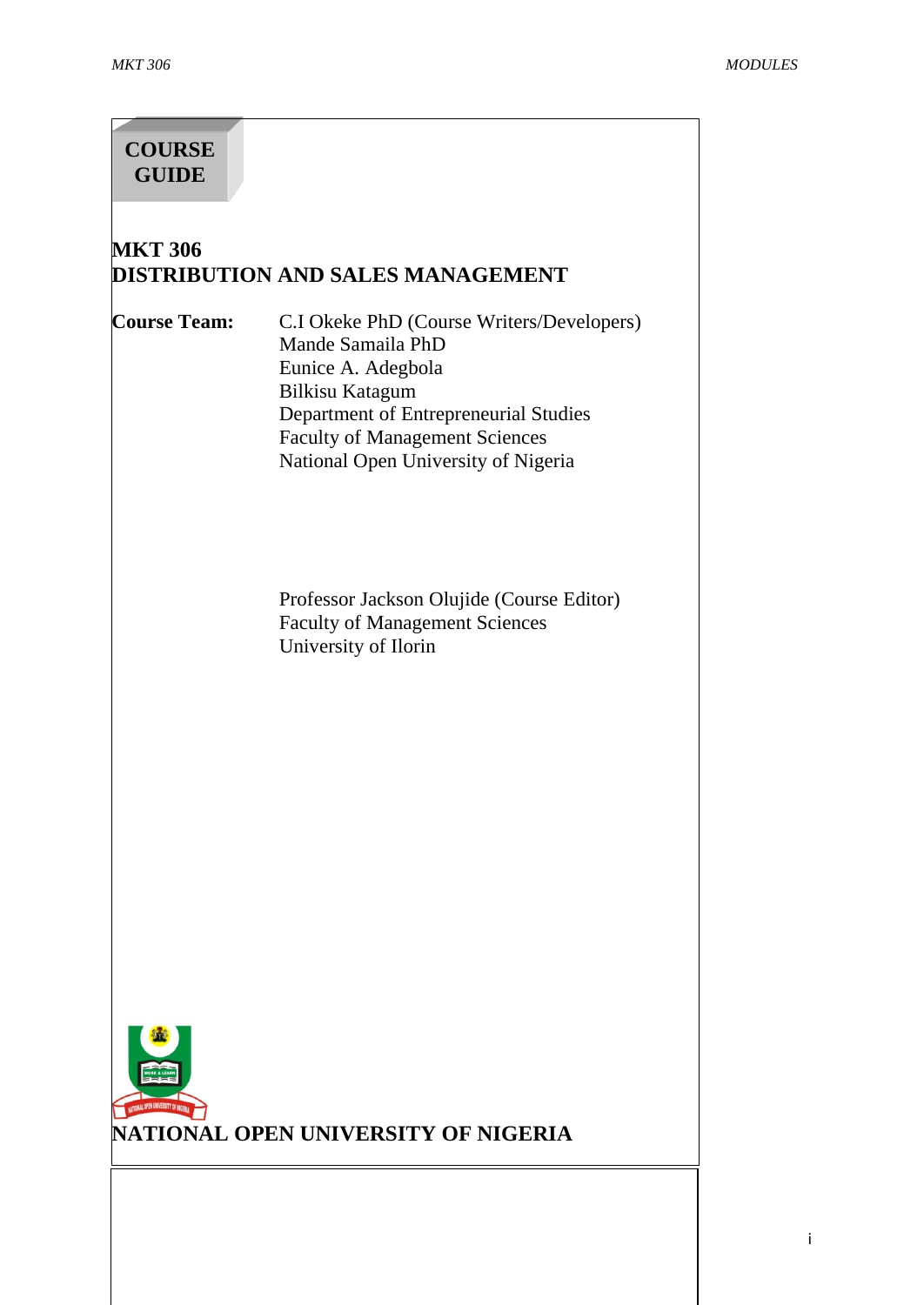National Open University of Nigeria **Headquarters** University Village Plot 91 Cadastral Zone NamdiAzikiwe Expressway Jabi, Abuja.

Lagos Office 14/16 Ahmadu Bello Way Victoria Island, Lagos

e-mail: [centralinfo@noun.edu.ng](mailto:centralinfo@noun.edu.ng) URL: [www.nou.edu.ng](http://www.nou.edu.ng/)

Published by National Open University of Nigeria

ISBN:

All Rights Reserved

#### **INTRODUCTION**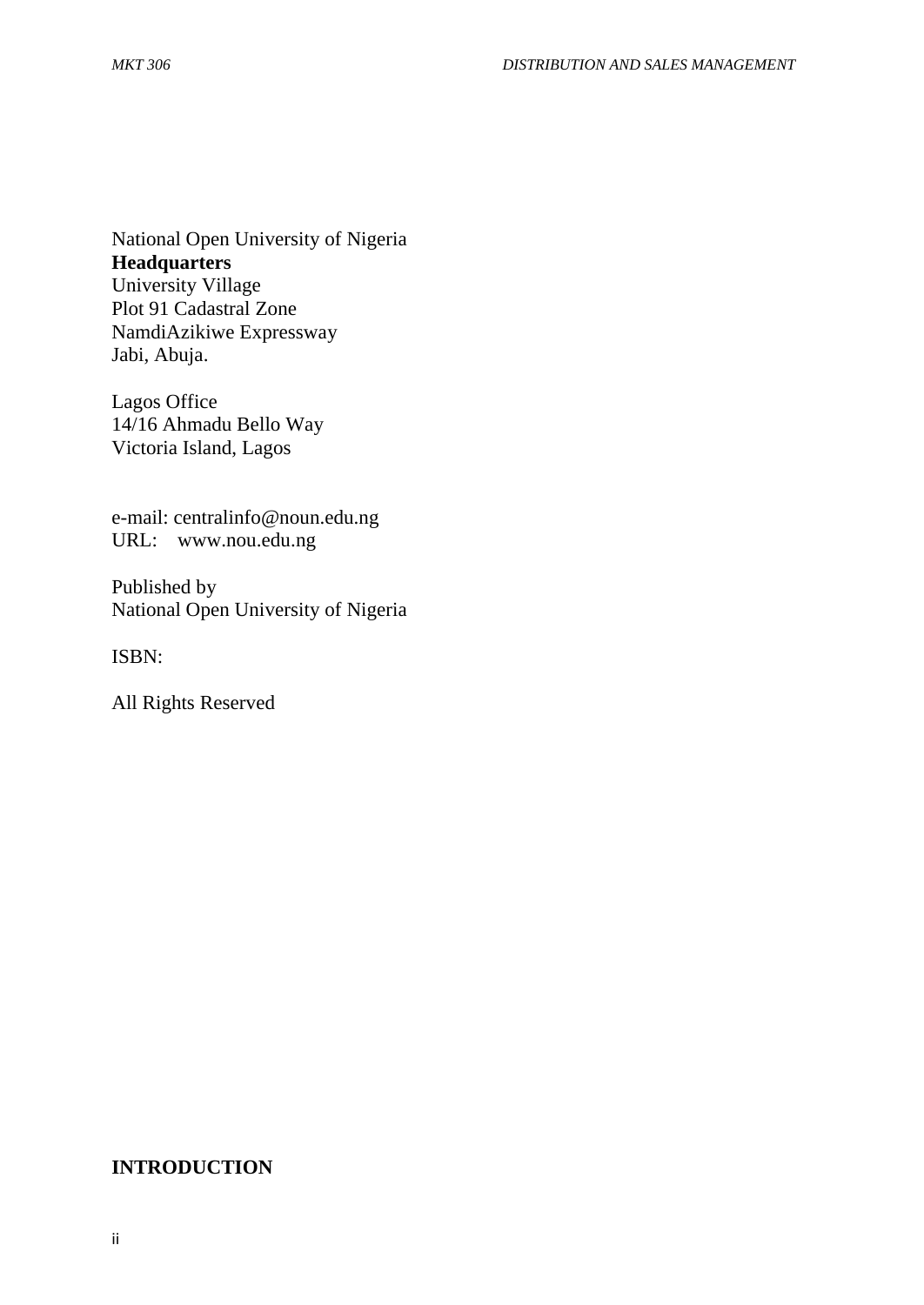**MKT 306:** Distribution and Sales Management is a second semester course work of three credit units. It will be available to all students, taking the B.Sc. Programme in Marketing and all other related programmes in the Faculty of Management Sciences. This course material on Distribution and Sales Management, MKT 306 is made up of 21 units (course guide inclusive) and it is divided into four modules.

The course guide tells you what the course MKT 306 is all about, the materials required and how to make the best use of the materials to ensure desirable successful outcome. The course guide also tells you how to make good use of your time, the test questions in the Tutor-Marked Assignment (TMA). There will be tutorial classes for students and full details concerning the tutorial classes will be conveyed to you at the appropriate time.

### **WHAT YOU WILL LEARN IN THIS COURSE**

The course outline is built on distribution and sales management. It analyses Distribution and Sales Management and tries to explain relevant issues in salesmanship. The course also discusses the nature of communication in Distribution and Sales Management and how it affects attitudes.

### **COURSE AIMS**

The course aims to give you a broad knowledge of Distribution and Sales Management, and how this knowledge gained would be used in practice.

#### **The aim will be achieved by:**

- Explaining the concept Sales Force Management
- Explaining qualities of Good Salesmen and Principles of Salesmanship
- Explaining Sales Budget and Quotas
- Explaining the current status of distribution and sales management research, and
- Identifying the benefits and challenges of contemporary marketing tools

# **COURSE OBJECTIVES**

By the end of this course, you should be able to:

- explain Salesmanship
- discuss distribution and sales management

# **STUDY MATERIALS**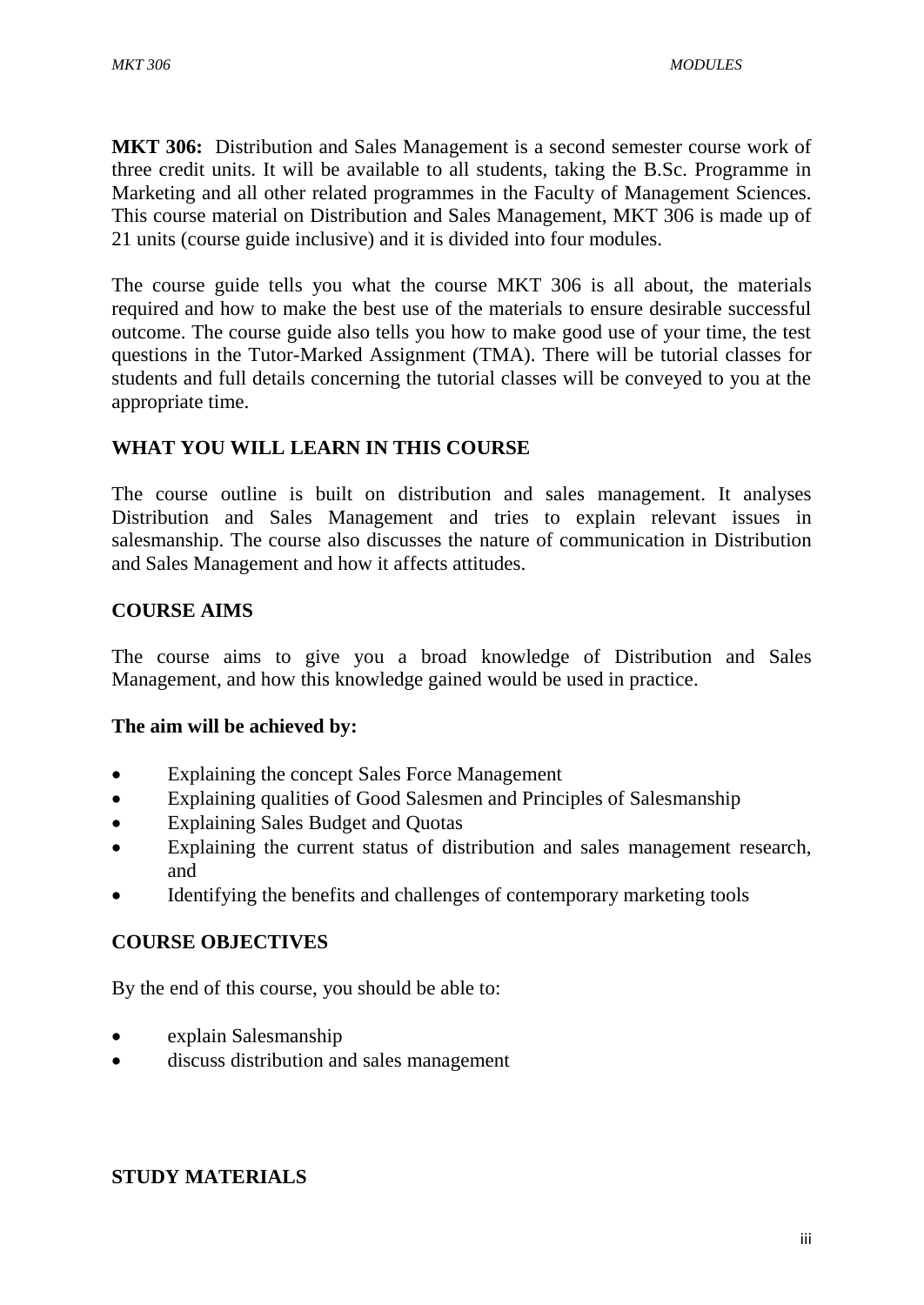- The Course Guide
- Study Units
- Textbooks, journals and internet sources
- Self-Assessment Exercise
- Tutor Marked Assignment
- **•** Tutorials

### **STUDY UNITS**

There are 4 modules and 5 study units under each module and that makes 20 study units. The course guide is a study unit on its own and that brings the total study units of the course material to 21 units.

# **MODULE 1**

| Unit 1 | Overview of Personal Selling                                                 |
|--------|------------------------------------------------------------------------------|
| Unit 2 | <b>Sales Force Management</b>                                                |
| Unit 3 | Sales Management and Market Potential-Selling Function of Salesmen           |
| Unit 4 | Search for Sales Opportunities-Information Gathering Function of<br>Salesmen |
| Unit 5 | Qualities of Good Salesmen and Principles of Salesmanship                    |

# **MODULE 2**

| Unit 1 | Sales Force Organization                          |
|--------|---------------------------------------------------|
| Unit 2 | <b>Recruiting and Selecting Sales Personnel</b>   |
| Unit 3 | Planning and Conducting Sales Training Programmes |
| Unit 4 | <b>Sales Techniques</b>                           |
| Unit 5 | <b>Motivating Sales Personnel</b>                 |
|        |                                                   |

# **MODULE 3**

- Unit 1 Sales Meetings and Sales Contests
- Unit 2 Assigning Sales Personnel to Sales Territories
- Unit 3 Controlling Sales Effort
- Unit 4 Sales Budget
- Unit 5 Sales Quotas

# **MODULE 4**

- Unit 1 Sales Analysis and Control
- Unit 2 Quantitative Methods for Sales Management Decisions-Sales Forecasting
- Unit 3 Ethical and Social Responsibilities of Salesmen and Sales Managers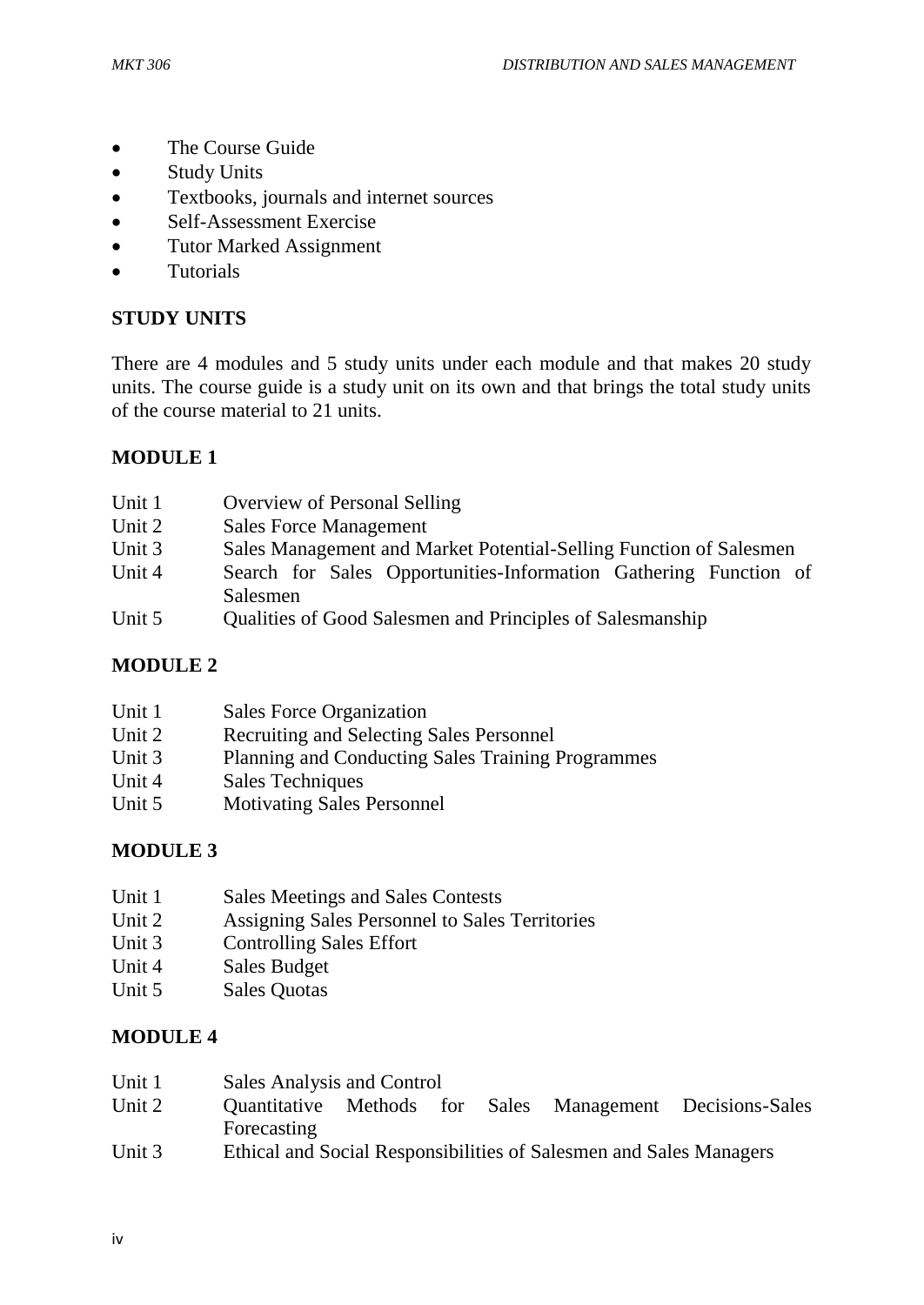### **ASSIGNMENT FILE /EXERCISES**

Each unit contains Self-Assessment Exercise and Tutor Marked Assignment which you are required to answer. These exercises are designed to test your assimilation and understanding of what you have learnt.

The best 3 TMA out of 4 that students will take will constitute 30% of the student's total score per semester. You are expected to do these assignments and turn them in to be graded by the computer

# **FINAL EXAMINATION AND GRADING**

At the end of the course, you will be required to write the final exam, which constitutes 70% of your total score for the semester.

The summation of the Tutor Marked Assignments and the final examination gives a total score of 100%.

#### **SUMMARY**

This course MKT 306 – Distribution and Sales Management highlights almost every aspect of individuals, groups, or organizations and the processes they use to select, secure, use and dispose of products, services, experiences or ideas to satisfy needs and the impacts that these processes (marketing tools, research process and new message formats) have on the consumer and society. The knowledge of consumer behavior is critical for influencing decisions almost in every sphere of life where an exchange is inevitable.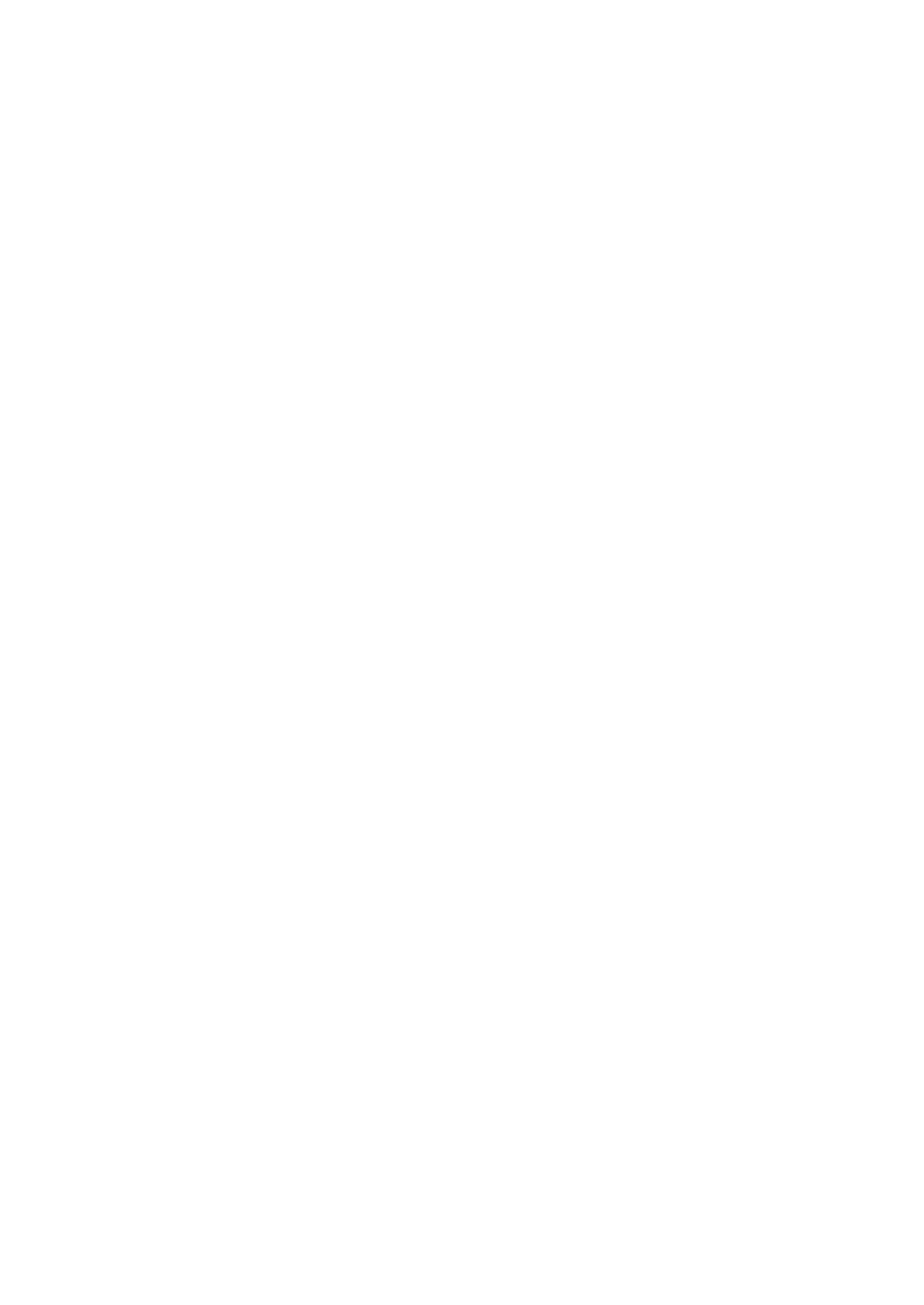# **CONTENTS PAGE MODULE 1** Unit 1 Overview of Personal Selling Unit 2 Sales Force Management Unit 3 Sales Management and Market Potential-Selling Function of Salesmen Unit 4 Search for Sales Opportunities-Information Gathering Function of Salesmen Unit 5 Qualities of Good Salesmen and Principles of Salesmanship **MODULE 2** Unit 1 Sales Force Organization Unit 2 Recruiting and Selecting Sales Personnel Unit 3 Planning and Conducting Sales Training Programmes Unit 4 Sales Techniques Unit 5 Motivating Sales Personnel **MODULE 3** Unit 1 Sales Meetings and Sales Contests Unit 2 Assigning Sales Personnel to Sales Territories Unit 3 Controlling Sales Effort Unit 4 Sales Budget Unit 5 Sales Quotas **MODULE 4** Unit 1 Sales Analysis and Control Unit 2 Ouantitative Methods for Sales Management Decisions-Sales Forecasting Unit 3 Ethical and Social Responsibilities of Salesmen and Sales Managers **MAIN CONTENT**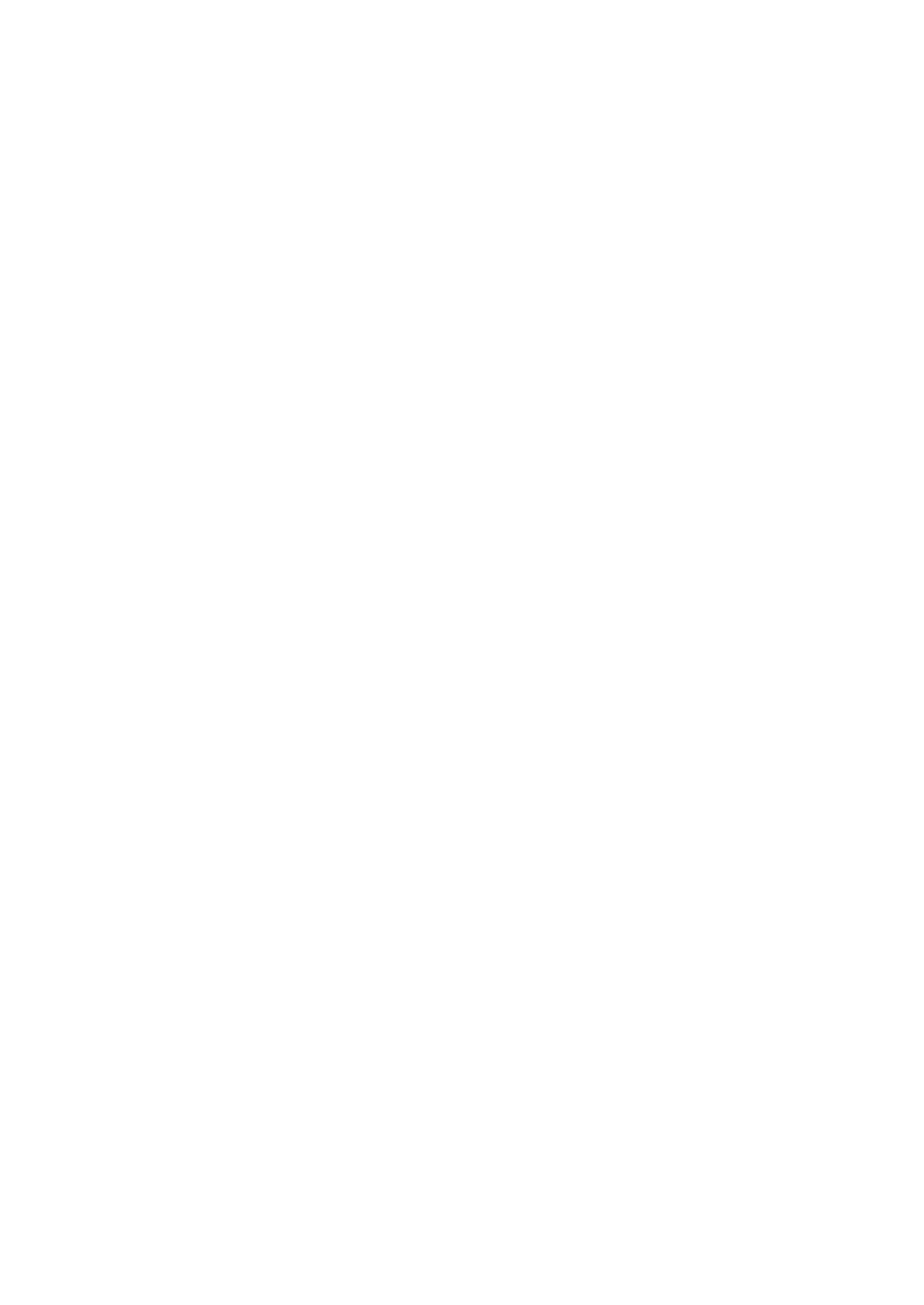# **MODULE 1**

- Unit 1 Overview of Personal Selling
- Unit 2 Sales Force Management
- Unit 3 Sales Management and Market Potential-Selling Function of Salesmen
- Unit 4 Search for Sales Opportunities-Information Gathering Function of Salesmen
- Unit 5 Qualities of Good Salesmen and Principles of Salesmanship

# **UNIT 1 OVERVIEW OF PERSONAL SELLING**

# **CONTENTS**

- 1.0 Introduction
- 2.0 Objectives
- 3.0 Main Content 3.1 Importance and Role of the Sales – Force
- 4.0 Conclusion
- 5.0 Summary
- 6.0 Tutor-Marked Assignment
- 7.0 References/Further Readings

# **1.0 INTRODUCTION**

A popular slogan in marketing says that "nothing happens until a sale is made". This statement is supported by reason and experience. The typical firm can be seen as an input-output system. Having previously ascertained what the buyers wants are – specifications and requirements, it translates these into product concepts and finally into goods and services capable of satisfying the identified wants. It is not sufficient to produce outputs that can satisfy human wants, these must be properly priced and made available when and where they are needed. All these however will still not ensure that the exchange takes place and the buyer takes possession and ownership while the firm earns income (revenue). There is need for communication, in the process of which awareness is created, desires are aroused and prospects or customers are persuaded that a particular product being offered has the greatest potential to satisfy their consumption needs and the benefit of using the product outweigh the cost of acquiring it. Parties in exchange relations must be capable of communication for marketing to take place. Personal selling is located in the communication aspects of marketing. The other aspects of this communication or marketing promotion are advertising, sales promotion and publicity. These other aspects individually and collectively work to water the ground so to say for personal selling by informing, persuading and reminding target customers about the firm and its offerings. Personal selling is generally speaking, one of the tools of marketing promotion or what is commonly called Promotools. It is a unique Promotool in the sense that it is the marketing function with the onerous task of ultimately converting the outputs of the organization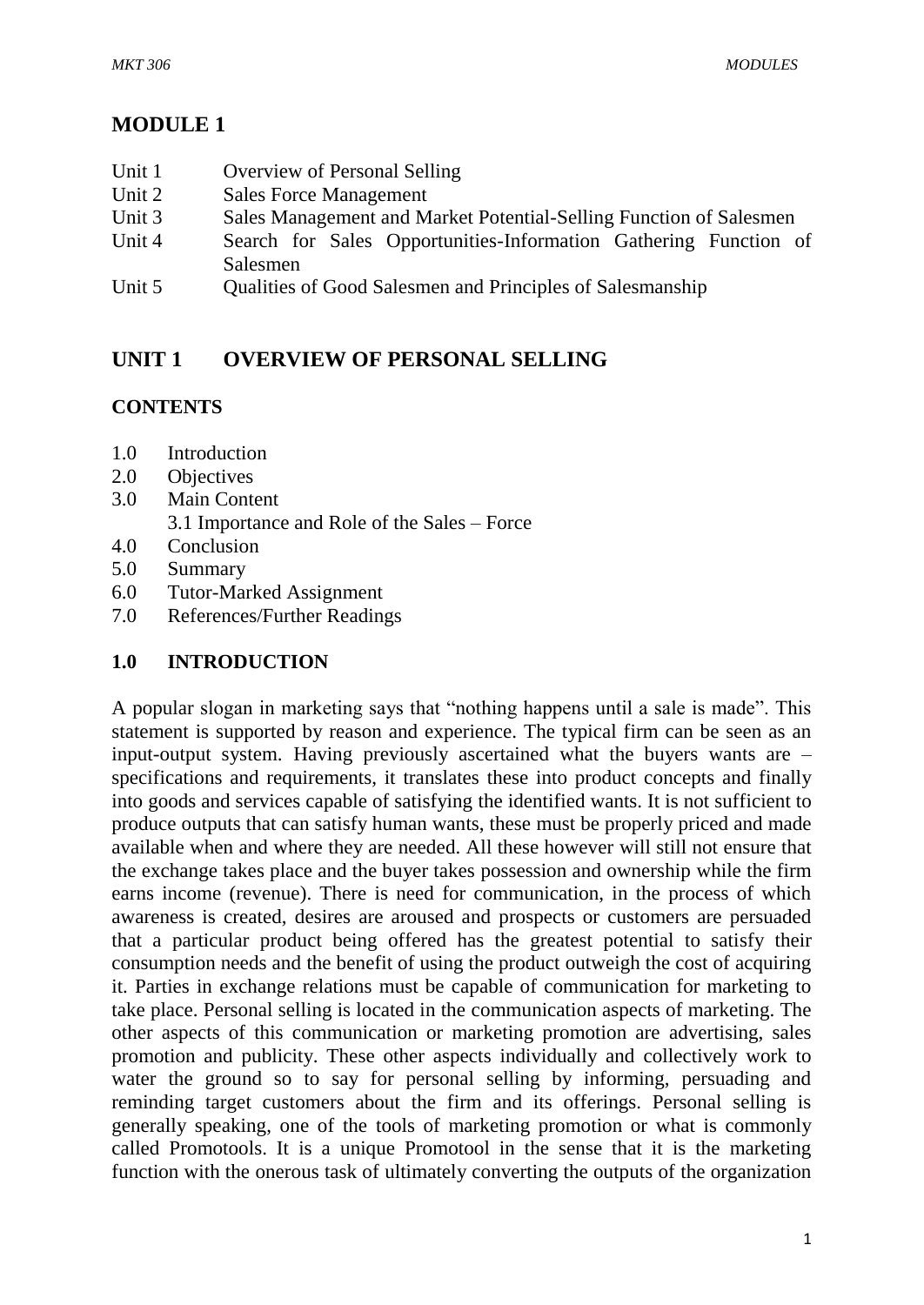to cash. It is the point of personal selling that the organization's marketing efforts either fails or succeeds. At this point, the prospect is converted to a customer or the customer accepts to buy, continues to buy or refuses to buy.

### **2.0 OBJECTIVES**

At the end of this unit, you should be able to:

- discuss the role and importance of sales force in an organization;
- describe the two broad categories of salesmen; and
- explain the role of personal selling within the overall Promotools of an organization.

# **3.0 MAIN CONTENT**

### **3.1 Importance and Role of the Sales – Force**

The whole essence of marketing has been established to be transaction, defined as the exchange of value between two parties. If exchange is at the center of marketing, then personal selling occupies a pre-eminent position in marketing. It is the marketing function or activity that identifies prospective buyers and persuades them to physically to exchange perhaps their money with the output of the firm. It is at the point of personal selling that marketing is consummated, a sale is made and revenue is realized by the firm and the consumer takes ownership and possession of the firm's output. While it can be said that marketing is the breadwinner in the firm, it is obvious that personal selling is the bread getter.

One is not in any way suggesting that personal selling is the most important of all marketing activities. It is a part of the total marketing effort, a very crucial and decisive part one can say. Personal selling brings the buyer and the seller into direct contact. The interaction that takes place at this point is the heart of marketing, representing the market transaction with its inherent issues of exchange and values.

Every organization must have one or more persons whose responsibility it is to ensure that customers and/or prospects are contacted and convinced to accept the values offered in exchange for a value desired by the organization. Such persons entrusted with task of effecting market transactions make up the sales-force of organizations. The sales-fore is indispensable in organizations. There is no amount of advertising, sales promotion or publicity that can make up for personal selling. Someone somewhere must establish contact with buyers for market transaction to take place. Indeed nothing happens in organizations until a sales-person sells something.

The core of personal selling has been identified as locating of prospective customers, converting them to buyers and ensuring the satisfaction. This however does not fully explain the role of the sales-force. The sales-force in modern marketing is not only concerned with selling function – dealing primarily with current sales but also is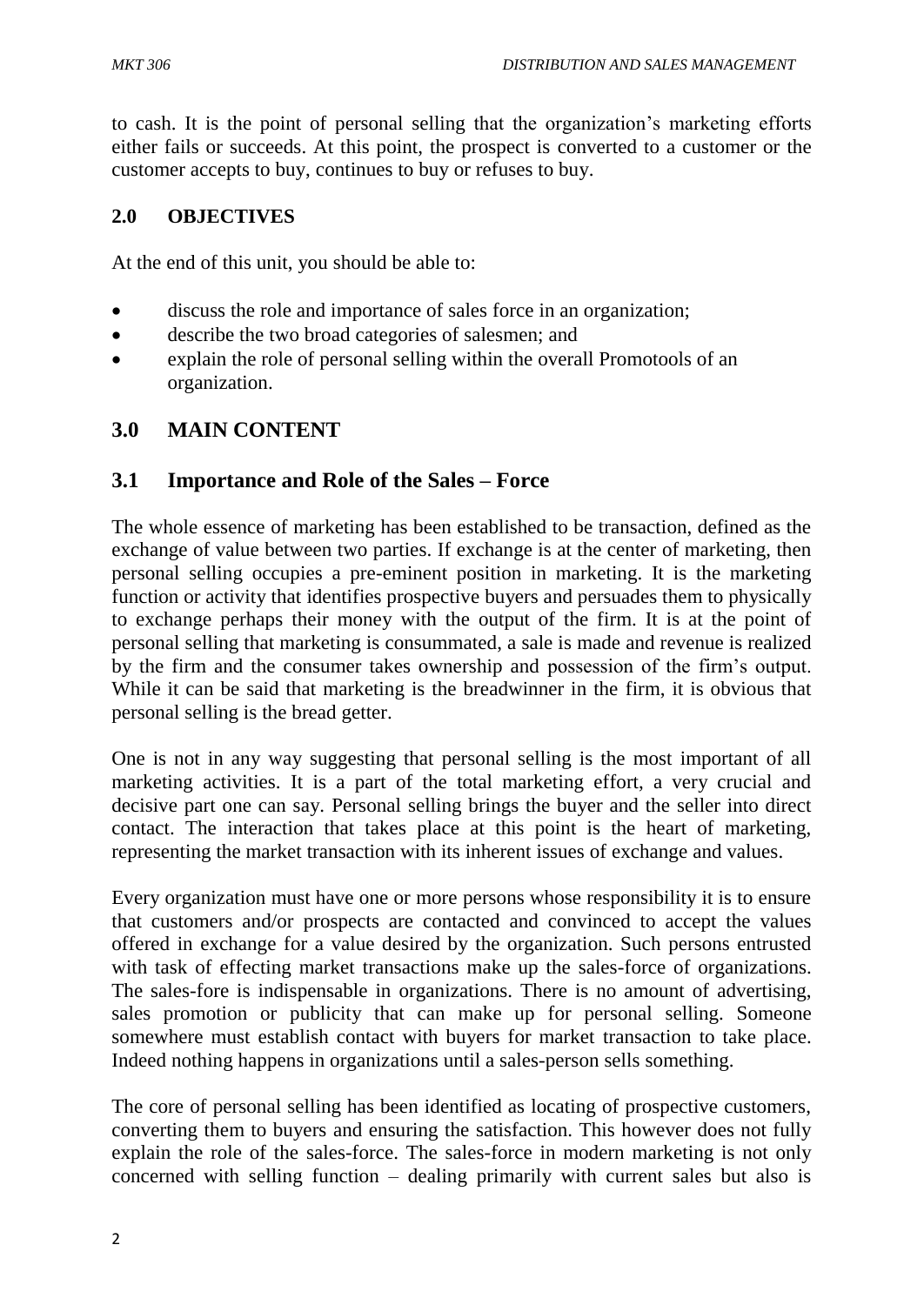concerned with laying the foundation for future sales through the performance of information gathering function.

The sales-force is indeed the link between organizations and their customers. Salesmen have dual responsibilities in many respects; they pass information in the form of messages from organizations to customers and bring back reports from the customers to the organizations (i.e. feedback). Salesmen also have to ensure that organizations realize profit from sales and those customers derive adequate satisfaction from buying organization's outputs. The good salesman is the one who succeeds in discharging his responsibilities to his organization abs customers. This needs careful handling. The successful sale is that which brings profit to organizations and at the same time provides adequate satisfaction to buyers or customers.

We have used salesmen so far to refer to those engaged in personal selling. You will find different terms in other books. Perhaps, because of the increasing involvement of women in personal selling, people are arguing that the term salesman is inappropriate to describe all persons in personal selling. The distorted and tarnished image of sales men is a more convincing reason why people in personal selling are asking to be called by other names. The new terms used to describe people in personal selling are salespersons, sales representatives, field representatives, sales consultants, marketing representatives, account executives, manufacturer's representatives, agents and service representatives. Salesmen do not all face the same selling situations or tasks. The role a sales man will play depend on the selling situation or task before him. Based on this, we can describe two broad categories of salesmen.

These are order-takers and order-getters (makers).

The order taking situation obtains where the "buyer has previous experience of the product and the function of the salesman is to price the product specified, take payment and effect delivery".

In order-making situations, "the buyer has no previous experience of the product and is actively seeking information" or he "has only an ill-defined or latent demand for a product to fill a given need". In these instances, the salesman will be challenged to identify and locate the potential buyers or prospects and convert them to buyers.

We can also classify salesmen on the basis of the positions they occupy. The following

classification of sales positions was offered.

- **1. Delivery salesmen:** The salesman here predominantly delivers products to buyers.
- **2. Inside order-taker:** The salesman stands behind the counter and serves buyers.
- **3. Field order-taker:** The salesman is predominantly an order-taker but goes outside to meet buyers.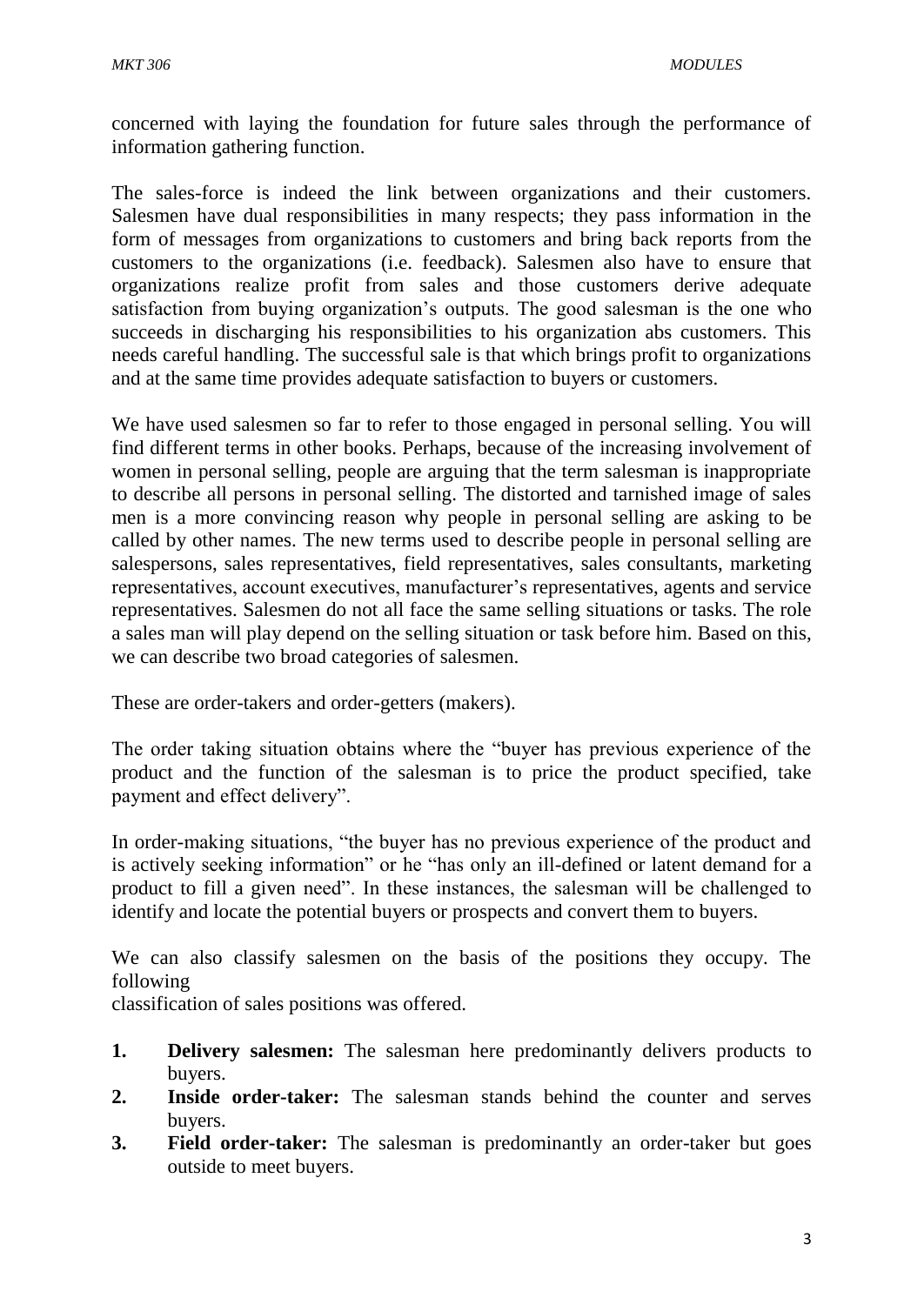- **4. Missionary salesman:** This salesman does not do direct selling, but calls on actual or potential users, educating them and building goodwill for his organization.
- **5. Technical salesman:** The salesman selling basically technical goods and offering technical services.
- **6. Goods salesman:** Salesman involved in creative sale of tangible products.
- **7. Service salesman:** salesman involved in creative sale of services e.g. **Insurance**

# **4. 0 CONCLUSION**

The role of sales force in organizations is very important and central in realizing their corporate objectives. The selling function is the bread winner in the organization and the associated tasks in achieving revenue realization are performed by different classes of salesmen.

# **5.0 SUMMARY**

In this unit, the importance, role of the sales force and the different positions they occupy in the organization were discussed.

# **6.0 TUTOR MARKED ASSIGNMENT**

- 1. Classify salesmen on the basis of the position they occupy.
- 2. Based on the selling situation or task before him, describe the two broad categories of salesmen.
- 3. Discuss the role of the sales force in a marketing organization,

# **7. 0 REFERENCES/FURTHER READINGS**

- Johnston, M.W. and Marshall, G.W. (2011) Churchill/Ford/Walker's Sales Force Management, 10th Edition, McGraw-Hill International Edition.
- Kerin, R.A., Hartley, S.W., Berkowitz, E.N. and Rudelius, W. (2006) Marketing, 8<sup>th</sup> Edition, Mcgraw-Hill Irwin.
- Kotler, P. and Keller, K.L. (2009) Marketing Management, 13th Edition, Pearson International Edition.
- Okeke, C.I. 1995) Modern Sales Management, Everlead, Books, Lagos.
- Spiro, R.L., Rich, G.A. And Stanton, W.J. (2008) Management of a Sales Force,  $12<sup>th</sup>$ Edition, McGraw-Hill International Edition.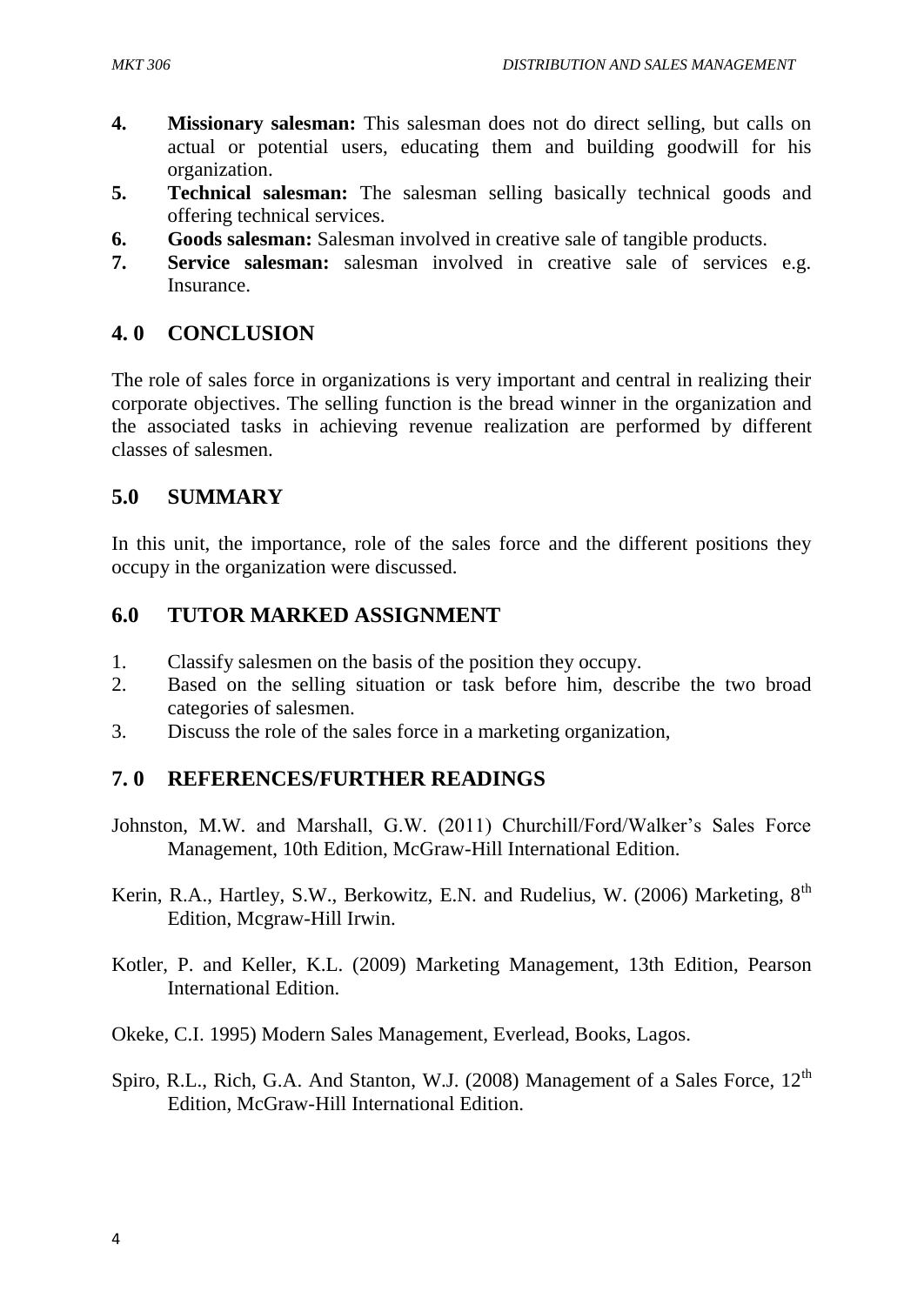# **UNIT 2 SALES FORCE MANAGEMENT**

### **CONTENTS**

- 1.0 Introduction
- 2.0 Objectives
- 3.0 Main Content
	- 3.1 Sales Management
	- 3.2 Sales Force Interface
	- 3.3 Key Aspects of Sales Management
- 4.0 Conclusion
- 5.0 Summary
- 6.0 Tutor-Marked Assignment
- 7.0 References/Further Readings

# **1.0 INTRODUCTION**

Put simply, sales management is the management of the sales-force of an organization. We have noted that the sales-force has the responsibility for contacting buyers and making sales. So what about sales management?

# **2. 0 OBJECTIVES**

At the end of this unit, you should be able to:

- define sales management;
- explain the interface of sales force with other organizational functions; and
- discuss the key aspects of sales management.

# **3.0 MAIN CONTENT**

# **3.1 Sales Management**

The need for proper management of the sales force derives from three important considerations.

- 1. Selling is a key marketing function. It deserves proper management if the other marketing efforts of the organization are to be meaningful. All the efforts of management in producing want satisfying products, pricing them well, ensuring their availability when and where needed and achieving reasonable promotion through the use of advertising, sales promotion and publicity will not ensure a market transaction if there is a mistake at the point of interaction between the buyer and the representative of the selling organization. This crucial function deserves proper function.
- 2. The sales objectives of organizations are very important in achieving the overall objectives of organizations. For a business to make profit, it must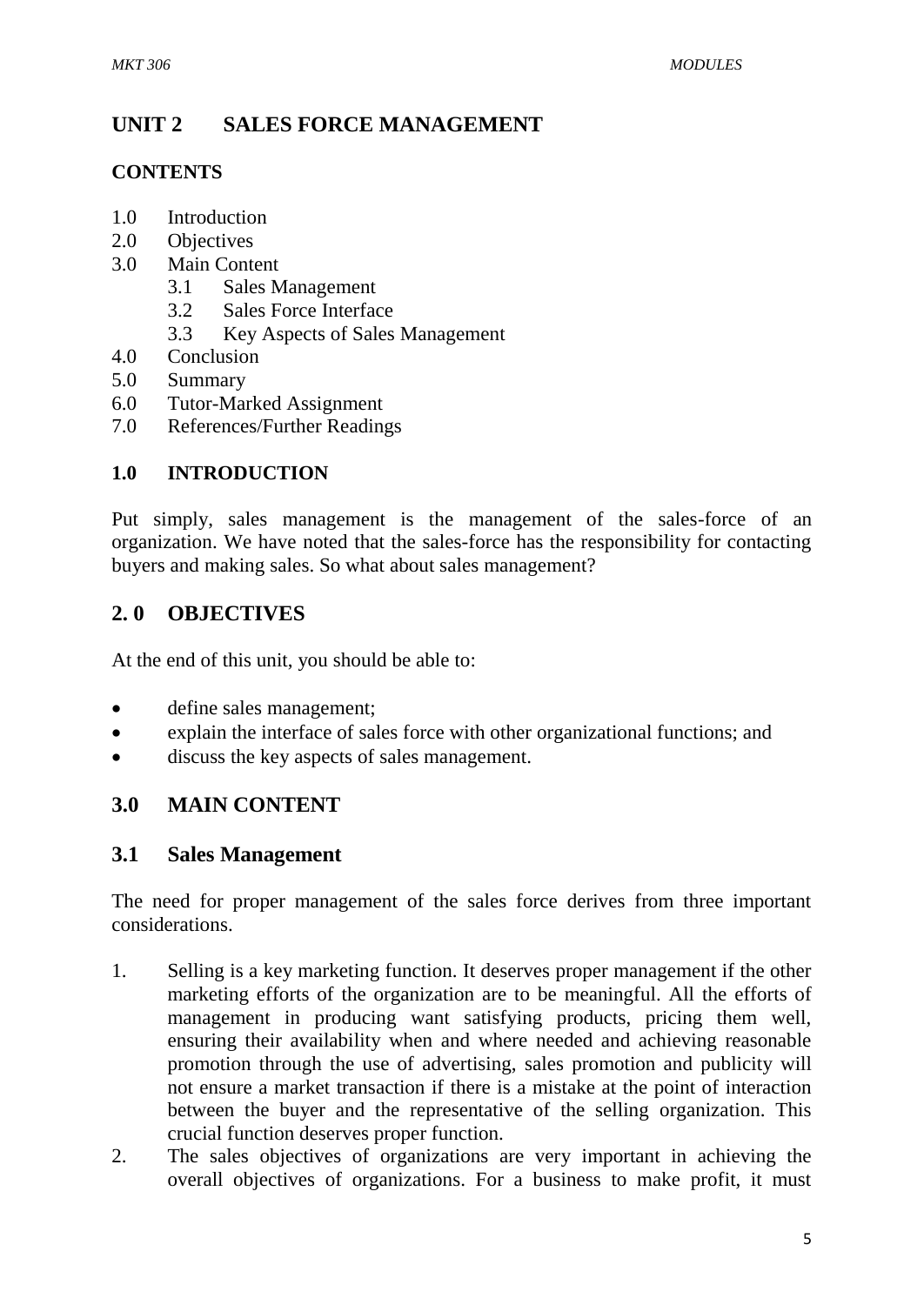realize total revenue in excess of its total cost. Revenue realization logically is the bottom-line of personal selling. If business profit depends crucially on total revenue, then attention should be paid to the activity whose essence is revue realization.

- 3. The cost of personal selling is almost very high. It is more than the costs of other Promotools added together. As a major cost center, it deserves adequate attention as any reduction in the cost achieved through effective and efficient management will improve the organization's profit position.
- 4. Often organizations have many people in their sales-force, selling many products and serving large markets in terms of size, geographical spread and differences in customer buying characteristics. It becomes necessary therefore for the organization to mobilize the sales-force for effective coverage of the market and to ensure that all products receive due attention. All these must be done properly if the sales objectives of the organization must be realized. This calls for good management of the sales-force.

We can therefore define sales management as the organizational efforts necessary in planning sales objectives, specifying sales efforts needed in realizing the objectives, selecting, training and motivating appropriate sales-force and controlling their operations towards ensuring full realization of sales objectives. The sales manager is that person who manages the sales-force of an organization. He effectively uses the sales-force to sell the products produced by the organization. Of course, the sales manager is a member of the organization's sales-force. We have deliberately used the word organization to highlight the fact that personal selling and salesmen are found and needed in all organizations that have to interact and persuade people to accept their offerings.

# **3.2 Sales Force Interface**

It must be noted that the sales-force alone cannot realize the sales objective of an organization. Sales efforts must be complemented with the efforts of other organizational functions/personnel.

The sales force needs the support of the following:

- **1. Top management:** The direct efforts of salesmen in realizing sales objectives are often facilitated by policies adopted by top management to support them. Organizational decisions in the areas of product quality and availability, advertising, pricing and after sales services have impact on the performance of salesmen.
- **2. Technical sales personnel:** In actual face to face interaction between salesmen and customers/prospects, the former are expected to be persuasive. This requires being knowledgeable about the product, its uses, benefits and characteristics. Some of this information is technical and best provided by personnel in production, and research and development departments. The co-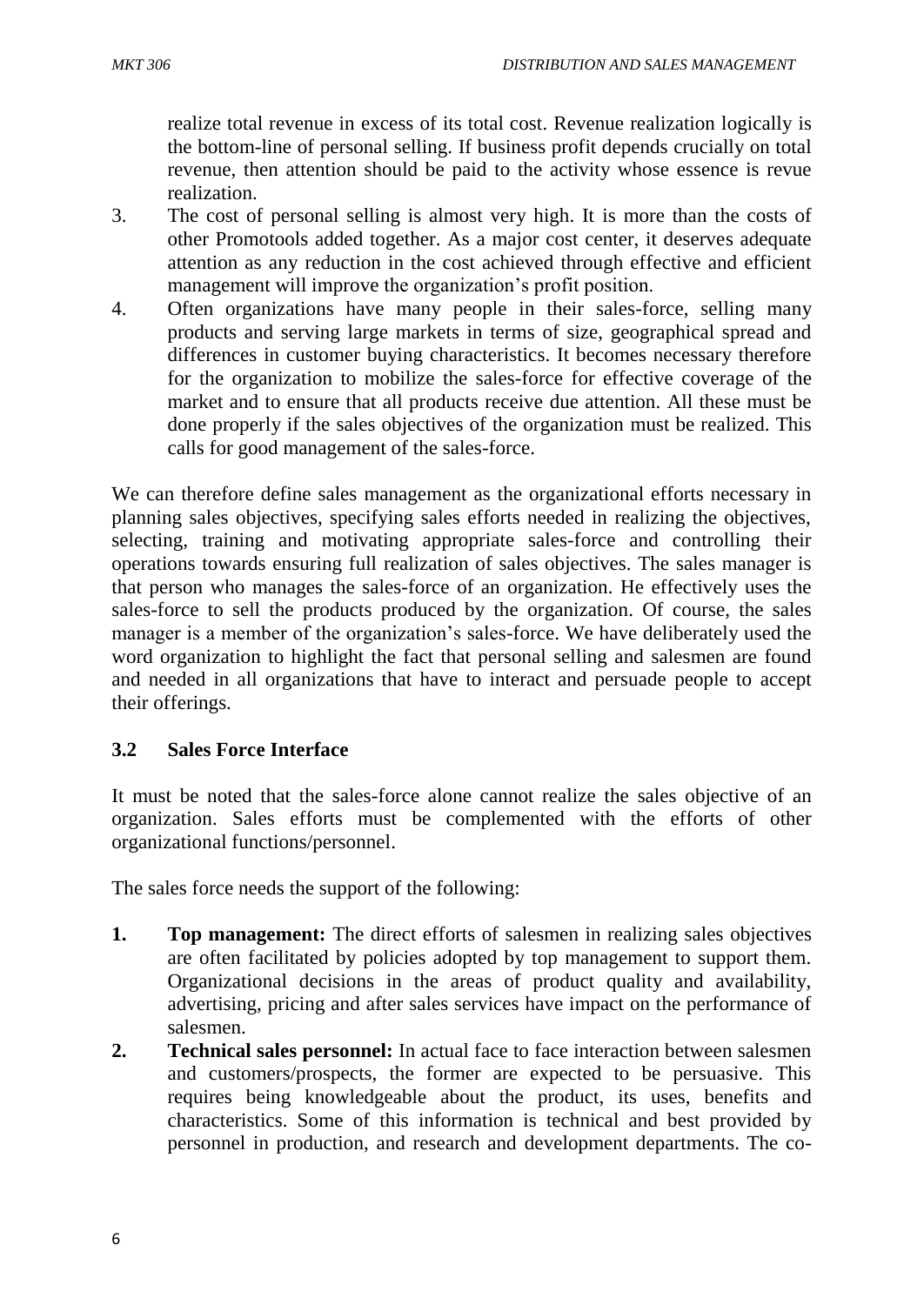operation of these technical personnel is therefore important for successful personal selling.

- **3. Maintenance, Installation and Allied Services Personnel:** Salesmen ordinarily depend on the assistance of these specialized personnel in solving the problems of the customers and achieving successful selling.
- 4. **Office Staff:** Some people in the office of selling organizations do not make contact with customers, but help in meeting their orders. Examples of such people are "sales analyst, order expediters, and secretarial personnel"

### **3.3 Key Aspects of Sales Management**

The key aspects of sales management are sales planning, sales organization, recruitment,

selection and training of salesmen, compensation of salesmen and control of salesmen involving establishment of standards, supervision, performance evaluation and corrective action. These aspects or key tasks of the sales manager are discussed briefly below.

**Sales Planning:** In sales planning, the sales manager working in concert with the marketing manager and top management is expected to come up with a sales forecast for a given business period. Because salesmen have the direct responsibility of realizing the sales forecast of firms, they should be involved in doing it. The sales forecast figure represents the expected sales figure for firms and forms the basis for all organizational planning. Organizational budgeting production schedule and purchasing schedule depend largely on sales forecasting. It also defines what the organization expects of the sales force.

Once the level of sales expected to be achieved by the sale-force is known, it falls on the sales manager to plan on how to achieve the target. It becomes necessary then for the sales manager to estimate the amount of selling effort needed to achieve the desired sales target. With this known, the sales manager will be able to know the number of salesmen needed for the realization of the target.

Based largely on the expected sales target, the sales manager will allocate quotas to his salesmen. The aggregate of the quotas should be at least equal to the expected sales target. The traditional method of stating objectives in terms of sales volumes for the sales force has been criticized. If salesmen concentrate primarily on sales volume, they may neglect the cost achieving such a target to the detriment of the organization's profitability.

The better way of stating sales force objective or target is in terms of contribution to profit. If a salesman is given a profit level as the sales target, he will be better minded to consider selling cost, with a view to minimizing it while maximizing sales volume.

Whether stated in terms of profit or sales volume, sales targets for salesmen can be expressed by product (for a company selling two or more product items), by territory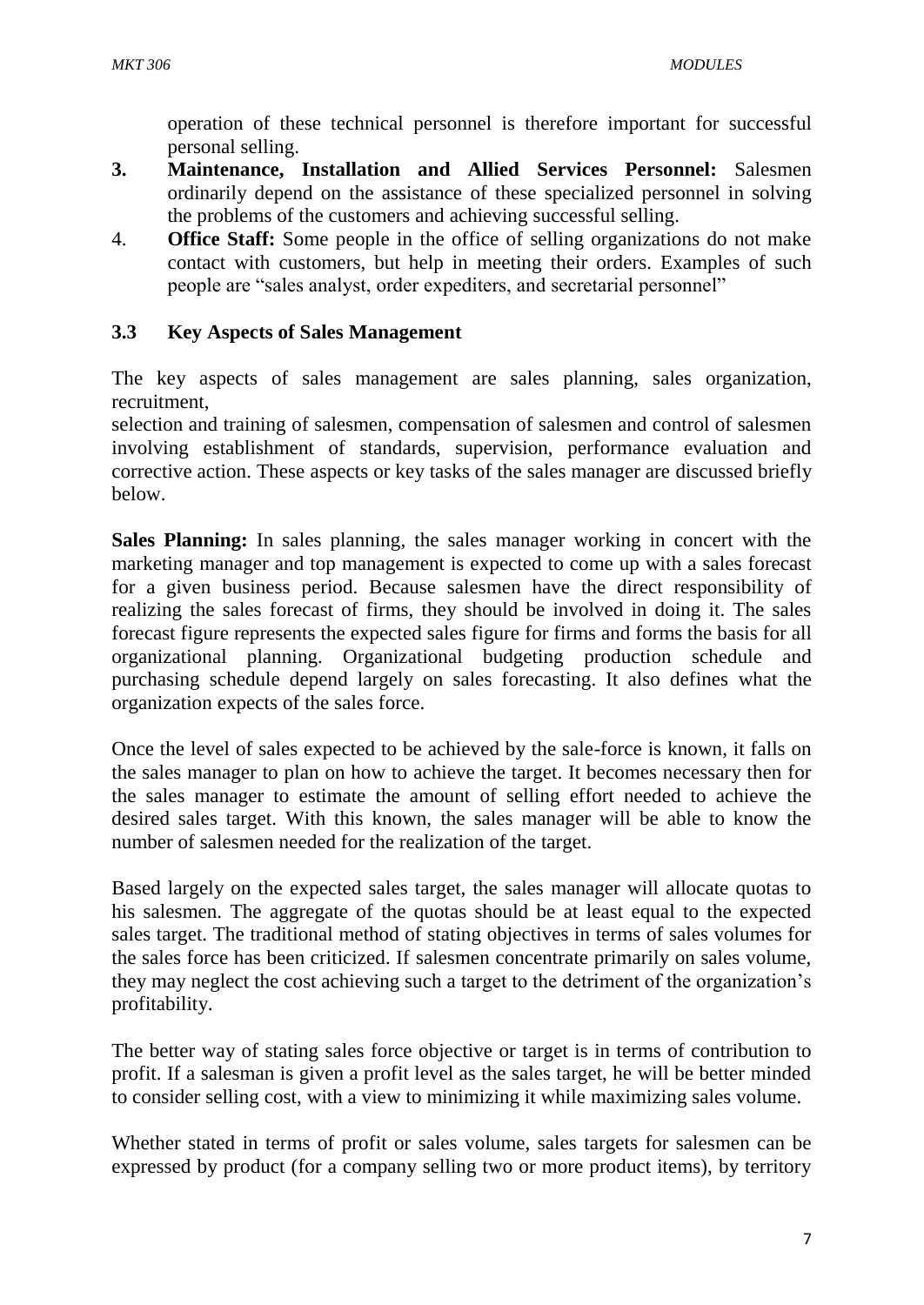(for a company operating in a large block market that can be split into sales territories) and by customers (for a company selling to many customer types, for example, end user buyers, reselling buyers, industry buyers, institutional buyers and government buyers).

**Sales Organization:** In this, the sales manager decides on how best to mobilize the salesmen working for him, and through whom he will realize the sales objectives or the organization. The essence of sales organization is to achieve an optimum deployment of the sales-force and effective coverage of the market. Salesmen can be organized along the lines of geography, product or customer or a combination of two or more of the above.

**Recruitment, Selection and Training of Salesmen:** All these are discussed under the personnel function of the sales manager. They often also are the direct responsibility of the organization's personnel manager.

In the case of salesmen however, the sales manager should have a say in the type of people to be employed and how they will be trained, since they will work directly under him and salesmanship is not like other organizational jobs. In suggesting the type of people to be employed as salesmen, the sales manager should be guided by the following:

- 1. The kinds of customers they will deal with
- 2. The kinds of products they will sell
- 3. The possession of some characteristics common to successful salesmen.

The sales manager also has to ensure that the right people employed as salesmen are given requisite training that will prepare them for the challenges they will encounter in the field. It must be noted that both old and new salesmen need training. The initial training for the new salesmen will be to impart basic selling skills and knowledge into them. The continuous training that will be for all salesmen will be tailored towards meeting specific training needs of the sales force as the sales manager will ascertain from time to time.

**Motivation of Salesmen**: one of the greatest responsibilities of the sales manager is the need to motivate his salesmen to the maximum effort. As noted in student aid Notebook, the sales manager's skill in motivating his sales-force will determine the degree of success he achieves in his job. Proper motivation of the sales-force requires that the sales manager should appreciate the peculiarities of each selling job, the satisfactions derivable therefrom, and ensure that they are made available to the salesforce as much as possible. An adequately motivated sales-force will be a satisfied one willing to give the maximum effort to the glory of the organization.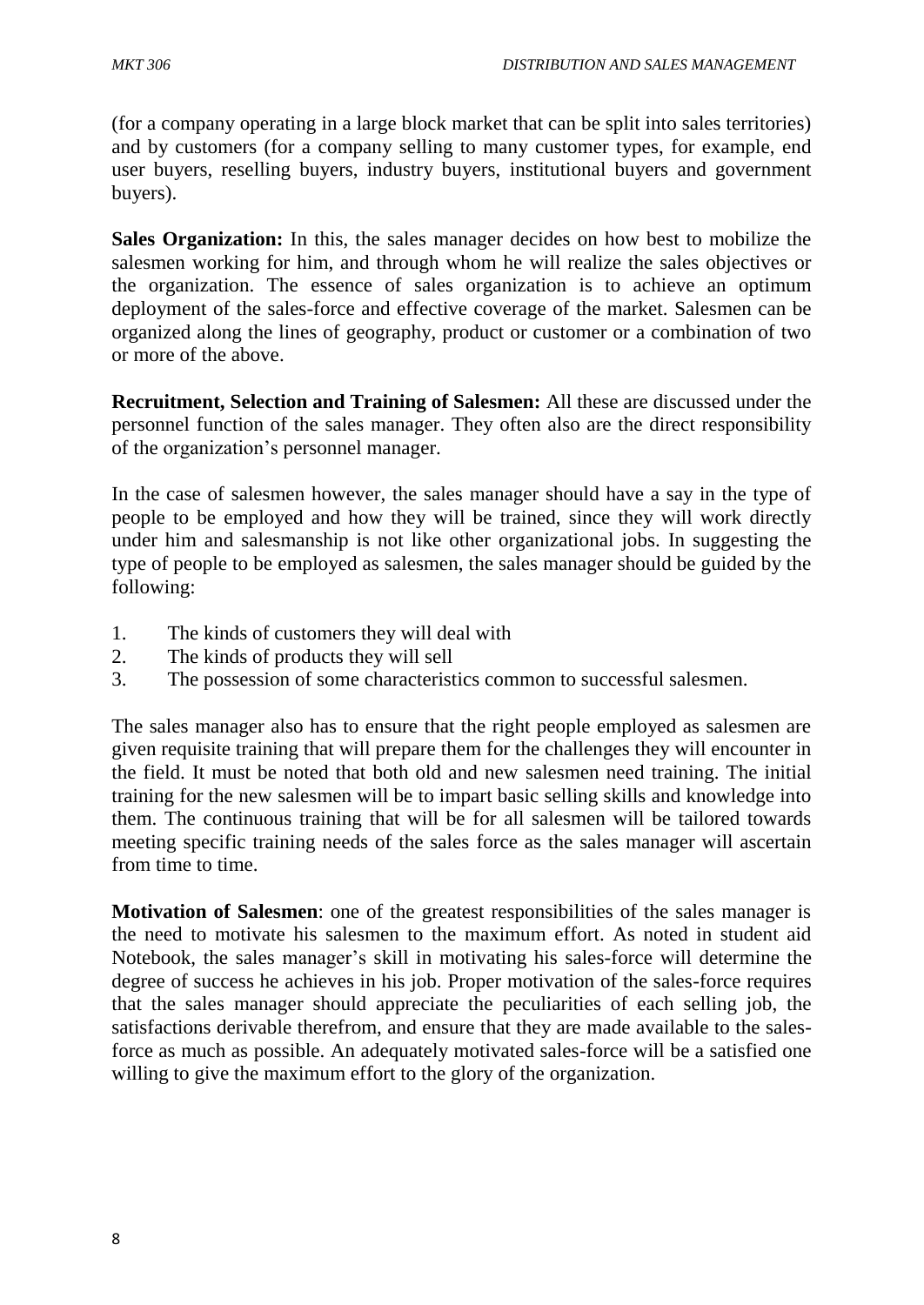### **4.0 CONCLUSION**

The generally accepted factors that motivate salesmen and which sales manager should consider are; money, recognition, sense of belonging, opportunities for progress, authority, exemplary leadership, good conditions of work, effective communication, and security.

### **5. 0 SUMMARY**

In this unit, you have been exposed to the following:

- Explanation of sales management;
- Discussion of sales force interface in the organization; and
- Discussion of key aspects of sales management

#### **6.0 TUTOR-MARKED ASSIGNMENT**

- 1. Discuss the four related processes that the problem of control reduces to in sales management.
- 2. List and explain the major personnel functions of sales managers.

#### **7. 0 REFERENCES/FURTHER READINGS**

- Johnston, M.W. and Marshall, G.W. (2011) Churchill/Ford/Walker's Sales Force Management, 10th Edition, McGraw-Hill International Edition.
- Kerin, R.A., Hartley, S.W., Berkowitz, E.N. and Rudelius, W. (2006) Marketing, 8<sup>th</sup> Edition, Mcgraw-Hill Irwin.
- Kotler, P. and Keller, K.L. (2009) Marketing Management, 13th Edition, Pearson International Edition.
- Okeke, C.I. 1995) Modern Sales Management, Everlead, Books, Lagos.
- Spiro, R.L., Rich, G.A. And Stanton, W.J. (2008) Management of a Sales Force,  $12<sup>th</sup>$ Edition, McGraw-Hill International Edition.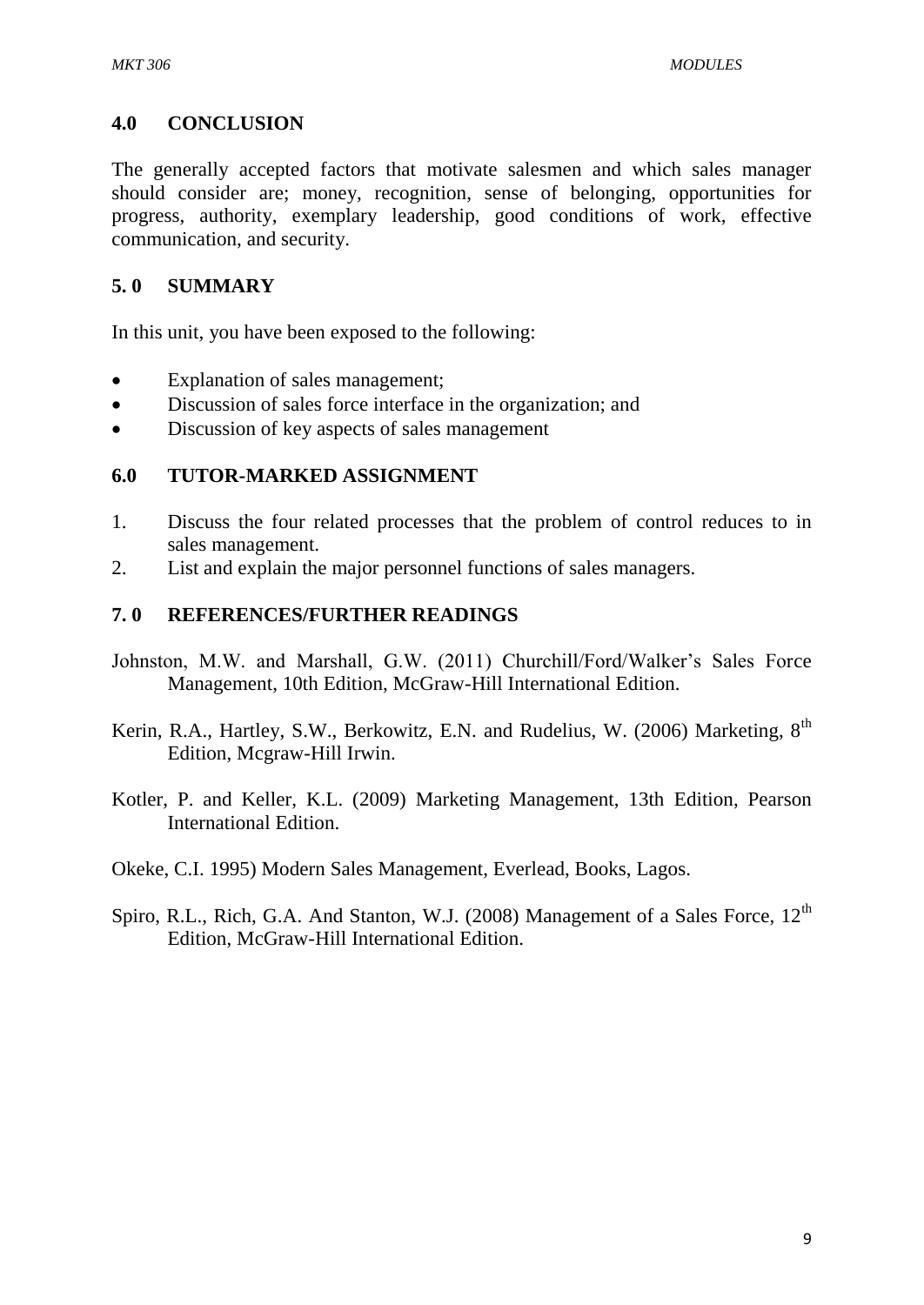### **UNIT 3 SALES MANAGEMENT AND MARKET POTENTIAL-SELLING FUNTION OF SALESMEN**

# **CONTENTS**

- 1.0 Introduction
- 2.0 Objectives
- 3.0 Main Content
	- 3.1 Selling Function of Salesmen
	- 3.2 The selling function
- 4.0 Conclusion
- 5.0 Summary
- 6.0 Tutor-Marked Assignment
- 7.0 References/Further Readings

# **1. 0 INTRODUCTION**

The functions salesmen perform are many and varied. One can only discuss the functions of salesmen in a general sense.

### **2.0 OBJECTIVES**

At the end of this unit, you should be able to:

- discuss the selling function of salesmen; and
- list and explain the specific responsibilities of salesmen to their buyers and organizations.

# **3.0 MAIN CONTENT**

#### **3.1 Selling Function of Salesmen**

There are some situations – specific factors that make the functions of salesmen to differ. Some of these factors are:

#### **1. Sales positions/jobs**

Based on sales positions, seven different selling situations are identified.

These are:

- a. Positions where the salesman is predominantly an inside order taker.
- b. Positions where the salesman is predominantly to deliver goods –delivery salesman.
- c. Positions where the salesman is predominantly an inside order taker but works in the field – i.e. field order taker.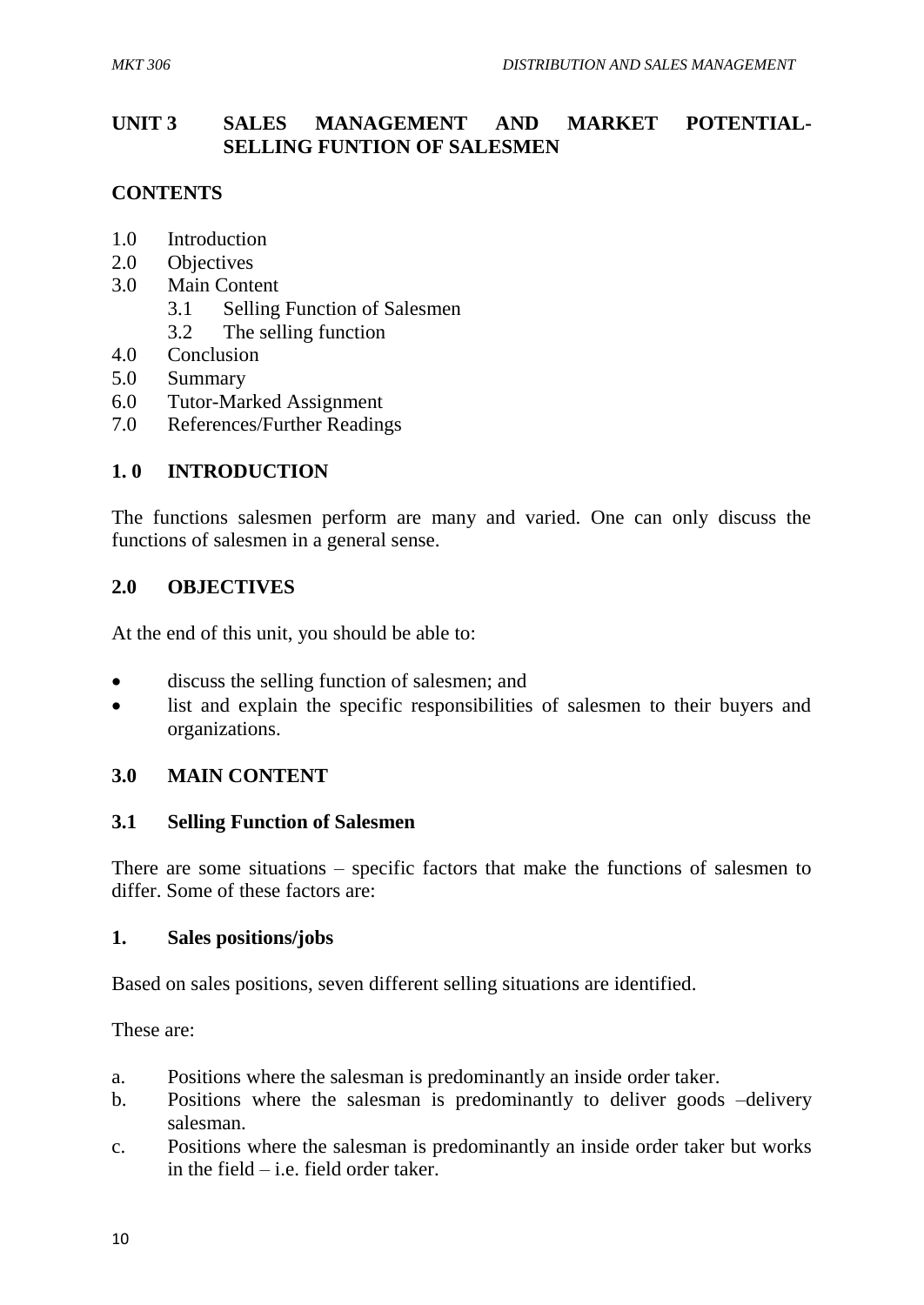- d. Positions requiring the salesman only to build goodwill or to educate the actual or potential buyer – i.e. missionary salesman.
- e. Positions requiring the salesman to sell only technical products i.e. engineering or technical salesman.
- f. Positions requiring only the creative sales of tangibles i.e. order getting goods salesman.
- g. Positions which demand the creative sales of intangibles i.e. order getting service salesman.

Based on sales jobs, four different selling situations are identified, namely:

- a. Trade selling
- b. Missionary selling
- c. Technical selling
- d. New business selling

The different sales positions/jobs require the salesman to perform somewhat different functions or degrees of the functions.

The other factors are:

- **1. The buying situation faced by the customer or the organization:** The consumer faces three buying situations. These are extensive problem solving situation, Limited problem solving situation, and routinized response behavior situation. An organization will face the following buying situations; straight rebuy, modified rebuy and new task.
- **2. Buyer Status:** There are first time buyers and regular buyers
- **3. Purchase occasion:** There are regular and special purchase occasions.
- **4. Type of buyer:** There are end user buyers and industrial buyers. Industrial buyers are of many types. These include reseller buyers, government buyers, institutional buyers' and industry buyers.
- **5. Primary objectives of selling organization:** Let us simply say that there are two types of Organizations, viz; business or profit making organizations and others or non-profit making organizations.
- **6. Behavioral traits of buyers:** Buyers will normally fall into any of these categories; hostile, timid, angry, indifferent, skeptical, hesitant and friendly.
- **7. State of readiness of the buyer:** the different states are; unaware, aware, informed, interested, desirous, intending to buy, testing and regular buyer.
- **8. Nature of the product:** Based on the use to which the product is put, it has been classified into consumer goods and industrial goods. Consumer goods have traditionally been classified as conveniences, shopping and specialty on the basis of consumer shopping effort. Five categories of industrial goods have been identified. These are raw materials, component part and materials, major capital equipment, accessory equipment, and operating supplies.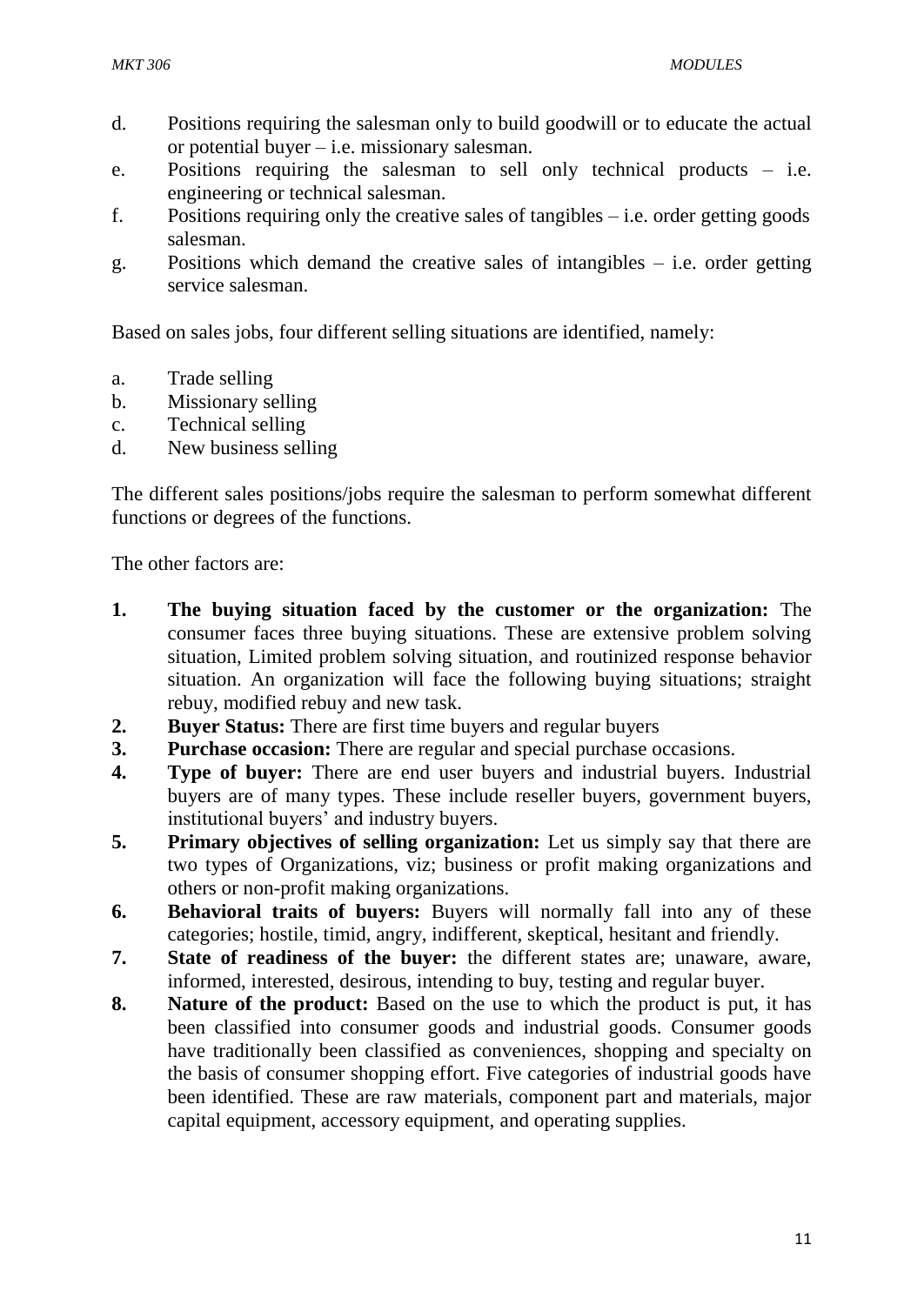We see from the presentation above, that a number of factors ranging from the role the salesman plays in an organization, the nature and type of buyers he meets, the nature of products she sells, to the buying situations of customers; interact to define what the function or role expectations of the salesman should be.

In a general sense however, the salesman is a vital link between an organization and its markets. In this role, the salesman discharges some important responsibilities to his organization and his actual and potential buyers. The functions of salesmen will be better appreciated when viewed in terms of the dual responsibility they serve and their role as a link between organizations and markets.

The specific responsibilities of salesmen to their organizations have been identified to include:

- 1. Representation of his firm to its customers. In this capacity, the salesman tries to enhance the employer's name and further his business in the territory assigned to him.
- 2. They are expected to exploit fully the potential of present customers to the benefit of their organizations.
- 3. They are to identify, cultivate and secure new customers for their organizations.
- 4. They are expected to bring back relevant information on the products, competition, customers etc. to their organizations.

The specific responsibilities of salesmen to their buyers are:

- 1. Helping them to accept and define their problems.
- 2. Assisting them to clarify their problems and identify alternative solutions to them
- 3. Helping them to come to the right decision (that is, buying the product with the greatest potential to meet their needs). This the salesmen will do by providing truthful purchasing information to the buyers.
- 4. The salesmen also have the responsibility of ensuring the continued satisfaction of the needs of their buyers. They do this by providing after sales services and other relevant information on the installation, use and maintenance of the purchased product.

Be he an order taker or getter, a service or good, new or old, missionary or new business salesman, in whatever position or situation he finds himself, the good salesman is expected to perform a combination of some or all the under listed tasks.

- 1. The presentation, demonstration and sale of his company's goods; negotiation on price, quantity and delivery; explanation and presentation of company policy.
- 2. The continuous examination of the market and reporting on competitive methods, products and prices. Reporting on shortages, oversupply, and changes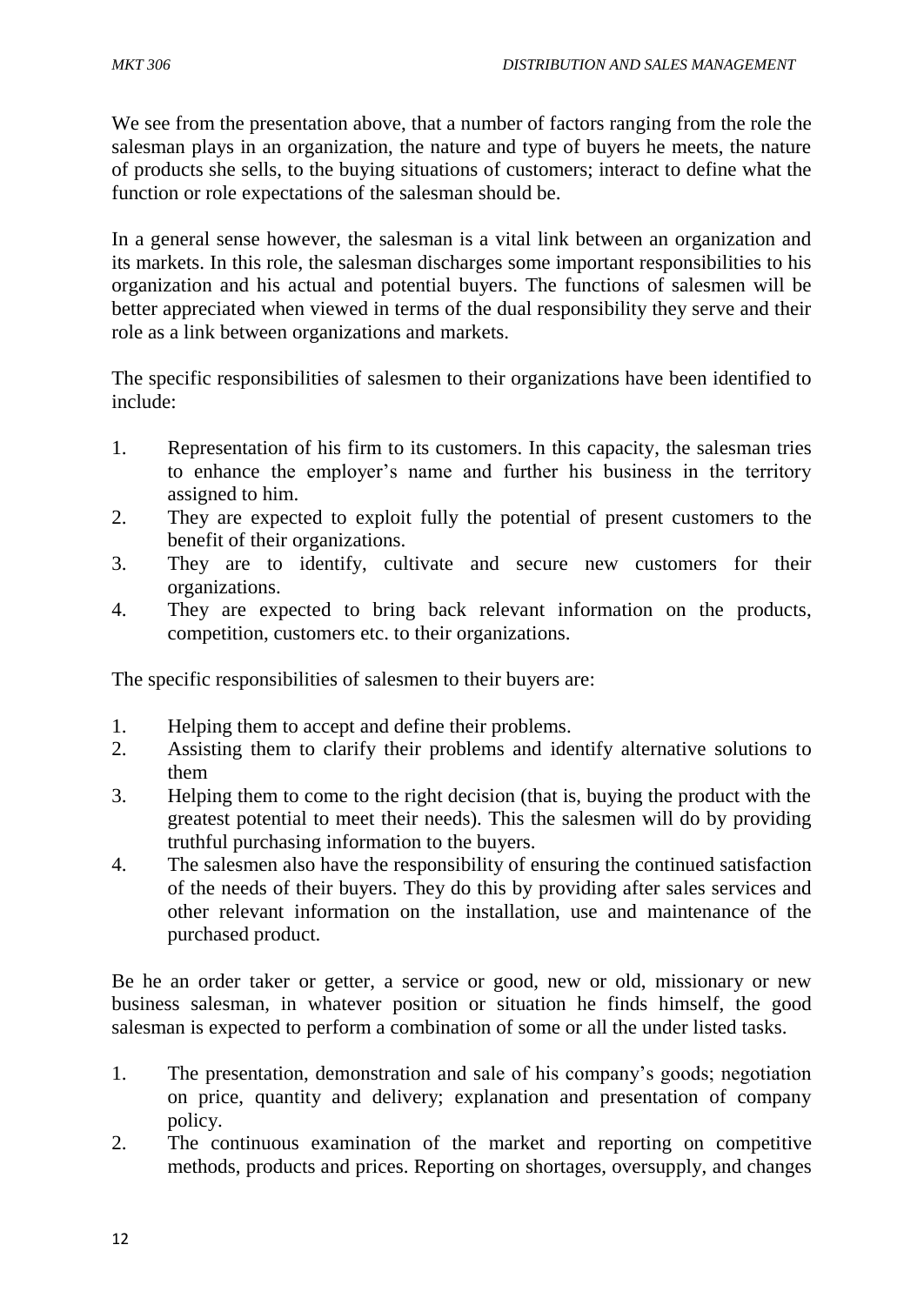in trading conditions. The relating to his company of any information of general commercial value.

- 3. The maintenance of adequate stock of his company's goods by distributors and users. Care in ensuring that customers keep the goods under suitable storage conditions.
- 4. The advice and instruction of dealers and their staff on the sale and display of his company's product.
- 5. The continuous acquisition of knowledge of his company's products and their applications, selling points, and the benefits to the user.
- 6. Prospecting for new outlets and new businesses and the extension of his company's influence on his territory.
- 7. The obtaining and maintenance of satisfactory displays for his company's goods.
- 8. The maintenance of good customer relations.
- 9. Recommendations of credit for customers, assessment of their premises, organization standing and influence in the trade and acquisition of satisfactory trade references.
- 10. The collection of outstanding accounts and avoidance of bad debts.
- 11. The handling of complaints from distributors and users.
- 12. Implementation of sales promotion schemes.
- 13. The maintenance of satisfactory records of customers' business with his company and the expeditious handling of correspondence.
- 14. The proper care and maintenance of any of his company's property which has been entrusted to his charge.

These tasks will reduce to the two-class categorization of the functions of salesmen. The two traditional and generally accepted functions are the selling function and the information gathering function. Each function is as important as the other. The argument that salesmen are very expensive is often advanced by sales manager who do not know how to fully utilize the labour of their salesmen. Such sales manager may be viewing the functions of salesmen narrowly; only in terms of sales they can generate immediately. Sales managers are advised to recognize that salesmen are an important source of marketing intelligence. While selling function is very important and provides immediate sales, the salesmen, if well trained and motivated, will provide management with valid and reliable information that will form the basis for management decision and guarantee future sales. Using salesmen as a source of marketing intelligence will increase their usefulness and reduce their effective cost.

# **3.1 The selling function**

Put simply, the bottom-line of selling function (that is, personal selling in its most creative form) is identifying prospects and converting them to customers. It has been described as searching for needers, changing them to wanters and finally to buyers. The salesman who does this effectively is the one who succeeds in guiding the potential buyer through a number of mental processes, leading to acceptance, first of the idea that he has an unfulfilled need, then the idea that the proffered product will be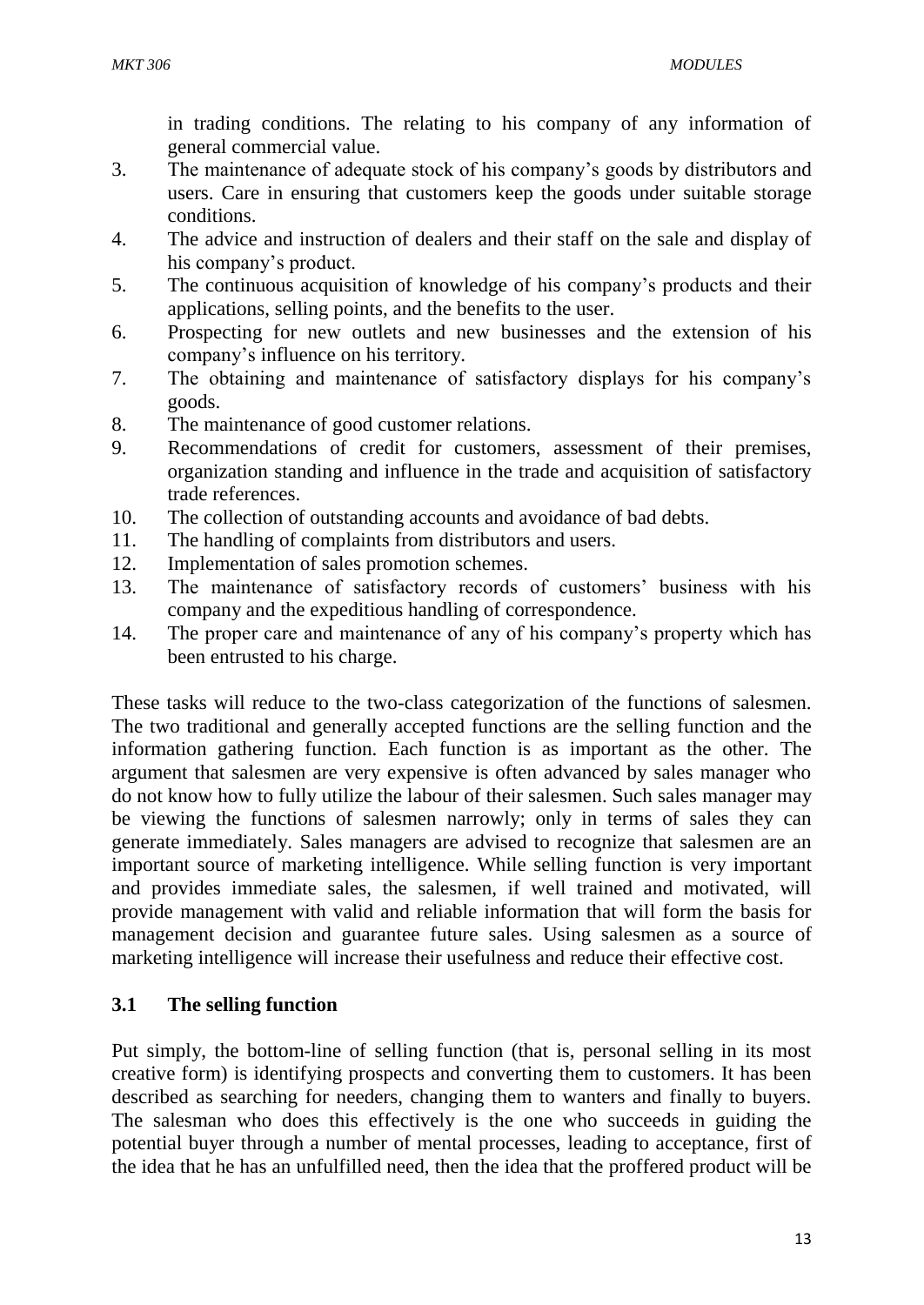beneficial to him then of the idea that the benefits outweigh the cost, then of the conviction that the proffered product is better than alternative ones in terms of benefits and cost, and finally to action.

Identifying potential buyers, converting them to buyers and maintaining them are not simple tasks. Successful salesmen will tell you that they perform a number of logical tasks in achieving this. Some of these necessary tasks will include:

- 1. Defining and locating prospects. The task here is prospecting.
- 2. Learning everything about the prospects. This will entail gathering essential information that will aid the salesman in defining the needs of his prospects and establishing an objective for every sales call he makes. With the needs of the prospects known and objectives set for a sales call, the salesman will feel confident in selecting the appropriate mix of presentation variables to use in attaining the objective of the call. The task of doing all these is called call planning or pre-approach.
- 3. The next task (approach) will be to create the right atmosphere that will draw the attention and hold the interest of the prospect before the salesman goes to the stage of discussing business with the prospect. Achieving this will require the following: the salesman should:
	- a. Book appointment where possible.
	- b. Be properly dressed. This dressing must be neat and suitable for the occasion.
	- c. Introduce himself is he is not known.
	- d. Behave and conduct him in a manner acceptable to the prospects.
	- e. Be punctual.
	- f. Use the language he is proficient in and that is agreeable to prospect.
- 4. Converting prospects into buyers (customers). This is achieved through the effective performance of the tasks of presentation trial closing, uncovering objections, handling objections and closing.
- 5. Maintenance of customers. It is not sufficient to convert prospects into customers; the customers must be maintained by adequate assurance of the continued satisfaction of their needs. Maintenance involves a number of related follow-up activities; conducting to the provision of after sales services, installation, repair and information on the use of the purchased product.

# **4.0 CONCLUSION**

Salesmen perform two broad types of functions in their organizations. These are the selling function and information gathering function. In this unit, the selling function of salesmen was discussed.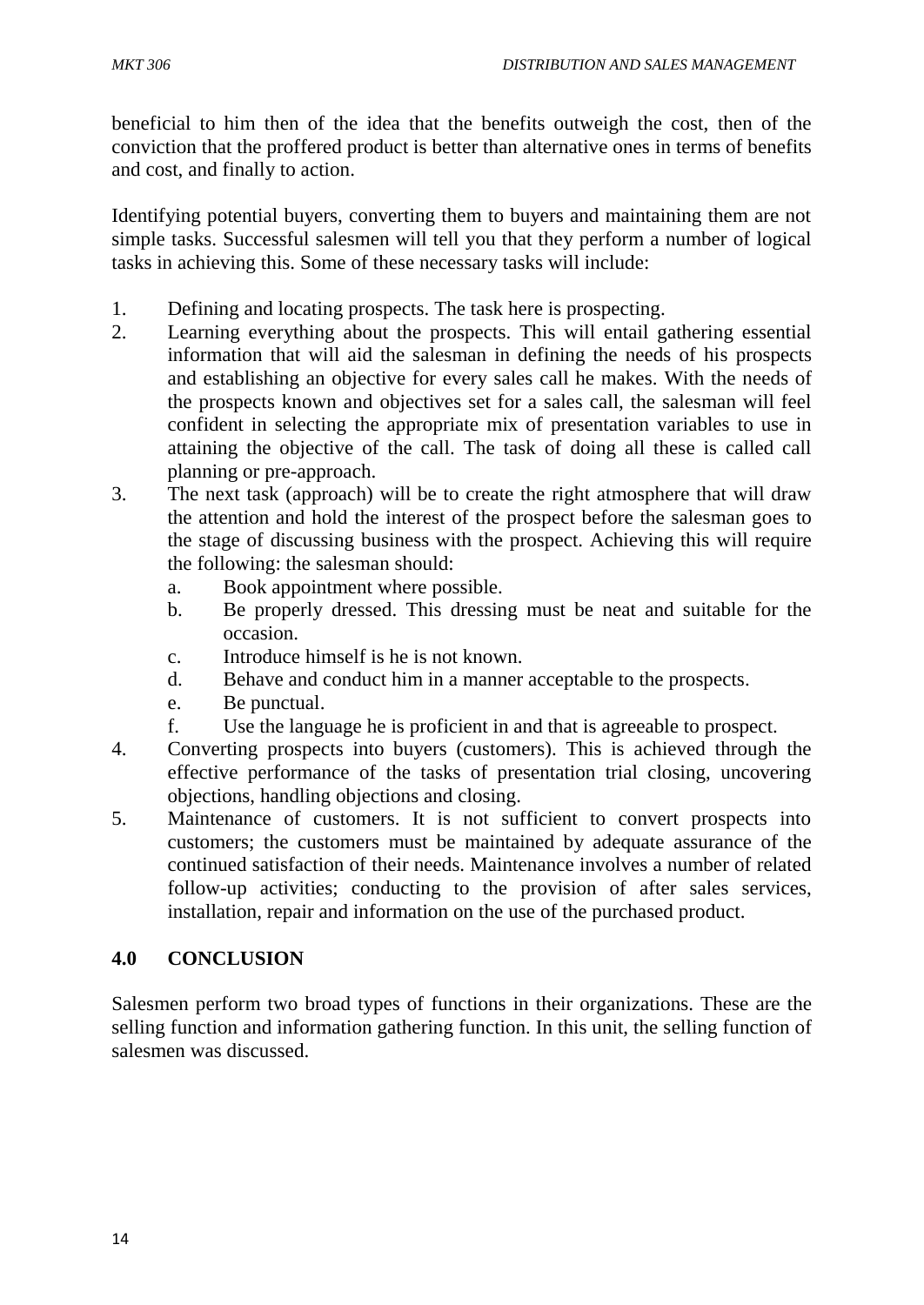#### **5.0 SUMMARY**

In this unit, you have been exposed to the following:

- The selling function of salesmen;
- Different sales positions/jobs;
- Four different selling situations;
- Specific responsibilities of salesmen to their organizations and customers; and

The core of salesmen's selling function.

#### **6.0 TUTOR-MARKED ASSIGNMENT**

- 1. Discuss the selling function of salesmen
- 2. List and explain the specific responsibilities of salesmen to their buyers and organizations.

#### **7.0 REFERENCES/FURTHER READINGS**

- Johnston, M.W. and Marshall, G.W. (2011) Churchill/Ford/Walker's Sales Force Management, 10th Edition, McGraw-Hill International Edition.
- Kerin, R.A., Hartley, S.W., Berkowitz, E.N. and Rudelius, W. (2006) Marketing, 8th Edition, Mcgraw-Hill Irwin.
- Kotler, P. and Keller, K.L. (2009) Marketing Management, 13th Edition, Pearson International Edition.
- Okeke, C.I. 1995) Modern Sales Management, Everlead, Books, Lagos.
- Spiro, R.L., Rich, G.A. And Stanton, W.J. (2008) Management of a Sales Force, 12th Edition, McGraw-Hill International Edition.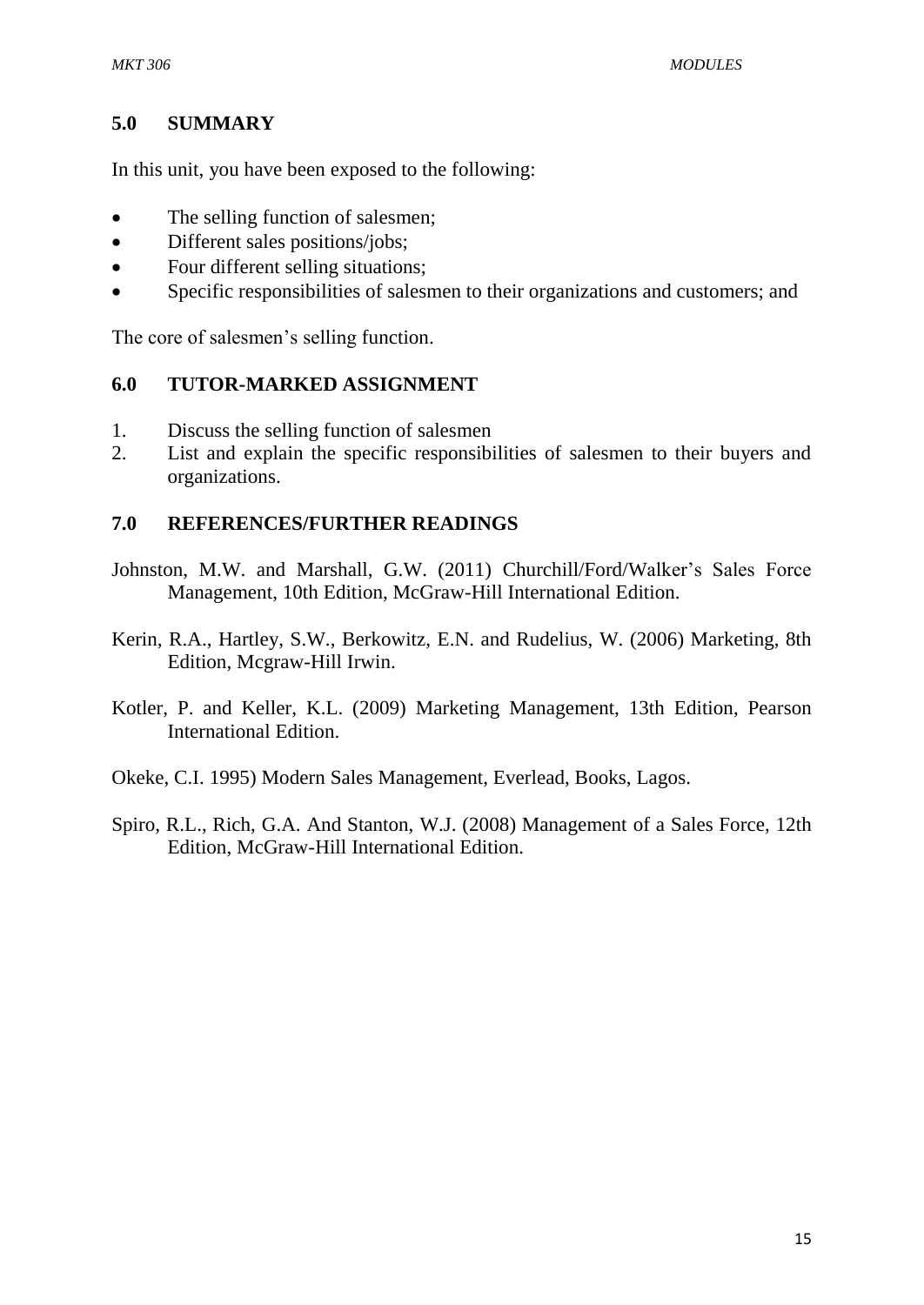### **UNIT 4 SEARCH FOR SALES OPPORTUNITIES- INFORMATION GATHERING FUNCTION OF SALESMEN**

# **CONTENTS**

- 1.0 Introduction
- 2.0 Objectives
- 3.0 Main Content
	- 3.1 Information Gathering Function of Salesmen
	- 3.2 Sources of Marketing Information
	- 3.3 Salesmen and Marketing Information Gathering
	- 3.4 Types of Information Salesmen Gather
- 4.0 Conclusion
- 5.0 Summary
- 6.0 Tutor-Marked Assignment
- 7.0 References/Further Readings

# **1. INTRODUCTION**

Personal Selling is a form of communication that effectively links the company and its customers. This linkage role serves a strategic function in a bringing a company and its customers together and meeting their expectations and demands. This role is growing in importance as product markets became increasingly competitive and customers more knowledgeable and discriminatory.

# **2.0 OBJECTIVES**

At the end of this unit, you should be able to:

- discuss the information gathering function of salesmen;
- list and explain the specific roles of information flow from consumers to producers
- within the framework of marketing management; and
- describe the types of Information Salesmen Gather.

# **3.0 MAIN CONTENT**

# **3.1 Information Gathering Function of Salesmen**

In this dynamic and complex marketing environment, organizations are becoming more conscious of the need to bridge the information gap between them and their customers. The quality of information available to organizations will determine the appropriateness of the decisions they take in response to the challenges posed by the interacting environmental factors, with a view to meeting the expectations and demands of their customers and achieving their corporate objectives.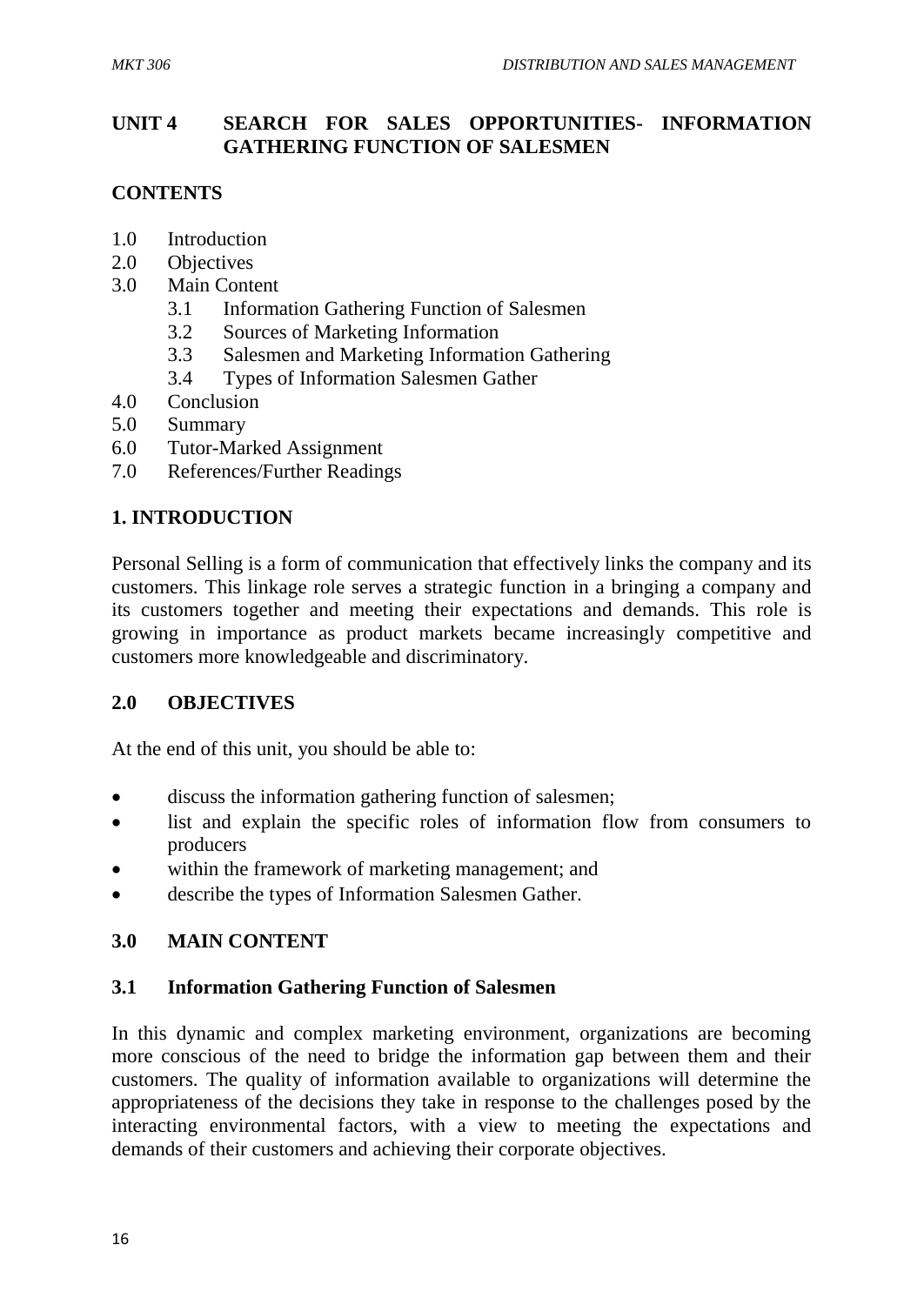Bridging the information gap that exists between organizations and their customers becomes a crucial function that marketing must perform. This information gap it must be noted has two dimensions to it. There is the information that needs to flow from customers to producers. This information is for all practical purposes central to successful marketing. If modern marketing as is asserted, starts with consumers and ends with consumers, then information flow from consumers to producers is the logical starting point in the marketing process. This information expectedly will tell the producers what goods consumers want, how they want them, where they want then and when reliably want them. This information if validly collected and interpreted will guarantee that outputs of products meet the specifications and requirements of customers and therefore likely to be accepted by them. This information will also answer the key marketing questions as to how to distribute, price and promote the outputs of producers.

Information flow from customers to producers is not limited to the situation discussed above. At various times in the life of any organization, and at any stage of the life of the product of the organization, information flow from customers is important. If the products starts experiencing declining sales, losing its market share or is increasingly being returned by buyers management is faced with a serious problem that the cause of and solution to must be found only from the customers/consumers. It is only these people that can give information on the basis of which solutions can be found for the problem.

The specific roles of information flow from consumers to producers within the framework of marketing management have been identified to include:

- **1. Monitoring the environment:** The elements of marketing environment are ever changing and largely outside the control of marketers. The most marketers can do, since these elements define the opportunities and challenges in the markets is to monitor the changing environment (that is, collect information about the nature and direction of the changing environmental elements) and adapt appropriately to them.
- **2. Implementation of the marketing concept:** Given that marketing concept stresses consumer satisfaction, it becomes necessary for organizations that want to implement the concept to collect information on the needs and desires of buyers, to guide their decisions on products, pricing, promotion and distribution.
- **3. Formation and evaluation of market segments:** Market segmentation is a modern marketing procedure that recognizes that markets are largely heterogeneous and cannot be served efficiently with one product.it seeks to split the heterogeneous block market into seemingly, being homogeneous it is conceptually believed to be capable of being served efficiently with one product or marketing mix. The splitting of markets however should not be done arbitrarily. It requires information about consumers on variable(s) to be used for the exercise.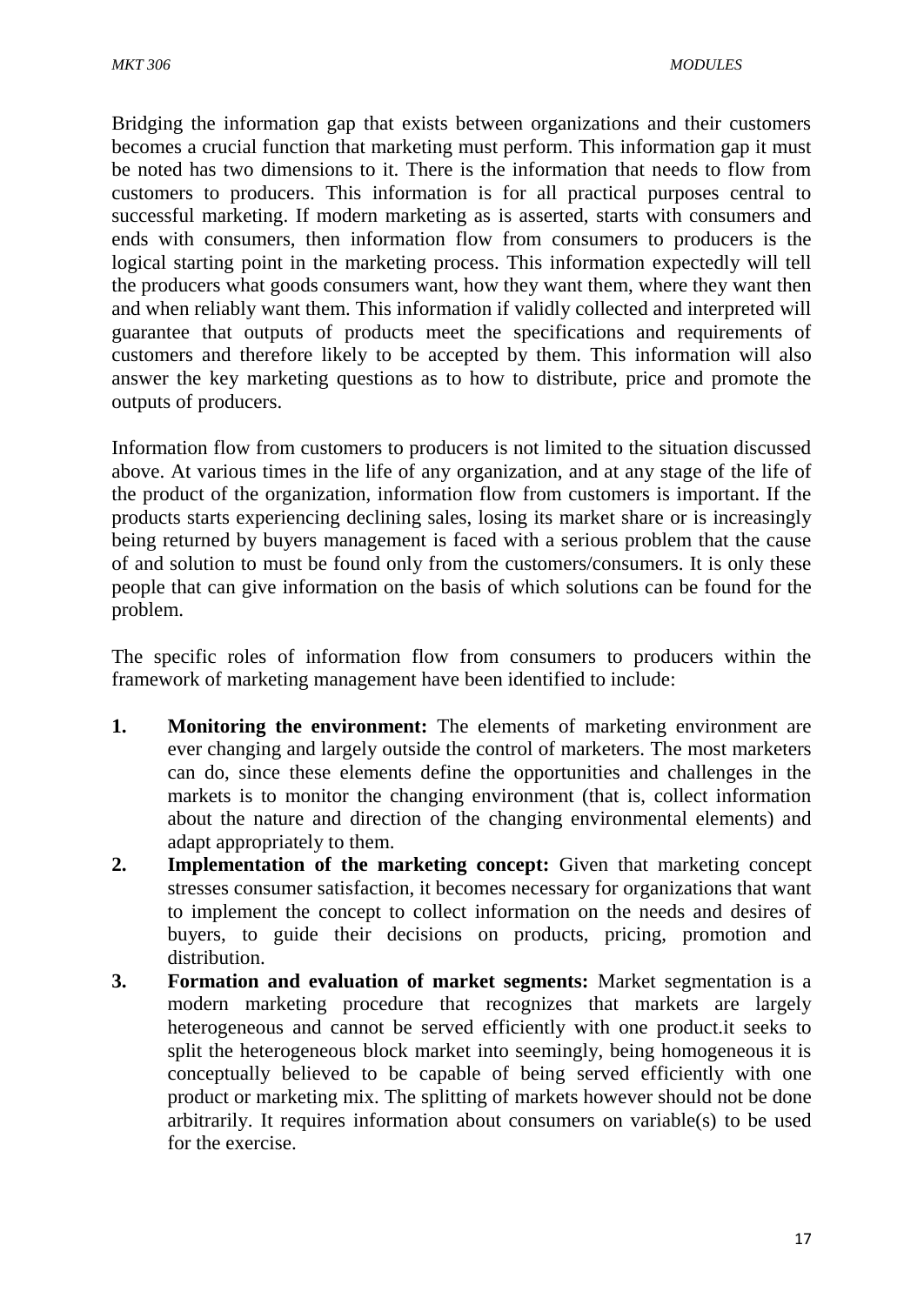- **4. Demand Assessment:** Estimation of current and future sales is normally based on the trend of factors that influence demand. Information on the trend of demand influencing factors needs to be obtained from consumers among other sources.
- **5. Evaluation of Marketing Tactics:** Marketers use a mix of marketing decision variables to appeal to their target markets. The levels of the variables to be used, such as price and promotion will need to be set, and from time to time measured with a view to determining how they are contributing to the success of the marketing programme. This information will help management in reviewing its marketing programme when necessary.
- **6. Control:** The need for control in strategic marketing is important. Control involves setting standards of performance, monitoring or supervising the performance of workers, measurement of actual performance against expected performance and taking corrective measures where and necessary. Information is needed in setting performance standards and making assessment of performance levels.

### **3.2 Sources of Marketing Information**

There are many sources through which marketers collect all the information they need for intelligent decision making. These sources are commonly grouped into four making up a marketing information system. These are internal accounting system, marketing intelligence system, marketing research system, and marketing management-science or operations research system.

Internal accounting system is the earliest and most basic information system used by marketing executives. It reports orders, sales, inventory, levels, receivables, payables etc. while marketing intelligence system is described as "the day-to-day information concerning pertinent developments in the environment, primarily the competitive sector". This is "the way in which company executives are kept current and informed about changing conditions in the macro environment and task environment" Marketing executives can collect intelligence information on their own, from their salesmen, dealers and specialized marketing research firms.

Marketing research as a component of marketing information system provides marketing executives with pertinent information for solving marketing problems and taking advantage of market opportunities it has being formally defined as "the systematic and objective search for and analysis of information relevant to the identification and solution of marketing problems.

The fourth component of marketing information system, that is, operations research relies on the application of scientific methodology to organizational problems in the search for improved understanding, prediction and control. This system though new, has yielded useful insights and decision models in such areas as New – product development, competitive pricing, advertising budgeting and media selection, sales – call time allocation, and marketing – mix planning.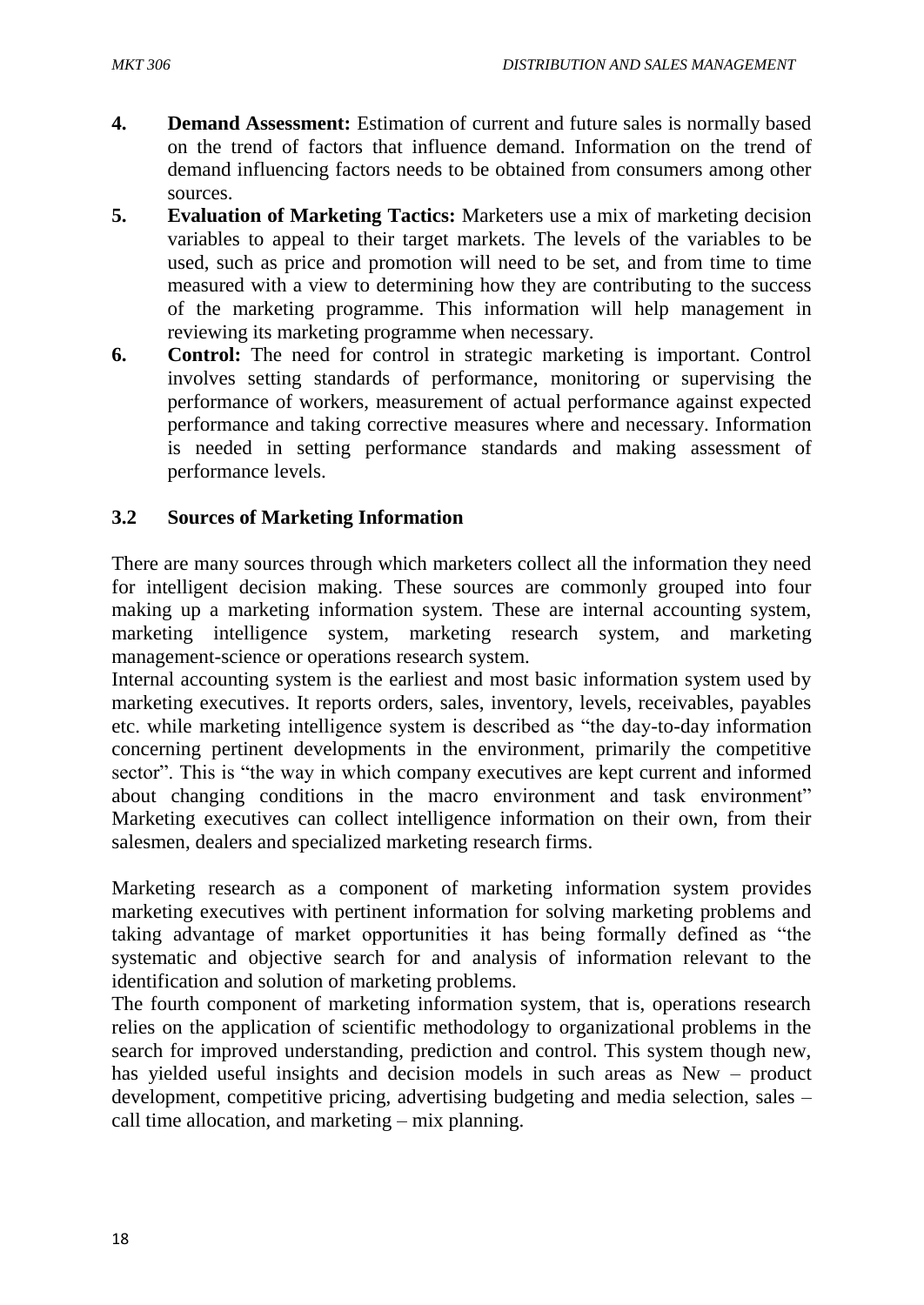#### **3.3 Salesmen and Marketing Information Gathering**

Of the four sources of marketing information or the components of marketing information system, salesmen are credible and dependable providers of three. They are largely responsible for gathering large amount of valid and reliable marketing intelligence. As organizations' frontline soldiers, contact point between organizations and their buyers, dealers and competitors, organizations "eyes and ears to the marketplace", salesmen are in a vantage position to collect and supply marketing executives with valuable information that keeps them well informed of happenings in the marketplace, and capable of developing appropriate marketing proposals or strategies for tackling immediate problems and drawing up future marketing plans.

The information that emanates from Internal accounting system is largely based on the activities and reports of salesmen. Accounting systems report essentially sales information. The heart of the accounting system "is the order-shipping-billing cycle". Order getting being in the main, a selling function means that salesmen are largely responsible for the gathering of data with which accounting stems work and from which they produce valuable sales information.

Marketing research as a scientific process involves a number of stages including, recognition of the need for research, problem definition, statement of research objectives, research design, data collection, tabulation and analysis of data, interpretation of results, preparation and presentation of a report, and feedback. The data collection stage of a survey research almost always entails a field work. In this, some interviewers will need to make contact with respondents or interviewees, often customers of the organizations with whom salesmen have established relations. Salesmen are arguably practicing interviewers, as their selling job requires that they more or less interview their customers and/or prospects. Even if they are not professional interviewers, a little training can put salesmen in a good footing to collect any information with whatever research instrument in use from the customers/prospects turned research respondents.

Most companies I know use their salesmen in administering questionnaires on their buyers. The use of salesmen in doing this will only be inappropriate if the company is conducting a disguised survey and will not want its identity to be known.

#### **3.4 Types of Information Salesmen Gather**

We have noted that salesmen gather a wide array of marketing information that is useful to marketing management. This section of this chapter will discuss the specific areas of marketing in which salesmen make reports that contain facts and opinions which provide marketing management with background information upon which immediate and future planning decisions are made. These areas include the following.

**Product Problems Report:** Most products experience one form of problem or another in their life cycle. The problem may be unknown to Research and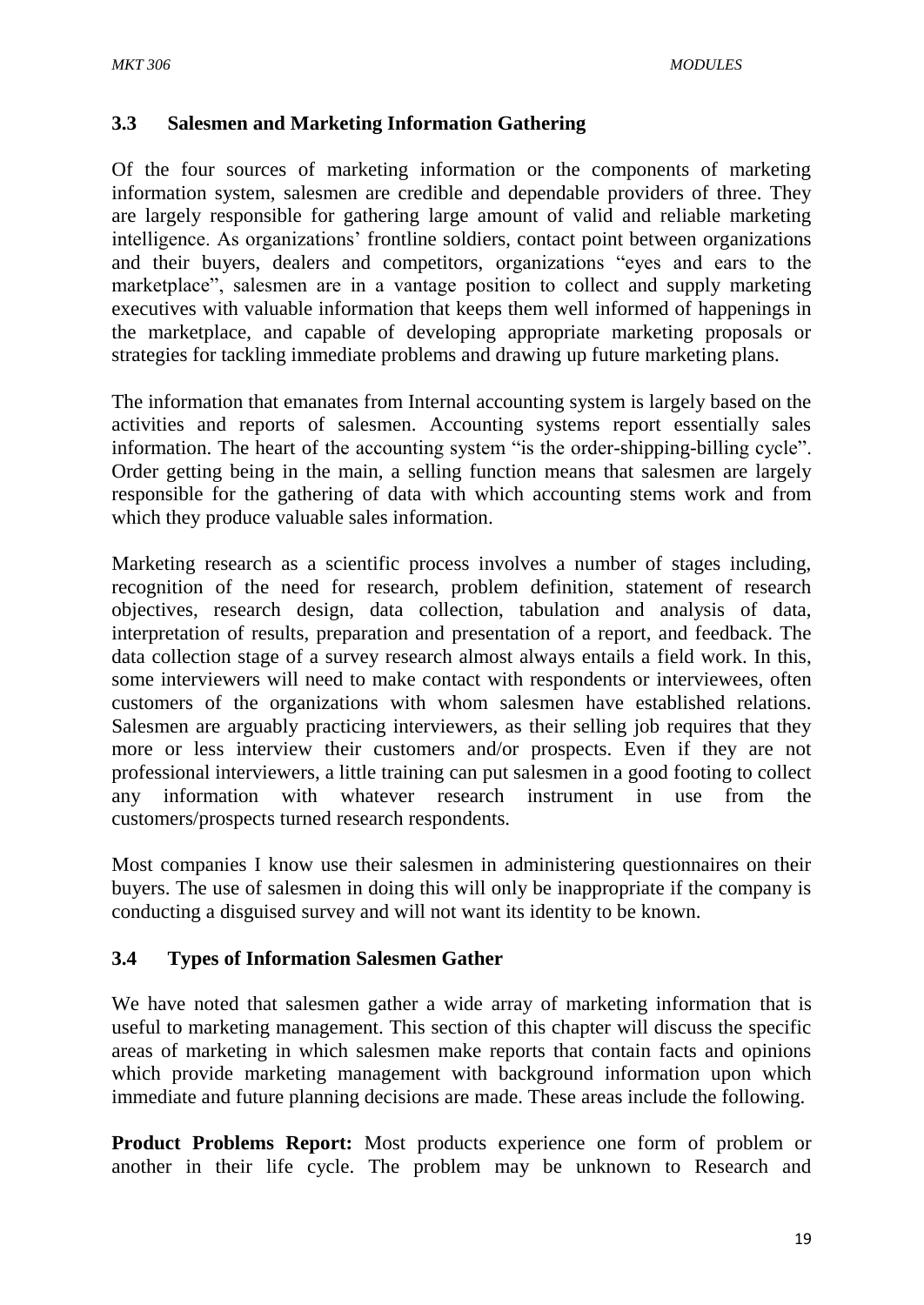Development, and production personnel in the organizations. Often however, the problem may not be apparent but known to these personnel in the organizations, but they will be unwilling to report it because of vested interests.

Once a product gets to the market however, its defect cannot be hidden or covered for long. If resell customers do not report such problems, consumers certainly would: salesmen as the representatives of organizations that customers know will always be the first to get such a report.

Salesmen cannot wish away or ignore such negative occurrence. It will not be in their interest to pretend that a product problem does not exist. It will affect their performance remarkably, as buyers will refuse to buy the defective product.

Product problem can be in the following areas:

- a. Quality
- b. Packaging
- c. Performance
- d. Expiration
- e. Decoloration
- f. Weight
- g. Frequent breakdown
- h. Chemical make-up, etc.

As salesmen receive reports on product problems, they are expected to render verbal and written feedback to management on the basis of which measures will be taken to solve the problem reported. Such reports will include some recommended solutions can cause a product to be substantially modified, changed or withdrawn. A.J. Steward has had to change the formulation of esteem Relaxer and Esteem Deep Conditioning Hair Crème because of reported problems of the product. Premier Breweries Plc. had to modify the quality of its Premier Larger Beer, in the 1980s on the basis of product problems reports made by its sales force and confirmed by a commissioned marketing research. Dunon Furniture Limited has had to withdraw many of its Furniture designs on the strength of reported problems and feared market rejection of the designs. Some companies have nevertheless shown to be impervious of the product problem reports. In spite of widely reported failings of its cars and J5 Bus, Peugeot Automobile Nigeria has not changes, substantially modified or withdrawn its products in the market. The same goes for the company that makes chloramphenicol, an antibiotic with reported serious side effects.

In all, product problem report is important and should be speedily and accurately made to marketing management for corrective action, which will conduce to enhance value of the product and its willing acceptance by buyers. Defective products tarnish the corporate image of organizations and undermine the satisfaction and often the health of consumers.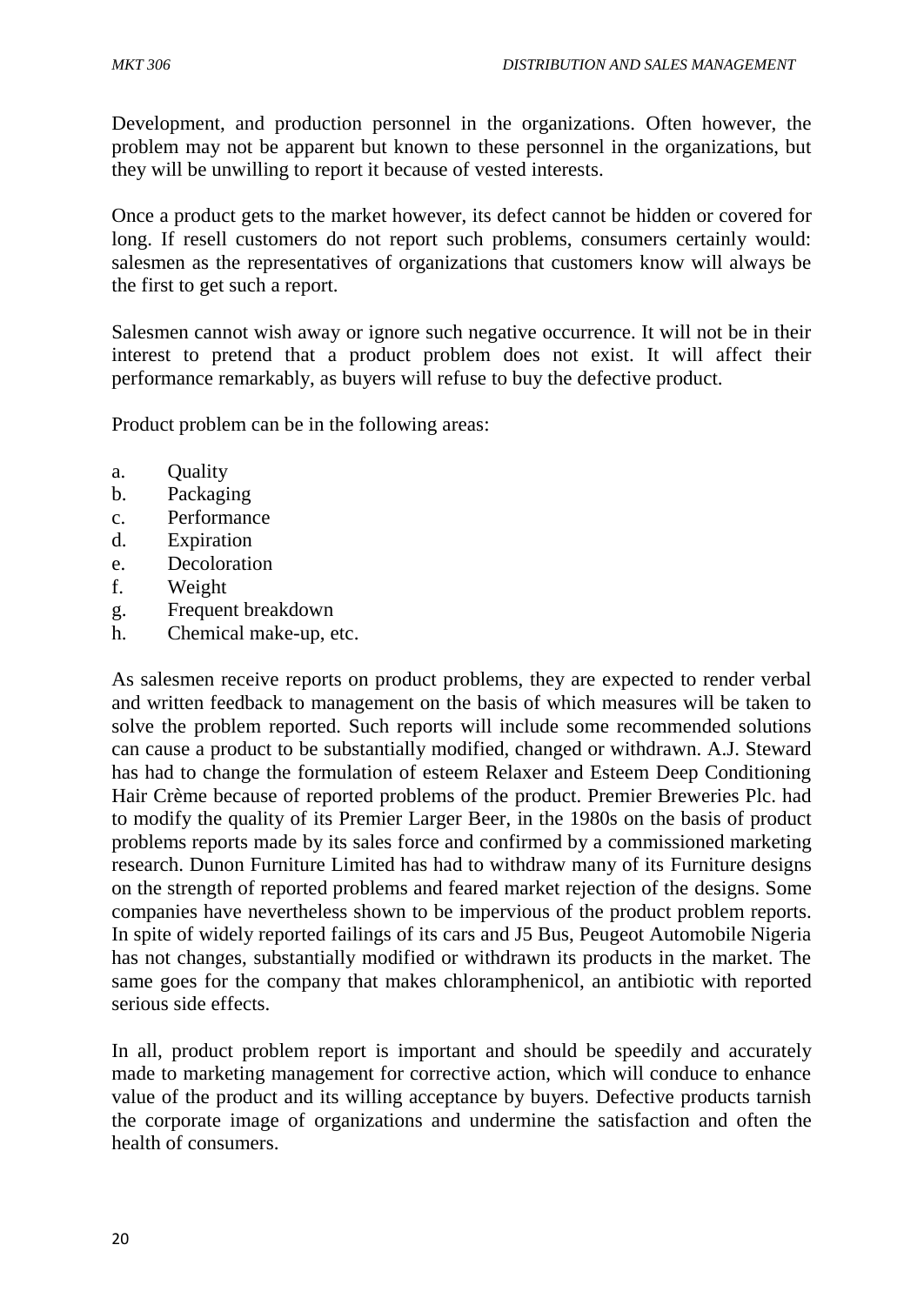**New Produce Report:** New products are developed as replacements for withdrawn or dying ones, to support existing ones, increase an organization's revenue base, or capture new market targets. They are also often developed to counter the activities of competitors. If competitors are introducing new products, then a firm will need to introduce a new product to remain competitive. Hardly can a modern business enterprise survive for long with only a product item. New products have to be developed and commercialized with their attendant risks and costs.

As field (market operators, salesmen are in a position to know when competitors are introducing new products into the market and report accordingly to management especially if the new products will outdo their own. By observing existing products and newly introduced ones and armed with the knowledge of how buyers are reacting to them, salesmen are able to advise management on when to introduce new products and the features they should possess.

Product ideas generated by salesmen have a high chance of getting to commercialization point as they will be backed by their practical experience and knowledge of buyer's specifications and requirements.

**Report on Competition:** Only monopoly organizations will not have strong need for full knowledge of competition. Competition here is taken in the generic sense to include all other organizations that produce and/or sell products that can substitute for an organization's products.

Given that the price or other demand stimulating or generating decisions of competing organizations will affect the demand level for a given firm's products, the imperative for spying and reporting on competitors becomes apparent. In strategic marketing, marketing executives seek to ascertain objectively the strengths and weakness of competitors with a view to fashioning a marketing strategy (plan) that will take advantage of their weaknesses while accommodating their strengths.

The role expectation of salesmen in this respect is to be in the know of all competitors' immediate and future marketing plans, including their policies, procedures, tactics and strategies and report to management accordingly. Marketing executives need timely and accurate information on the activities of competitors for clear-sighted and decisive response- reaction that will at least protect the position of their organizations and at most enhance their market position.

This important information need can be filled if salesmen keep watch and even spy on competitors and report timely and accurately on them.

**Customer Complaints:** Marketers have for long realized the importance of repeat purchase. This calls for customer maintenance hinged on the continuous and deliberate effort on the part of marketers to meet customer specifications and requirements as basis for their satisfaction with organization's offering and continued patronage.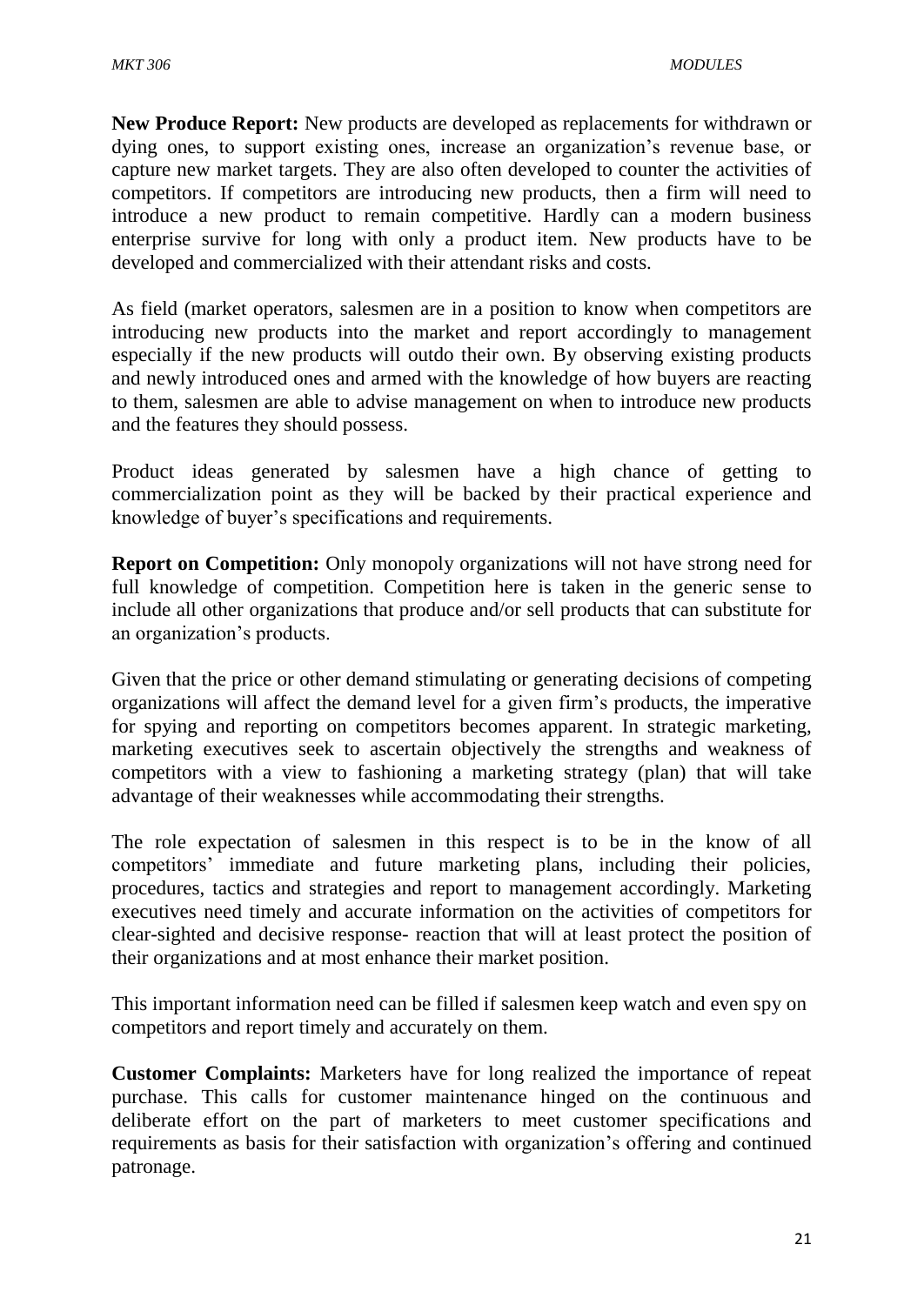Satisfying customers on a continuing basis will require marketers to regularly ascertain their level of satisfaction and complaints. Customers can complain about organization's offering in terms of the product and its associated components, it price and credit terms, it form before, during and after purchase, its after sales service etc.

If customers do not themselves complain openly about an organization's offering, then salesmen have the responsibility to uncover or encourage buyers to express the reservations or outright complaints, real or imagined they may have. If such complaints are not voiced out or left uncovered, and therefore unattended to, it is not likely that buyers will be satisfied with the offering and continue to buy it especially if there are better substitutes they can turn to.

Uncovering customer complaints and reporting same to management for consideration and necessary actions is a sure way of removing some sources of customer dissatisfaction and guaranteeing customer repeat purchase and ultimately brand loyalty.

**Customer Analysis:** Organizations wishing to satisfy the needs and wants of their customers need to be sufficiently informed about the customers. They need to know who the customers are, where they are, what they want, why they buy, how they can be communicated and reached.

Salesmen who make contact with the customers are well-placed to provide the geographic, demographic, psychographic and behavioristic data that will help management in understanding customers.

Over time, reports on customers made by salesmen will aid management in following shifts in the competition and character of customers being served, and help it in responding swiftly and appropriately to such shifts.

Lost Orders Report: Salesmen also make reports on lost orders. Lost orders will arise when an old or new customer stops buying from a company he used to buy from. It can also arise when a prospect who has been seemingly persuaded to buy from a company suddenly changes his mind and buys from another company.

In any of the above situations the company is a loser. If the rate at which the company loses customers becomes greater than the rate at which it is gaining them, then the company will suffer net loss of customers, number of orders and perhaps volume of sales. A company that suffers any of the above misfortunes will progressively be losing its market share and profitability.

Marketing management in the circumstance is challenged if not to avoid losing its customers and/or orders to minimize that rate of the loss. One way of meeting this challenge is to have information that gives the reasons for the loss or why customers are turning to other companies and/or products. Salesmen can gather this information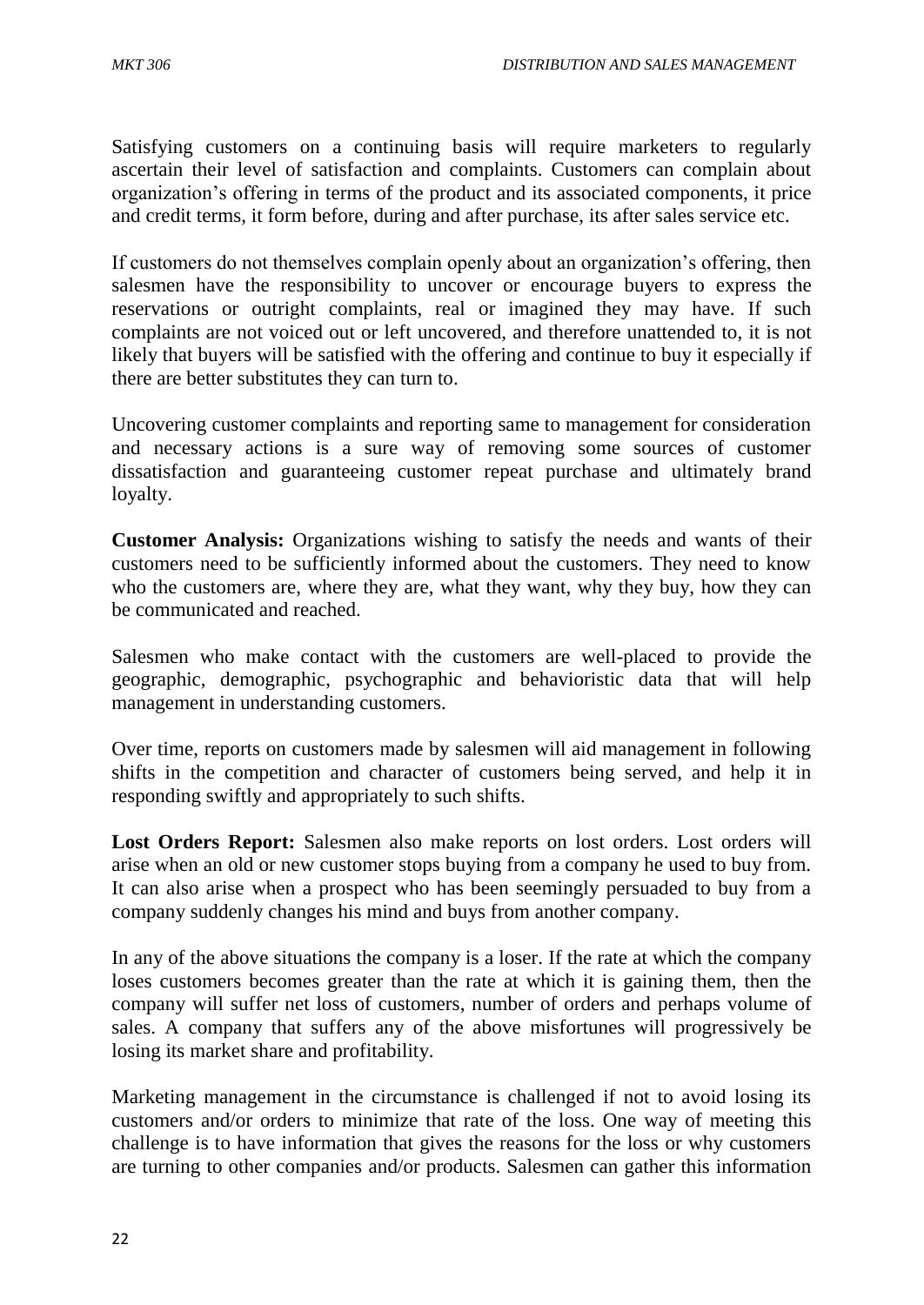and should report same to management. Management should however be careful with information provided by salesmen on lost orders. The reason for caution is that incompetence or negligence on the part of salesmen may be responsible for lost orders, and salesmen are not likely to submit adverse reports on themselves.

Other possible reasons for lost orders as salesmen's reports may indicate will include relative performance or quality of products vis-à-vis other competing brands, perceived obsolescence of products, uncompetitive prices of products, poor after sales services etc.

If salesmen's reports identify objectively the reasons for lost orders, then management will be in a position to remedy the situation, and prevent further loss of orders or customers and possibly win back lost customers.

**Visit Reports:** As field workers, often a long distance removed from the office, salesmen have proved historically to be difficult to monitor or supervise. Yet these people whose performance is crucial to organization's marketing and sales objectives must be effectively supervised to ensure that at all time they are working as they should and meeting set targets.

Because sales managers or sales supervisors who have the responsibility for sales force supervision cannot readily follow them in all sales calls, they have to rely heavily on indirect supervision anchored on sales/visit reports written by salesmen, to supervise them. It is for this that salesmen are called upon to write reports, sometimes in advance, detailing the calls they have to make, the objectives set for each call, date and time of calls, presentation aids to use, reactions of customers/prospects to presentations, agreements reached with customers/prospects, promises made etc. On the basis of information contained in visit reports, the activities of salesmen are known and followed, their efforts measured and results recorded. The astute sales manager or sales supervisor from a thorough analysis of visit reports can detect selling areas where salesmen are not doing very well and offer suggestions that will guide them in enhancing their performance.

**Market Prospects Report:** Management is not just concerned with present sales. It is also concerned with future sales for planning and control purposes that will ensure long run survival and profitability of organizations.

As is well known in business all organizational decisions are based or derived from expected or projected future sales. Purchasing schedule, production schedule, cash flow projections and even personnel schedule are all important organizational decisions that derive from the market prospects expressed often as sales forecasts. If sales forecasting is fundamental in organizational planning process, then it needs to be done properly.

Doing it properly raises the question of the credibility and dependability of those who participate in it. Salesmen as accredited ears and eyes of companies in market – places are well-suited to tell what quantities of products, customers are likely to buy in a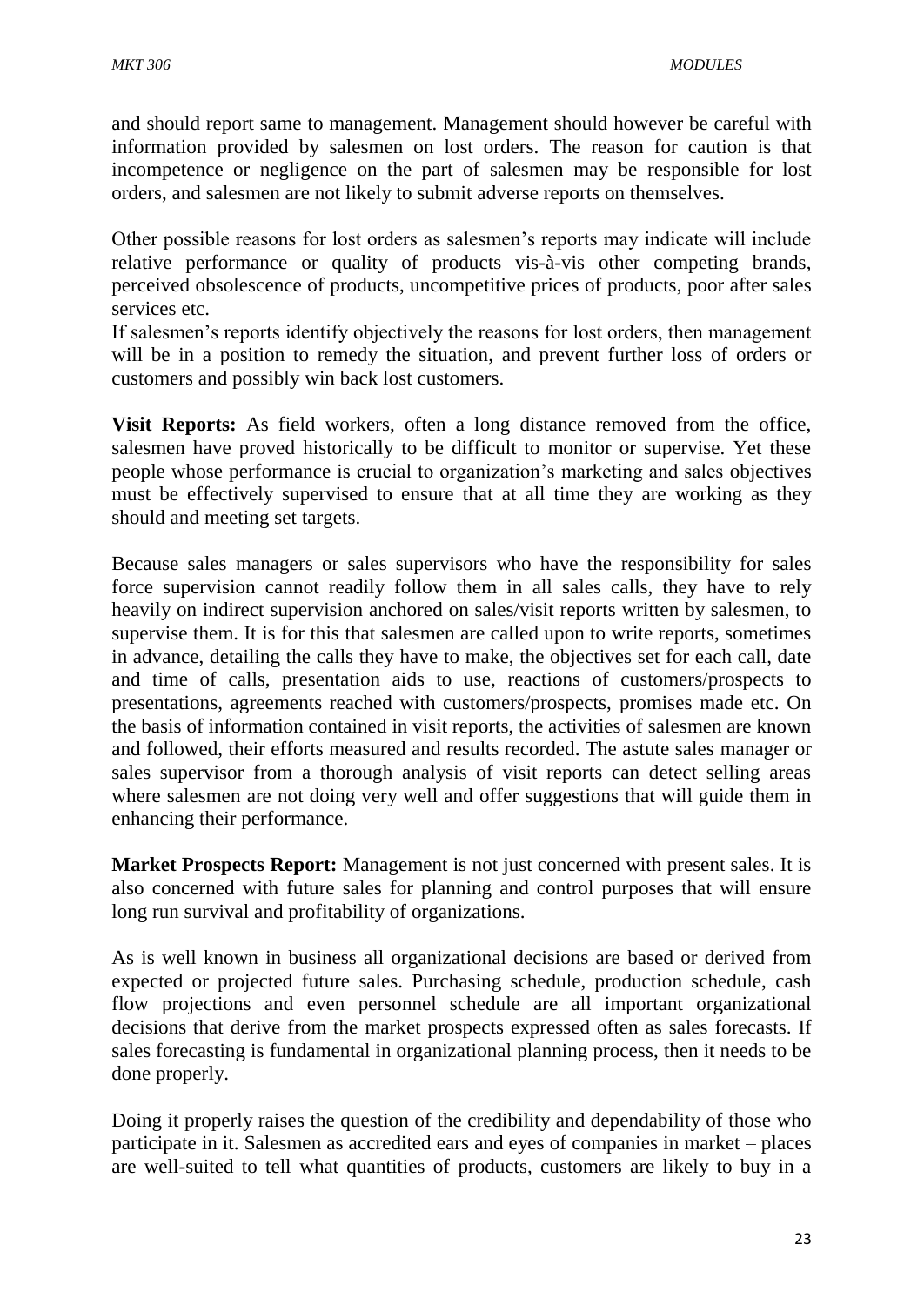defined time period, and under a given market and marketing condition in their respective market territories.

Salesmen need to be involved in sales forecasting no just because of their familiarity with markets, but because they have the ultimate responsibility of realizing the projected sales figure. It must be noted however, that not being trained forecasters, and the realization that their sales targets may be based on forecast sales, salesmen cannot be wholly trusted to make perfect forecast. Those using salesmen in forecasting sales should be mindful of possible unprofessionalism and deliberate under-estimation on their part and take measure to accommodate and counter such.

The usefulness of using salesmen is getting them to make input into the forecasting process has never been in doubt. The challenge is on giving them basic training in forecasting to make their contribution more meaningful and being alert to discern when they have deliberately underestimated the sales potential of their territories.

### **4.0 CONCLUSION**

The information gathering function of salesmen has been demonstrated to play a strategic role in sales and marketing management. The various information they collect, form the basis for organizations appreciation of the dynamics of their macro environment. This helps them to respond appropriately to threats arising from changing environment and exploit the opportunities that emerge therein.

Sales management is challenged to ensure that salesmen are adept in collection, interpretation and reporting of valid and reliable information that will promote future sales of their organizations. Relevant information to be meaningful to management has to be timely and objectively reported.

#### **5.0 SUMMARY**

In this unit, you have been exposed to the following**:**

- Information Gathering Function of Salesmen
- Sources of Marketing Information
- Salesmen and Marketing Information Gathering
- Types of Information Salesmen Gather

# **6.0 TUTOR-MARKED ASSIGNMENT**

- 1. Discuss the information gathering function of salesmen.
- 2. List and explain the specific roles of information flow from consumers to producers within the framework of marketing management.
- 3. Describe the types of Information Salesmen Gather.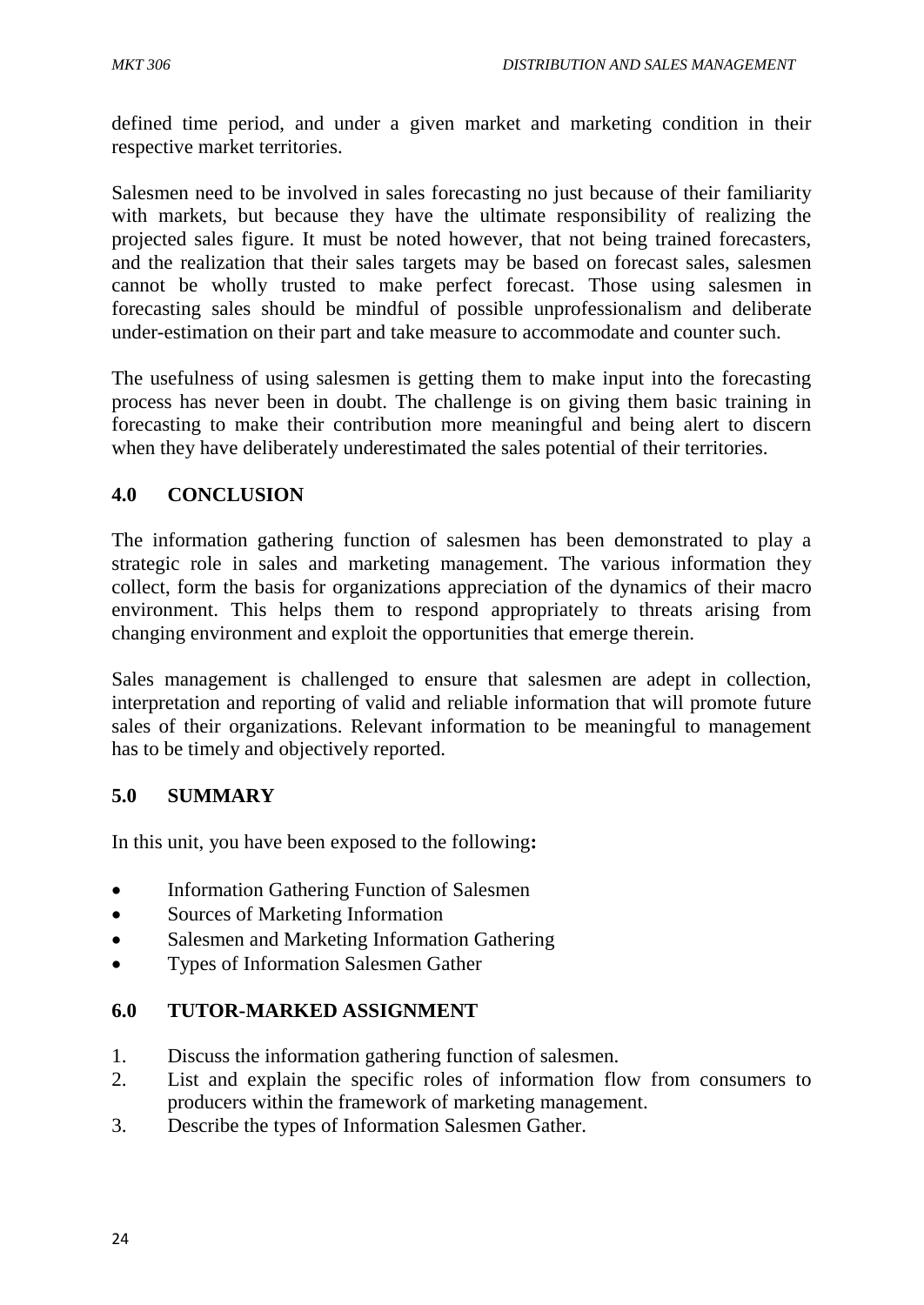#### **7.0 REFERENCES/FURTHER READINGS**

- Johnston, M.W. and Marshall, G.W. (2011) Churchill/Ford/Walker's Sales Force Management, 10th Edition, McGraw-Hill International Edition.
- Kerin, R.A., Hartley, S.W., Berkowitz, E.N. and Rudelius, W. (2006) Marketing, 8th Edition, Mcgraw-Hill Irwin.
- Kotler, P. and Keller, K.L. (2009) Marketing Management, 13th Edition, Pearson International Edition.
- Okeke, C.I. 1995) Modern Sales Management, Everlead, Books, Lagos.
- Spiro, R.L., Rich, G.A. And Stanton, W.J. (2008) Management of a Sales Force, 12th Edition, McGraw-Hill International Edition.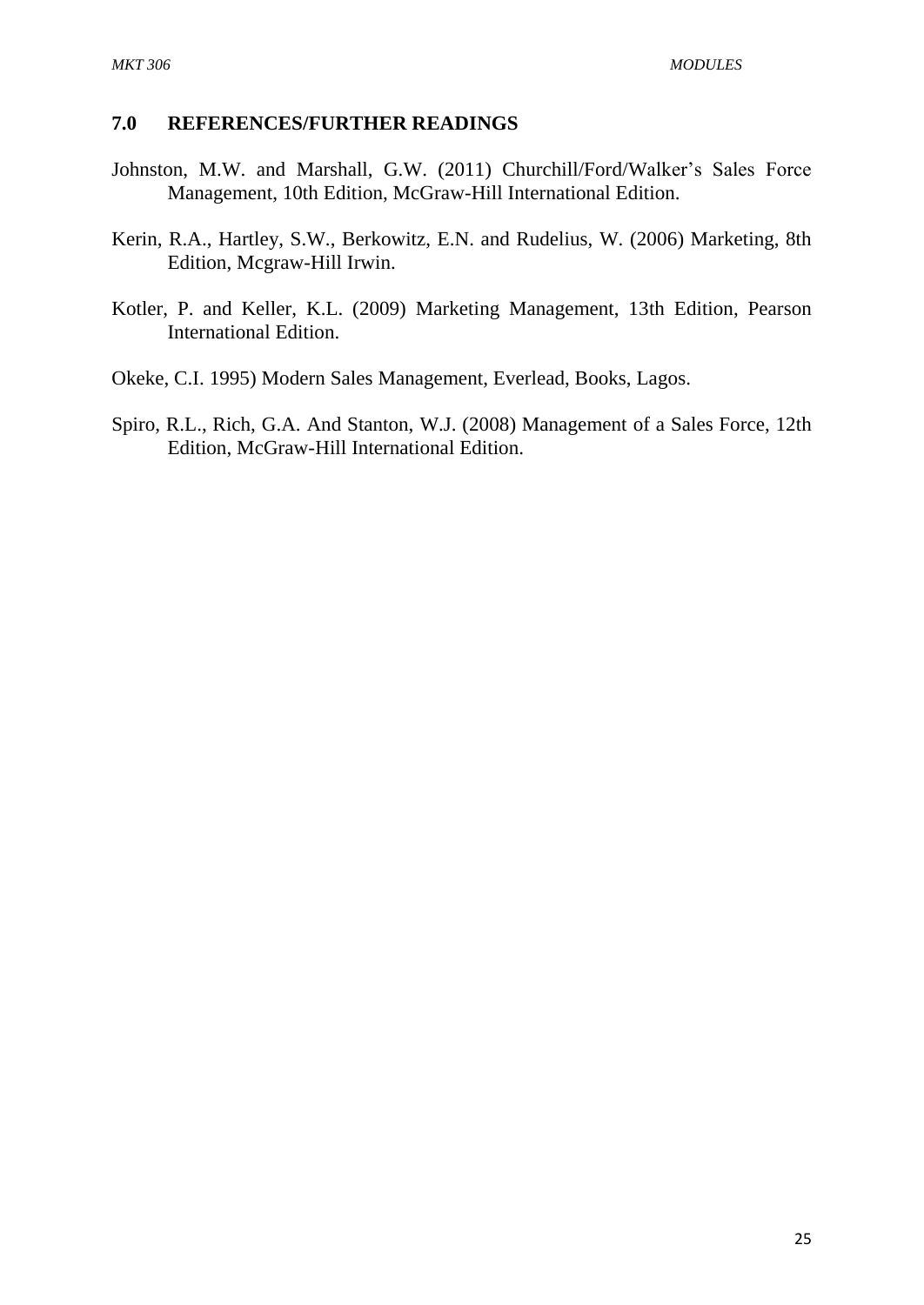#### **UNIT 5 QUALITIES OF GOOD SALESMEN AND PRINCIPLES OF SALESMANSHIP**

### **CONTENTS**

- 1.0 Introduction
- 2.0 Objectives
- 3.0 Main Content
	- 3.1 Qualities of a Good Salesman
	- 3.2 Personal Characteristics of Successful Salesmen
	- 3.3 Professional Spirit
	- 3.4 Principles of Professional Selling
- 4.0 Conclusion
- 5.0 Summary
- 6.0 Tutor-Marked Assignment
- 7.0 References/Further Readings

# **1.0 INTRODUCTION**

Successful sales managers are apt to be those, who are at heart, salesmen, willing and able to lead the sales force by precept and example. Such sales managers are always in front, and by action guide, direct the sales force in carrying out the tasks necessary in achieving sales objectives set for them.

Such sales managers, of necessity must thoroughly understand salesmanship and enjoy its practice, and be capable of training others to desired levels of efficiency. It is only a sales manager who has a depth of knowledge of salesmanship and practical experience of same that can appreciate the enormous challenges that salesmen experience out there in the field, and have the inclination and capability to be of useful assistance to then. Salesmen need the assistance of their managers in many ways. They fall back on the wealth of experience of their bosses to find answers to questions and solutions to problems they are exposed to in the ordinary performance of their duties. Such questions and problems if not satisfactorily resolved may impede the successful conclusion of orders. Inability of salesmen to conclude orders successfully is indicative of failure on their part and will cumulatively undermine the achievement of sales objectives set for the sales force, of which the sales manager is a part. Sales Managers being mindful of this, assume the responsibility of assisting their salesmen in solving any problem that may hinder their success in the field.

Though sales managers are expected to assist salesmen in selling, the point needs to be made that the level of success to be achieved by salesmen is to a very large extent dependent on their personal abilities, knowledge of the intricacies of salesmanship, business, company, product, competition and customers/prospects, technical and behavioral skills and their attitudinal disposition to selling as a profession.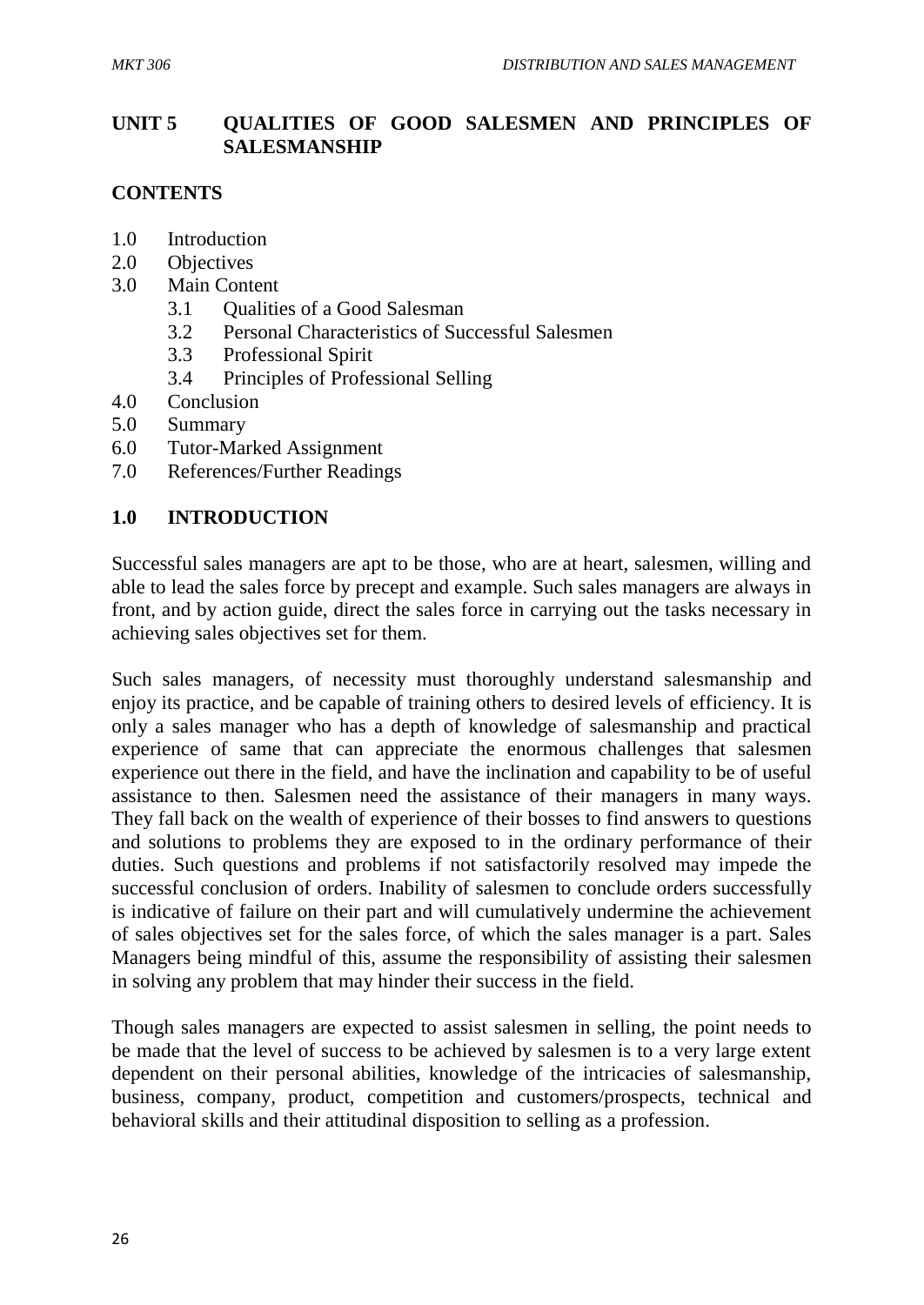Based on the experience garnered over the years in salesmanship, this unit will discuss in the remaining pages, the qualities one needs to possess to become not just a successful salesman but a super salesman.

### **2.0 OBJECTIVES**

At the end of this unit, you will be able to:

- discuss the qualities of a good salesman
- explain the personal characteristics of successful salesmen
- discuss the professional spirit
- list and explain the principles of professional selling

#### **3.0 MAIN CONTENT**

#### **3.1 Qualities of a Good Salesman**

The sales force of organizations must be successful for the organizations to succeed and achieve their corporate objective. Personal selling being responsible for converting outputs of organizations to cash, the only direct revenue generating function, is indeed the life blood of business organizations. It is not surprising therefore that when this function sneezes, the entire organizations catches cold. The life giving and sustaining role of personal selling underscores the need for business organizations to have sales teams comprising sales representatives, each possessing requisite personal characteristics, positive attitudinal disposition, or professional spirit, selling skill and knowledge required for successful selling.

#### **3.2 Personal Characteristics of Successful Salesmen**

Although no empirical research has established conclusively the personal characteristics one must possess to become successful in personal selling, some commonly accepted qualities have been suggested as general ones likely to be found in successful salesmen. The qualities or personal characteristics to be discussed below may not be required in equal doses in salesmen operating in different selling situations and performing different selling tasks but a sufficiently large dose of each must be present in any salesman working in today's changing, complex and demanding marketing environment. The personal characteristics often discussed are, honesty, initiative/creativity, intelligence, energy/good health, enthusiasm, personality, empathy, self-confidence and patience.

**Honesty:** This highly desirable characteristics has been described as requiring the salesman to 'set and maintain a standard of fair play' in his dealings with his company, customers and even himself throughout the working day.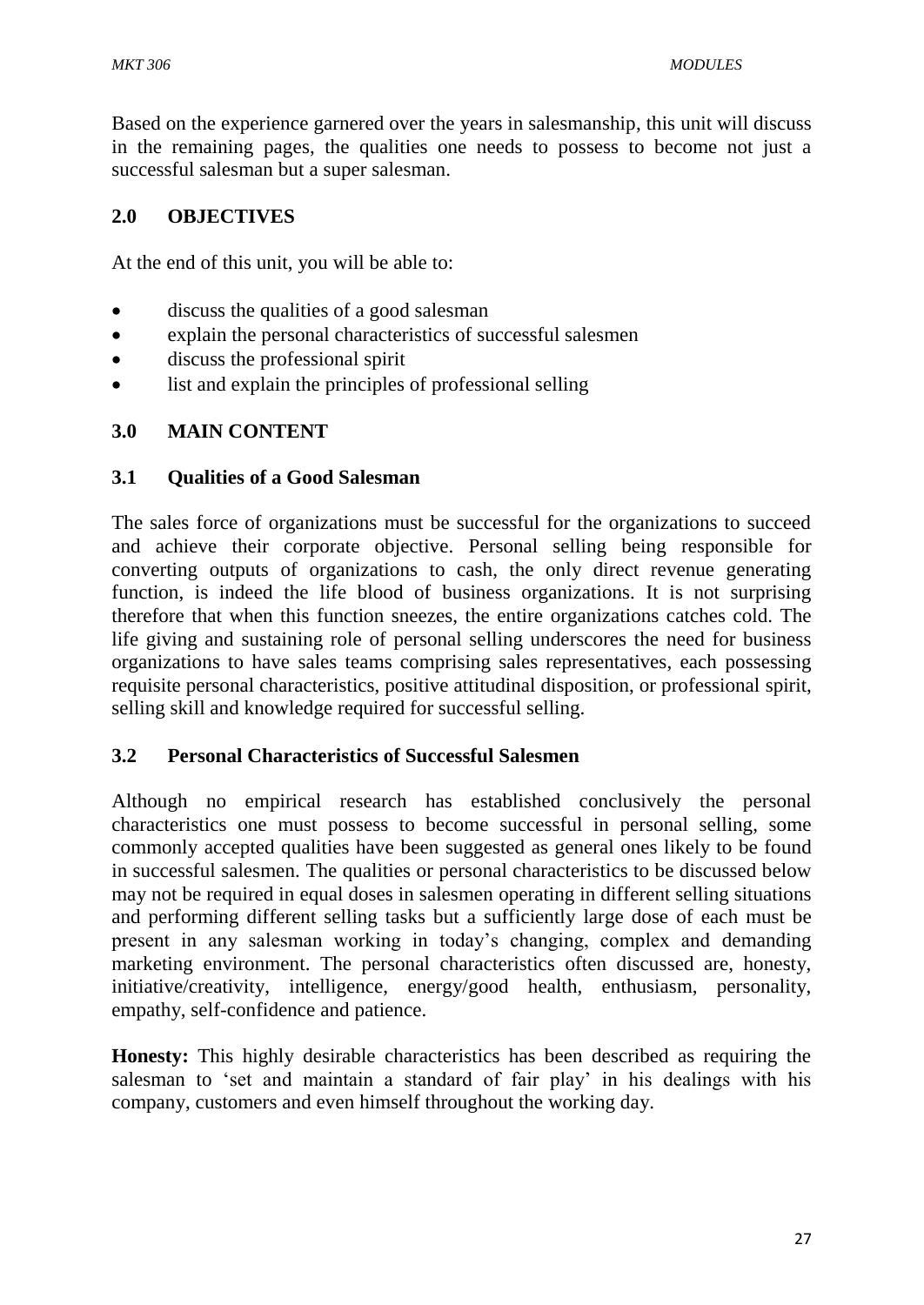A salesman need to win the confidence and trust of his customers/prospects, and his company. Only an honest salesman can win and sustain the confidence and trust of his customers/prospects and company.

There is no doubt that human beings appreciate those who deal fairly and truthfully with them. It is therefore in the best long run interest of the salesman to be transparently honest in relating with his customers and company. This will help to build an enduring bridge of understanding, sympathy, support and cooperation guarantee that the customers and company remain positively disposed to the salesman and generally facilitate relations between them.

**Initiative/Creativity:** There is no amount of call planning that can take care of all unforeseen events that might come up in selling and which if poorly handled can throw a spanner into the works. A salesman therefore needs to be sufficiently creative to meet with challenges as they occur, especially challenges that will require immediate response.

A salesman lacking initiative or creativity will find himself often harassed and unresponsive in emergency situations, more so when he cannot readily fall back on his superiors for assistance.

Initiative and creativity are qualities that will stand the salesman in a good stead to manage his territory with little or no supervision and not be victimized by all unforeseen events that may occur from time to time.

A salesman can be likened to a lone soldier in the battlefield. He is often on his own and must rely on his wits for his survival.

**Intelligence:** This has been described as the speed and accuracy of comprehension. It is the personal quality that enables the salesman to observe and interpret accurately, opportunities as they come up in the selling presentation. Intelligence will help the salesman in reading the customer/prospect well and knowing he is passing or has passed the different mental stages buyers normally experience. In selling presentation, the salesman has to get the attention of the customer, hold his interest, arouse desire in him for the product and get him to sign the proverbial dotted line. Intelligence is needed in knowing when the customer is sufficiently aroused and ready to buy. Poor judgment on the part of the salesman in reading the customer can be costly.

**Energy/Good Health:** Salesmen being basically field workers who are always on the beck and call of others, often making calls on foot, working at odd hours and generally subject to working in conditions that are not always convenient, need a good dose of energy to keep all appointments for every working day. Physical fitness and good health are qualities one need to discharge all his responsibilities timely as a salesman.

**Enthusiasm:** Personal selling is a profession. Whoever chooses this profession should be prepared for all it has to offer. It offers opportunities and challenges; it can be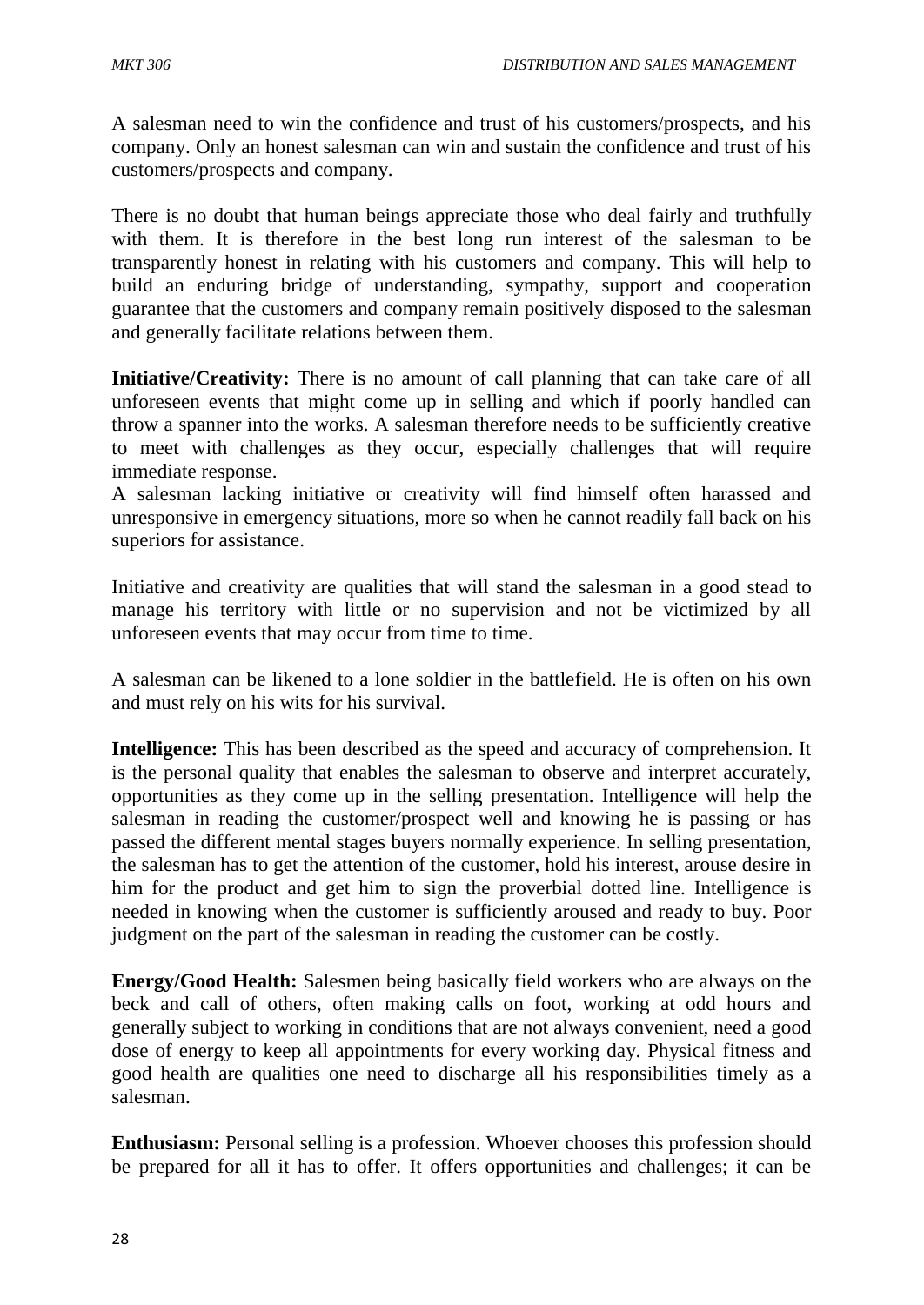difficult and frustrating at times. The challenges are often as daunting as the opportunities are enticing. Salesmen make lots of money. But they also have odd working hours, hardly settle down in a place and have one of the highest rates of labour turnover in marketing positions.

Enthusiasm suggests ones appreciation of the demands of the selling profession and acceptance of same. This likeness for selling and acceptance of it as a profession is the quality that helps in keeping the salesman going, and accepting selling challenges with equanimity.

**Personality:** Personal selling being a communication process in which the salesman tries to persuade the customer/prospect to see his point of view or do something the way he wants, the personality of the salesman becomes a critical factor. A person that can easily succeed in persuading another should be a likeable human being trustworthy, dependable and have an apparently friendly disposition. The person must radiate an aura that attracts others and is pleasant to them.

**Patience:** This is the characteristics that restrains the salesman from pushing or stampeding the customer or prospect, and disciplines him to listen and appreciate the viewpoints of the other person with a view to arriving at an arrangement that will suit the two. A patient salesman will not rush his presentation and miss some important selling points that will appeal to the customer or prospect. He will rather listen attentively to the other person, gain an insight into his thinking and slowly but progressively guide the customer or prospect to taking a decision that will serve the interest of the two parties.

**Empathy:** It relates to the power of understanding and imaginatively entering into another person's feelings. This characteristic is important as the sales representative needs to understand and read his customers/prospects.

**Self Confidence:** It usually develops from assurance and experience. A confident salesman is likely to persuade and convince a customer/prospect. A well-trained, experienced and knowledgeable sales representative will tend to have confidence. He must not however be over confident.

- a. Selling skills: He must know all the processes involved in the selling function. He needs to acquire technical skills in areas of prospecting, call planning, securing interviews, opening the interview, overcoming objections, product demonstration, closing the sale etc.
- b. Good communication ability. You are interacting with people and need to be persuasive. Personal selling is essentially a communication process. A good command of the language of communication is important.

Have adequate knowledge of the product, company, customers/prospects and competition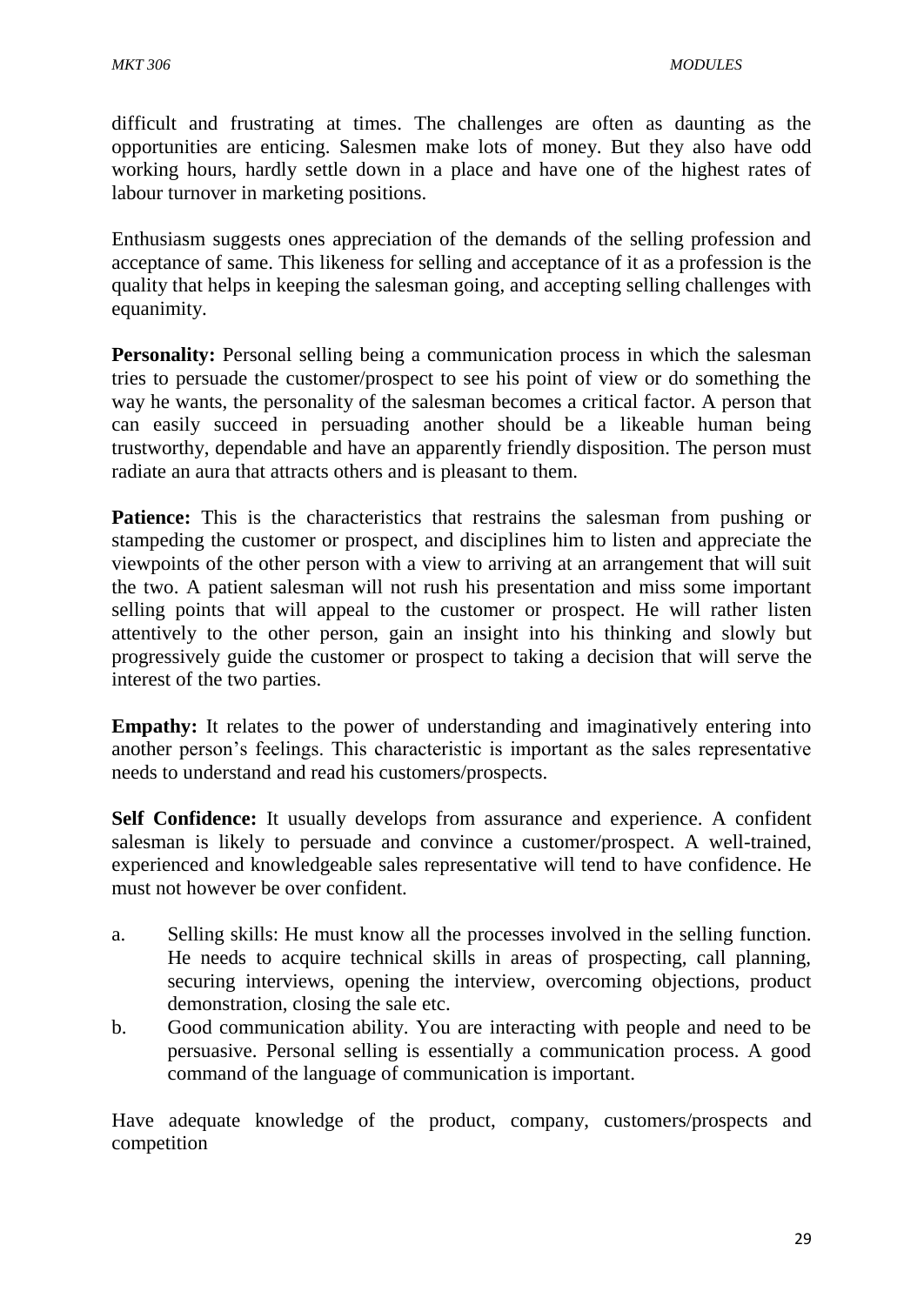Knowledge is important because:

- 1. Customers/prospects expect confidence and assurance from the salesmen.
- 2. Customers mostly industrial buyers expect facts from the salesmen
- 3. Personal selling is the end result of the sales and marketing strategy. So knowledge of the company and its products and policies is to the advantage of salesmen.

# **3.3 Professional Spirit**

The personal characteristics, technical skills, communication ability and knowledge requirements so far discussed in this chapter are arguably sufficient to make one successful in creative salesmanship. Some people however will not be contented with just being a good salesman. Most organization and specifically sales managers look beyond the good salesman to the extraordinary one. And, there are extraordinary salesmen or what is called 'winners or stars'.

This rare breed of salesmen will succeed where other salesmen fail. They can handle even the most difficult customers and can sell against seemingly superior competitors. These salesmen possess the right professional spirit, a positive attitudinal disposition to selling. This is the ultimate characteristics, the vital ingredient all super salesmen have in common.

Professional salesmen in this class of super salesmanship realize and accept the reality as suggested that:

- 1. The customer whether big or small, whether he comes in person, writes or telephones, is the most important person in business. Without him there would be no business.
- 2. The customer does not depend upon business rather business depends on the customer for survival.
- 3. The opportunity to serve the customer is a favour to business and salesmen.
- 4. It is the job of business and specifically the responsibility of salesmen to provide to the customer the goods or services he needs in a way profitable to him and of course the company.
- 5. The customer is not someone with whom to argue or match our wits. No one can ever win an argument with a customer.

With the above truisms in mind, the professional salesman in dealing with customers/prospects should diligently apply the following recommendations:

- 1. Create confidence and make the customer feel at ease in doing business with him.
- 2. Think about the customer's need rather than his own needs to sell.
- 3. Accept rejection as part of the job and not avoid difficult situations.
- 4. Seek to gain the customer's respect rather than seeking to be liked.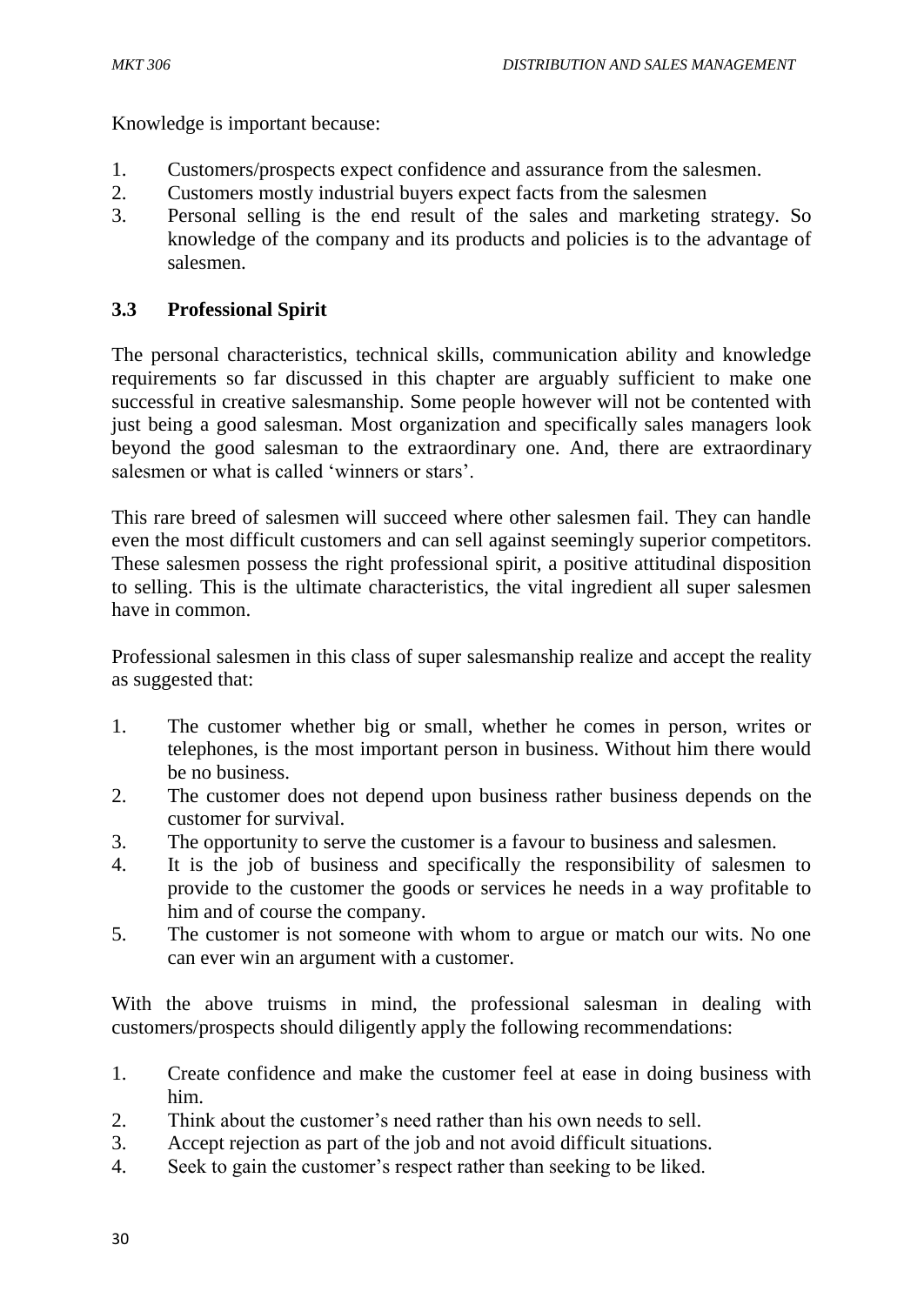5. Be patient and persistent as distinct from aggressive and too pushing.

## **3.4 Principles of Professional Selling**

Accepting the truism of the economic essence of the customer to business survival and the demand of managing him in the face of keen competition, we proffer the following principles to serve as a lamp to the feet and a light for the path of salesmen who want to become winners.

By paying attention to the principles, the salesman will gain understanding and add to their learning and ultimately bring prosperity to themselves and their companies.

**1. People buy to benefit:** The motivation for buying is the benefit that will accrue from the exercise. People do not buy products for their sake, but for the benefits which will result from the purchase which must satisfy a real need gap in the individual or organization.

The first issue that emerges from the above point is that salesmen do not offer products to buyers but benefit that the product will give. A good starting point in selling will therefore be a thorough proposition analysis. This will reveal all the benefits the propositions is capable of producing, some apparent, some hidden, some demonstrable, others not. It is noteworthy that a proposition is more than the physical product. It approximates what is called the total product concept, bringing together the core product, the formal product and the augmented product. In his regard, it is believed that company's sales and marketing policies, procedures and strategies can add value to product and hence are potential sources of benefit. Even the salesman can be a source of benefit to customers. The astute salesman who realizes this will not feel defeated when confronted with a competitor with seemingly superior core or even formal product. He will rather be challenged to appraise other sources of benefit in his proposition; this may be a superior service his company or himself can offer to the buyer.

The second issue to be noted is that buyers or consumers have different need gaps which they expect to be filled by the purchase they make. A proposition with many benefits should be seen as been capable of appealing to many buyers. Whosoever has a need that some of the benefits of the proposition can satisfactorily fill is a prospect, a potential buyer of the proposition or bundle of utilities on offer.

A salesman should therefore not be unduly restrained in defining his prospects. Since different people will buy on proposition for largely different reasons, the salesman should remember to stress different benefit giving aspects of the proposition to the. The dictum is, to each according to his need.

The third point to note in the principle that people buy to benefit is in line with the assertion on buyer motivators. It asserts that people buy for fear of loss and for opportunity of gain. In clearly stating the benefits of your proposition, make the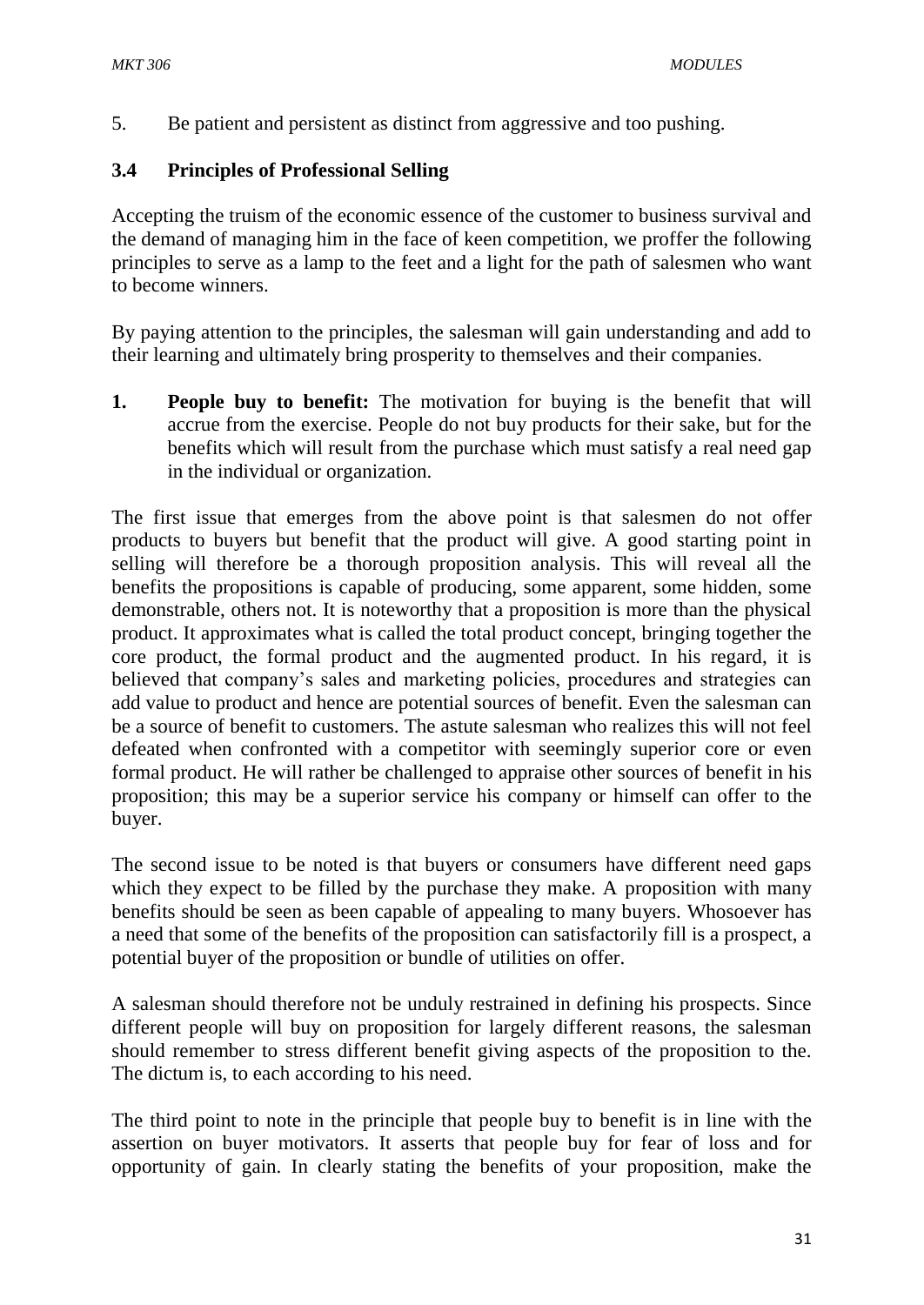customer or prospect see what he stands to gain by accepting your offer and the loss he will suffer if he fails to buy or buys an inferior proposition.

The customer or prospect should be told why he should accept a proposition, how the decision will benefit him, what the proposition can do for him, and the characteristics or features of the proposition that will guarantee the promised benefits. A salesman who delivers all these messages and also persuades the customer or prospect on what he will lose by rejecting the offer and doing nothing or accepting another offer stands a good chance of succeeding.

**2. Belief in your product and Company:** in my years of association with Salesmanship, I have come to the conclusion that that attitude of salesmen to their products and companies is vital to their success. A salesman should not only know his product inside out, he must like the product and believe in the ability of the product to deliver all the benefits claimed. The salesman who likes and believes in his product will talk about it with fondness and conviction. He is very likely to exude confidence and be persuasive in his presentation.

It is easy to know salesmen who do not believe in their products. Their staying power when it comes to defending their products is weak. They give up easily. They can hardly speak with conviction. A salesman who does not have product belief cannot sell against competition.

The same thing goes for company belief. Salesmen ought to be deeply convinced and committed to their companies. They are representatives of their companies and need to belief in what they represent.

**3. Be genuinely committed to customer satisfaction:** The professional salesman should not see his responsibility as simply generating revenue or turning the organization's output to cash. His responsibility lies more in enabling exchange between his organization and customers to the mutual benefit of both parties. This implies that the exchange should result to customers achieving satisfaction when they consume the object of the exchange and the organization achieving it corporate objective which in business concerns will center on profitable revenue generation.

In this light the salesman has a duty to secure for buyers a better quality of life, by laying the foundation that will guarantee that they extract fair deals in exchange transactions with business. The salesman is challenged in this position to show genuine sensitivity to customer well-being. A genuine commitment to customer wellbeing calls for an affirmative action whose central crux is to define and identify people who have need for the product of the company, and the product has the capability to meet such need to a reasonable extent, and to proffer ample and objectively processed trustful purchasing information that will facilitate informed purchases by buyers. Professionalism in selling demands nothing less than this.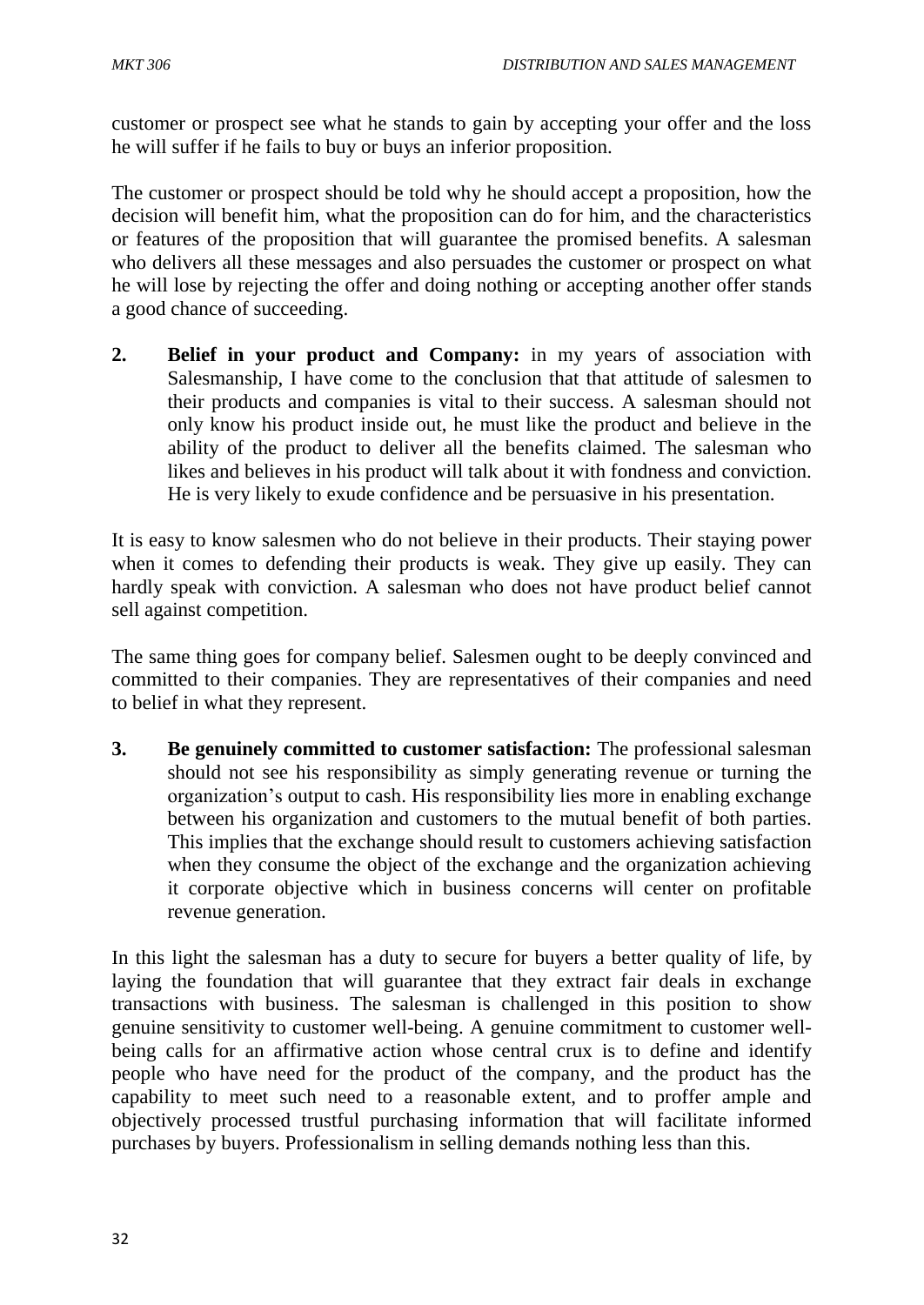Demonstration of good faith anchored on full disclosure of all material facts to the exchange situation, even telling bad news (the weaknesses of the proposition and superior features of competing offerings is a hallmark of objectivity, trustworthiness and professionalism in selling. All this, will leave the buyer in an unfettered position and enable him make an informed (wise) purchase decision that can hardly ever regret later.

Exaggerating benefit claims and passing purchasing information that is out rightly deceitful and/or misleading are antithetical to professionalism in selling and cannot produce lasting exchange relations between organizations and their customers.

Genuine commitment to the well-being of buyers which will task organizations, perhaps at the prompting of salesmen, to produce to meet customer specifications and requirements is the only enduring basis for successful and enhanced selling. This calls for an attitude of mind, an orientation people in business and indeed the singular essence of it. Satisfying customers and satisfied customers are the oil that lubricates the wheel of selling and guarantees that the process remains self-propelling and exchange relations remain perpetually regenerative. An attitude of mind inclined to satisfying customers is like doing good, sowing good seeds in a fertile soil. The seeds must bear good fruits, many folds. Having satisfied customers guarantees that one sale will be replace by another.

**4. Shared Destiny:** A professional salesman sees his fate as being intricately linked to those of his organization and customers. This has been described as "both win or both lose". The principle is suggesting that the salesman is convinced and conduct selling presentation in a manner that convinces the customer or prospect that in a successfully concluded call that both himself and the buyer win. The both will win in the sense that the buyer will have his buying need filled, while the salesman achieves the objective of his organization and serves his own interest. In the case of the call not ending well, both the salesman and the customer or prospect will lose. Loss here is in the sense of the buyer missing the benefits the proposition would give and his need remaining unfilled, while the salesman will lose in the sense of not being able to persuade the customer or prospect and realizing the objectives of his organization and serving his own interest.

A salesman who shares this conviction that a successful or unsuccessful sales call is a win or lose situation respectively both for himself and the customer or prospect will be in a better frame of mind to take the buyer through all the mental processes of buying, leading to the acceptance that the proffered proposition has the best potential to satisfy his buying needs. This salesman has a stake in the transaction and will manage the exchange in the light of his enlightened self-interest.

A sales man who wins or loses with the buyer shares a common fate with him and will work diligently to successfully conclude the call without resorting to cutting corners and unduly pressuring the buyer. A person who accepts a proposition and later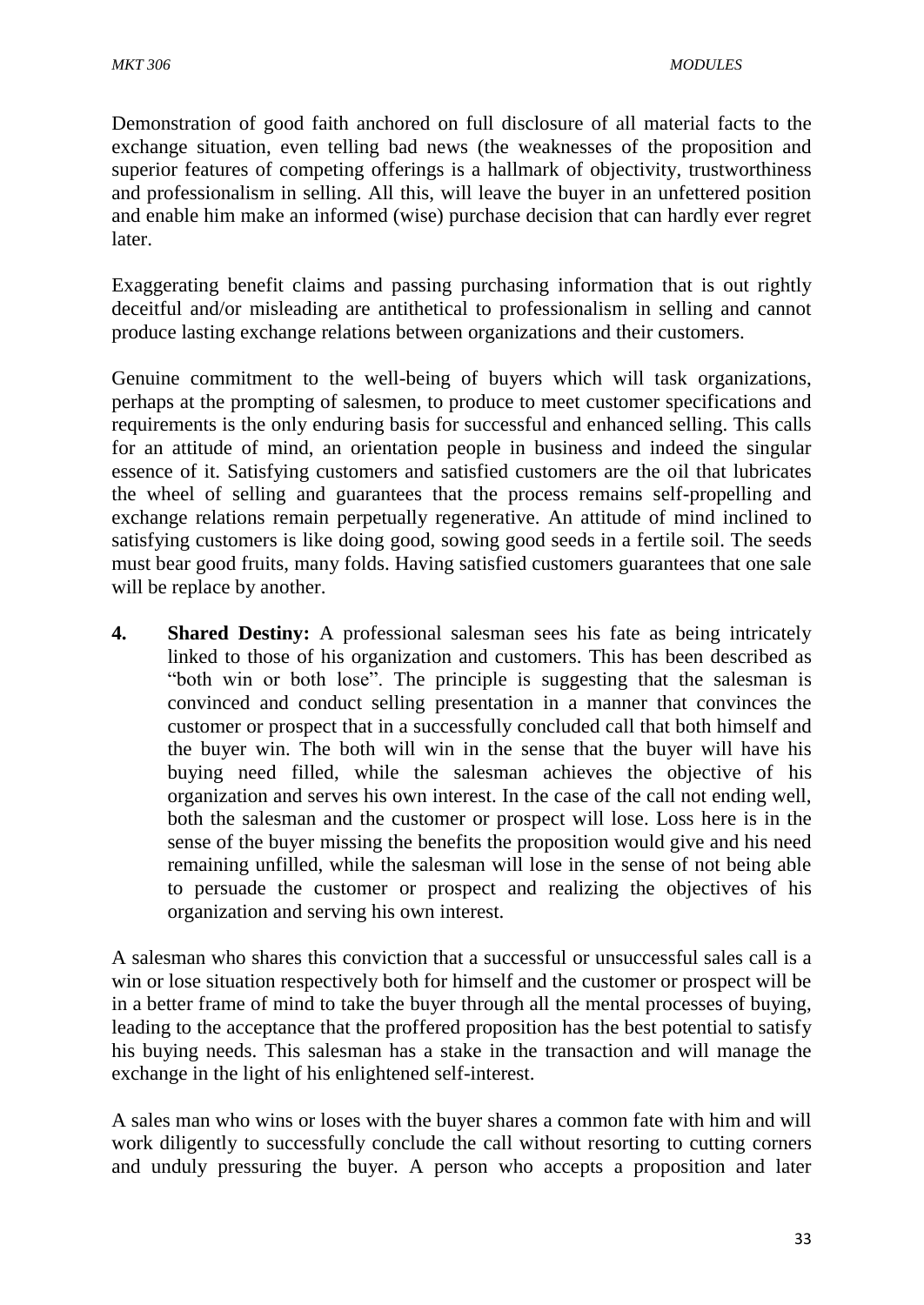becomes dissatisfied with the purchase cannot be said to have won. He cannot make a repeat purchase and may indeed prejudice other potential buyers, therefore making the sales man a bigger loser. The winner salesman is then the one that successfully concludes a sale which guarantees the satisfaction of the buyer needs and keeps him happy ever after.

# **4.0 CONCLUSION**

There are bad salesmen, good salesmen, successful salesmen and super salesmen or stars or winners. No sales manager can stand a bad salesman. Most sales managers can tolerate good salesman, appreciate successful salesmen and reverence super salesmen.

What marks super salesmen out is not so much their personal characteristics, knowledge of the products, company competitors and customers, selling skills and ability, but their professional spirit, a positive attitudinal disposition to selling they possess. This is the ultimate characteristics that make them to excel in all situations, against daunting odds. They appreciate the importance of customers in business and make conscious and calculated efforts to see and treat them as king.

They are firmly committed to serving the customers. They know, like and belief in their companies and products seeing that they win or lose with customers, they strive to ensure that the customers always win in exchange relations with business. They do not try to sell just anybody. They painstakingly define and identify their prospects, learning very much about them and through dialogue make available to them simple and efficiently processed trustful purchasing information that will facilitate informed purchases by them. The result is that both the buyer and the salesman win and are happy ever after.

# **5.0 SUMMARY**

This unit has discussed the following:

- Qualities of a Good Salesman
- Personal Characteristics of Successful Salesmen
- Professional Spirit
- Principles of Professional Selling

# **6.0 TUTOR MARKED ASSIGNMENTS**

- 1. Discuss the qualities of a good salesman
- 2. Explain the personal characteristics of successful salesmen
- 3. Discuss the professional spirit
- 4. List and explain the principles of professional selling.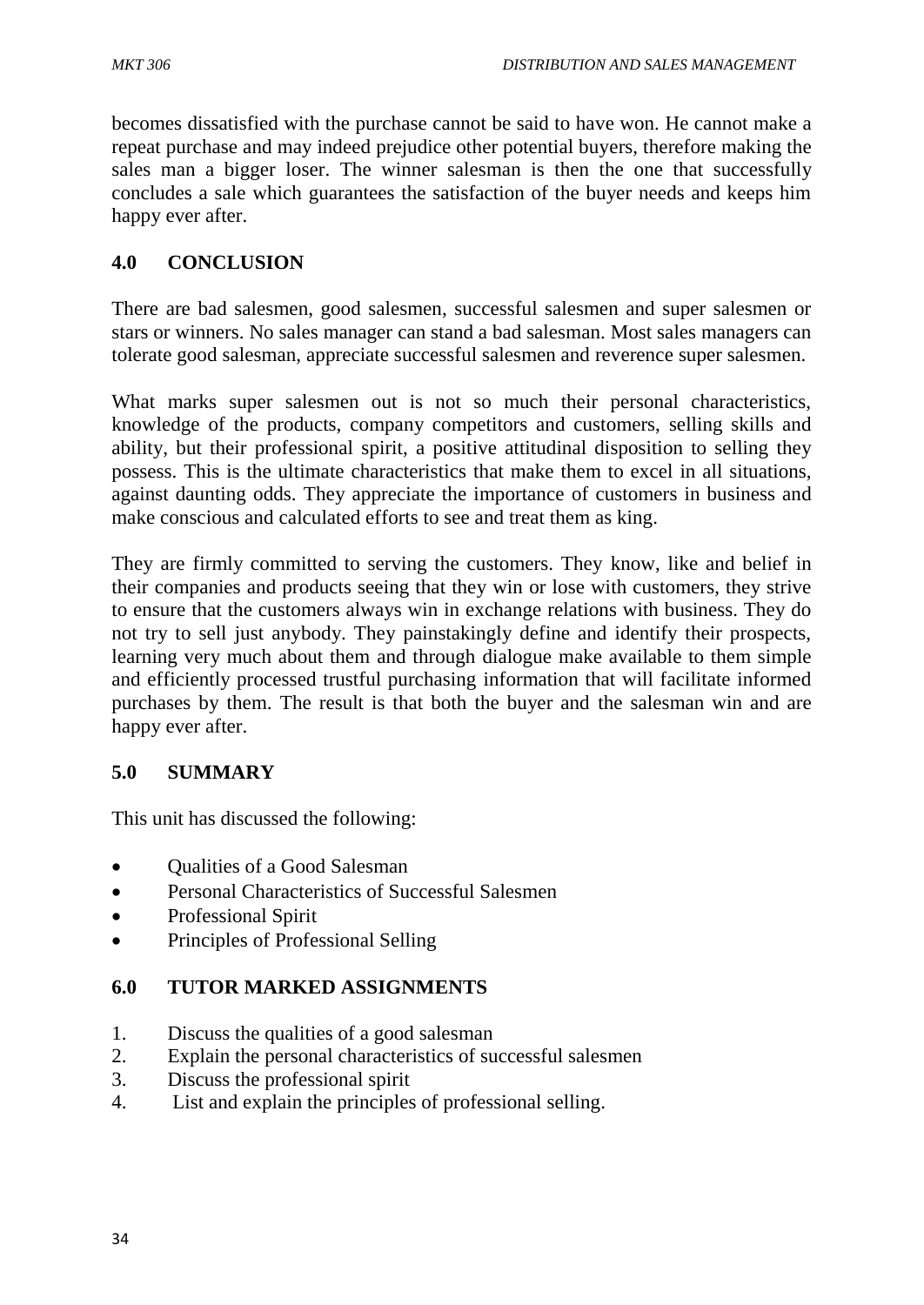#### **7.0 REFERENCES/FURTHER READING**

- Johnston, M.W. and Marshall, G.W. (2011) Churchill/Ford/Walker's Sales Force Management, 10th Edition, McGraw-Hill International Edition.
- Kerin, R.A., Hartley, S.W., Berkowitz, E.N. and Rudelius, W. (2006) Marketing, 8th Edition, Mcgraw-Hill Irwin.
- Kotler, P. and Keller, K.L. (2009) Marketing Management, 13th Edition, Pearson International Edition.
- Okeke, C.I. 1995) Modern Sales Management, Everlead, Books, Lagos.
- Spiro, R.L., Rich, G.A. And Stanton, W.J. (2008) Management of a Sales Force, 12<sup>th</sup> Edition, McGraw-Hill International Edition.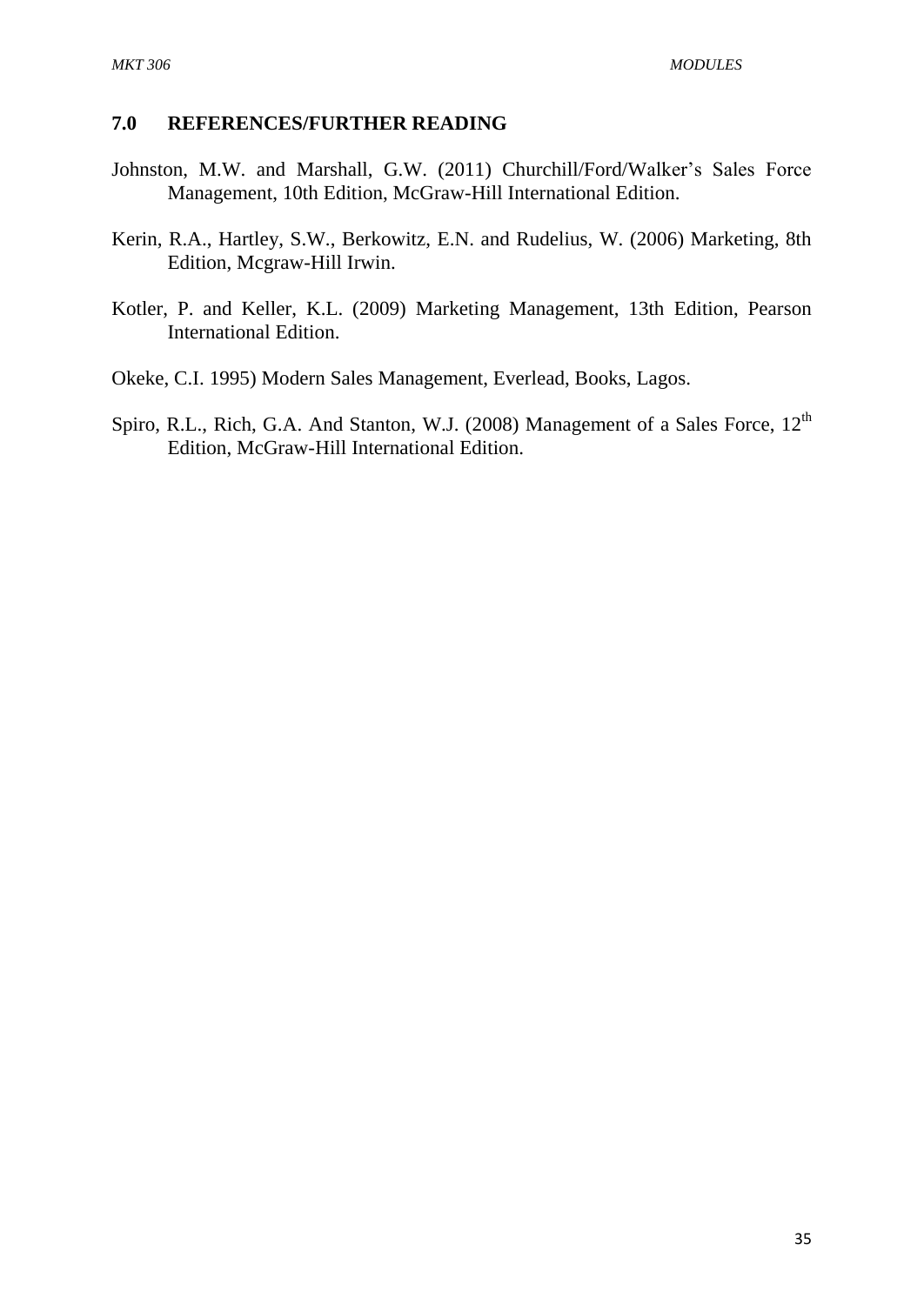# **MODULE 2**

- Unit 1 Sales Force Organization
- Unit 2 Recruiting and Selecting Sales Personnel
- Unit 3 Planning and Conducting Sales Training Programmes
- Unit 4 Sales Techniques
- Unit 5 Motivating Sales Personnel

# **UNIT 1 SALES FORCE ORGANIZATION**

# **CONTENTS**

- 1.0 Introduction
- 2.0 Objectives
- 3.0 Main Content
	- 3.1 Purposes of Sales Force Organization
	- 3.2 Procedures for Setting up A Sales Organization
	- 3.3 Basic Types of Sales Force Organization
	- 3.4 Forms of Specialization in the Sales Force Organization
	- 3.5 Factors That Determine a Sales Force Organization
- 4.0 Conclusion
- 5.0 Summary
- 6.0 Tutor Marked Assignment
- 7.0 References /Further Reading

# **1.0 INTRODUCTION**

The basic function of management of any firm or its units are planning organizing, coordinating, motivating, and controlling, among all others. Every firm has an objective and this is identified during the planning process. The setting up of the objectives equally identifies how the goals are to be accomplished through some strategic formulations and arrangements. The results at the end of the whole activities are monitored or appraised to determine whether the results are accomplished as initially determined or deviated from the plans, the reasons established, and some corrective measures mapped out. In between the planning and controlling stages of these management activities by the firm, organizing comes in because different resources (human, finance, materials and machines) that aid in accomplishing the results have to be arranged properly for more synergistic results.

It is important here to distinguish between organizing and organization because to many people they seem the same, but they are different. Organizing, as a process or means to achieve a result, is the grouping to a manager with authority necessary to supervise it, and he provision for coordination horizontally and vertically in the enterprise structure. An organization, as an end product, is an arrangement  $-$  a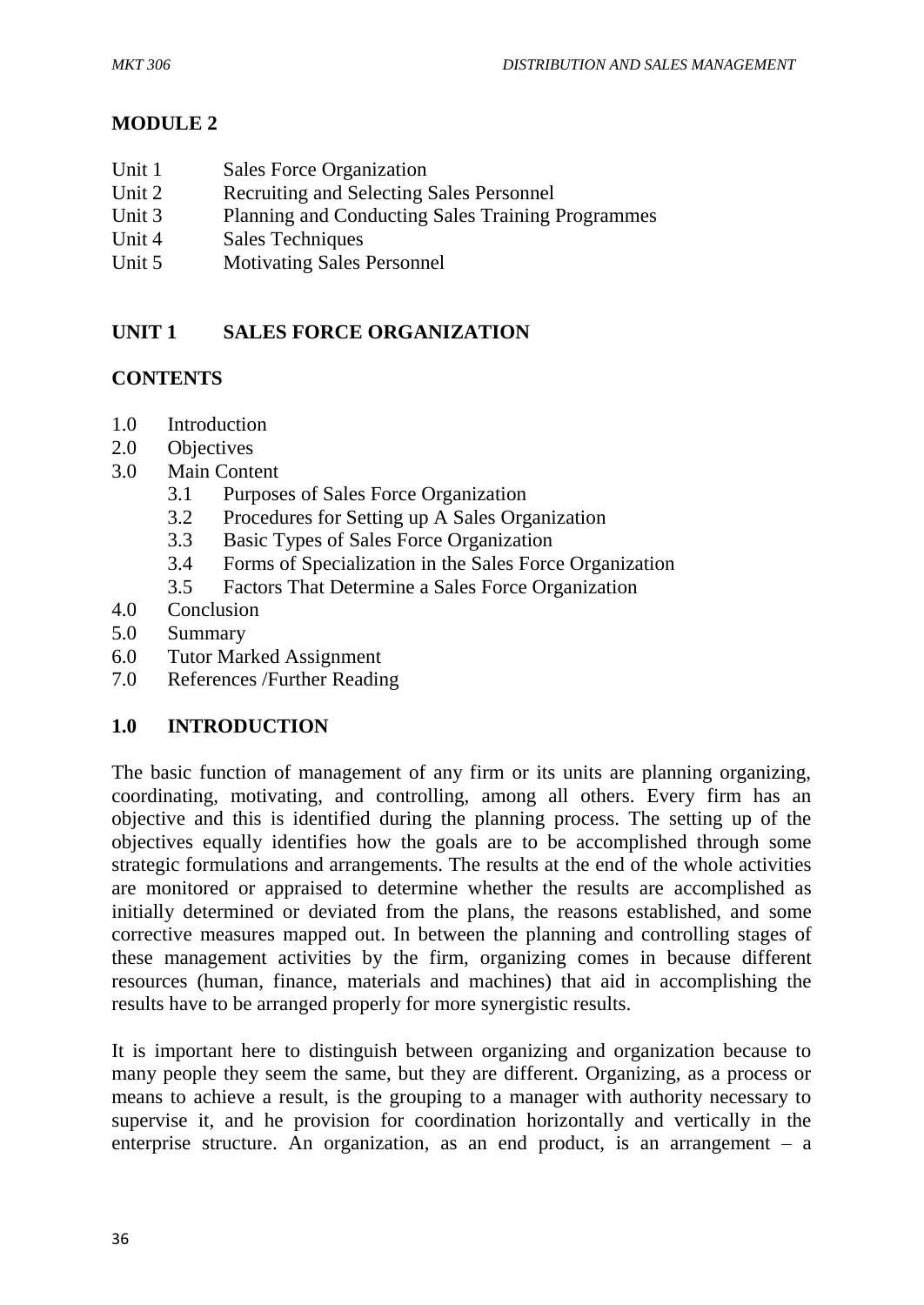working structure – of activities or functions involving a group of people with the aim of making the people involved work together better than they can individually.

Implicit in this definition is that for an organizational role to exist and become meaningful for people, it should incorporate verifiable objective with a clear concept of the major activities and duties involved and an understood area of activity so that people filling each position should know what to do to accomplish results. Organizational structures are therefore not set in firms for the fun of establishing them but because they make it possible for everyone to identify who is to do what, and when, and who is responsible for what result and how; to remove obstacles to performance caused by confusion and uncertainty of assignment; and to finish a decision making communication network reflecting and supporting enterprising objectives.

A sales force organization is therefore a grouping of individual salesmen striving jointly to reach certain goals and bearing informal and formal relations to one another through their corporation.

The organization is the vehicle by which the members (sales people) hope to achieve their personal and corporate objectives and it produces the framework within which activities of the group are carried on with the human relationship objectively established.

During the early evolution of marketing, the tasks of the business firms were centered on mass production of goods and services, product quality improvement and later hard and fast selling of these products with no emphasis on how to organize the sales unit in the establishments. These managers assumed that any product produced could be forced down on the customers who must accept them without hesitation. These sales force activities were equally not properly organized. In today's small business enterprises, with only few employees, products and geographical areas and customers to meet, the sales force not to be objectively and formally organized but usually report directly to the company's Chief Executive or Managing Director. However, the business and marketing of today is in an area of change as a result of products improvements, increase in products qualities of many firms, with new ones added, development of new products, due to the presence of technology and the widening gaps between the firms and their markets in addition to the increasing complexities of the business environment. As a result of these changes, the business enterprise and operator that wish to succeed must have to objectively and formally arrange (organize) its entire departments or units with particular emphasis on the sales force, to accomplish its desired goals.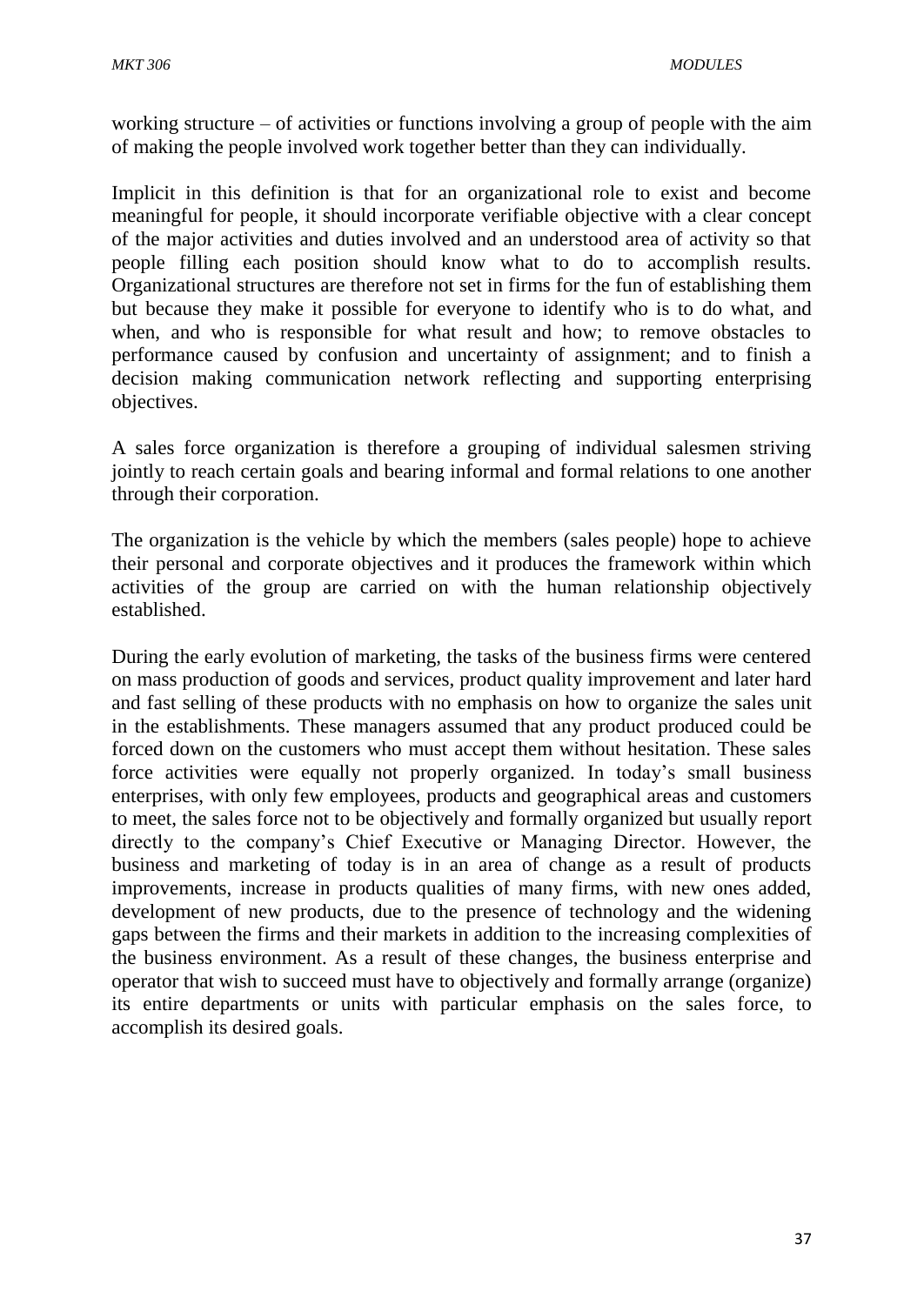### **2.0 OBJECTIVES**

At the end of this unit, you should be able to:

- describe the purposes of sales force organization
- explain the procedures for setting up a sales organization
- discuss the basic types of sales force organization
- explain the forms of specialization in the sales force organization
- list and explain the factors that determine a sales force organization.

#### **3.0 MAIN CONTENT**

#### **3.1 Purposes of Sales Force Organization**

Sales force organization is emphasized in big enterprises where the company's management and its sales manager wish to determine exactly what sales activities are required to achieve the corporate and sales objectives. This is accomplished by grouping the activities into workable units through structuring roles, activities, objectives, authority – responsibility relationship and the flow of information and communication in the sales unit. The absence of proper organization of sales tasks will lead to poor sales results as tasks will be performed haphazardly.

The other purposes of sales force organization in a firm are:

- i. To maximize cooperation among the sales force and other unit members.
- ii. To eliminate waste and duplication of effort and minimize friction.
- iii. To put the productive resources into more useful positions to accomplish the unit and corporate objectives.
- iv. To permit the development of specialists.
- v. To assure that all necessary actions are performed in the sales unit and entire firm.
- vi. To achieve coordination and balance of the workforce
- vii. To define authority and monitor the results and
- viii. To economize the executive time.

Some of these points are briefly explained below:-

1. The essence of organization is to make it possible that each function of the firm is brought into proper relationship with the other into a workable unit in order to achieve the corporate objectives. To the sales force who joined the firm, the realization that the accomplishment of their individual goals depends on how they achieve the corporate and sales unit goals will persuade them to corporate to meet these diverse but unified objectives rather than working as independent entities. Corporation brings efficiency and synergistic results because two good heads are still better than one (if they co-operate).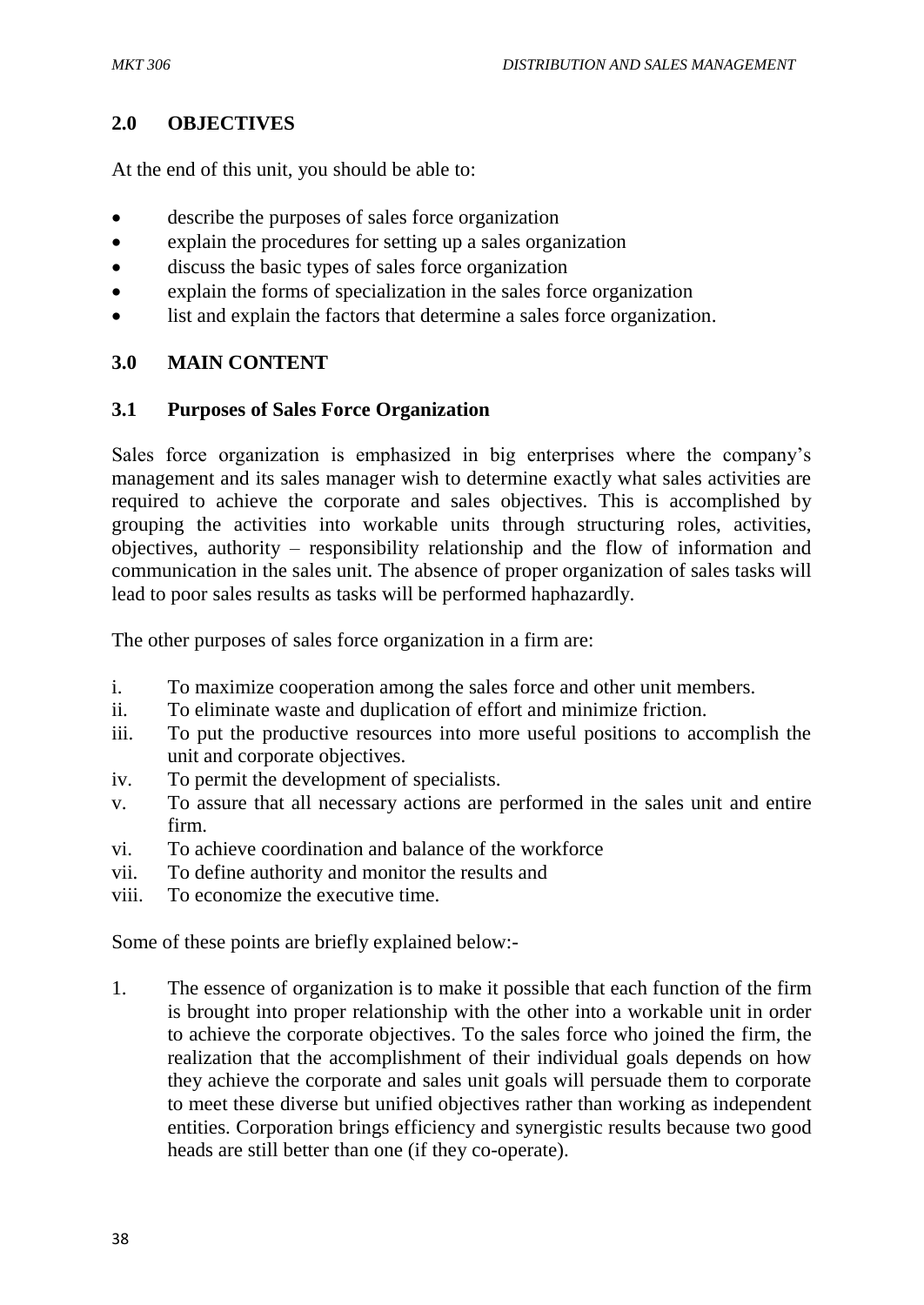- 2. In sales force organizational structure, roles are defined and persons are assigned their individual duties and positions that fit into the operation of the unit and entire enterprise. Each person knows his duties, boundaries and what to do, how and when, with the knowledge that he will be appraised based on his performance and productivity. This assignment will reduce to the barest minimum waste motion, duplication of sales effort and resources and minimize friction and conflicts unlike where all sales force are allowed to operate with no designed positions and sales force in the unit firm.
- 3. Sales force organization is concerned more with human resources as the most productive resources of the enterprise resources. A firm with a well-structured sales force organization will know who should do what and when and where, the number of sales force to recruit, train and assign specific sales territories and quotas and who should be compensated for what achievement or dismissed. This is because the assignment of persons to positions forms the yardstick for evaluation of the sales force performance than in a situation where they do their sales jobs in the firm with no specified duty, territory or customers to handle.
- 4. In sales force organization, roles are defined, positions created and people are assigned to accomplish the roles in the positions they occupy. Sales force organization in any marketing firm is aimed at putting the right person in the right position and the constant performance of a particular sales job makes the salesperson a specialist because the division of labour involved creates room for specialization and increase in efficiency and productivity. The use of specialists increases the number of new sales territories opened, the use of customers visited, the sales volume turned out and revenue made within a specified economic and cost effective time and territory.
- 5. Unlike in the personnel, accounts, and production departments of any organization where the subordinates are in very close contact and supervision by their superiors to accomplish the various units goals, there is a gap between the sales unit of the organization and its markets and this gap becomes wider the more the organization and its markets grow. The existence of the gaps should not prevent the firm from maintaining cordial relationships with its markets nor give the top management enough time to accomplish their tasks. It is therefore how well the sales force is organized in the firm that will determine how this gap will be bridged, moreover when it is realized that the sales force operate in the field with little or no much close supervision by their superiors.
- 6. By getting people to work together as a team rather than as an assortment of individuals, an organization can accomplish more collectively than its members could independently – results of marketing synergism. Sales force organization structures define authorities, responsibilities and accountability. It helps in recognizing individual differences in competence, effectiveness and results accomplishment under defined environments. As a result of these differences, each sales person is assigned a job he can accomplish with zeal through corporation rather than searching for ways to justify his own existence. This leads to co-ordination or balance of power as one's deficiency is covered by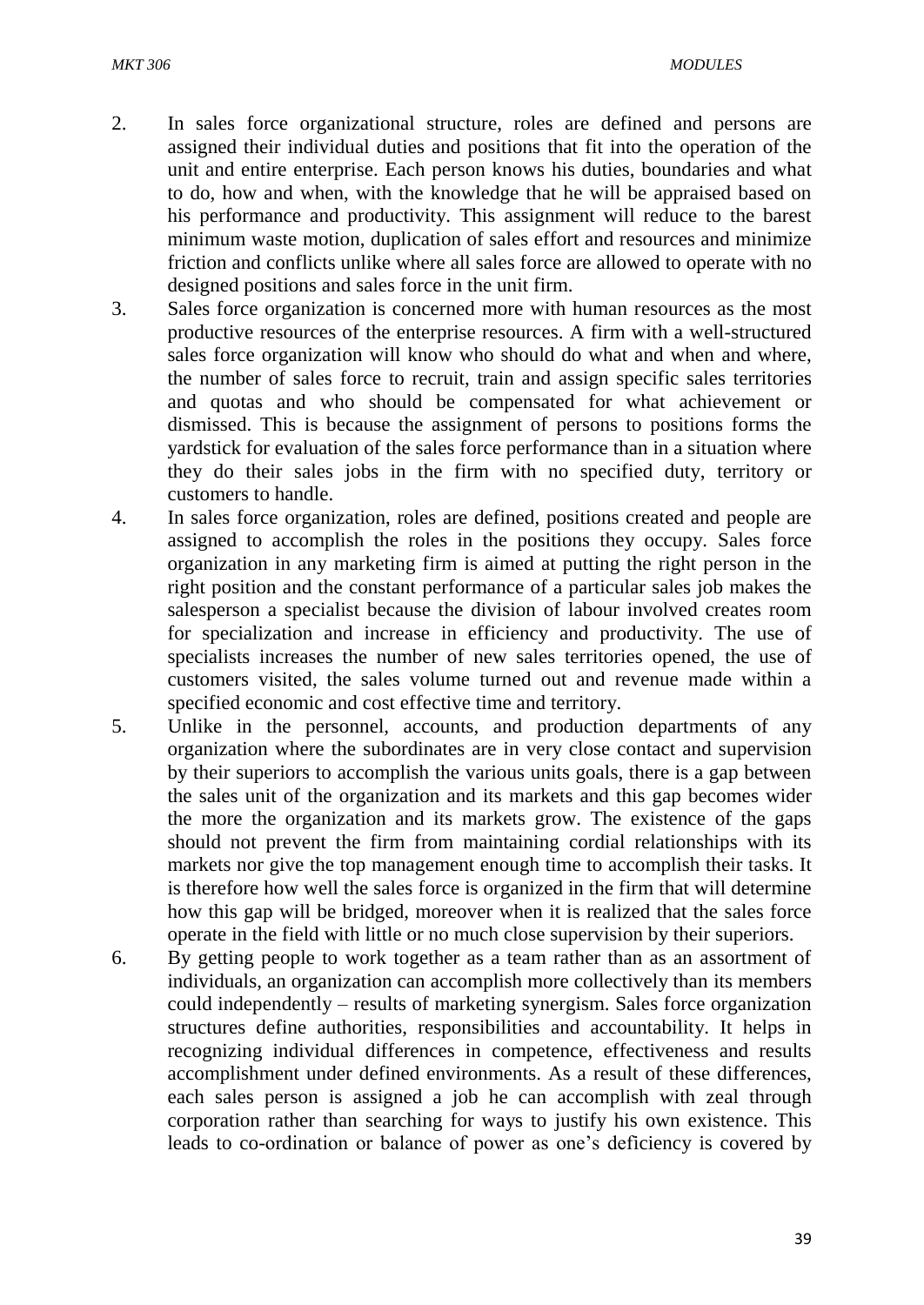another's efficiency and no one can claim the achievement of any sales results simply due to the reciprocity tendencies resulting from their operations

- 7. Authorities in sales organizations are defined as ether line, staff or functional type with their merits and demerits. While line authority carries with it general power to require execution of orders by those lover in the organizational hierarchy, staff authority involves only the power to suggest and advise those holding line authority on the method of implementing order. The functional authority enables specialists in particular areas to enforce their directions within a specific and limited field. A firm with an objective sales organization will gain the advantage of the absence of conflict as each manager is aware of his boundary of authority and other limitations with proper defined span of control. Each individual equally knows who to obey at a particular time with the top managers having a specified number of subordinates to control at a time.
- 8. Among the aims of sales force organization are authority delegation by the management and assignment of responsibilities to the subordinates to make sure that all jobs are performed and coordinated effectively. The results of all these are the divorce of the routine and technical marketing jobs from the manager to the capable and well trained supervisors and other subordinates. This enables the managers to have enough executive time and concentrate on the planning of the sales activities. Economy in the use of executive time does not mean a total handover of the coordination jobs to the lower subordinates or sales force as adequate communication and coordination are still required from the executives to keep the sales job going.

# **3.2 Procedures for Setting up A Sales Organization**

When a marketing firm is newly established and is in need of a sales unit or an existing firm wants to expand its marketing functions to accommodate a sales unit, some procedures are usually followed. It is illogical to allow the sales unit to emerge unplanned and unaided. In most cases, at least, five major steps are involved in setting up a sales organization in any business enterprise.

# **Step 1: Definition of Objectives**

As the figure shows, the first step in sales force organization setting is the definition of objectives the firm wishes to achieve through the sales force. Any objective set should run in conformity with the marketing and corporate objectives of the enterprise and each should be a precondition or step for the success of the order.

Among the many objectives of the sales and marketing unit of an organization are survival in the competitive business environment and market, achievement of industry leadership, development of good reputation and creation of good marketing niche for the firm. Others are diversification of product line, provision of excellent services to the customers, increase in sales quotas, volume and revenue, quicker return on investment and corporate growth, and profits. These various objectives should ne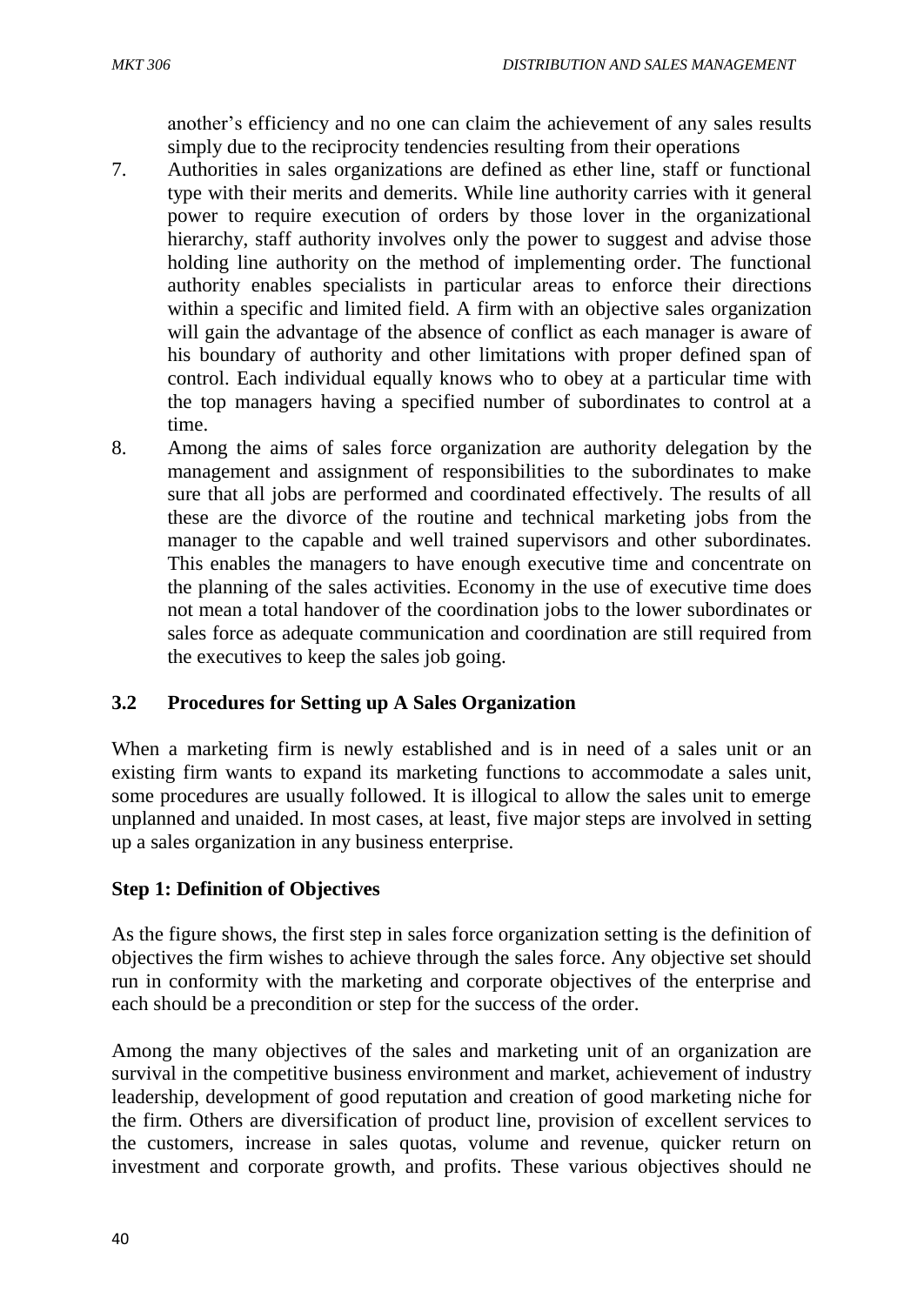quantitatively defined for easier accomplishment and measurability. The time period to achieve these objectives has to be stated to determine when a particular goal is met or not.

## **Step 2: Determination and Delineation of Necessary Activities**

Following the definition of its objectives is the determination of the necessary activities the firm should use and follow to accomplish these stated sales objectives. These form what is called the sales strategies of the sales unit. Among these activities may include retraining the sales force, hiring more sales force, promoting the existing ones, creating new sales activities or functions, territories or establishing sales quotas and new product lines.

The accomplishment of these activities will be followed by such questions and answers on who should do what, where and when, what is the relationship of each sales executive to the other and members of the sales force and other units and the responsibilities of the personnel to fill these positions.

## **Step 3: Conversion of Activities into Jobs or Positions**

The activities defined in step 2 are meaningless until they are properly converted into jobs or positions. This means logical allocation of different positions to different people in such a way that tasks that are related are assigned to the same position. For instance, product merchandising and pricing may belong to the same position, sales promotion and advertising to one position while sales territorial handling and transportation to another position.

In any form they com, each task should be positioned in such a way that it is challenging, interesting and involving every member of the sales unit. The nature of the firm's product, financial and human resources availabilities, the distance between the firm and its market, the size of the firm, size of the market and top management policy and interest on sales activities should be considered.

### **Step 4: Assignment of Personnel to Positions**

There is still this unfinished motion since years on whether jobs should be created in the sales department and a search for the capable personnel to fill them begins or people with enough sales potentials and skills hired first and positions created later for them in the sales organization. The decision on each tactics depends on the firm in question and the avoidance of further conflicts is usually resolved out of compromise of the two. However, in most cases, the sales managers create sales jobs and positions first and look for and assign personnel to fill the vacancies. This approach seems more logical and useful because the recruited staff is now aware of why they are hired as their duties are spelt out in the positions they occupy.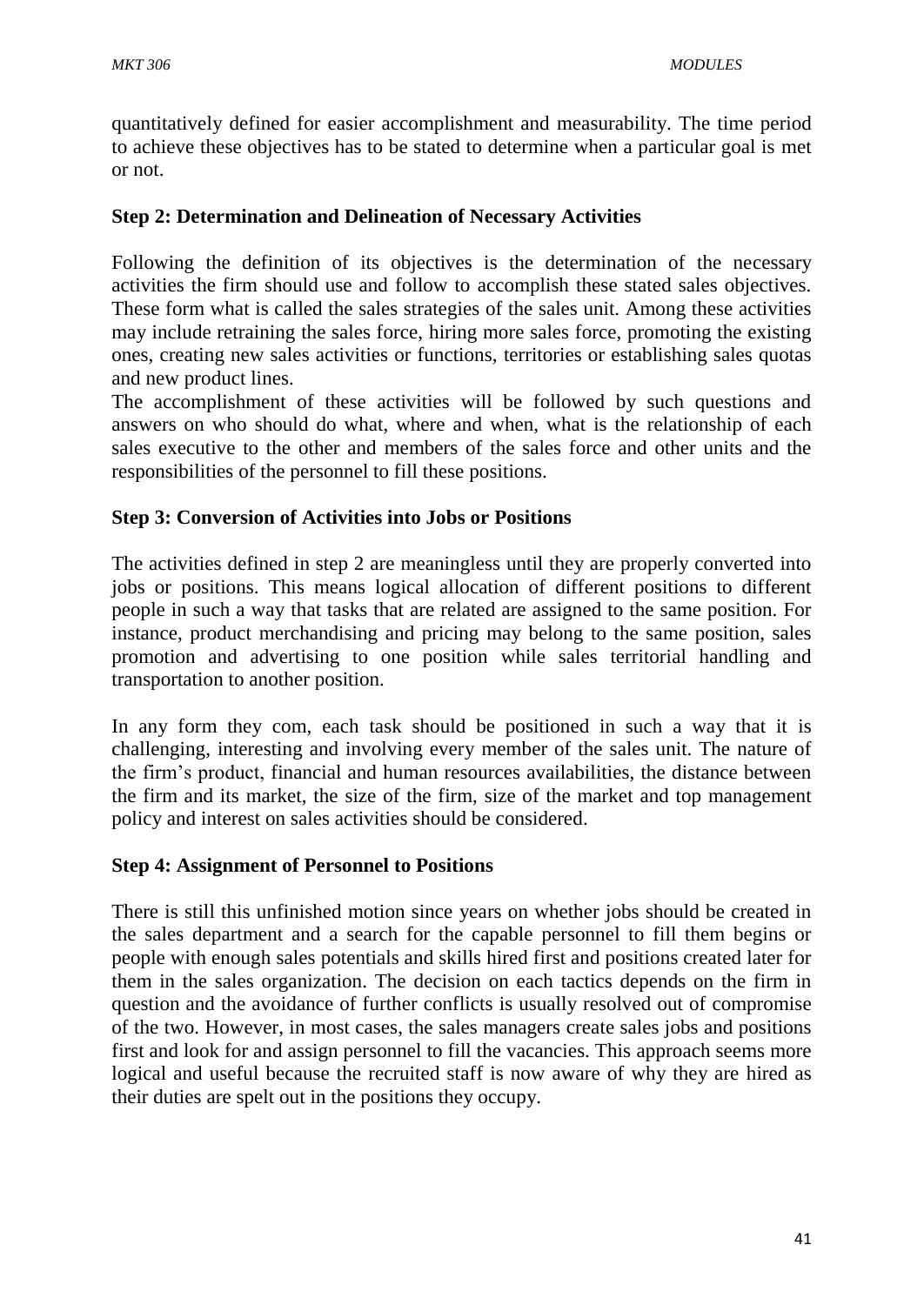### **Step 5: Provision for Coordination and Control**

No marketing job is so perfectly done, that it does not require further review, amendments and improvements with time. As a result of this view, the sales objectives and other sales activities involved in the organizational process have to be reviewed as situations change. This requires the firm making logical provisions for coordination and control of its sales activities to determine whether what is set initially as its sales objectives have been accomplished as planned or not and the necessary measures for amendments and or improvements made for growth. This step is necessary because in most cases some external constraints unforeseen by the organization when the objectives were set might now weigh down the goals that meeting them becomes difficult, this therefore calls for periodic review with necessary measures for coordination and control of the sales activities.

#### **3.3 Basic Types of Sales Force Organization**

There is no stereotyped way of structuring a sales force organization in a firm. The type of structure a firm may establish is determined by the firm's customers; marketing channels chosen or to be chosen, the firm's size and financial strength and product lines dealt on. Other factors are the presence, strength and practice of competitors in the market and industry, the skills and abilities of the firm's top management and sales force, firm's policy and objective at a particular time. As a result of these factors, a firm can adopt any or a combination of the following sales force organization structures to achieve its sales, marketing and corporate objectives.

- 1. The line sales organization
- 2. The line and staff sales organization
- 3. The functional organization and or
- 4. The committee type of sales organization

When a firm expands to a medium and large size, some specializations in its (sales) organization structure can be adopted among these new structures.

- 1. Geographical territory
- 2. Product line and or
- 3. Type of customer or market arrangement

All these types of sales force organization are explained here

#### **3.3.1 The Line Sales Organization**

When a firm is small in size with little sales force, limited market to cover, and few products or product line that one or few sales force and management can handle effectively, the line type of sales organization seems the probable best organizational structure.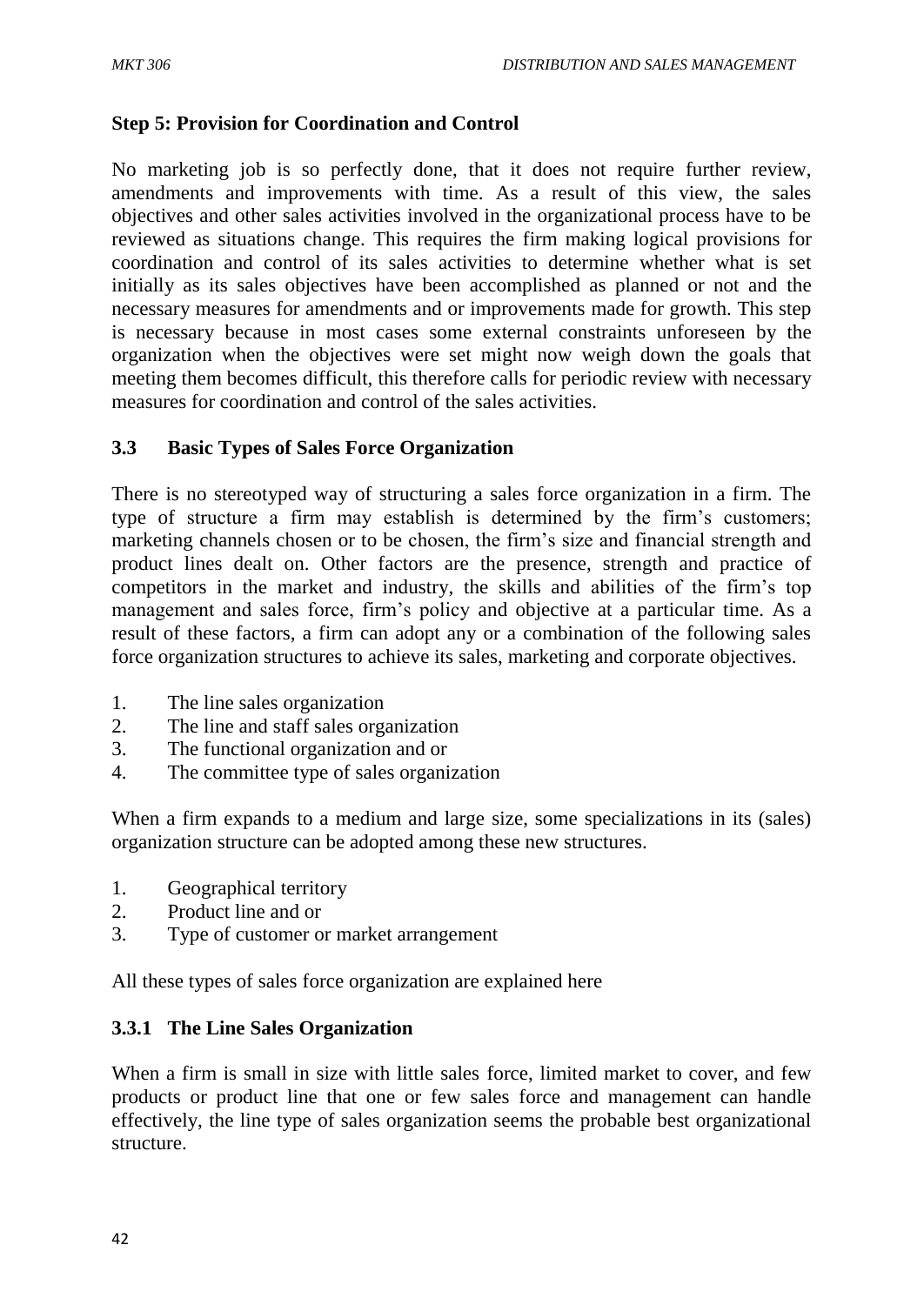The oldest and simplest type of organizational structure, in line organization, authorities flow directly from the top sales manager to the sales force or people. The authority responsibility relationship is in such a way that all executive exercise direct authority to their respective subordinates who are only responsible to those next to them in the chain of command upwards. In most cases, authority is centralized and planning is not separate from execution particularly where and when the chief executive is acting as the production, sales finance and administration manager of the firm with no specialist to assist or advise him in these professional areas.

However, when an organization starts growing, the owner-president may decide to hire an assistant or supervisor to assist him but his daily jobs are still thoroughly monitored and supervised by the chief executive that he seems not to have an authority of his own. The assistant, while commanding the subordinates under him, strictly obeys the instructions of his immediate superior manager/president (his master). The sales territories to cover, quotas to produce and sell, prices to sell the products and when, how and what mode to adopt in selling any particular product is still the "master's" command.

There are some advantages and disadvantages that accrue to a firm that adopts this form of sales force organization.

## **Advantages of line sales force structure**

Like any form of line structure, the line form of sales organization has the following merits.

- 1. It is simple to organize because with the presence of the sales manager and few of his assistants and subordinates, an established sales organization is formed
- 2. It is relatively cheap to operate because only few executives and subordinates are involved in making the firm functional.
- 3. It ensures quick decision making and speedy action in putting policies into operation with a minimum of red tape or bureaucracy.
- 4. It shows a clear cut division of authority and responsibility among the organizational members and this makes performance or nonperformance of duties readily traceable to the source of action.
- 5. The simplicity nature of the organization makes discipline ad control easy as the subordinates are very close to the top executives who oversee their actions and behavior and each subordinate reports only to one member directly higher than him.
- 6. It is a highly centralized authority and each person is aware of what to do at a particular time which assumes a minimum of buck-passing or shifting or avoiding responsibilities by individuals.
- 7. The definition of one's authority and responsibility gives the top executive's time to concentrate on the firm's policy changes, making new plans to actions with little or no delays. This does not automatically divorce the top management from daily overseeing the affairs to the unit or firm.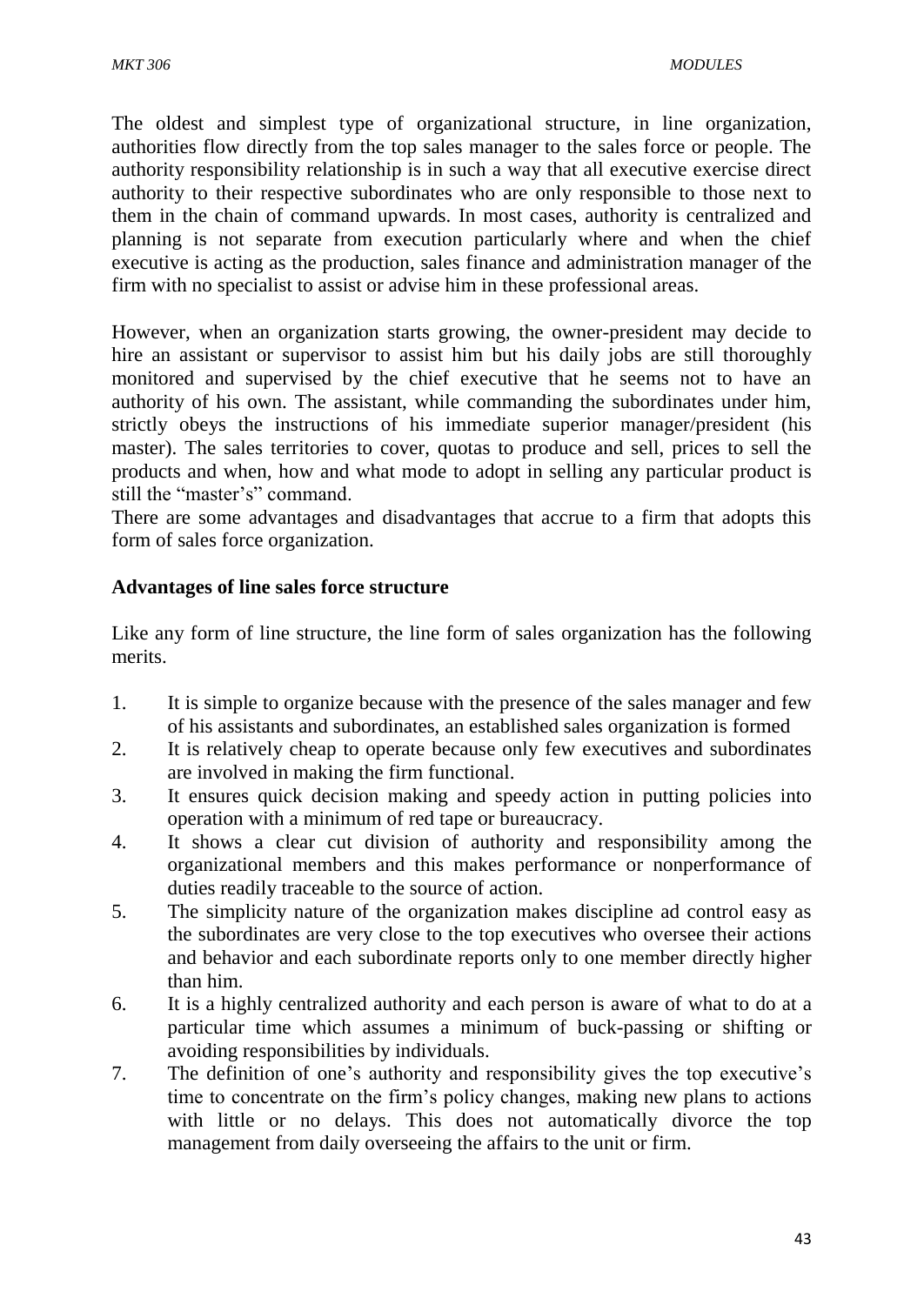8. The relationship between the executives and their subordinates is usually cordial under this arrangement because each person knows the other's position in the firm and how to combat conflicts that do arise in the enterprise.

#### **Disadvantages**

The line structure of sales organization best fits the small firm because when the enterprise grows big, the above advantages seem to disappear to be replaced by some disadvantages and constraints. Among the demerits of the line structure of sales force organization is:

- 1. Lack of managerial specialization which results to inefficiency because each manager or supervisor is responsible for a variety of duties which he is not an expert. Even where he can conduct all these sales and other managerial activities perfectly fine, time is a constraint that will likely lead him to inactivity.
- 2. It is difficult to find replacement of executives in the line form of sales organization. The death, resignation, retirement or absence of an executive creates a vacuum which takes a long period to be filled. This is because so much authority has been vested on this executive that the over-dependence on him by all others creates business paralysis when he is absent.
- 3. The growth of the organization in terms of subordinate levels, supervisors and other sales force and the maintenance of the line structure create additional problem to the firm because communication between the different officers is usually delayed. This communication gap creates misunderstanding, conflict, and misconception among the organizational members.
- 4. The expansion of the firm may force the manager to rely so much on the subordinates and supervisors who may not have enough skill and knowledge to operate the affairs of the enterprise because they are already overloaded with matters outside their originally scheduled duties. Their absence also disrupts the organizational activities.

With all these limitations, it is reasonable to state that the line sales force organization is inappropriate in large enterprises that require specialization and greater efficiency to be successful. However, the line organization is now going out of fashion for many business enterprises because many top executives try as much as possible to add some staff members in their organizational structures.

### **3.3.2 The Line and Staff Sales Force Organization**

The complexity and growth of a firm and its sales unit call for the assistance of special advisors to the Chief executive and other top managers of marketing and sales for greater efficiency. This is because growth in terms of functions, specialization, geography and corporate affairs makes it difficult for one top executive to oversee the unit or corporate affairs effectively. The introduction of specialists in their different field becomes inevitable as a firm grows from small to medium and then large.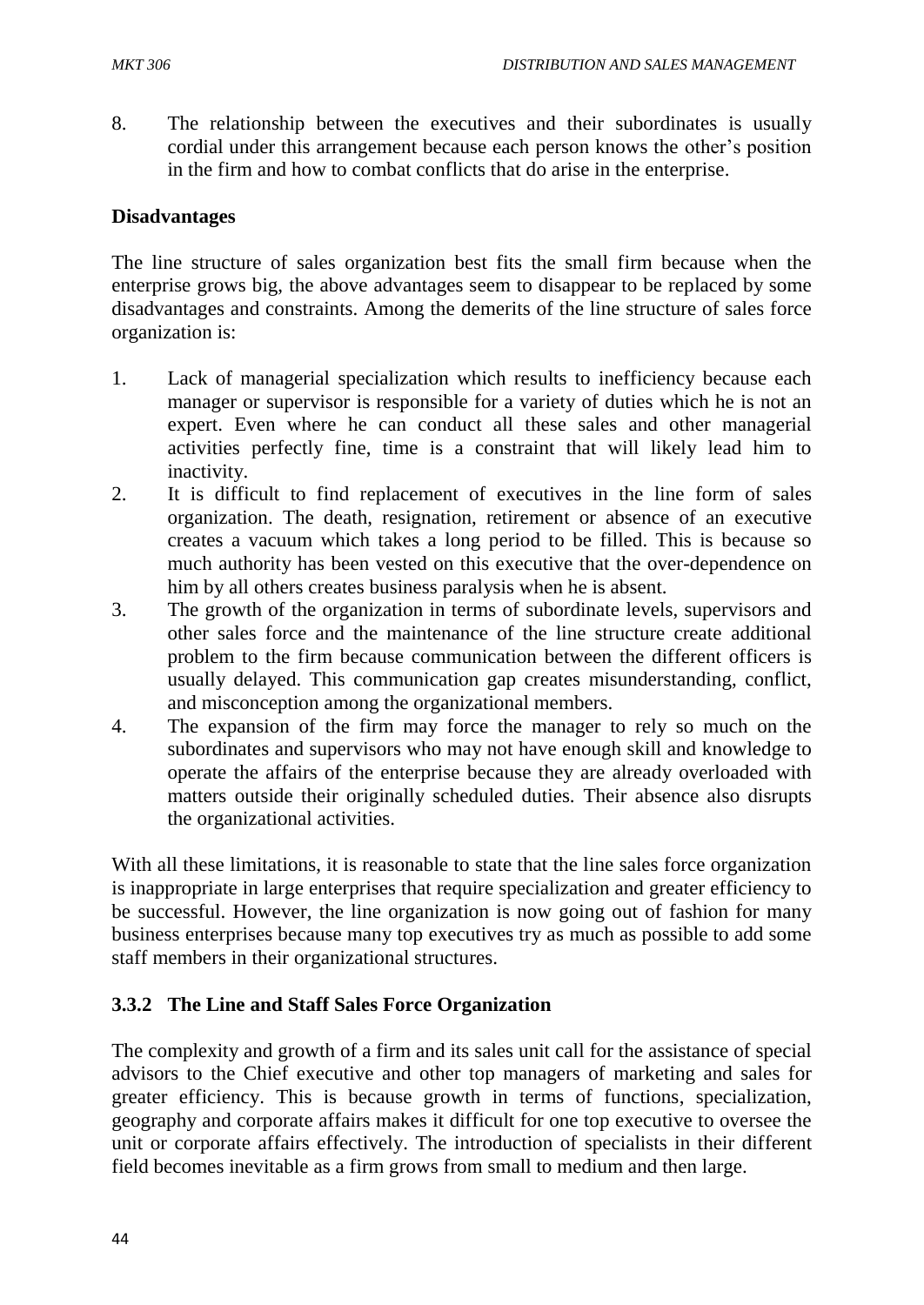Unlike the line officers who have relatively unlimited authority over those to whom directions are given, the staff persons have authority restricted to their functional areas. In the line and staff type of sales force organization, the chief executive or sales manager is supported in his marketing/sales activities by a group of specialists or experts in the different marketing fields such as sales training, sales promotion, product distribution, advertising, researches and sales analysis.

In this structure, authority flows from the chief marketing executive to the sales manager and then to the different sales force through their respective and immediate supervisors or other members of the line structure in the hierarchy.

The duty of the staff member is to advise the sales manager and other top executives and not to execute any of the sales tasks. A chain of command is disobeyed when the chief executive issues orders to the sales force directly without going through their respective supervisors or staff managers. All sales planning and policy formulations are now concentrated in the hands of the chief executive and sales manager while the daily routine sales tasks fall under the responsibility of the staff members who only advise the executives on their respective sales activities.

The line and staff form of sales organization is a structure of most sales organizations of today and is mostly and best applied when some conditions exist. Some of these conditions as when:

- 1. The sales force is large in number.
- 2. The market is regional or national in outlook.
- 3. The line of product is varied.
- 4. The number of customers is large and diversified, and
- 5. The company wants to put increased emphasis on sales planning in relation to sales operations.

There are some inherent merits and demerits a firm that adopts this structure possesses.

#### **Advantages**

- 1. The chief merit of the line and staff structure is that of specialization of sales personnel, division of labour and increased productivity and efficiency. This is because of the divorce of sales planning from its execution.
- 2. The division of labour equally allows the chief executive to concentrate more on the planning and policy making of the sales functions and other administrative duties leaving the operating functions to the staff who can now perform them better.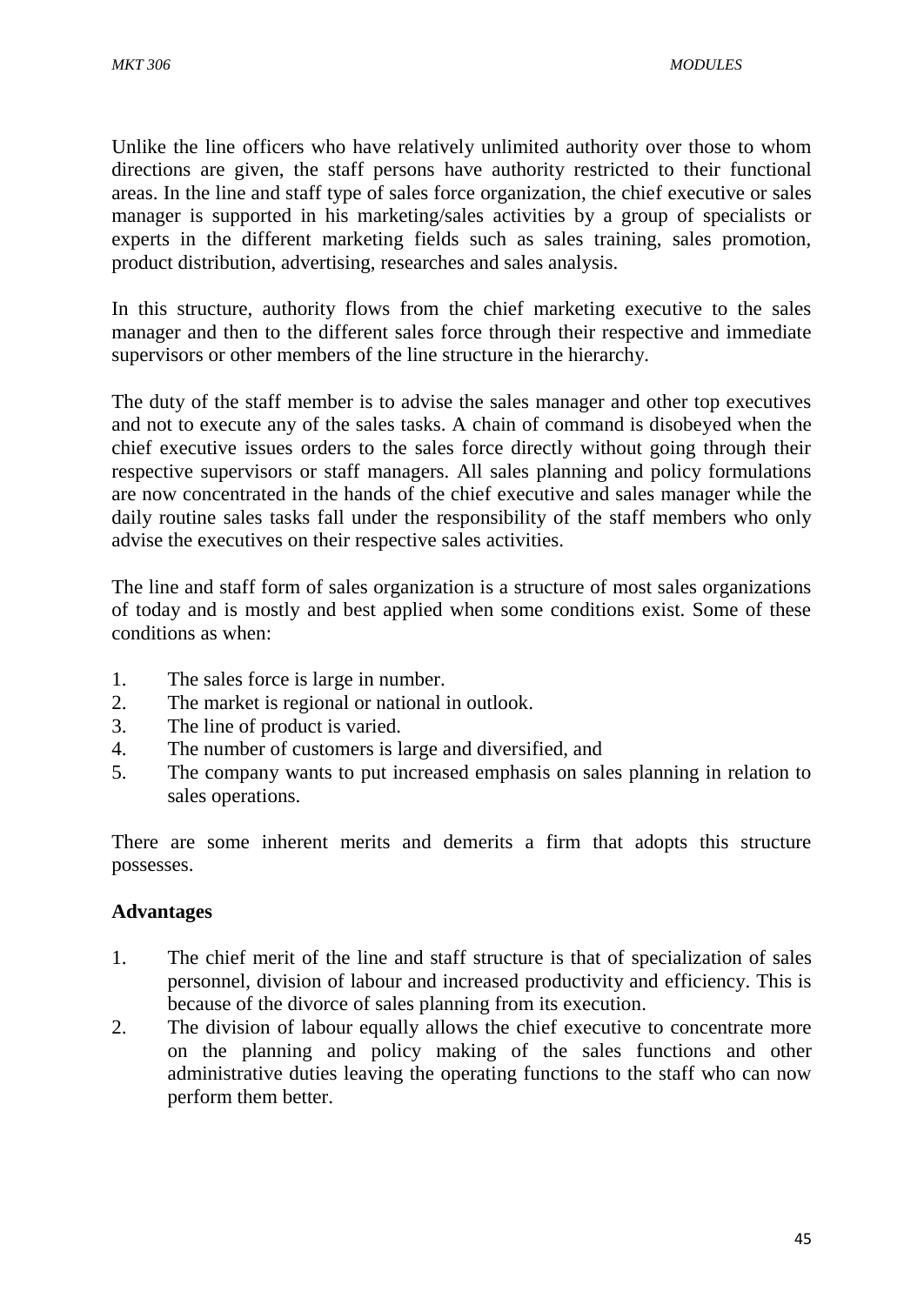# **Disadvantages**

- 1. There is high cost in operating the line and staff sales force organization because of the additional specialists or staff members that have to be hired to manage the different units and special sales tasks.
- 2. Work of these specialists has to be coordinated and such coordination is costly. There is equally a tendency of conflict and power tussle and rivalry arising among the staff members themselves in their sales duties. For instance, the sales promotion manager may have different views on sales promotions with the advertising and distribution managers if their respective functions are not properly and clearly defined.
- 3. Much gap between problem recognition and control is created in most cases in such firms with the line and staff organization structure. This is because of the conflicts resulting from who should do what at particular time among the line and staff officers.

A proper diagnosis of the demerits of the line and staff sales structure shows that the source of problem arising from such an arrangement manifests from the confusion on who should do what, why, when and how or take instructions from who, accountable to who and such other questions.

These conflicts can be corrected through proper job analysis and initial definition of the positions and functions of each person's job before he joins the organization. Generally, constant conferences should be held among the enterprise member to keep them abreast on what is expected from each member at a particular time. This will help to reduce the conflict and confusion in the units.

# **3.3.3 Functional Type of Sales Organization**

Some business enterprises may decide to organize their sales unit based on the different functions performed by the sales force and managers and supervisors, still having the chief executive of sales on top of the organization ladder. The work of the marketing or sales unit, under the functional structure, is divided according to the activities of the department and he people assigned to the respective units or jobs report to a marketing/ sales manager who in turn reports to the company's general sales manager. Functional organization divides managerial activities so that each head, from the assistant superintendent down, has as few functions as possible to perform and is able to become a specialist in these. The workers take orders from more than one superior but only in regard to the particular function over which each had control.

In the functional sales department, the different marketing and sales tasks are assigned to different specialists who act as staff and advise the Sales Manager in charge of planning, and administration and policy matters. For instance, the sales personnel manager is in charge of Sales personnel Management (Starting from recruiting, training, motivating to retirement), Sales promotions Manager in charge of the product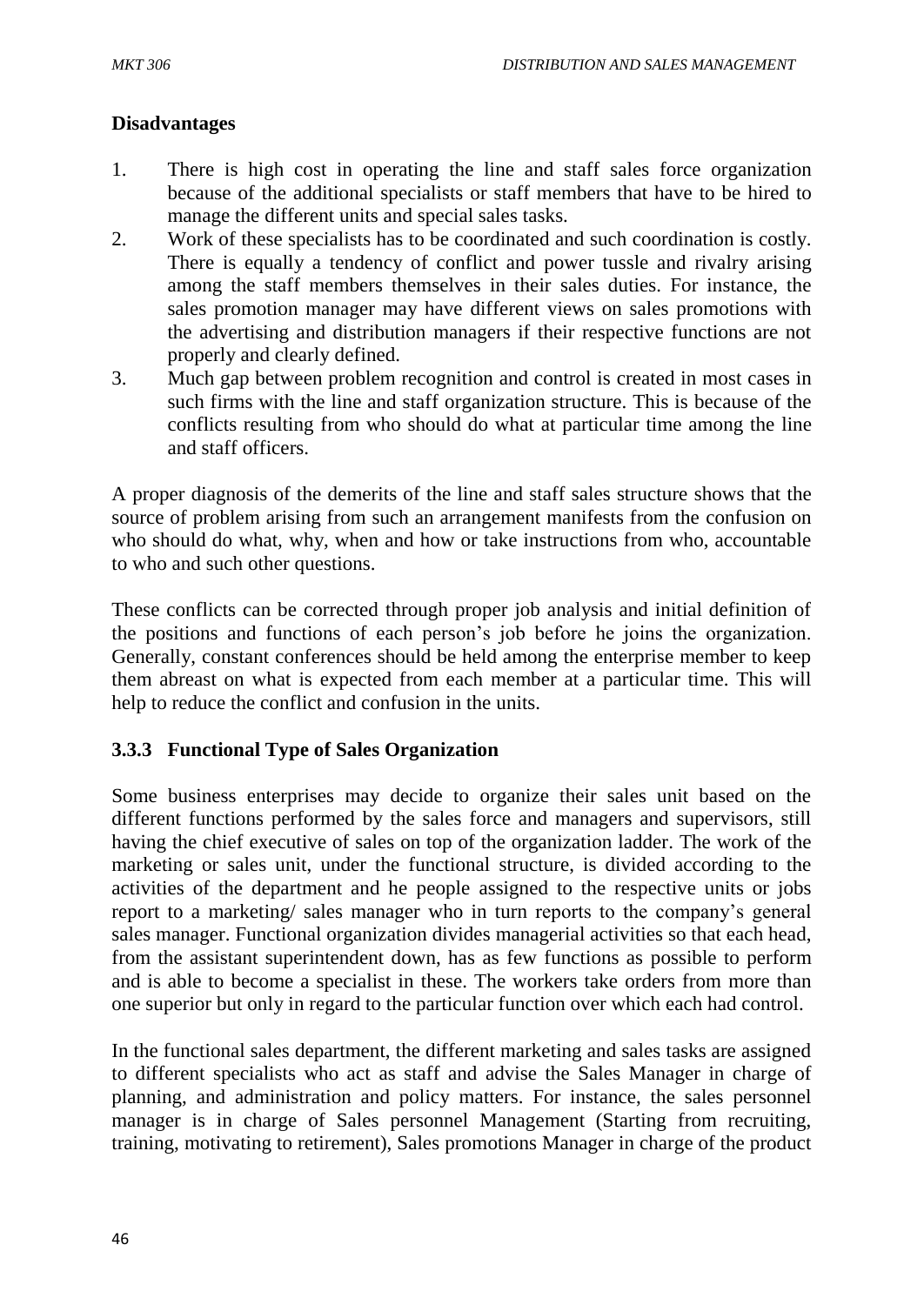promotions, while Sale Training Manager tasks care of who should be trained, when, how and where.

A unique feature of this type of sales organization is that the different sales persons receive instructions from the different managers on their different functions/tasks simultaneously. This is likely to breed conflict in the system. Equally, these different sales officers even though they are specialists in their different areas, are more line in nature than pure staff members of the firm.

### **Advantages of the functional type of sales organization.**

Among the merits to the firm adopting this structural arrangement are:

- 1. The specialization and division of labour among these special managers in their respective areas and functions. This brings higher productivity and efficiency in the system.
- 2. Men of required supervisory talents are readily found and easily trained for particular duties in the enterprise.
- 3. Specialized and skilled supervisory attention is given the workmen.

### **Disadvantages**

Among the demerits of the structure are:

- 1. Discipline, control, and coordination of functions are difficult to attain and maintain in the firm because of the difficulty of the sales force obeying the different superior managers at the same time.
- 2. The spheres of authority tend to overlap and give rise to friction and conflict among the middle managers (functionaries or staff) and the line. This is because while the duty of the functional executives is to formulate plans, they do not have the authority to order the line members to carry out these plans or determine whether they are carried out or not.
- 3. The arrangement in such enterprise makes it difficult to determine and locate who is in charge of what at a particular time, which is responsible for what and accountable to who. This therefore results in poor performance due to buckpassing that lowers the employee morale.

These problems of adopting the functional style of sales force organization discourage many modern firms from applying it but if properly managed, the firm gains a lot from adopting the system.

#### **3.3.4 The Committee Type of Sales Force Organization**

Though not a special department or long standing unit in any enterprise, many firms adopt the use of committees to do special duties as they arise from time to time. This happens most when the task requires special talents and skills from different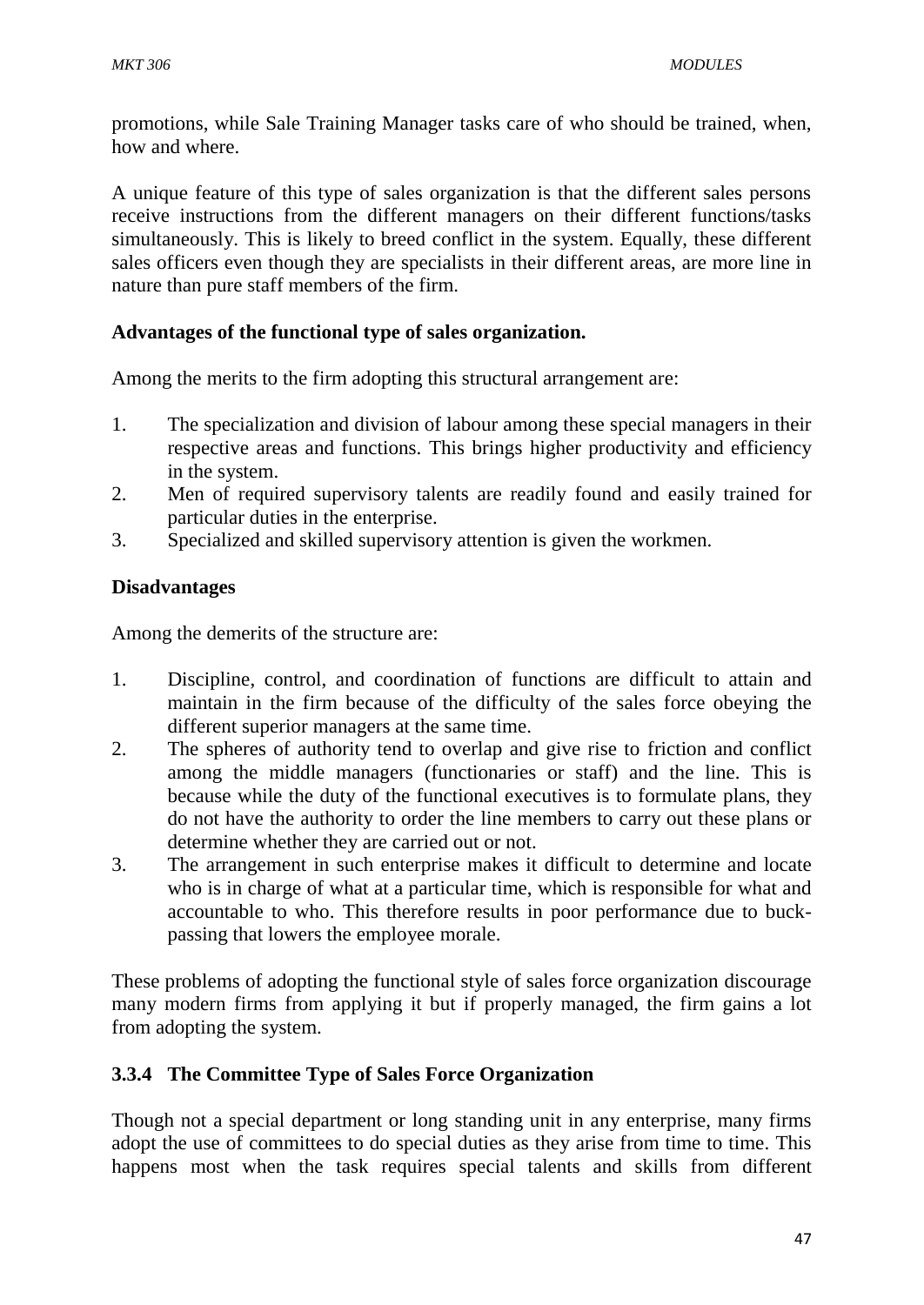specialists and units and when it is found that one manager or unit alone cannot execute the job effectively. Committee is used as a method of organizing the executive group for planning and policy formulation while leaving actual operations, including implementation of plans and policies, to individual executives.

A firm may appoint such a committee as sales training committee that consists of the General Sales Managers in related duty to iron out an issue that arises in that field and the outcome of the committee's decision is handed over the Sales Training Manager to implement. These committees may be ad-hoc or standing in nature but many firms prefer the temporary type that is easily dissolved after the specific job with time frame is executed.

Committees are used because of the advantages, the enterprise gains using them. Among these merits are

- 1. Group deliberation and judgment of many heads which is better than very few standing managers with limited knowledge on crucial issues.
- 2. Fear of concentrating too much authority in a single person in the pure line or functional type of organization.
- 3. Representation of interest groups in the organization who will now be committed to the successful execution of the decision reached by the committee.
- 4. It is a good instrument for coordinating the various activities and policies of the different departments and personnel in the enterprise. They are useful for coordinating, planning and the execution of programmes in the firm.
- 5. It is a source of transferring and sharing ideas from the various organizational members. Issues of conflict are more easily resolved during committee deliberations than unnecessary and unhealthy power tussles and competition on the enterprise members.
- 6. The use of committees gives much flexibility to firms because what could not be achieved by a single person or done inefficiently at high costs is easily executed by the combined and special brains of the constituents of the committees. In most cases the committee members are picked from different units and areas of specialization which divorce them from the typical politics of a particular department or unit and yet task is done successfully.
- 7. Committee permit wide participation in decision making as persons who take part is planning a programme or making a decision usually feel more enthusiastic about accepting it.

This increases more if the subordinates are grouped in the committees comprising many senior officers to discuss the sales problems of these particular subordinates.

# **Demerits:**

Among the demerits of using committees to solve the sales problems of an enterprise are: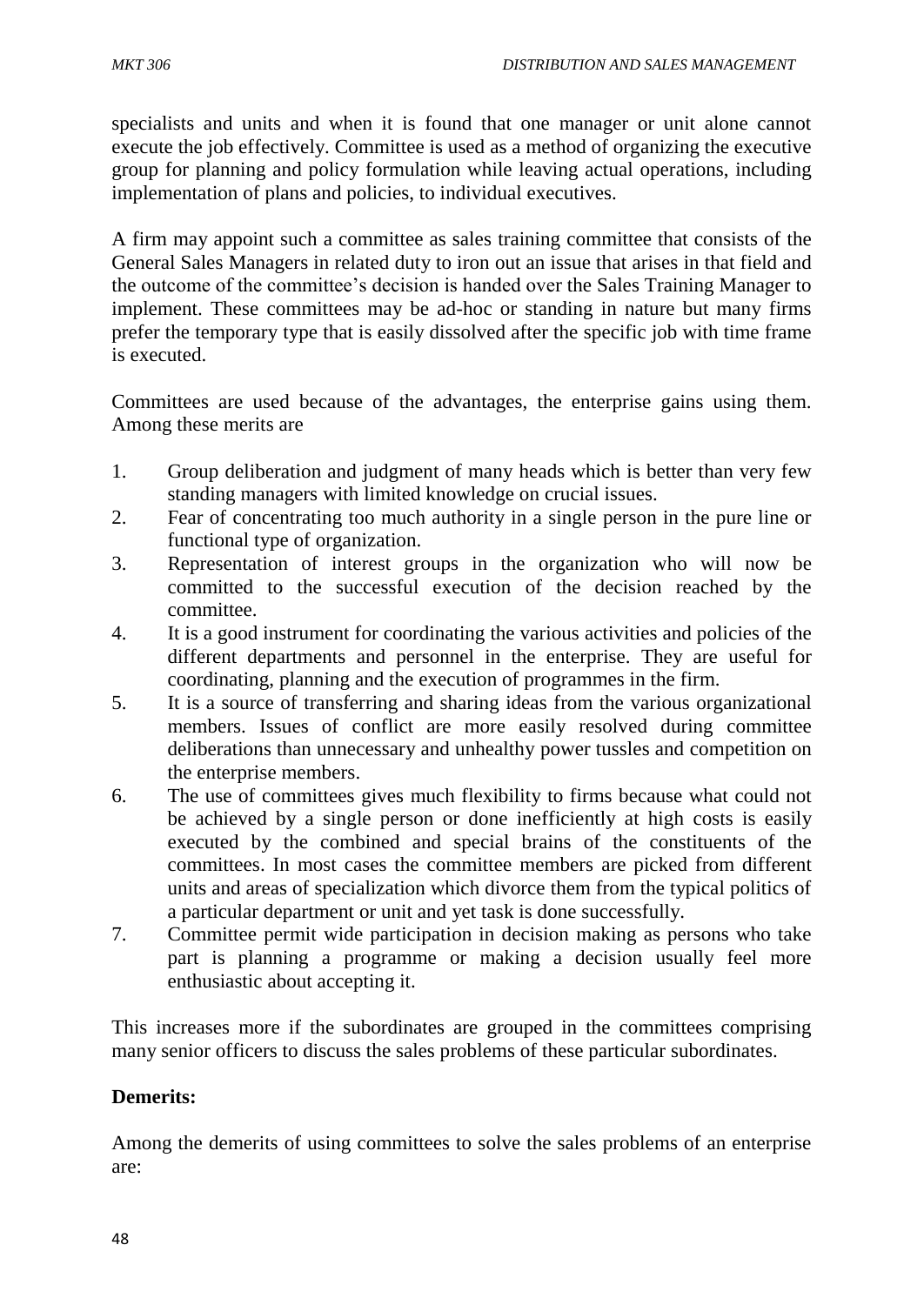- 1. The high costs involved in time and money, particularly when these committee members are senior officers of the firm whose jobs are very important, risky, demanding and challenging daily. The distances travelled by members to attend meetings are time and money consuming. The postponement of sales meetings, deliberations ending in chaos and such similar failures are costly to the enterprise.
- 2. It is possible, in most cases in committee meetings for the foolish majority" to force down their opinions on the few "wise minority" members of the committee even where and when the former's ideas are antagonistic, unrealistic and illogical to the issue at stake.
- 3. It is possible for committees to keep on adjourning their deliberations without actually executing the jobs assigned to them due to indecision on major issue or inability to form the required quorum for particular issues. This costly too.
- 4. There is the tendency of committees leading the firm, its members and the committee members to self – destruction. This occurs when the committee members see themselves as a group of unequal's (they ought not to be) but turn the avenue to a battle field of superiors and inferiors or warring camps that the final result reached becomes worse than the initial situation because of the few powerful minorities forcing down their decision on the many powerless members.
- 5. There is the possibility of not holding any person responsible for the decision and action of the committees particularly when the policy turns out to be faulty later. This is because the ease is usually referred to as "committee decision" that the chairman is even exonerated from such faulty policies.

In spite of these demerits, some firms still prefer the use of committees to solve particular urgent and not long lasting problems in the firm but avoiding their pitfalls.

### **3.4 Forms of Specialization in the Sales Force Organization**

The structuring of a sales organization of a firm under the line, line and staff, functional and or the committee type is usually done in small firms with limited geographical areas to cover and product lines. The expansion of the firm to take care of wider geographical territories, product lines and mixes, customers and markets call for restructuring of the organization to accommodate some specializations in the sales unit.

Among these fields of specialization are:

- 1. Organization by territory or geography.
- 2. Organization by products, product lines and mixes.
- 3. Organization by customers or markets and
- 4. Combined form of sales organization.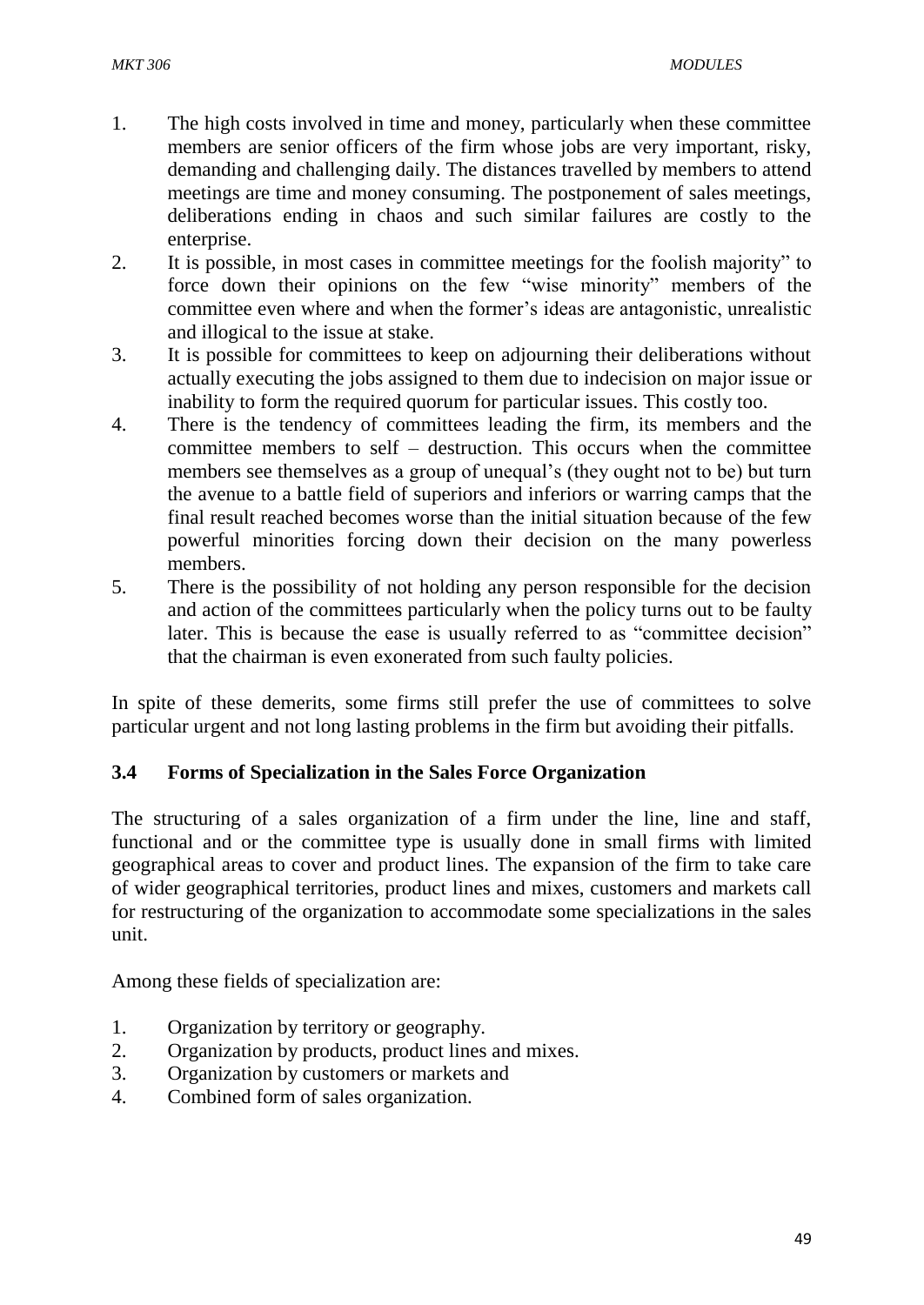These typologies are explained below.

## **1. Organization by territory or geography.**

Firms can organize their sales jobs based on geographical territories within the country or regions when on international dimensions. Each sales manager is assigned a special region, territory or zone, to take care of the sales activities with other subordinates to assist him in executing the tasks. Example of firms with such type of specialization structure includes Cocacola, Nigerian Breweries, Shell Petroleum Development Company of Nigeria Limited and many Pharmaceutical firms in Nigeria. Under this arrangement, the marketing manager may be at the headquarters (Lagos in most cases) with different regional sales managers on the East, West, North and South and other commercial cities of the various regions in the country. The group is completed with other sales supervisors, assistants and sales force to make up the sales team for each region.

The territorial sales force organization is mostly used by firms dealing on related product lines like PZ and Lever Brothers that assign one particular manager to take career of a region or territory. This is because the sales manager in each territory assumes a complete authority in that geographical area which is now designated as either a profit or cost area by the top executive.

The conditions that favour the adoption of the geographical form of sales force organization are when the characteristics of the customers in that region or territory are similar that the firm can tailor its marketing variables with little or no difficulty on these customers. Others are, when capable managers are found within the organization to handle these different and respective territories, the firm has enough financial resources to spend in spreading its selling activities too wide, and there is a possibility of profits present in the region to off-set the cost involved. The general market and economic environment of such a territory will equally favour the operation of the firm's sales business in the particular region.

Among the merits of such a sales force Organizational structures are:

- 1. The possibility of reaching many customers in their different regions will increase the firm's sales turnover, revenue and profit than relying on only one particular market place.
- 2. It is a way of cutting the firm's sales tasks to more manageable proportions as different regional managers are assigned the responsibility of handling each region.
- 3. It helps in meeting the local needs of the different customers in their regions and territories because the line of communication between them and the headquarters is shortened and bridged by the intermediate regional sales managers with the authority to act for and on behalf of the headquarters. This increases profits as the customer services are improved.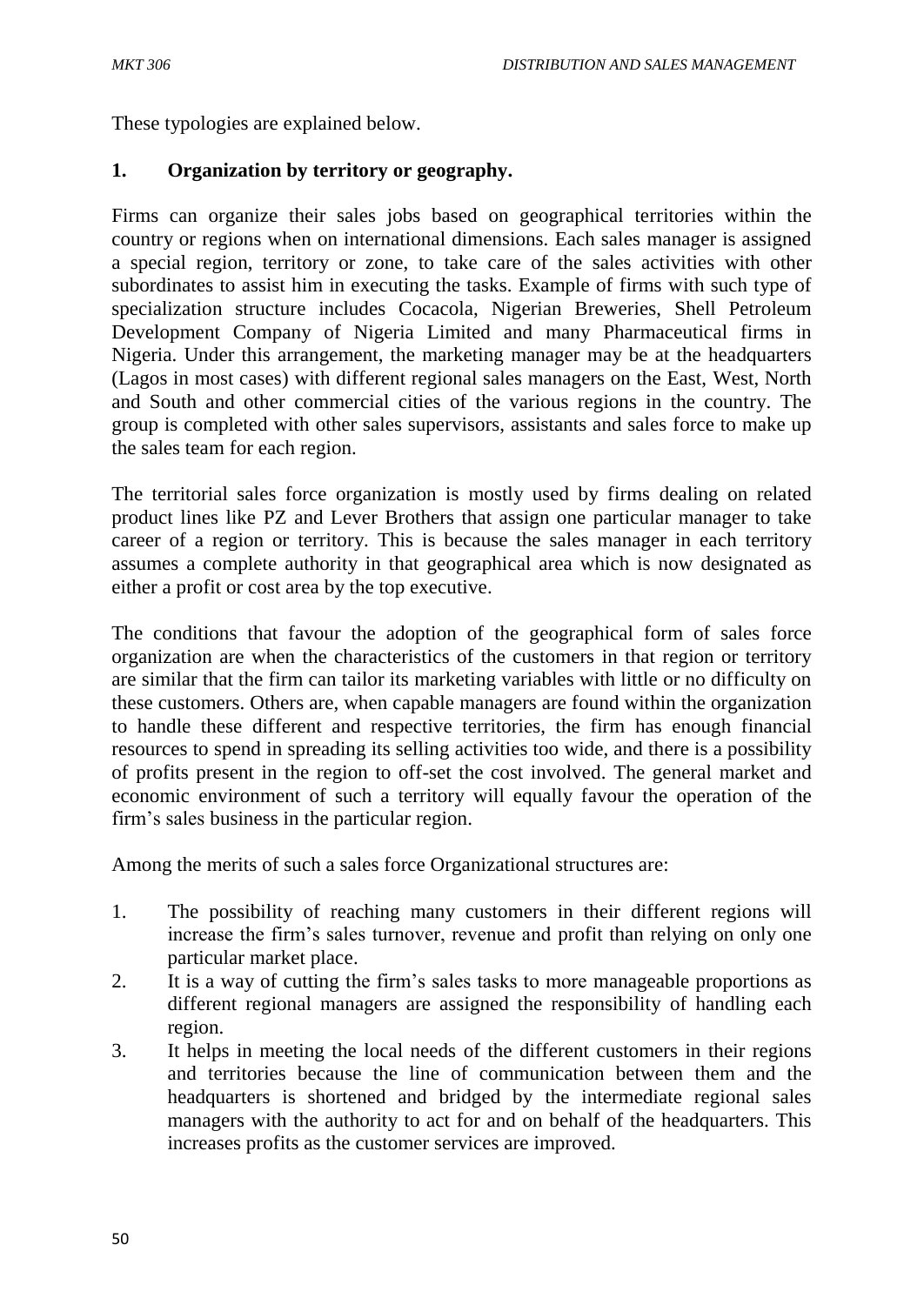- 4. The relationship between the regional sales manager and their various local communities improves the social responsibility of the firm to the local people. To these local communities, the firm is ours and they have to identify with it unlike dealing with the faceless large organizations and their products whose personnel are not in constant touch with the local customers.
- 5. Other benefits include the improvement of the market coverage, reduction in selling expense ratio, increasing sales people's interest and morale, coordinating personal selling and advertising efforts more effectively and improving the sales force performance evaluation.

## **Demerits**

Among the disadvantages of such a structure are:

- 1. It is expensive to maintain as different offices are opened and their officers paid, manufacturing plants established where they become necessary and duplication of what is existing in other regions. However, in some cases, the benefits of such division outweigh the costs involved.
- 2. There is a tendency of conflict resulting among the different regional managers when their different customers and/or sales force cut across their sales territories to those of others, this occurs most if the territories are not properly defined and the customers not well educated on what to do.
- 3. The autonomy granted the different regional managers, if not controlled or handled with care, may result into conflicts between the top management at the headquarters and those regional managers. Some of the conflicts may arise from planning of the sales activities, advertising and sales promotion, recruitment of staff, pricing of the products, distributional arrangement and expenses incurred or to be incurred or how profits should be remitted to the headquarters. Communication gaps between these two parties may equally result into conflict if not properly checked or controlled.

### **2. Organization by Product (Product Lines and Mixes)**

When a firm's product line or mix becomes too wide for one sales manager to handle alone, economically, it is more advisable for the firm to divide the selling of the products to different sales supervisors, each specializing on the type of product he deals on.

When sales are organized by product, a selling unit must be arranged for each item, or class of items, which the firm produces. Under this arrangement, a particular sales manager may be in charge of say refrigerators, other electrical appliances, and the third, household wares if the firm is dealing on these three products simultaneously. This is the practice of such companies in Nigeria like Lever Brothers, PZ, Nestle, Food Specialists and Guinness Nigeria Plcs.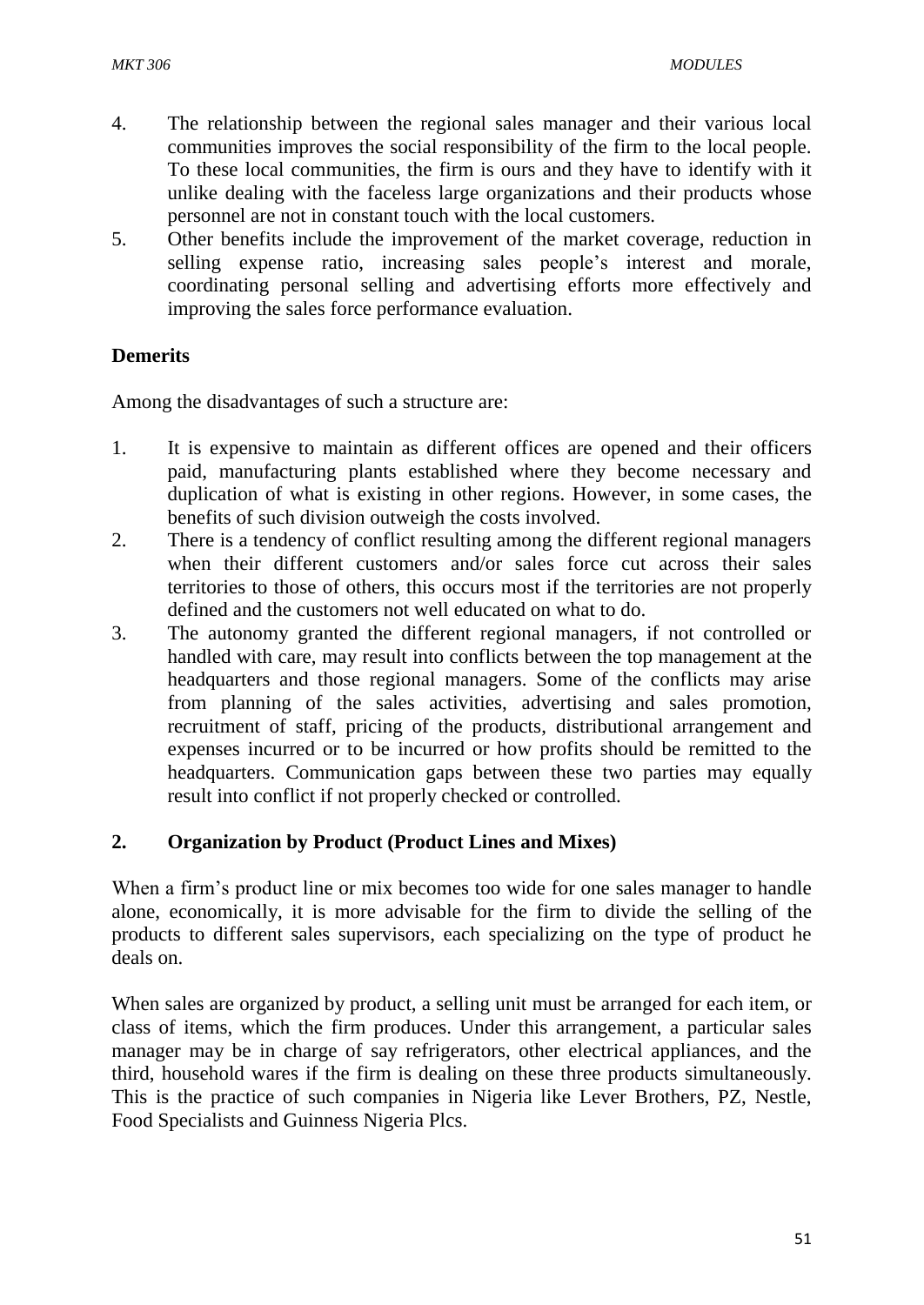The product managers of the different products are in the same level with other sales managers such as sales promotions, Analysis and Research. When however the organization is so large and concentrated that these functions have to be integrated to the already product management of the Product Sales Managers, the firm may not hesitate to do so. This is the genesis of the conflicts that result, particularly, if such managers reduce drastically the functions of the other sectoral managers.

This form of structure is equally costly but when the benefits outweigh the costs involved, it is a good form of structuring the sales force organization for a firm. This is because each product manager can concentrate on the product he deals on, sees to its success in the market and region concerned and applies every available strategy to improve the marketing and corporate objective and goals of the enterprise.

Conflicts, if there is no initial definition of the sales tasks of the different sales offices, do result. These occur most when some managers, in an attempt to improve the salability of their products, step on the feet of others, who now fight back to protect their integrity, authority and territory. It is through careful deliberations that this conflict may be avoided or resolved.

# **3. Organization by Customers or Markets**

A firm may equally organize in sales structure according to its different customers, markets and market-channels. This occurs most when the products are similar but used differently by different organizations, markets or the channel members. A firm dealing on such products as palm oil, cocoa or other raw materials should know such products are demanded and used by such varied customers as direct consumers, industrial users within the country, in addition to other channel members who buy them for export. It therefore becomes necessary that such recognition is made by the firm in order to treat the different customer groups differently and according to their buying and consumption habits, general marketing behaviors (in terms of product acceptance, price behavior, customer services required and point of purchase perception) and financial resources available.

A firm is especially likely to organize its sales force on a customer group patter when:

- 1. Each customer group has individualized needs and selling to these groups requires the specialized knowledge of the industry concerned e.g. Selling computer to financial houses, missile manufacturers, textile producers and the ordinary household users.
- 2. There is a reasonable geographical concentration within each customer group, and
- 3. Management wants to separate its channels of distribution as much as possible in order to minimize friction among them; thereby using different sales force for each major channel.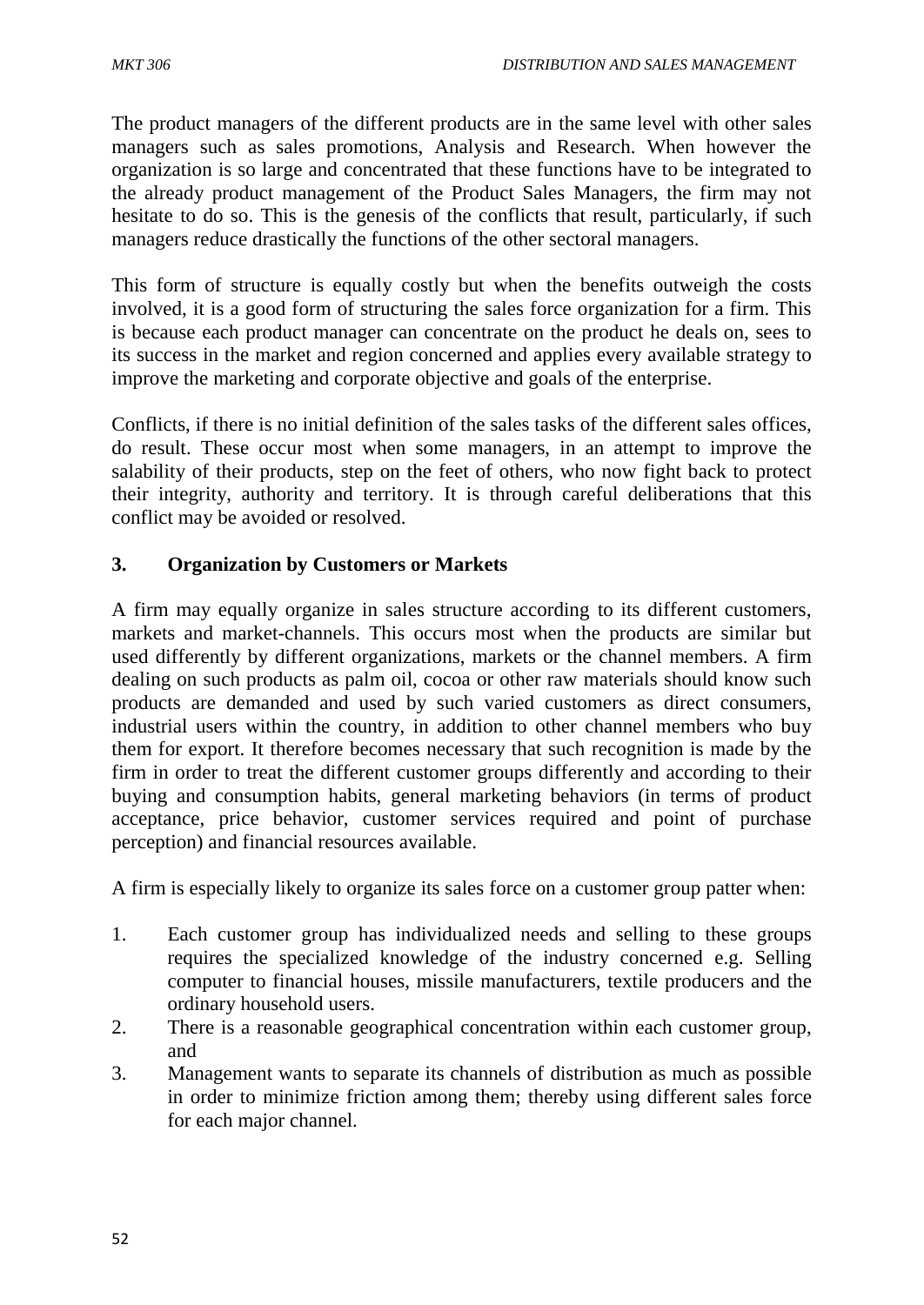It results to specialization by the sales force as each of them knows his customers well, their needs, problems and how to handle them properly. Both the firm and the customers therefore benefit simultaneously from this arrangement.

However, some limitations ensue in using such a style. It is costly as overlapping of territorial coverage result by the different sales force attempting to reach their different customers in the respective regions and territories.

In most cases, it is worthwhile to adopt this pattern as the benefits seem to outweigh the costs involved.

## **4. Combined form of sales force organization**

It is very difficult to see companies that organize their sales force structure solely on products, territories or markets. What many firms do is the adoption of a combined form of organization whereby the three styles are used, particularly when the firm becomes large. What is important to note is that a particular style may be much emphasized at a particular time by a particular top management which changes when it serves no longer profitable purposes.

When a firm sees that organizing its sales force on the basis of geography will benefit it more than concentrating on product or markets, it does so in order to reap the benefits present. This does not mean that it has to abandon emphasizing products or customers; the main issue is that it shifts emphasis to the former. The same goes to other styles of the necessary conditions favoring them prevail.

# **3.5 Factors That Determine a Sales Force Organization**

Firms do not arrange their sales force organizations for the sake and fun of it but do so in order to gain some benefits.

Among the determining factors most firms consider before structuring and or reversing their sales force organizations are:

- 1. The volume of sales needed at a time.
- 2. The competitive nature of the market and industry.
- 3. The current trade practices in the firm/industry.
- 4. The type of customer for whom the goods and services are intended.
- 5. The nature of the product.
- 6. The market location.
- 7. The objective of the marketing and sales units and the entire enterprise.
- 8. Top sales executives' policies on sales organization.
- 9. The resources available to the firm, and
- 10. The macro-environmental forces in the economy.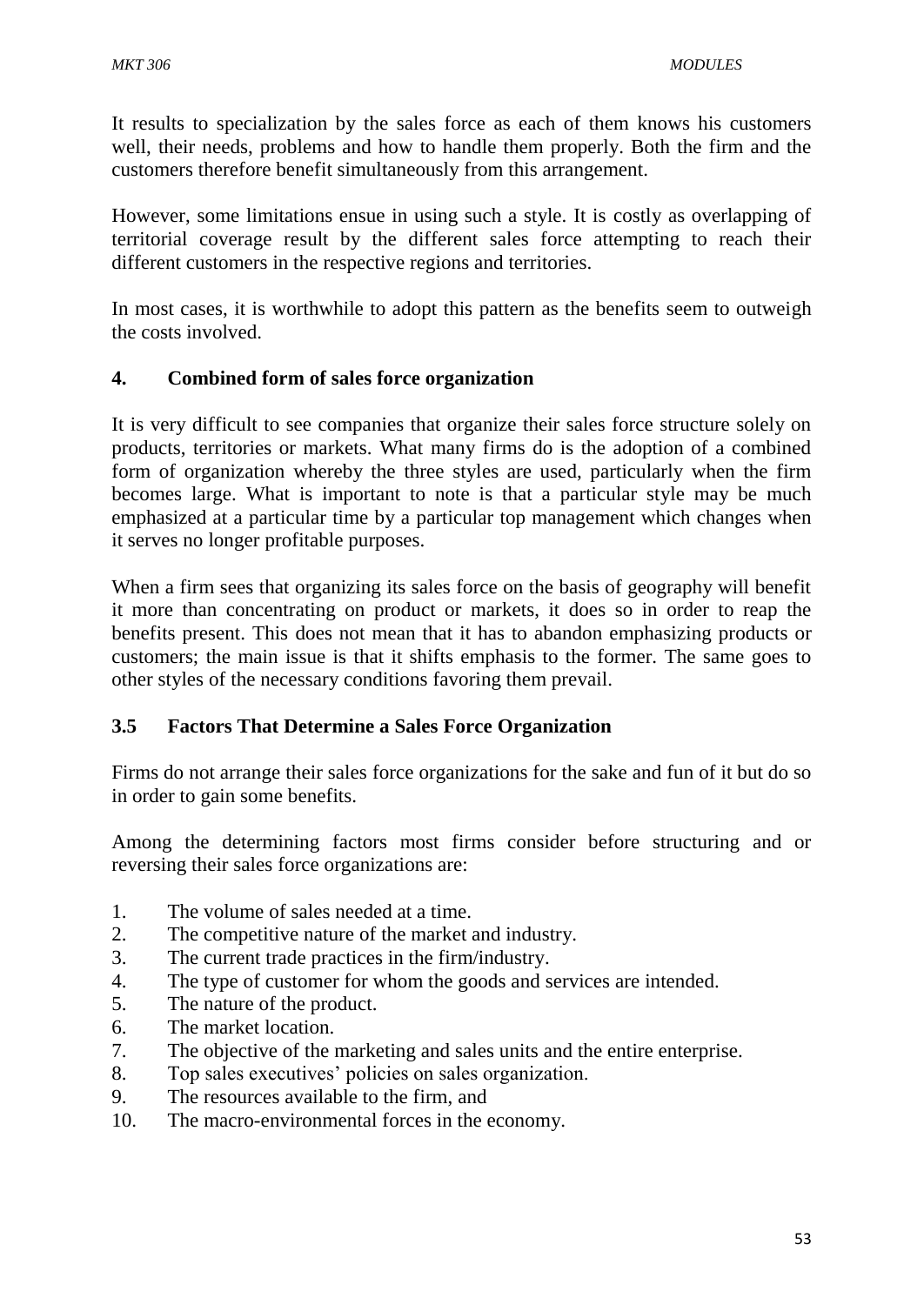These factors are explained below:

- **1.** The volume of sales needed at a time: The essence of sales activities in a firm is to sell the products produced by the firm at profits. At the same time, every firm wishes to increase its sales volume and revenue as much as possible from the type of sales force structure it adopts. In small enterprises with small volume of products to sell, it is possible to sell all the products by a few sales men without any proper and well-structured sales organization. But when the organization expands, markets are separated from the firm my long distances, products become many, complex and different that specialists' assistance are required to make successful sales, it becomes advisable to adopt any type of sales force organization that will assist in increasing sales per period and territory.
- **2.** The competitive nature of the market and industry: usually, there exist at least three market structures; monopoly, oligopoly and perfect or pure competition and each with its degree of competition. When competition is too keen in such industries as in oligopoly, it is necessary for the firm to structure its sales force organization in such a way that the products are competitively and reasonably available in every region, market and to every customer that requires it. In cases of monopoly, where the firm does not face competition, it can afford to sell directly to the different regions and customers without much emphasis on product line organization or departmentalizing the functions because the customers will still be at a path to meet the monopoly firm in its selling place.
- **3. The current trade practices in the firm:** Different firms adopt different selling practices and changes are usually difficult to make when a particular trade style is enshrined in the company's selling policy. For instance, a firm that adopts or practices the intensive selling strategy whereby the products are almost everywhere in the market irrespective of the channel chose, will find it difficult to change to wither selective or exclusive selling strategy. The practice chosen may be a function of the corporate objective of the firm, top management policy on selling, available human and financial resources and the nature of the product that a change is usually met with resistance by the enterprise members.
- **4. Types of purchases and consumers for the products:** the types of purchases and consumers the firm wishes to reach profitably through sales activities determine "the how" the firm's sales force structure will be. This is because the method used by a firm in reaching its commercial customers will differ from the style it will use in meeting the institutional, government, industrial or final consumers of the products.
- **5. The location of the market:** the proximity of the market to the firm and how it is concentrated in a particular geographical area or spread across the country or region is a determining factor as well. When the firm is very close to the market, it can afford to sell directly to it with few salesmen but when spread and far from it, the firm can use the services of different regional sales managers in the various territories, the costs involved not-withstanding.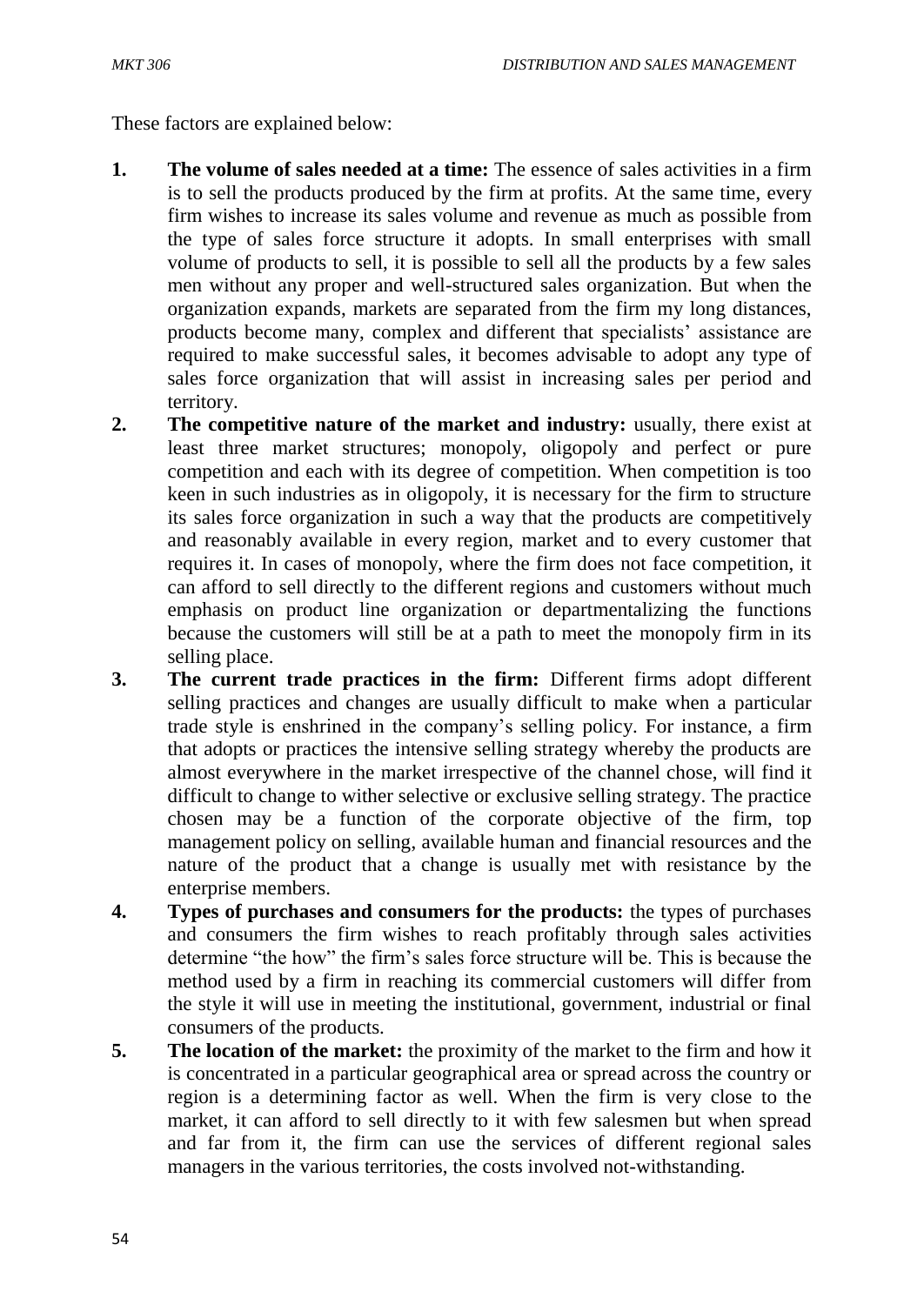- **6. The objective of the marketing and sales units and the entire enterprise:**  different organizations have different marketing and corporate goals which could be achieved from the activities of the sales unit of the firm. Among these marketing and corporate objectives: are increase in market share market leadership, quicker return on investment, profit maximization and continuous growth. As a result of these goals, the sales force organizations have to be structured in such ways that sales increases result, leading to profits and other objectives of the firms.
- **7. Top Sales executive policies on Sales force Organization:** some Chief Executives of some firms prefer harmonizing their business activities starting from planning, coordination and organization to control, while others prefer haphazard arrangements and taking things as they are or come by. To the former, proper management of sales organization is enrooted to meeting the corporate goals while to the latter, the end justifies the means. The differences in the policies of top management on sales organizations are therefore prerequisites on whether or not and the type of structure to have.
- **8. The nature of the product:** products are usually divided into convenience, shopping and specialty goods in addition to consumer and industrial products. Each of these product classes has different qualities, services, technicalities and complexities, and requires the services of others before they are finally consumed. Many industrial products such as raw materials, supplies, equipment, tools and the likes are sold with the assistance of the sales force for installation and after sales services because of their complexities and technicalities. This makes it necessary that the firms dealing on these products have to accompany them with skillful and technical sales people to assist the customers. Many consumer products do not require this technical and special assistance and could therefore be sold intensively without close and special assistance of the sales force. How convenient, special or shopping in nature a product therefore determines its sales force structure by a firm.
- **9. Number of customers of a firm's product:** when the customers of a firm's product are numerous and un-concentrated, the firm in order to reach them profitably, has to employ the services of many sales people. This calls for sales organization structure based on geography and market oriented as against situations where they are few an concentrated in a special locality, that few salesmen can reach at ease.
- **10. The resources available to the firm:** the success or failure of any business enterprise, everything being equal, depends so much on its available human and financial resources and capabilities. This is because the human resources make things happen in the firm while the financial resources serve s boosters and facilitates to accomplish the goals. Whether a firm adopts the product, territorial or market oriented form of sales organization is a function of its human and financial resources. This is one of the reasons why small enterprises with little resources adopt the direct sales within a specified locality while big ones can spread wider.
- **11. The macro-environmental forces in the economy:** in addition to the presence of competition in the economy, which is an uncontrollable force that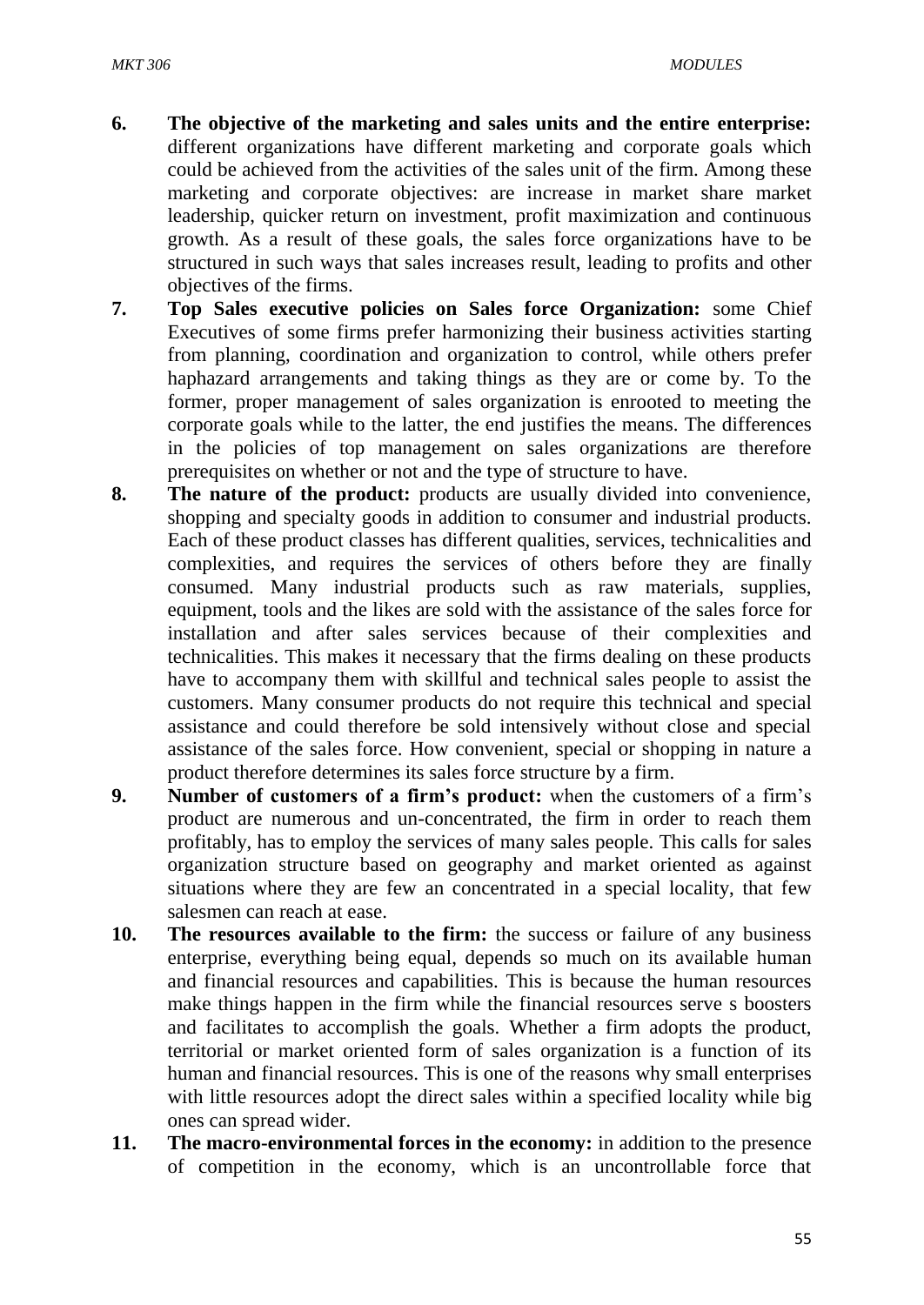determines the nature of sales force structure of a firm, the other external forces to the firm are the culture of the people, their social attitude, economic forces such as the rate of interest, inflation and consumer interest groups existing in the economy, and demography, among others. Knowledge of these forces will aid the firm to know what to do at a particular time and how to do it.

#### **4.0 CONCLUSION**

The importance of sales force organization has been emphasized in this unit. It identifies activities and functions to be performed in achieving the objectives of the organization and assigns responsibilities for their realization.

#### **5.0 SUMMARY**

This unit has discussed the following within the context of sales force organization: Purposes of Sales Force Organization:

- Procedures for Setting up A Sales Organization
- Basic Types of Sales Force Organization
- Forms of Specialization in the Sales Force Organization
- Factors That Determine a Sales Force Organization.

#### **6.0 TUTOR-MARKED ASSIGNMENT**

- 1. With a diagrammatical representation, describe the procedure for setting up a sales organization by any known firm in Enugu.
- 2. At least four basic types of sales force organization are available to any business enterprise. Name and describe these four types, explaining briefly their merits and demerits to the firms adopting them.
- 3. Explain at least eight determinants of a sales force organization of a manufacturing enterprise in Lagos.

### **7.0 REFERENCES/FURTHER READINGS**

- Johnston, M.W. and Marshall, G.W. (2011) Churchill/Ford/Walker's Sales Force Management, 10th Edition, McGraw-Hill International Edition.
- Kerin, R.A., Hartley, S.W., Berkowitz, E.N. and Rudelius, W. (2006) Marketing, 8th Edition, Mcgraw-Hill Irwin.
- Kotler, P. and Keller, K.L. (2009) Marketing Management, 13th Edition, Pearson International Edition.
- Okeke, C.I. 1995) Modern Sales Management, Everlead, Books, Lagos.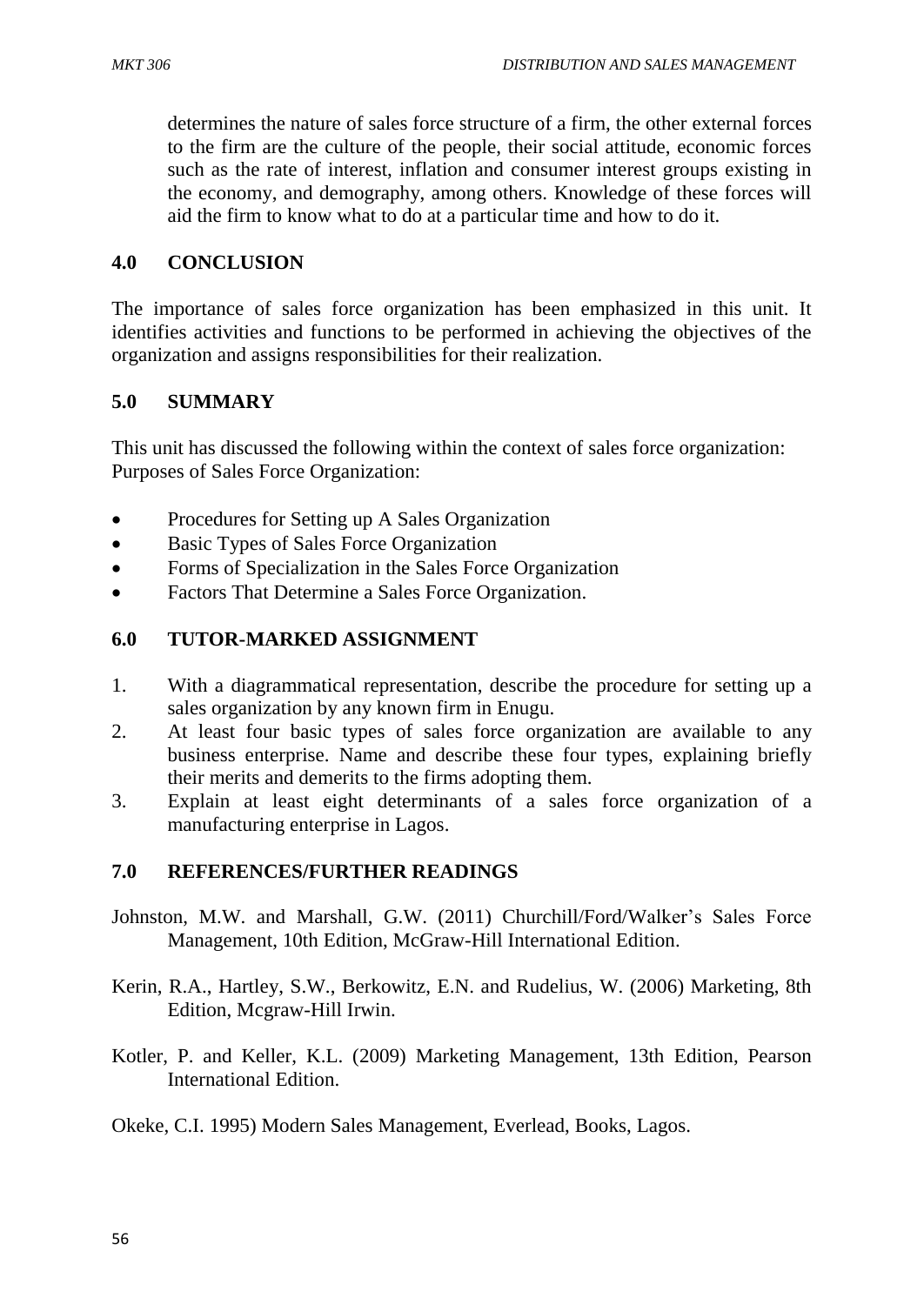Spiro, R.L., Rich, G.A. And Stanton, W.J. (2008) Management of a Sales Force, 12th Edition, McGraw-Hill International Edition.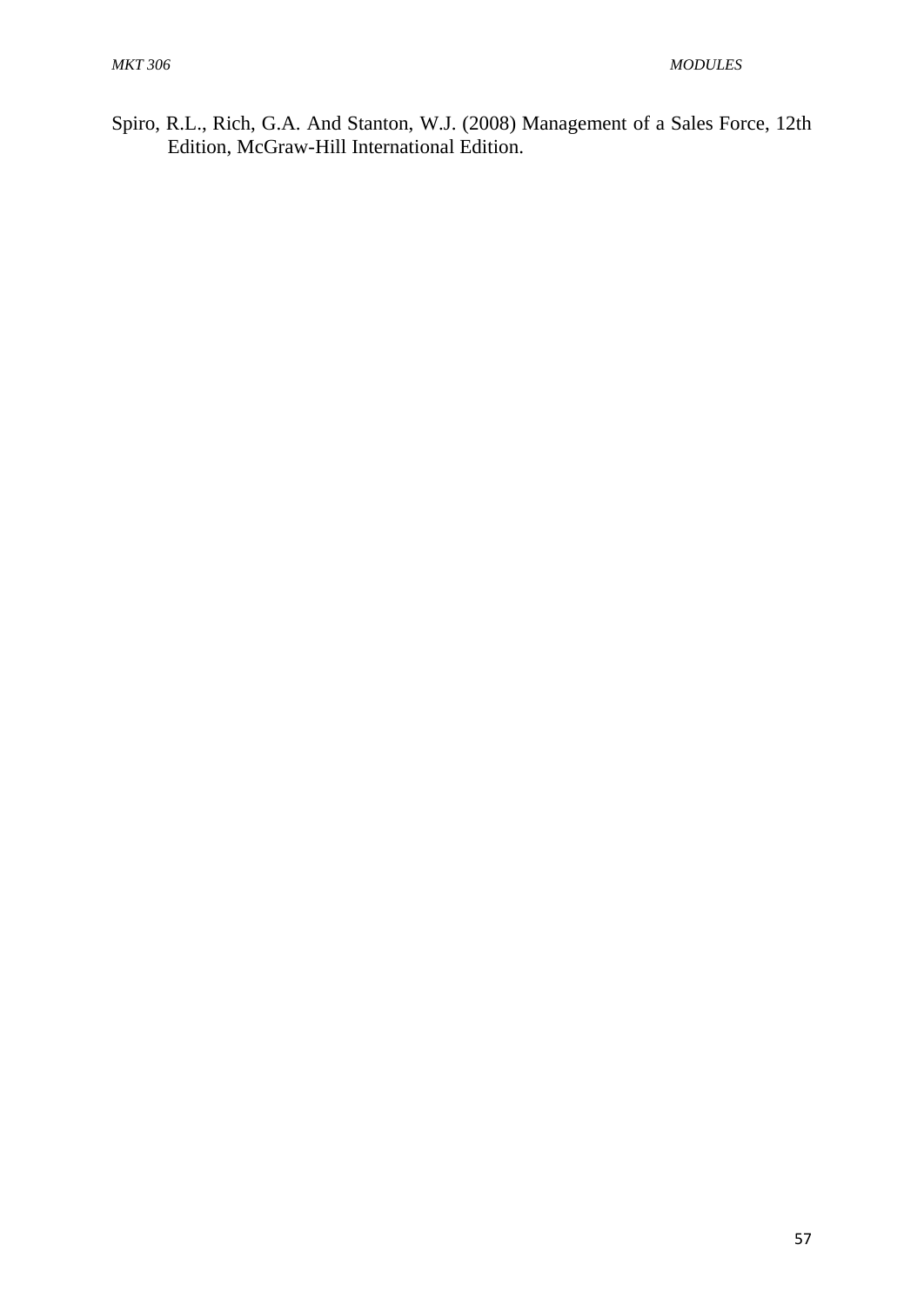# **UNIT 2 RECRUITING AND SELECTING SALES PERSONNEL**

### **CONTENTS**

- 1.0 Introduction
- 2.0 Objectives
- 3.0 Main Content
	- 3.1 Sales Force Selection Procedure
	- 3.2 The Personal Qualities of a Good Salesman
- 4.0 Conclusion
- 5.0 Summary
- 6.0 Tutor-Marked Assignment
- 7.0 References/Further Readings

## **1.0 INTRODUCTION**

The selection of sales force is one of the most important decisions to be taken in any organization. This is because of the fact that the decision will subsequently have a far reaching effect on other decisions made in the organization.

In a typical large organization, the task of selection is handled by the personnel or human resource department, with assistance from the marketing/sales department when new salesmen are to be selected. Sometimes, most especially when the organization is new, the task may be contracted out to outside consultants. In small organizations, the function of sales force selection may be left solely in the hand of the sales/marketing manager, who may solicit help from experienced salesmen in the organizations employ. At times, the chief executive of the organization may do the selection of the sales force by himself, if he has a bias for marketing/sales. Irrespective of who handles sales force selection, adequate care must be taken to ensure that it is done systematically. Otherwise, bad blood might be injected into the organization

### **2.0 OBJECTIVES**

At the end of this unit, you should be able to:

- describe the sales force selection procedure; and
- list and discuss the personal qualities of a good salesman.

### **3.0 MAIN CONTENT**

### **3.1 Sales Force Selection Procedure**

The procedure for selecting the sales force can be divided into nine major phases or steps.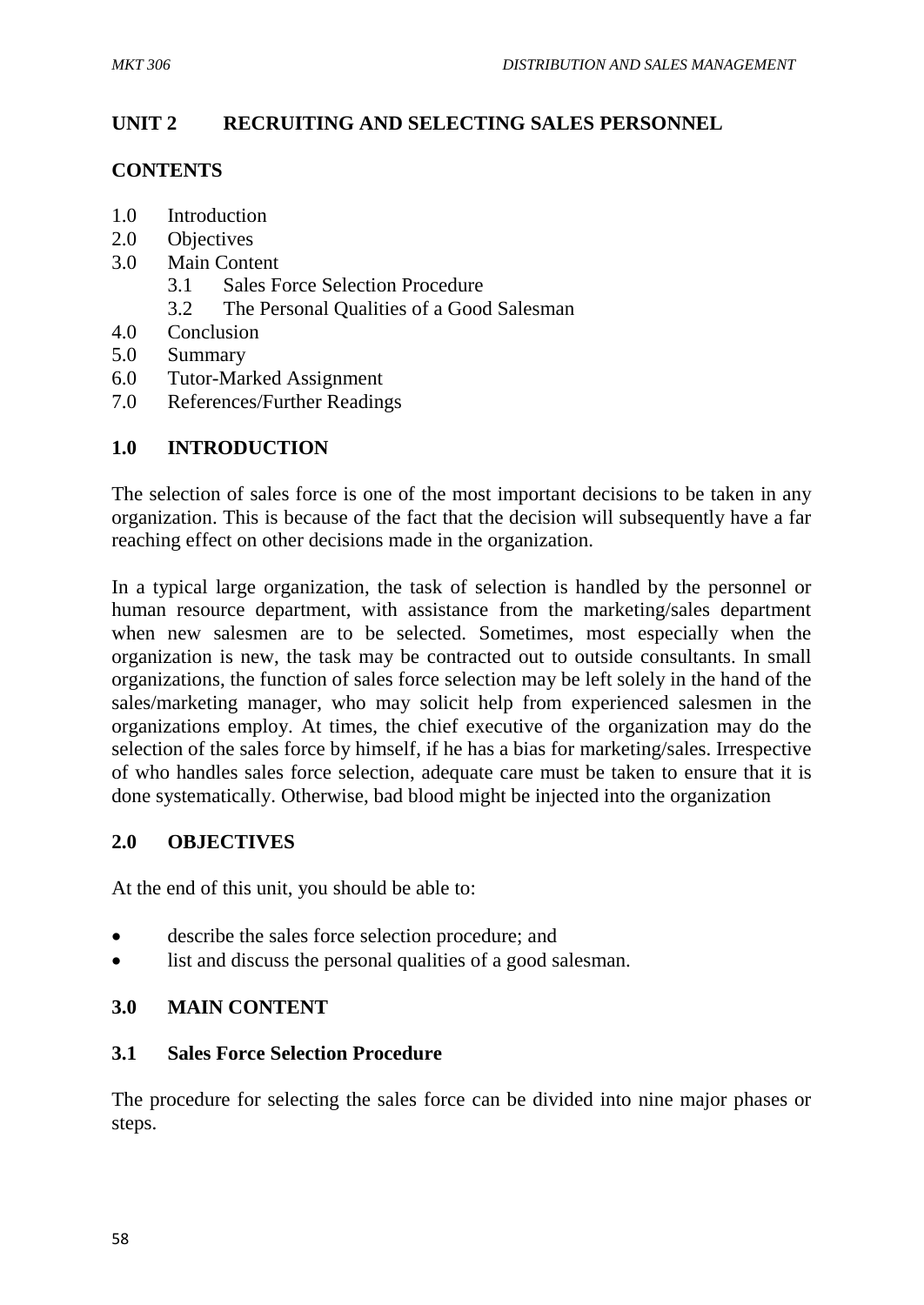These are:

**Sales Force Inventory/Forecast**-this is done in order to determine the number and categories of salesmen in the company's employ and what is needed and when.

**Job analysis/description/prescription**-these are aimed at enabling the selection team of the organization to know the qualifications and traits the salesmen to be employed must have.

**Determination of the source of recruitment**-it can be internal, external or both.

**Job advertisement**-through this, the company can attract a large number of prospects to apply for jobs within it. From these, it hopes to get the right number and caliber of salesmen it requires.

**Processing of job applications**-here, the most qualified of the applicants are shortlisted for further consideration.

**Testing of applicants**-this is done to verify the claims and ability of the applicants and to further reduce their number to a manageable proportion.

**Job interview**-this will establish the qualified list from which the required number can be

selected.

**Selection**- this step involves choosing from the interviewed job prospects the ones that best meet the company's requirements.

**Induction**-this is the formal introduction of the new recruits to their jobs and some of the major personalities they will be working with or coming across in the company.

**2.2 The Personal Qualities of a Good Salesman** Selling is a profession. To be successful in it, one needs specific knowledge, skills and attitude which are not possessed to the same level by everyone. Because of this, not all who are engaged in selling or present themselves for sales jobs can succeed. Selection and training executives in marketing need to know the specific personal qualities which can highly favour success in the job of selling so that they can be used in job selection and training.

Prominent among these qualities are the following:

- 1. Empathy
- 2. A high level of energy
- 3. Abounding self confidence
- 4. A chronic hunger for money, status and the good things of life
- 5. A well-established habit of industry
- 6. Perseverance
- 7. A natural tendency to be competitive
- 8. A high degree of ambition and motivation
- 9. A high sense of initiative
- 10. Good dressing
- 11. Preference for commission instead to salary
- 12. Individualistic
- 13. A high level of interest in people
- 14. Love for social events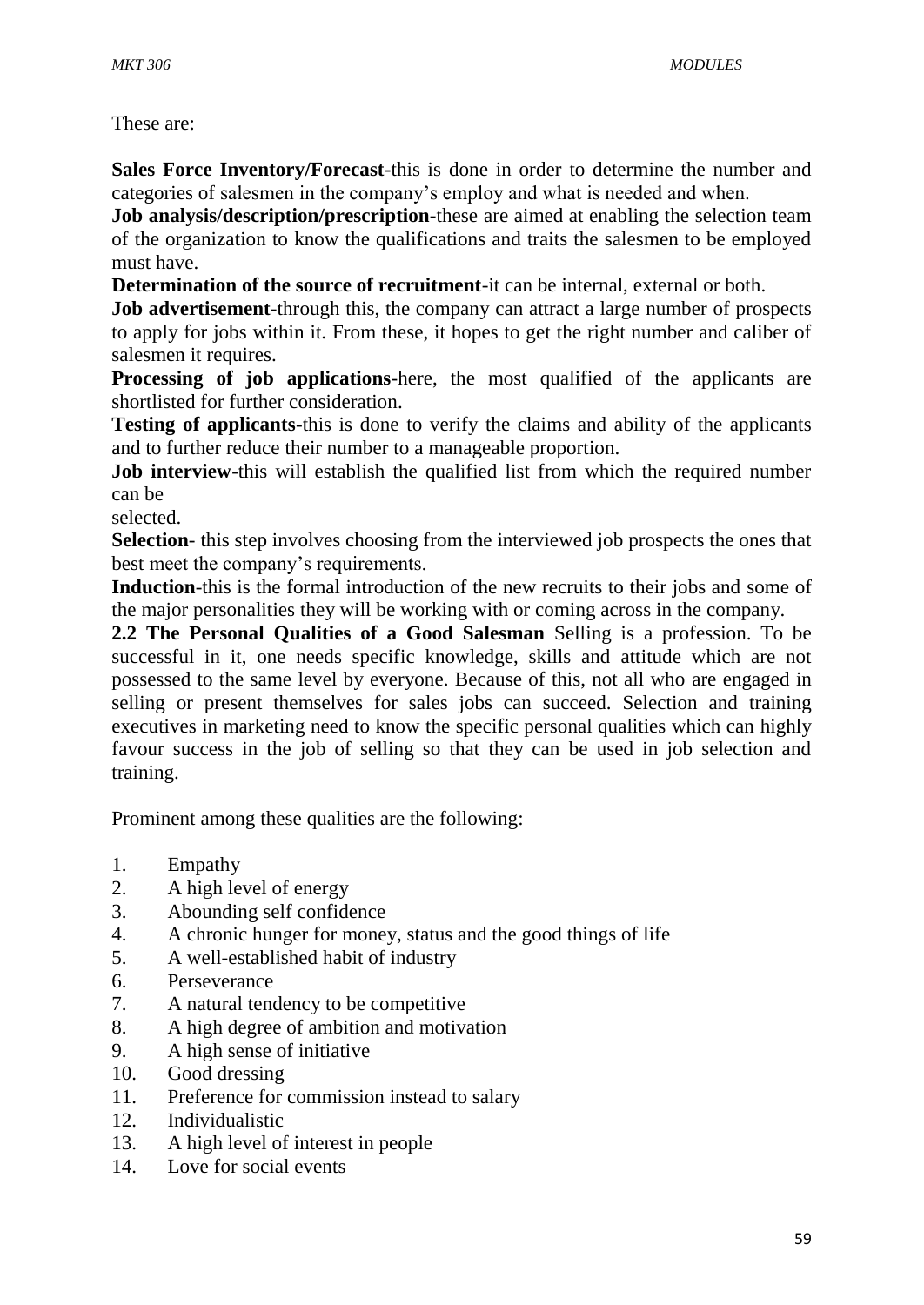- 15. A high degree of enthusiasm, flexibility and integrity
- 16. A high sense of loyalty and self-control
- 17. Good communication skill
- 18. A high degree of creativity, originality
- 19. Good health and physical appearance
- 20. A high level of curiosity
- 21. High mental abilities
- 22. A natural tendency to be friendly
- 23. A high degree of persuasiveness
- 24. A natural tendency to be courteous
- 25. A high tendency to listen to others**.**

# **4.0 CONCLUSION**

The selection of salesmen is one of the most challenging and rewarding tasks a sales manager will perform. Much of his success in achieving the sales goals of the company depends on it. Successful selection of salesmen will seriously take his time and department's funds. But the resources expended on salesmen selection will undoubtedly yield great dividends if the exercise is conducted systematically and seriously. No price is too high to pay in order to assemble an excellent sales force.

## **5.0 SUMMARY**

In this unit, you have been exposed to the issues important in recruiting and selecting sales personnel. Specifically, the unit covered the following topics:

Sales Force Selection Procedure

The Personal Qualities of a Good Salesman

### **6.0 TUTOR-MARKED ASSIGNMENT**

- 1. List and discuss the major personal qualities that should be considered in the selection of salesmen.
- 2. List and discuss the major phases in selecting the sales force.

# **7.0 REFERENCES/FURTHER READINGS**

- Johnston, M.W. and Marshall, G.W. (2011) Churchill/Ford/Walker's Sales Force Management, 10th Edition, McGraw-Hill International Edition.
- Kerin, R.A., Hartley, S.W., Berkowitz, E.N. and Rudelius, W. (2006) Marketing, 8th Edition, Mcgraw-Hill Irwin.
- Kotler, P. and Keller, K.L. (2009) Marketing Management, 13th Edition, Pearson International Edition.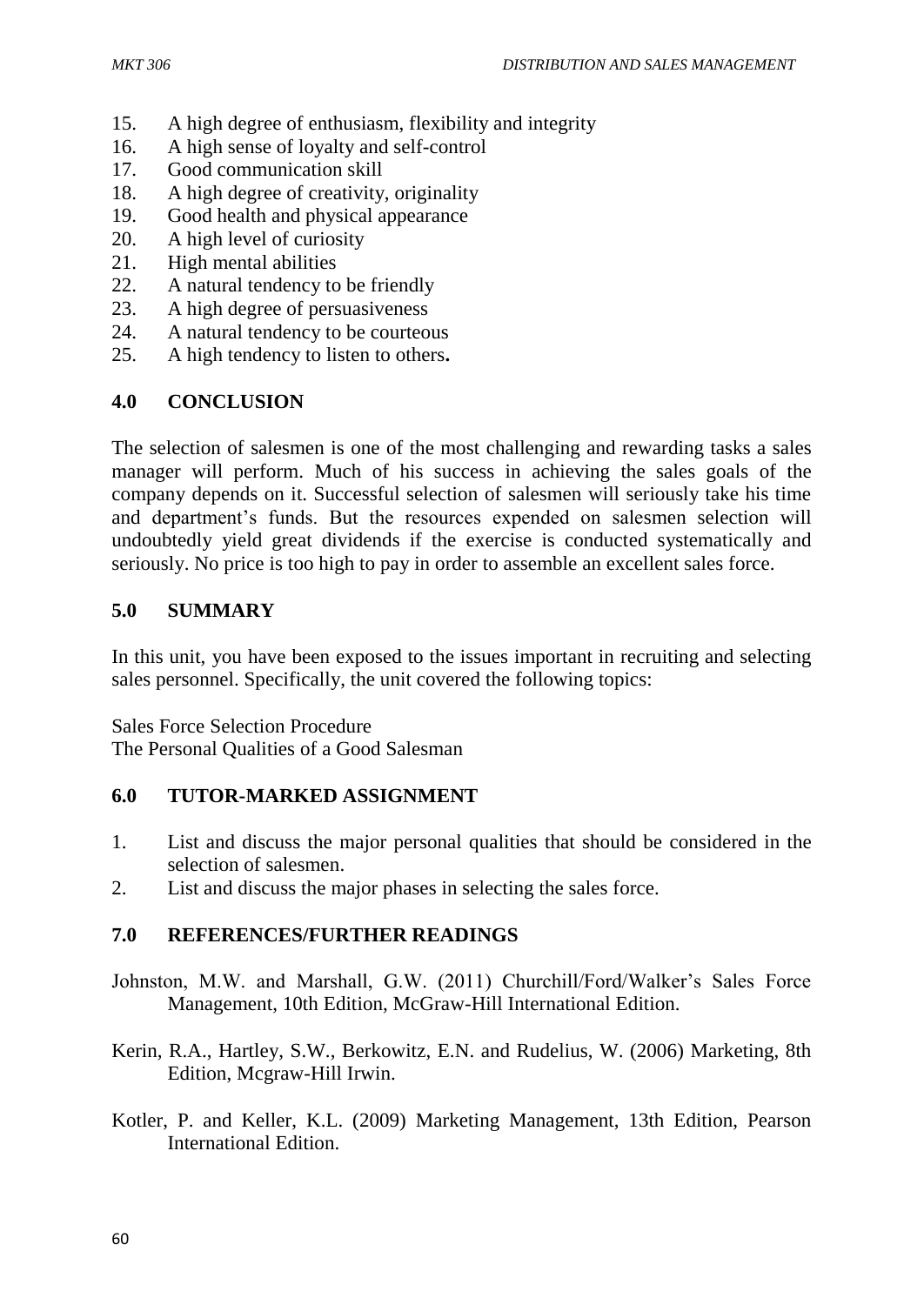Okeke, C.I. 1995) Modern Sales Management, Everlead, Books, Lagos.

Spiro, R.L., Rich, G.A. And Stanton, W.J. (2008) Management of a Sales Force, 12th Edition, McGraw-Hill International Edition.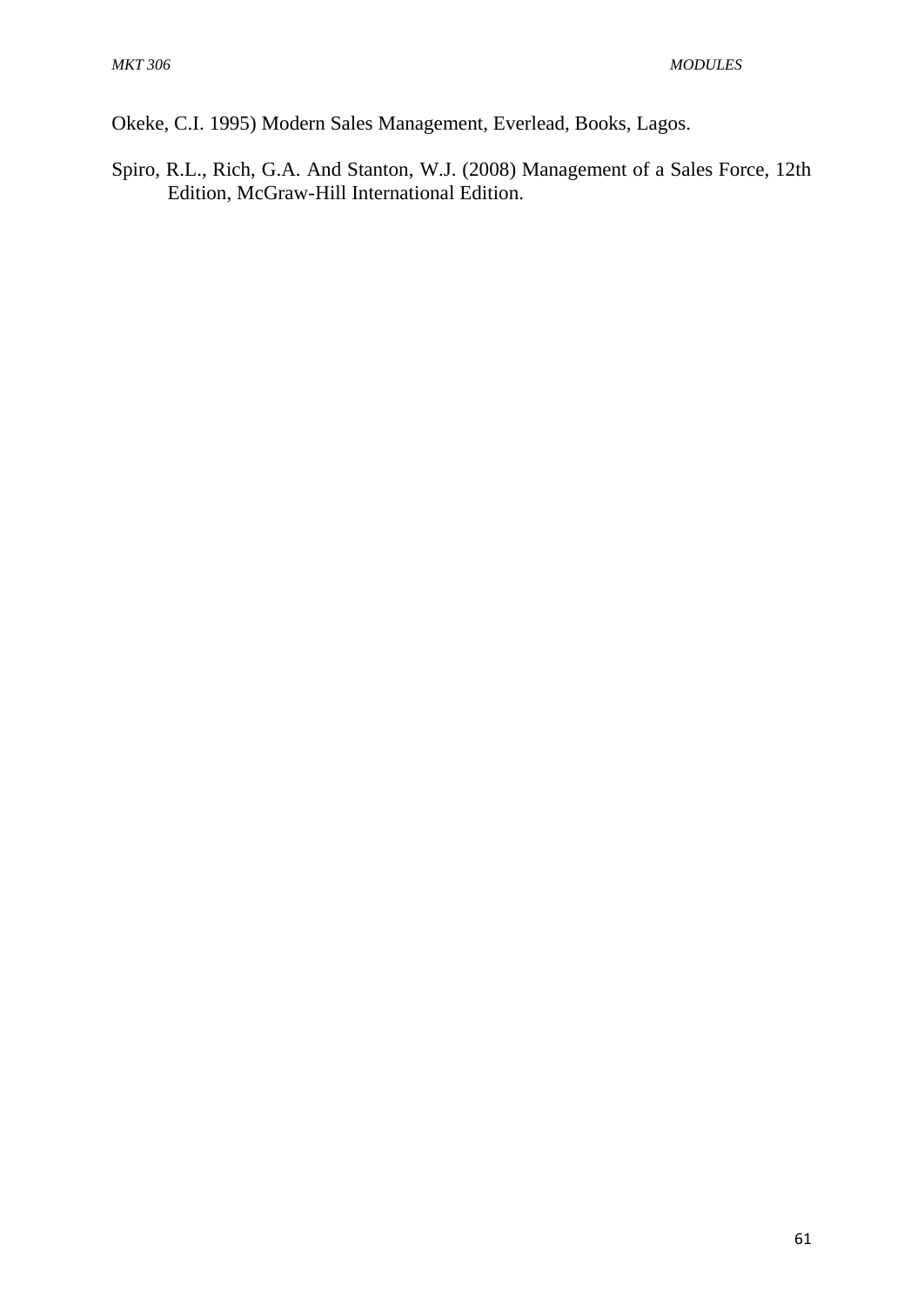# **UNIT 3 PLANNING AND CONDUCTING SALES TRAINING PROGRAMMES**

## **CONTENTS**

- 1.0 Introduction
- 2.0 Objectives
- 3.0 Main Content
	- 3.1 Attitudes to Training
	- 3.2 Approaches to Training
	- 3.3 Approaches to Training
	- 3.4 The Sales Training Cycle
	- 3.5 Weaknesses of Sales Force
	- 3.6 Content of Sales Training Programmes
- 4.0 Conclusion
- 5.0 Summary
- 6.0 Tutor-Marked Assignment
- 7.0 References/Further Readings

#### **1.0 INTRODUCTION**

Many decision makers, especially those that do not have a deep insight into marketing, only pay lip service to sales training programmes. In times of dwindling revenue, when the pruning of the budget is the order of the day, they fight to ensure that expenditure on sales training is an early casualty. This arises from their lack of sound knowledge of the great importance of capacity building/training, most especially with respect to the sales force. It is common knowledge that the sales force of an organization has a great impact on the organization's success. It is to be noted that the effectiveness of the sales force largely depends on the quantity and quality of training it has received. Since sales are vital for the generation of revenue, sales training becomes an all important issue for the present and future effectiveness and survival of any organization. This unit will address the gains that can accrue to an organization through sales training.

#### **2.0 OBJECTIVES**

At the end of this unit, you should be able to:

- discuss the different attitudes to training;
- explain the approaches to training;
- discuss the approaches to training;
- describe the sales training cycle;
- explain the weaknesses of sales force; and
- describe the **c**ontent of sales training programmes.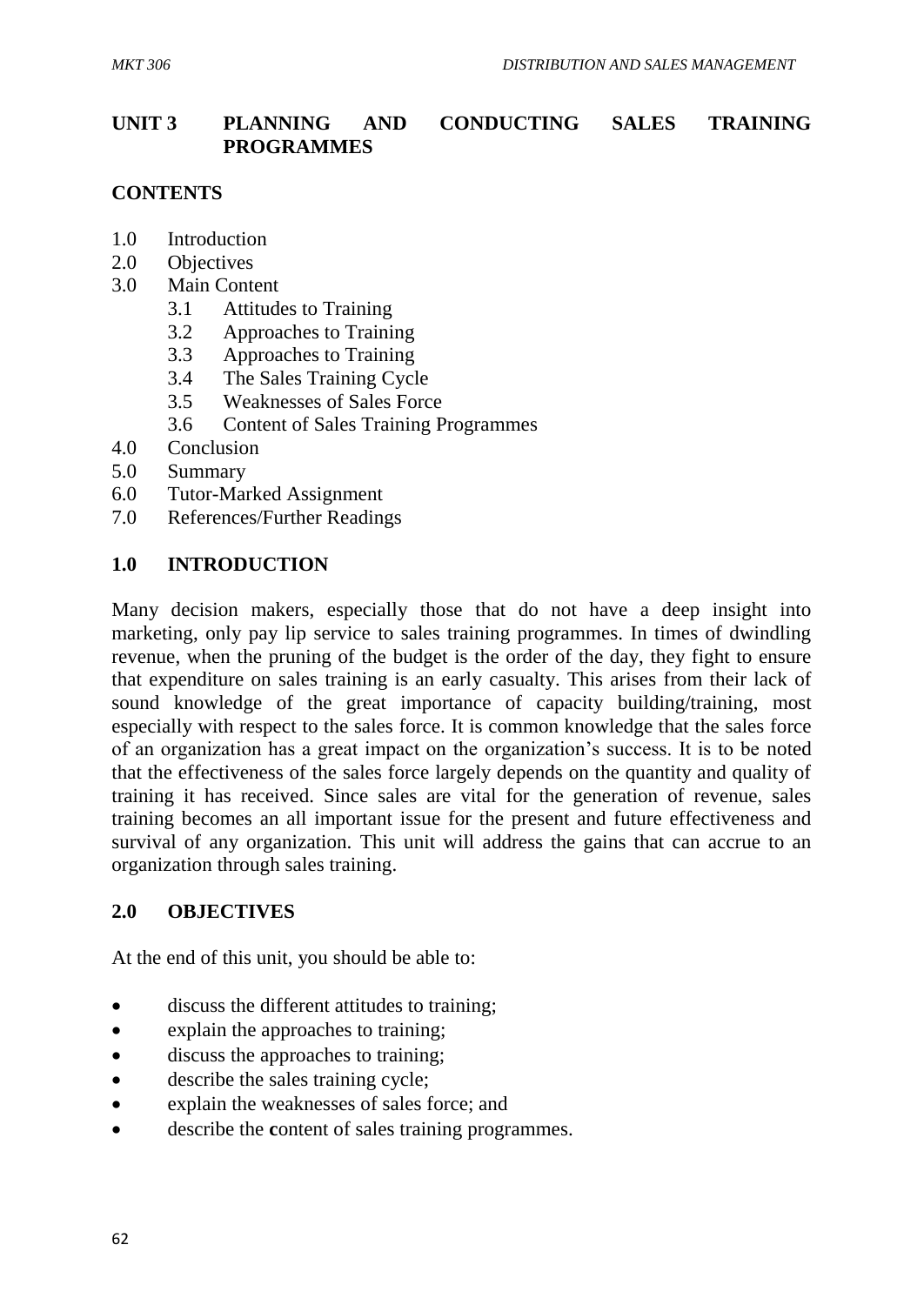# **3.0 MAIN CONTENT**

## **3.1 Attitudes to Training**

Different organizations give different emphasis to training. The orientation of organizations to training gives rise to two extremities both of which are erroneous. These are undertraining and overtraining. Between these two extremities are variant attitudes to training.

The undertraining attitude entails hiring a new career salesman and sending him to the field almost immediately without giving him any form of formal training, including orientation/induction. All he is given are basic information on the product, a pack of samples, order books and instructions as to which territory to operate in. this attitude considers training to be a luxury.

Overtraining bores down the salesman with too many training activities, to the detriment of his job. He is regularly programmed to participate in seminars, workshops, sales meetings, and correspondence courses among others. He is even loaded with cassette tapes to listen to on the way to make sales calls. All these are done in the fear that the salesman will miss some point of contact or understanding if he is not continuously instructed. There is training overkill if the salesman begins to miss many sales opportunities or feels that training is hindering him from doing the job he has been hired to do.

### **3.2 Approaches to Training**

The over-riding task in all forms of sales training is to convert the sales person from being a mere order taker to an efficient order getter. While an order taker is a passive sales person processing routine orders and reorders, an order getter generates customer leads, provides detailed information, persuades customers and closes sales.

There are two basic approaches to training salesmen to be order getters. These are the sales oriented approach and the customer-oriented approach.in the sales-oriented approach, the sales person is trained to be an accomplished user of high pressure selling tactics. Some of the high pressure selling tactics the sales person is expected to be proficient in include the exaggeration of product benefits, playing on the ignorance of customers, criticizing competitors' products, giving some concessions in order to get the order, and offering of bribes/inducements/gratifications to purchasing managers in order to influence them, among others.

The customer-oriented approach to training aims at inculcating into salesmen the ideas and ability that will enable them to help in solving customers problems. This approach holds the assumptions that customers buy products because they have needs or problems they want to use the products to solve and that the salesman should therefore focus on how they can identify customers' needs, generate demands in customers and offer the right products to satisfy customers' needs better than other salesmen.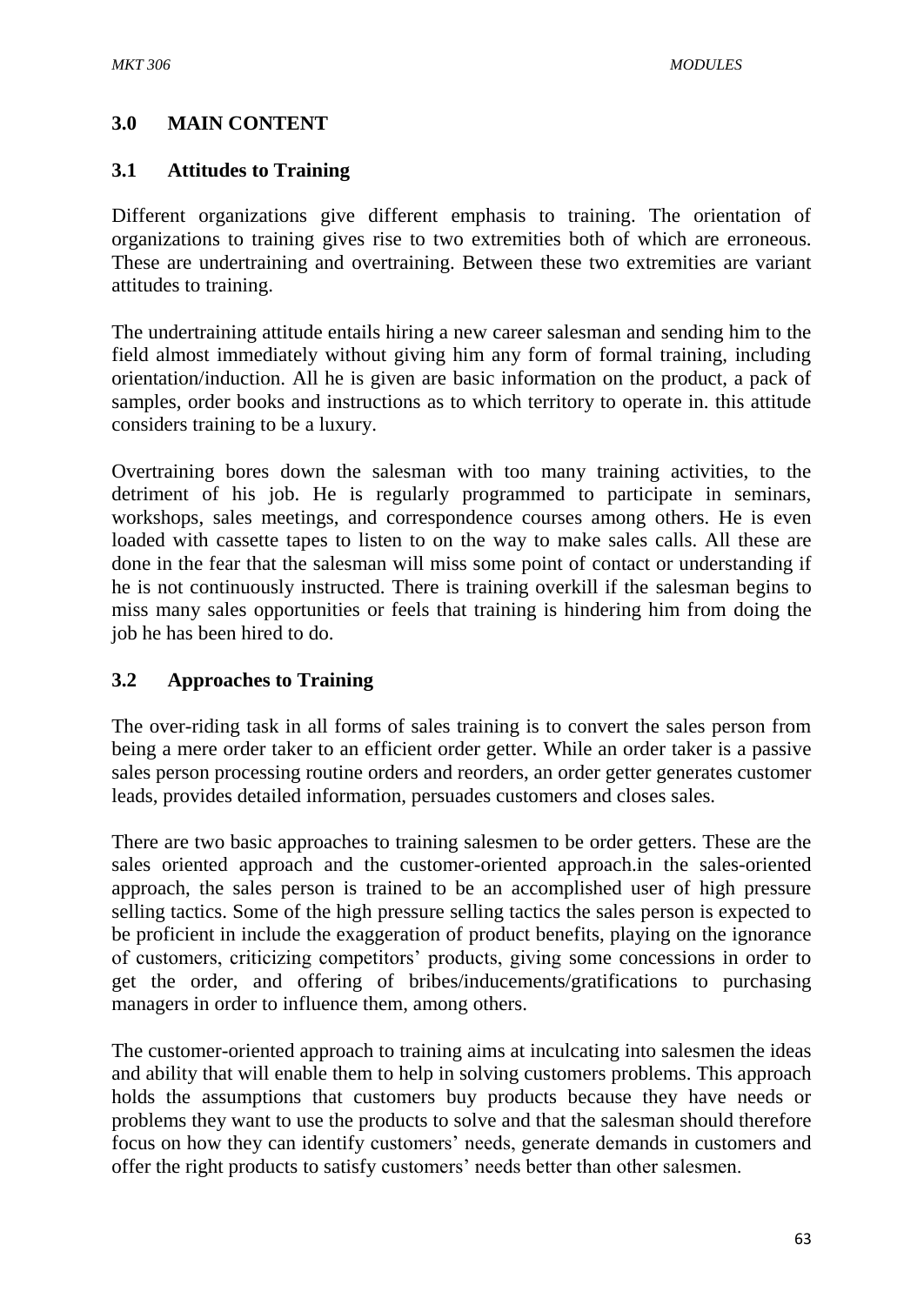# **3.3 The Sales Training Cycle**

The major issue to be considered in determining the level of training to be given to the sales force is not quantity, but quality. Quality, with respect to training is an expression of the impact the training material or programme makes on the sales force. Training quality itself is determined by the type of training goal previously set, and the manner with which it is pursued. One means of ensuring that training is goaloriented and successfully conducted is by following the schematic steps of the training cycle given below:

- 1. Sales Force Audit
- 2. Identification of Training Needs
- 3. Planning the Training Programme
- 4. Organizing the Training Programme
- 5. Training
- 6. Application.

Underlying the sales training cycle is the principle that training is a continuous process which never ends at any time in the lives of an organization and sales force. Training is construed as an on-going process in which six distinct phases of activities are performed. These comprise an audit of the sales force, leading to the identification of its training needs, planning the training programme, organizing the training programme, actual training to meet the identified needs, and the application of gained knowledge, skills and attitude at the work place. After some time has been allowed for the application of the gained knowledge, skills and attitude, the sales force is again reassessed or audited and the cycle continues.

### **3.4 Weaknesses of Sales Force**

Prominent among the weaknesses of sales force are:

- Inability to obtain sufficient top level interviews
- Having too short interviews, an indication of faulty sales presentations
- Inadequate knowledge about the company and products being sold
- Making too many sales calls
- Talking too much
- Manifesting irritating mannerisms
- Displaying poor physical appearance
- Attacking competitors directly
- Lack of self-confidence and enthusiasm
- Making exaggerated claims
- Failure to provide sufficient information to enable the buyer to take a decision
- Neglecting customers for too long
- Failure to keep appointments
- Lack of knowledge of a customer's business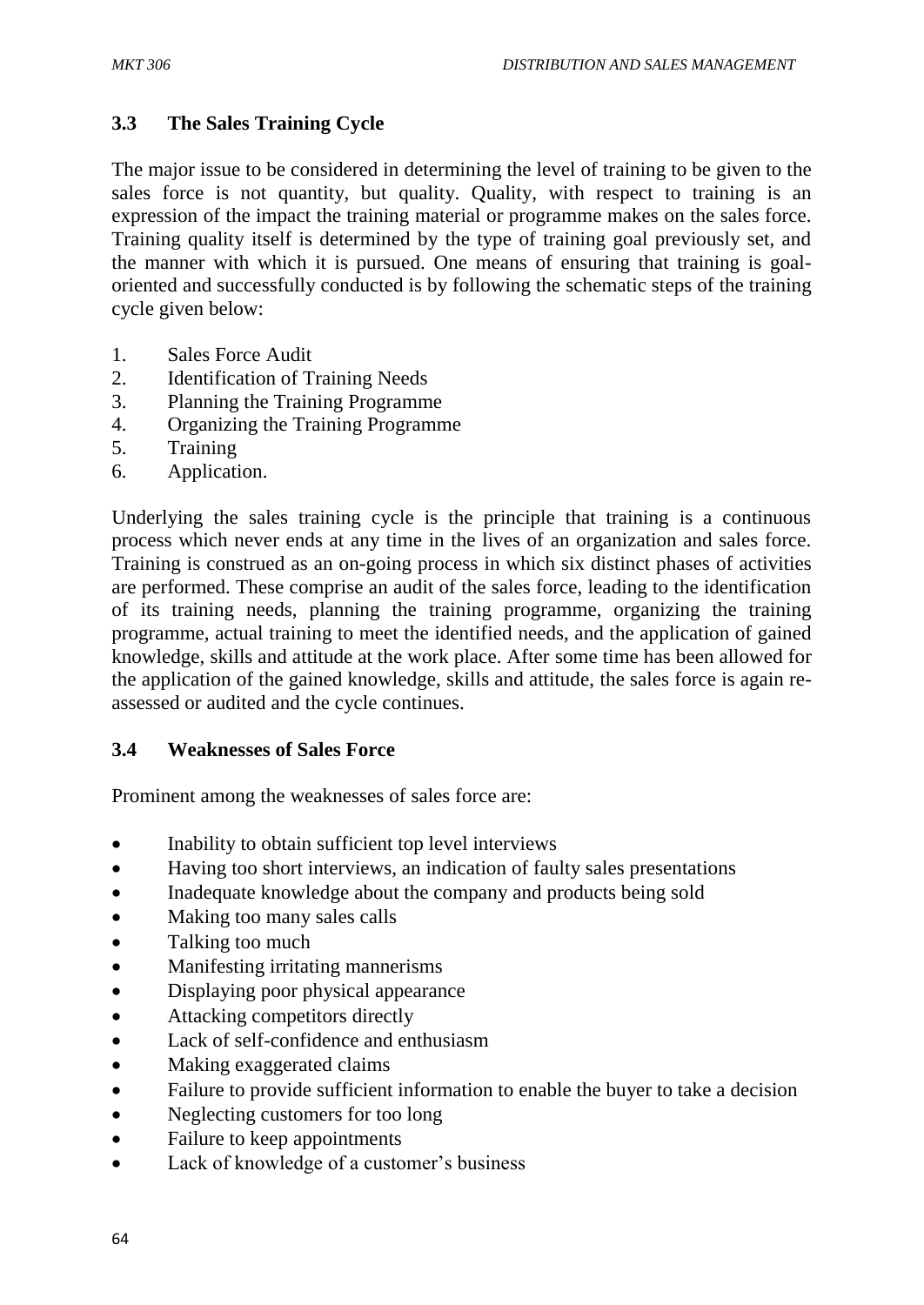- Lack of knowledge of competitors' products
- Failure to answer objections effectively
- Inability to prove that benefits of products outweigh higher prices of getting them
- Weakness in closing orders.

## **3.5 Content of Sales Training Programmes**

The content of most sales training programmes covers the following areas:

- Product knowledge and application
- Company history and organization
- Competitors' products and applications
- Customers' business and their trends
- Company's sales policies and procedures
- Selling techniques
- Interpersonal and communication skills
- Planning and time management techniques
- Field procedure and responsibilities

## **4.0 CONCLUSION**

Training is expected affect the sales forces knowledge, skills and attitudes. Ultimately, training is expected to make salesmen better performers. Changes in the performance level of salesmen can be observed and measured. The result of one sales training evaluation is necessary for planning the next training programme.

#### **5.0 SUMMARY**

In this unit the following topics addressing important issues in planning and conducting sales training programmes were treated:

Attitudes to Training Approaches to Training Approaches to Training The Sales Training Cycle Weaknesses of Sales Force Content of Sales Training Programmes

## **6.0 TUTOR-MARKED ASSIGNMENT**

- Discuss the different attitudes to training:
- Explain the approaches to training
- Discuss the approaches to training
- Describe the sales training cycle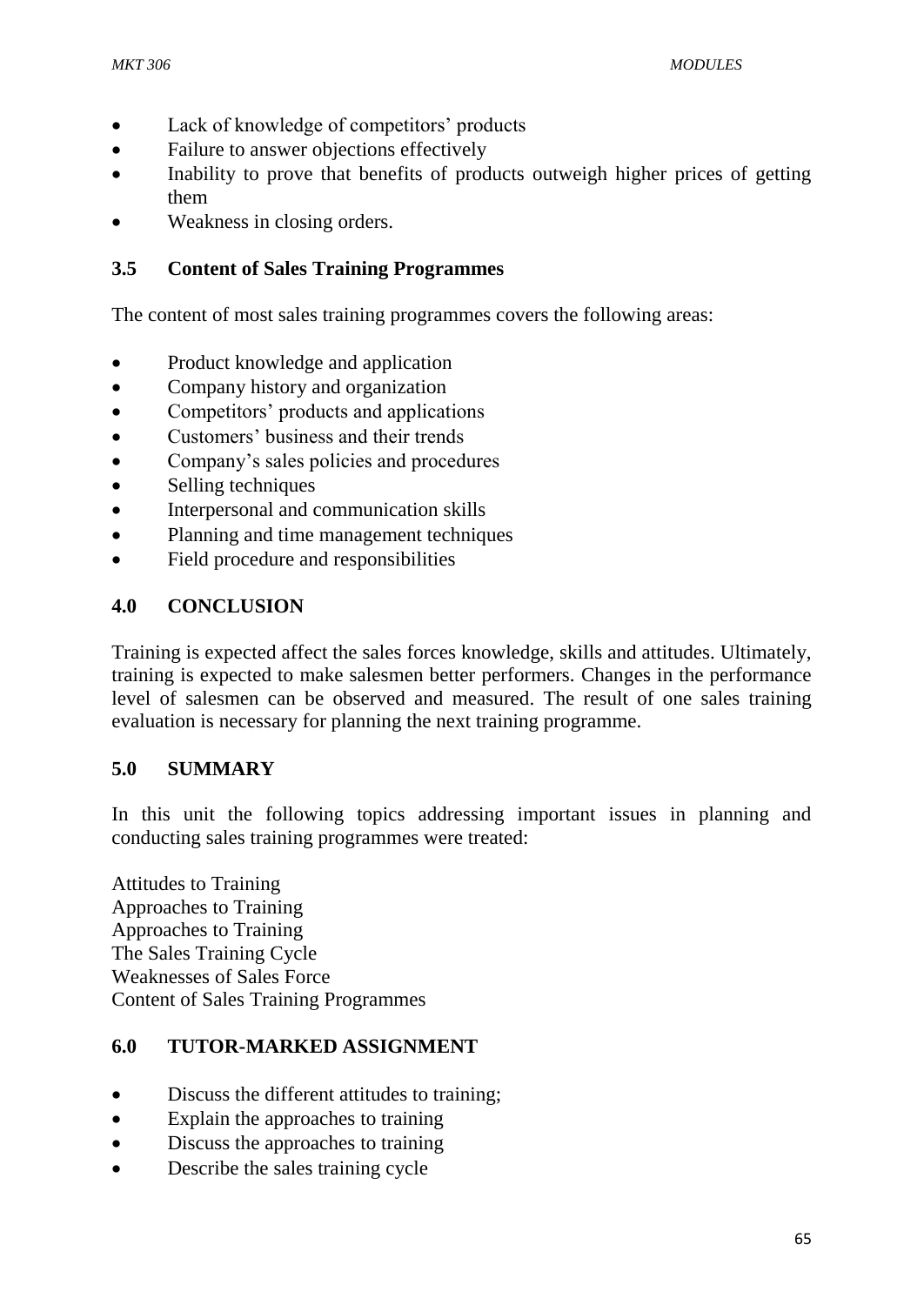- Explain the weaknesses of sales force
- Describe the **c**ontent of sales training programmes

#### **7.0 REFERENCES/FURTHER READINGS**

- Johnston, M.W. and Marshall, G.W. (2011) Churchill/Ford/Walker's Sales Force Management, 10th Edition, McGraw-Hill International Edition.
- Kerin, R.A., Hartley, S.W., Berkowitz, E.N. and Rudelius, W. (2006) Marketing, 8th Edition, Mcgraw-Hill Irwin.
- Kotler, P. and Keller, K.L. (2009) Marketing Management, 13th Edition, Pearson International Edition.
- Okeke, C.I. 1995) Modern Sales Management, Everlead, Books, Lagos.
- Spiro, R.L., Rich, G.A. And Stanton, W.J. (2008) Management of a Sales Force, 12th Edition, McGraw-Hill International Edition.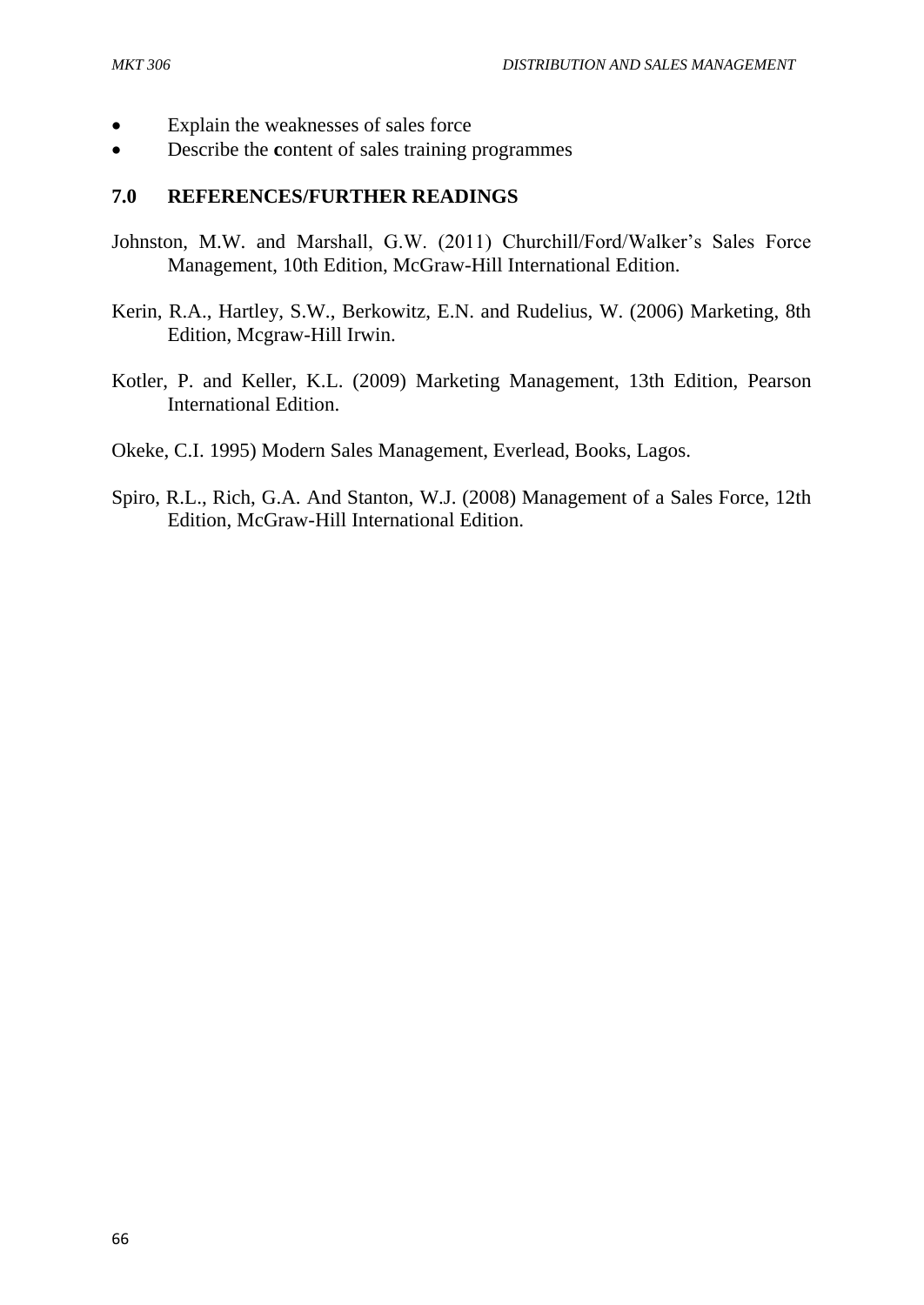# **UNIT 4 SALES TECHNIQUES**

### **CONTENTS**

- 1.0 Introduction
- 2.0 Objectives
- 3.0 Main Content
	- 3.1 Selling Process
	- 3.2 Methods of Locating Prospects
	- 3.3 Selling Approaches
- 4.0 Conclusion
- 5.0 Summary
- 6.0 Tutor-Marked Assignment
- 7.0 References/Further Readings

# **1.0 INTRODUCTION**

The different tasks involved in the selling function of salesmen, are generally discussed as the selling process. Different writers have discussed different selling processes. Seven steps make up the procedural process of personal selling, viz preparation, prospecting, pre approach, presentation, objection handling and post-sale, other authors see the major steps as prospecting, pre approach, approach, demonstration, handling objections, closing and follow up.

For the sake of elaborateness, this unit will bring the different views on the selling process together. This will give us a ten-step selling process. These are preparation, prospecting, pre-approach approach, presentation, trial closing; uncover objections, objection handling, closing and follow-up.

## **2.0 OBJECTIVES**

At the end of this unit, you should be able to:

- discuss selling process;
- list and explain the methods of locating prospects; and
- list and describe approaches to selling.

## **3.0 MAIN CONTENT**

#### **3.1 Selling Process**

**Preparation:** This is the starting point in the selling process. It requires getting the salesman ready for the task of identifying and locating his prospects and knowing what to do to get them to become buyers. A salesman hoping to persuade a prospect to become a buyer, must take him through the mental processes discussed earlier. Doing this successful will demand that the salesman be sufficiently knowledgeable about his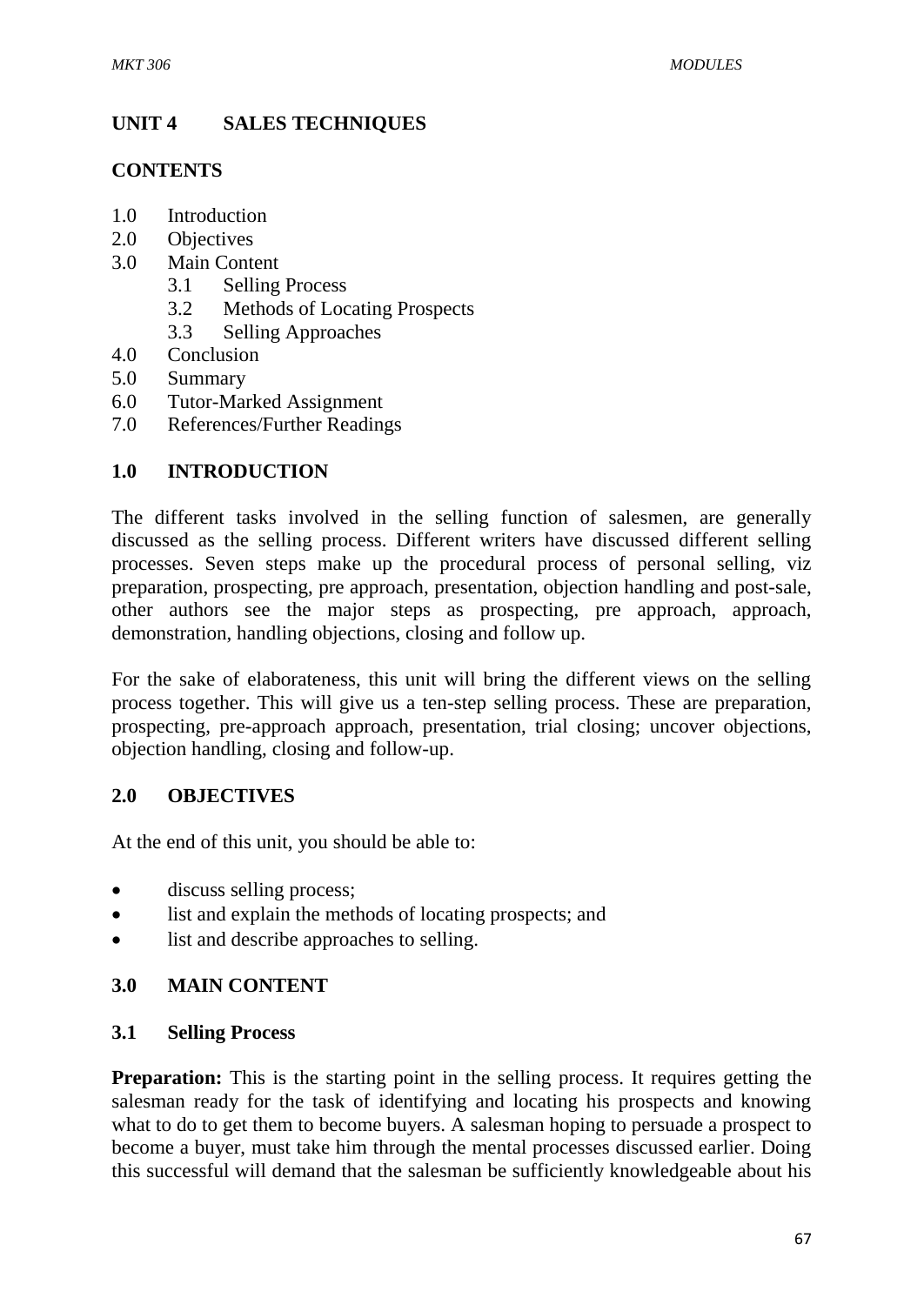company, his company's product (as would be pointed out later, the salesman should be knowledgeable about his company's proposition, which is broader than the product and represents actually what he sells), the products or propositions of competing firms, the prospects he expects to call on, and the general marketing conditions. The salesman must also have adequate selling and communication skills that will enable him to deliver his sales talk successfully.

It is the responsibility of the sales manager to ensure that his salesmen are prepared to handle all situations that may arise in the course of a call. They should also be provided with all facilities and presentation aids that will facilitate their tasks. An adequately prepared salesman is one sufficiently knowledgeable and skilled in salesmanship and provided with needed facilities and presentation aids. This is a basic requirement for successful selling.

**Prospecting:** Prospecting is a selling activity that identifies and locates potentials buyers of a product. It precedes all the other activities, but one, of selling. The basic step in prospecting is to define the prospects and move further to locate them.

A general definition of prospects is given by the person or organization that:

- 1. Has need for the product
- 2. Will derive benefit from purchasing the product
- 3. Has the ability and authority to buy the product

Note that prospects are of five general types. There are:

- A. End User or final purchaser of the product.
- B. Reseller (wholesaler or retailer).
- C. Industrial prospects
- D. Institutional prospects
- E. Government prospects

A proper identification of prospects as to the five general types is important as their buying motives may be different. The salesman will therefore need to stress different product benefits even when selling the same product to the different prospect classes.

The nature of a product is of utmost importance in defining the prospects for the product. Also important is the use to which the product will be put. Given that your product is Maylux paints, let us attempt a definition of your prospects. Generally, we can define your prospect as any person or organization that has need for pant will satisfy the need buy buying Maylux brand of paints (i.e. the characteristics of Maylux paint have the potential to offer benefits that will satisfy the paint need) and possesses the authority and money to buy Maylux paint.

The above definition, though embracive, is not specific enough as to tell us who the prospects are. For a more specific definition of prospects for Maylux Paint, we will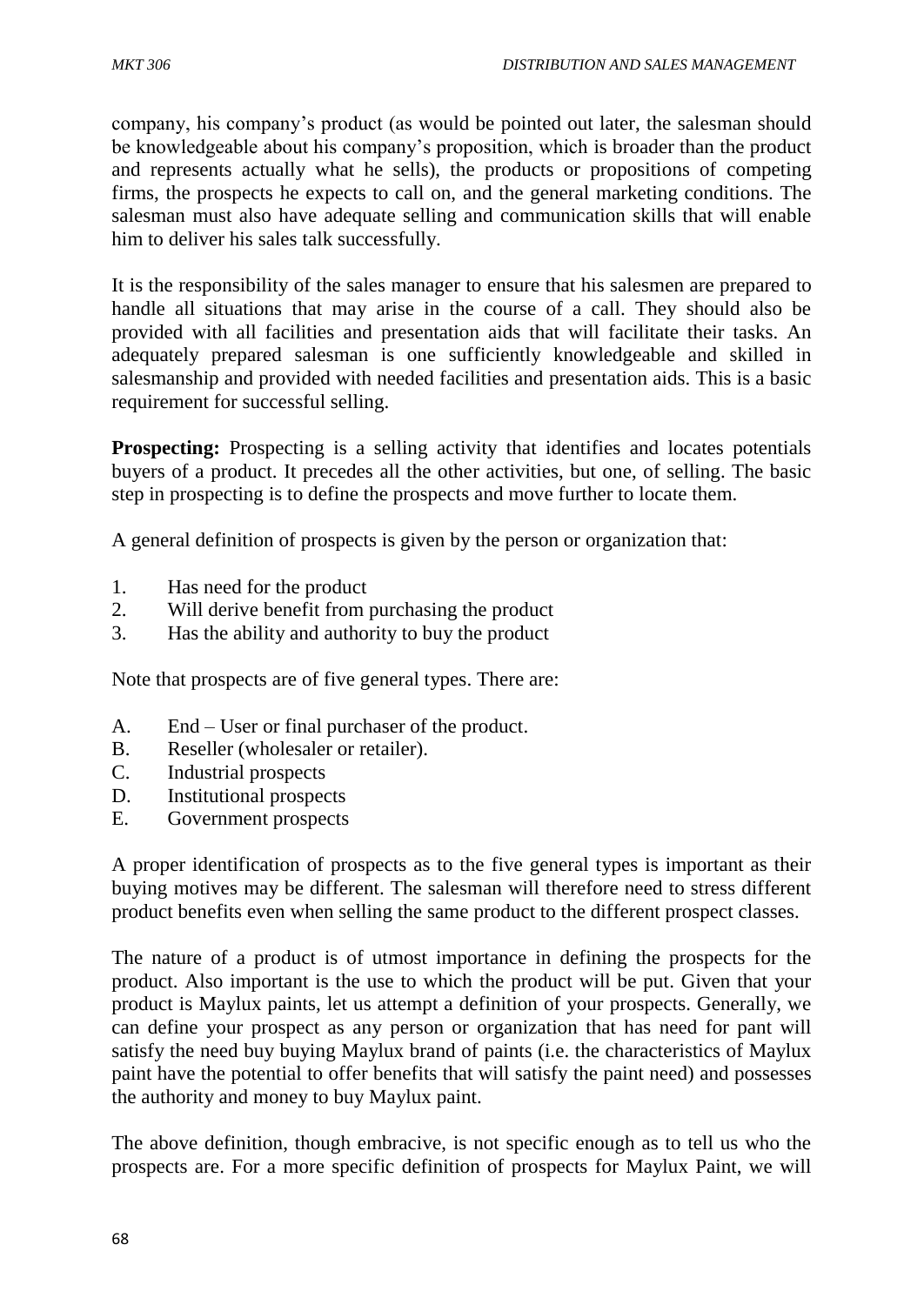look into the type of paint produced by the company and the uses to which the paint can be put. We can say that Maylux Company produces the type of paint used for decorating and/or protecting surfaces, especially houses, cars, ships and furniture. We will assume that Maylux paint is of the highest quality paint and must necessarily sell at a high price (it will therefore appeal to persons/organizations who are quality conscious and are willing to spend a little extra in procuring the product); and the prospects are limited to house owners as end-users, middlemen who sell house paints, house painters as industrial prospects and purchasing officers in government establishment, and private and public institutions.

House owners as end-user prospects will be required to meet the following requirements.

- 1. Have need for high quality paint for the decoration and protection of the surface of their houses.
- 2. The characteristics (features) of Maylux paint have potentials for meeting their genuine needs. Maylux paint must offer benefits to house owners who purchase it.
- 3. Have the authority and money to negotiate and buy high quality house paint.

The house-owner prospect will include both the owner of an unpainted house and the owner of a painted house who may wish to repaint the house. House-owners qualify as prospects because some of them personally decide and buy the type of paint used in painting their houses. Note that in some cases, it is not the house owner but the contractor building the house that decides and buys the paint to be used in painting the house. The prospect in this case will be the contractor. Your prospects will also include middlemen stocking high quality house paint.

## **3.2 Methods of Locating Prospects**

Having properly defined who your prospects are, the next assignment is to actually locate them.

There are many ways of doing this.

- **1. Endless Chain/Referral leads:** In both methods, you depend on your customers (especially satisfied customers) to generate name of other prospects. In endless chain, when a salesman finishes with a customer, he requests him to give him the names and addresses of his associates and friends who qualify as prospects. In referral leads you should obtain his authority to use his name while introducing yourself to the prospects. It is important that you obtain his consent before using his name. The new prospect may in fact phone him to be sure that he sent you.
- **2. Cold call canvasing:** here, it is assumed that the salesman does not have a 'lead'. A lead is a compilation of names of prospects. Without a lead to guide the salesman, he is left with the option of going about meeting people and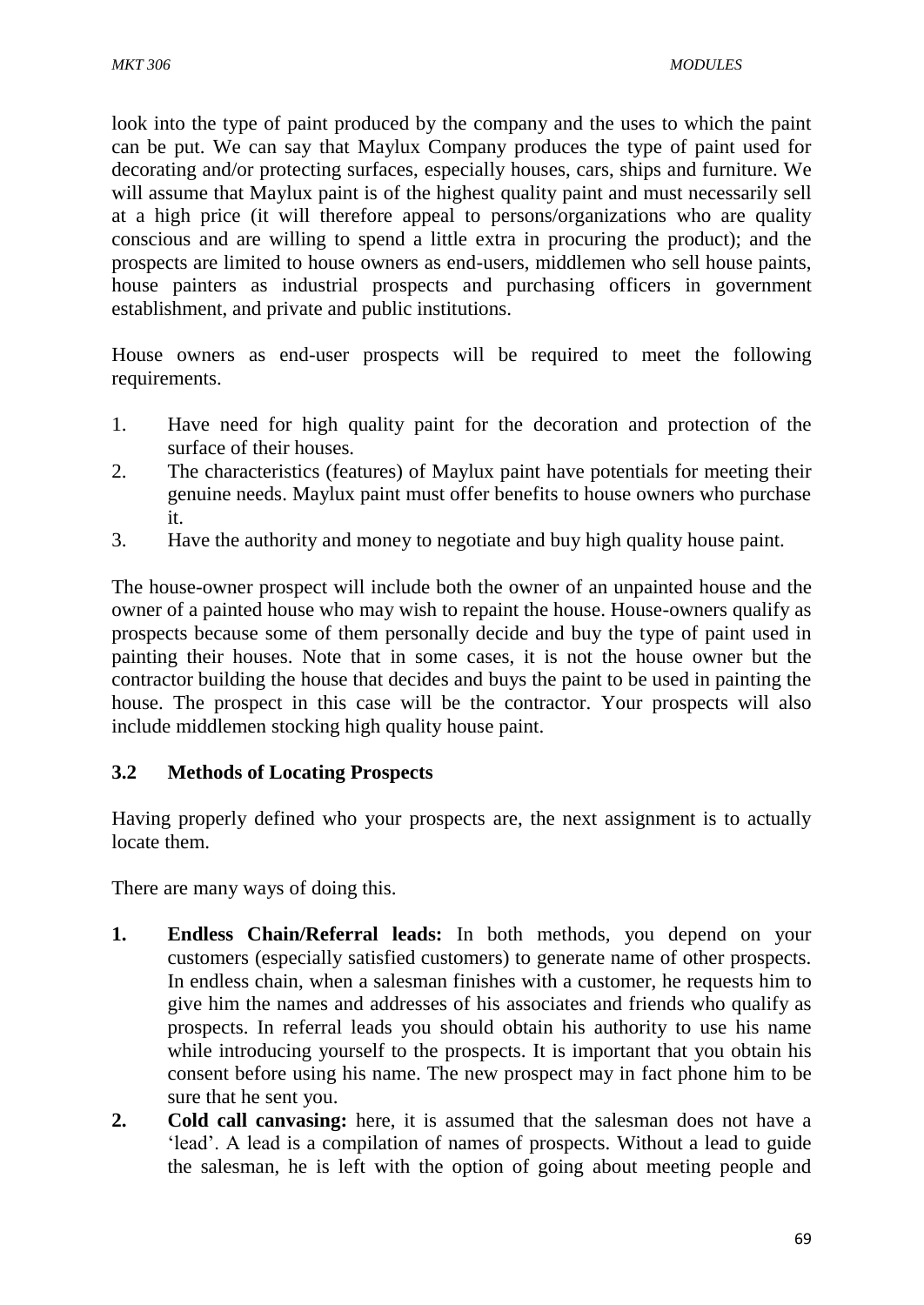making traits. This method is wasteful as the salesman will waste valuable time making calls on people who do not qualify as prospects.

**3. Miscellaneous:** Salesmen can get leads from going through the company records and noting the names and addresses of old customers. Salesmen can also get leas from social contacts, other salesmen, and even salesmen in competing firms and other business associates.

The benefits of painstaking prospecting are many. Prospecting helps in narrowing the number of people to contact. The narrowing of potential customers reduces calling time and increases the chances of successful sales calls.

**Pre-approach:** Pre-approach is the stage at which the salesman makes adequate plans for his calls. Each sales call is unique and should be planned for. Thinking through a call in advance helps prepare the salesman for situations that may arise in the course of the call and enable him prepare adequate responses in such situations. Unfortunately however, many salesmen especially those who have been long in the field presume that they have mastered their territories and the art of salesmanship; do not see the need of planning for a call in advance. They believe that their long experience has sufficiently equipped them with the facility to respond to situations as they occur. These salesmen are definitely been overconfident and overly optimistic. There is no justification for a salesman to take his prospects, even old customers for granted. As social psychologists have warned, people are ever changing in attitude, personality, opinion, belief, interests and general behavioral pattern. Even individuals' moods change over time and situations. The worst a salesman can do will be to take his prospects and customers for granted, believing that he can anticipate and predict them accurately based on his past experience and intuition.

Another impediment to effective call planning is the reality of the difficulty, if not impossibility of a salesman predicting situations that may arise in sales calls. Most salesmen often retort "how do I know what trick the customer will be up to? – How can I predict an event that is not wholly under my control? The most I can do is respond to such situations as best as I can?. This is a fatalistic attitude that is not very helpful. Granted that salesmen are not in a position to predict exactly what will happen in a future sales call, they can, and indeed should appraise different scenarios (even if only mentally) likely to occur and prepare adequately for appropriate response to them. In every human interaction, there is need for one to have plans, counter plans and contingency plans. Contingency plans help people to deal appropriately with impromptu but planned for events.

In football matches, military warfare and sales calls, planning for unexpected but likely events is important. The technical adviser of a football club will normally instruct his team's captain on what to do in case of the other team trying one tactic or the other. The field commander of an army would also have imagined all possible tactics the enemy army can employ and planned for adequate counter action. a teacher going to deliver and discuss a topic in a training workshop will not simply do a write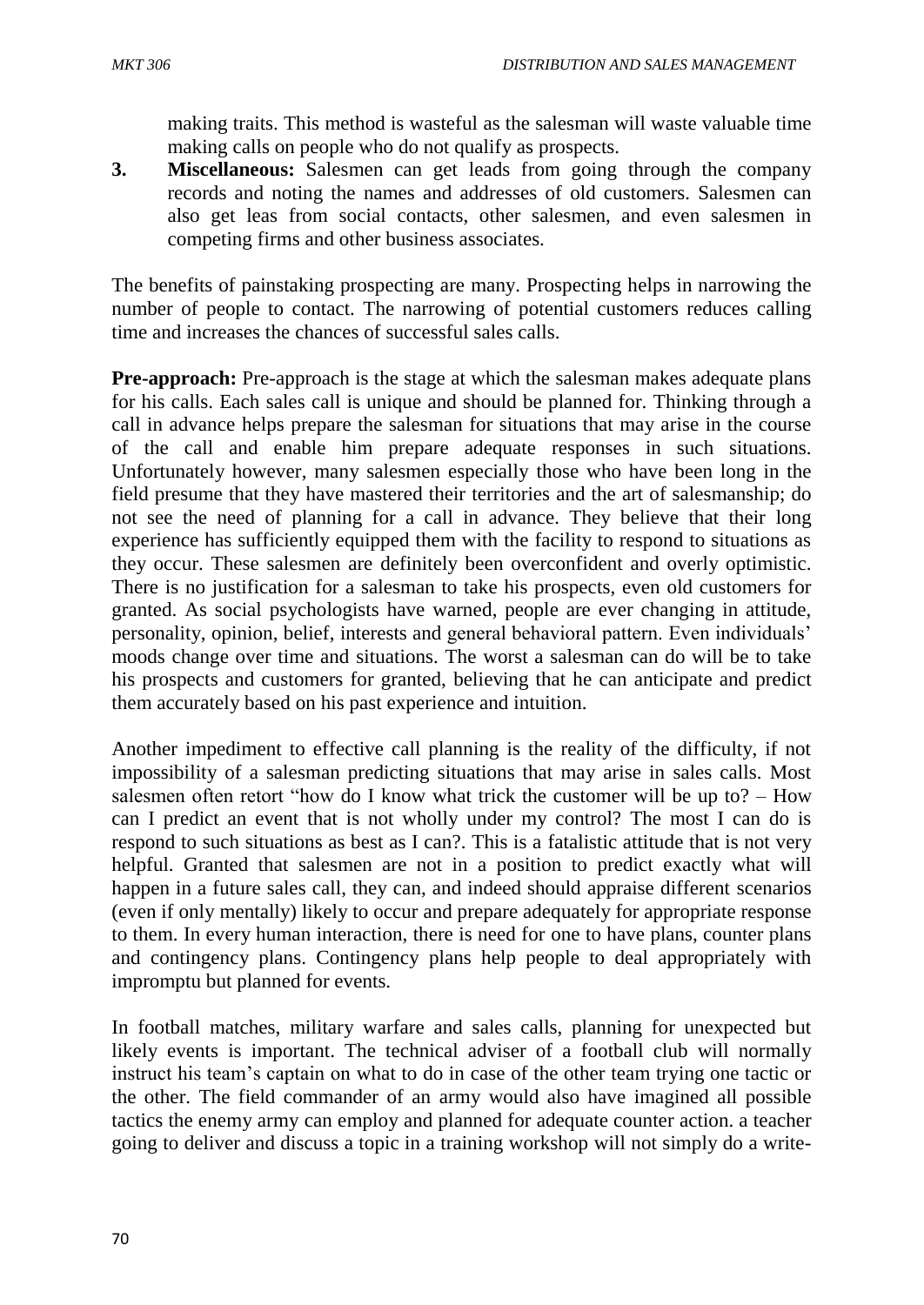up and deliver it. He will normally raise all possible questions the participants might ask and prepare model answers to the.

Planning for a call is a necessary foundation for successful selling. It will help the salesman to cope with and be in firm control of sales situations. This very important aspect of selling process, involves three interrelated activities. These are:

- 1. Establishing the call objective
- 2. Gathering essential information
- 3. Selecting appropriate tactics

**Call Objective:** the fact of resources being scarce imposes a responsibility on man to be mindful of how he utilizes them. It is the scarcity that perhaps underscores the goal – directed action of man and the imperative for effective and efficient utilization of whatever form of resources in the achievement of pre-determined objectives.

This inherited challenge of man applies in the selling function of salesmen. Organizations pay their salesmen for gainfully expending their selling efforts. Expending selling efforts gainfully requires that salesmen establish challenging but nonetheless realistic objective for each and every sales call. With an eye on this objective, the salesman directs his effort at achieving it. Having an objective for a sales call makes it possible for the actions of the salesman to be purposeful and directional, and provides a basis for the assessment of his performance.

While the objectives of selling function may be to convert a prospect into a customer, keep an existing customer or increase the quantity or regularity of an existing customer's orders, these need not be the objective of every sales call. It is unlikely that one call will be sufficient to convert a prospect for heavy equipment, supply of medical equipment, computer or even life policy into a customer. Some sales will require two or more calls to kill. In such situations, ultimate conversion of the prospect into a customer will be seen as the long term objective. This long-term objective can be broken into two or more segments, with the first call laying a foundation for its achievement, and subsequent calls building on the previous ones and moving progressively to the ultimate.

We can illustrate this with a salesman from Techsource Computer Company, aiming to persuade the purchasing officer of Enugu State University of Science and Technology (the Registrar) to buy a computer for E.S.U.T. Management Centre. A proposal has been made by the committee overseeing the Management Center to the University Vice Chancellor for the purchase and installation of this particular type of computer. This proposal has been accepted and the Registrar authorized to procure it. This salesman may decide that five calls will be needed to get the Registrar to place an order for the computer. The objective for the five calls can be stated as follows:

1. Getting the registrar to accept that his company's computer meets the need specifications of the management center.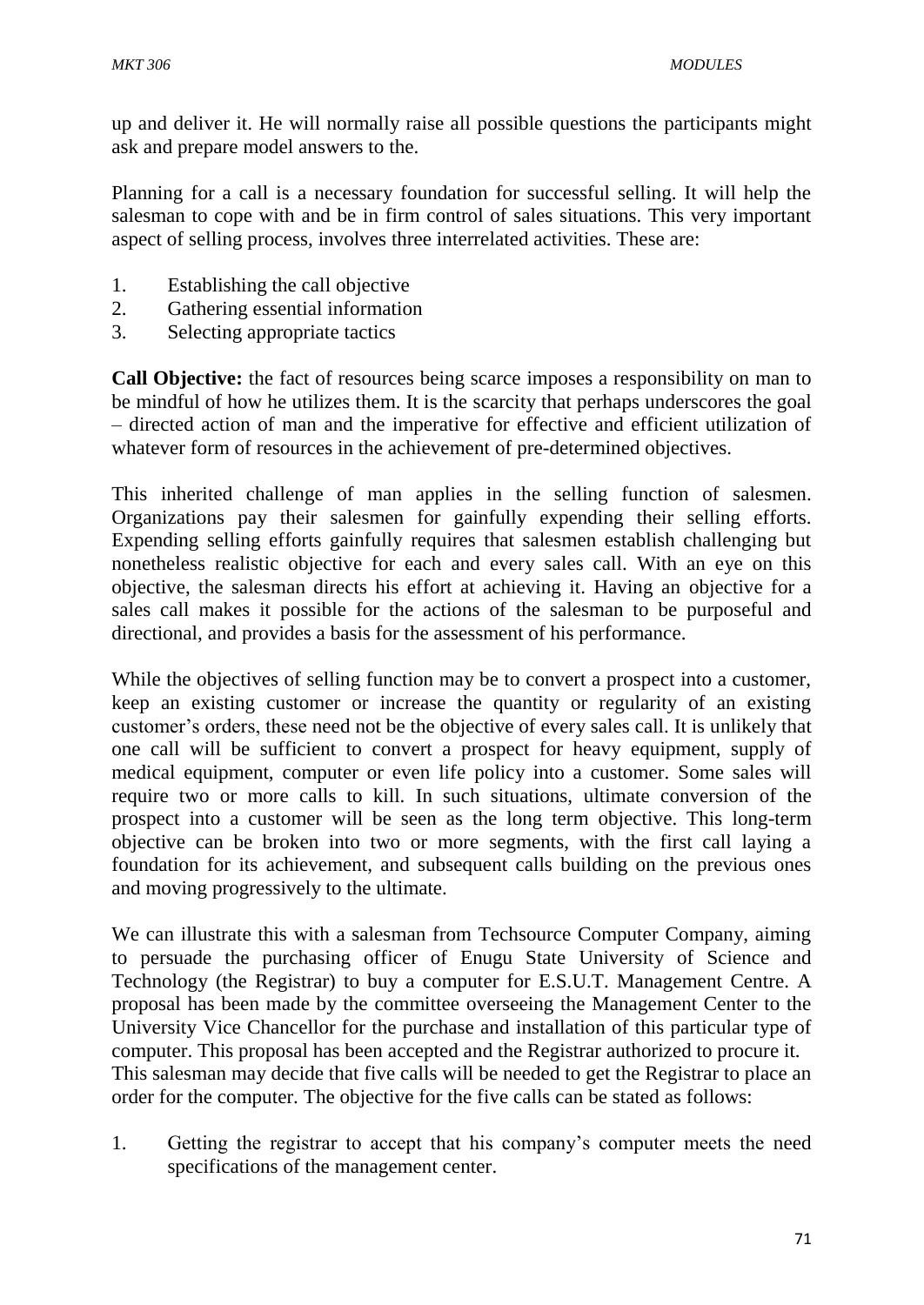- 2. Getting the Registrar to accept the idea that his company's computer will be beneficial to the management center.
- 3. Getting the Registrar to accept the idea that the benefits of using his company's computer outweigh the cost of acquiring it.
- 4. Getting the registrar to accept the idea that the proffered computer is better than competing ones, benefits wise and cost wise.
- 5. Getting the registrar to place an order for the computer.

It is not every sales situation that will require the salesman to call again and again on the prospect or customer. In some cases like the selling of mostly convenience goods, one call may be sufficient for the salesman to kill an order. In such cases, it will be unreasonable for the salesman to call repeatedly on a prospect or customer before nailing the order.

**Gathering Essential Information:** This activity often comes before establishing the call objective. In this activity, the salesman has the task of gathering all relevant information that will help him in knowing his prospects very well, defining their needs and establishing an appropriate long-term objective that will guide his dealings with them and objectives for every call he makes.

The type and extent of information collection will depend on the sales situation and a number of other factors. Generally, however, the range of information to be collected may be classified under two general headings – personal and business. The items of information considered useful for effective call planning are:

- **1. Personal:** Name (it will not be sufficient to know just the name of the prospect. The spelling and pronunciation of the name are very important). Other items of information are: address, age, title, education, social affiliations, marital status, personal aspirations, business or professional affiliations, personal peculiarities, responsibilities, position in working place, of  $f -$  the  $-$  job interests, lines of communication, basis for evaluation by superiors' length of time with company, best time to see.
- **2. Business:** under business, the items of information include; Name, Address, Telephone number, Annual Volume – naira/units, ownership, management philosophy, organizational structure, key decision makers, reputation, competition, current problems, future plans, credit rating, number of employees, products/services sold, markets, key customers, purchasing policies and philosophy – budget policy – frequency of purchase – seasonal factors – key suppliers – attitude toward price and quality, Raw materials used, components made/bought, manufacturing processes, Administrative procedures, machines and equipment used, schedule of maintenance, volume potential for salesmen for given period in naira/units, previous experience with salesman's company and salesman's competition.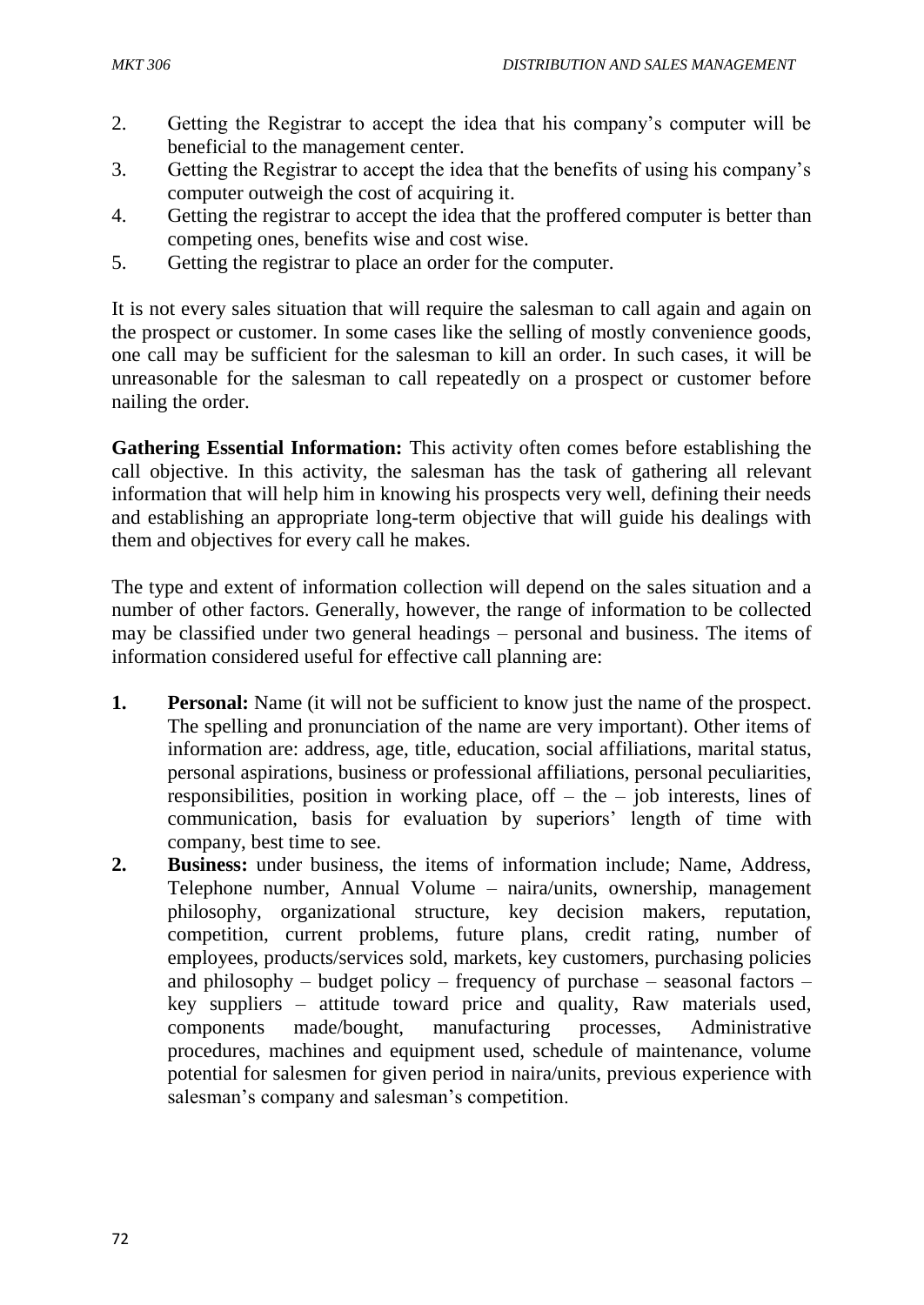These items of information highlighted above are elaborate. In real situations, salesmen need not and/or cannot collect all. The range of information to be collected will depend on the need of the salesmen and the sales situation, and the resources at the disposal of the salesmen.

The adequate range of information will be that range that helps the salesman to know and understand his prospects, define their needs and set a challenging objective for the sales call.

**Sales Appropriate Tactics:** The appropriate tactics for a call are the mix of attention getting techniques, interest holding techniques, selling approach adopted and sales aids used by the salesman in achieving the objective established for the call. Under tactics therefore, the salesman decides on methods of getting attention and holding interest, the selling approach to be used, and the choice of sales aids to be used during presentation.

There are many approaches to attention getting. These will include the following:

- **1. News:** Tell him something you know he will be interested in. the subject of discussion may be sports, politics, religion, war and so on. News approach is a good way of getting attention especially is you center it on an issue that is close to the prospect's heart. If your prospect is a born-again Christian, you will make an impact on him if you tell him how the power of God moved in a crusade organized by your fellowship recently. You should be careful not to discuss religion with a Scripture Union Christian if you are a Jehovah witness. A prospect who is a football enthusiast will be happy to share the joy of the Golden eaglets exploit at the last world cup.
- **2. Compliments:** Praise makes some people feel good. You can then draw the attention of such people by admiring their clothes, hair style, physical beauty and even the magnificence of their interior decoration. You can tell them how good their cars are, their good reputation and popularity in the society and the good image of their organizations.
- **3. Premium:** Most organizations make available samples of their products which the salesman can give freely to prospects and customers. If a prospect accepts a sample or any gift presented to him, he is most likely to pay attention to what the salesman has to say.
- **4. Dramatic:** In this approach, you try to let the prospects see truth immediately in our product. If you are selling unbreakable glasses, you can drop it on a hard surface to show him that it does not break easily. If you are selling a Vacuum Cleaner, you can drop dirt on his rug and clean it immediately with the machine.
- **5. I am here to help you:** You will draw the attention of the prospect if you let him know that a problem he is currently encountering is known to you, and that the best solution to it is with you. Your mission therefore is to help him solve his problem. His response is most likely to be questioning; how did you come to know about the problem? And how can you help me?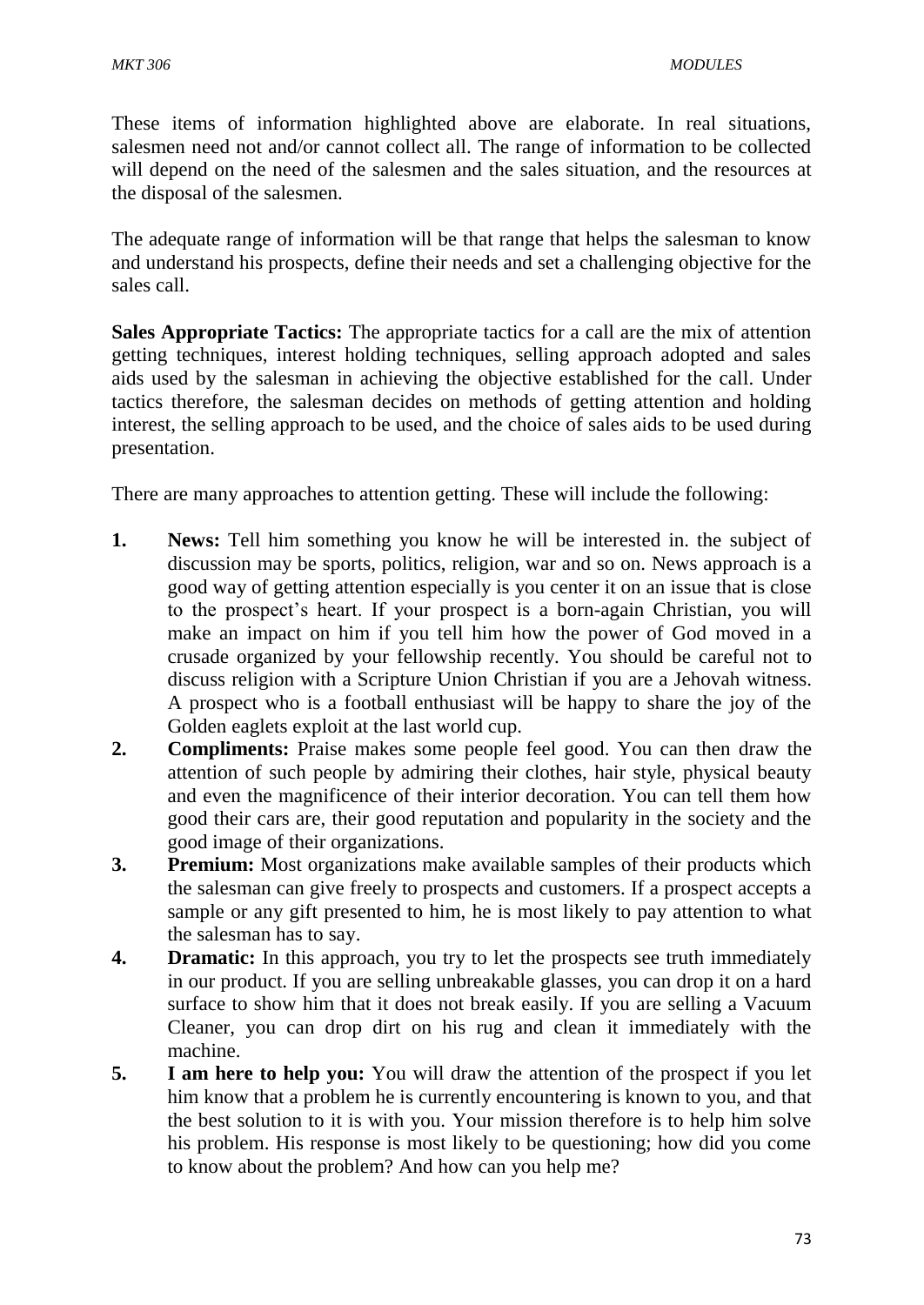**6. Shock:** if you are selling life insurance policy, you can ask a prospect a question that will jolt him: - If you die suddenly, what will happen to your dependents? In asking this question, you are raising important issues that may shake the man out of his lethargy.

You are telling him that he can die suddenly – which is a fact. He is also being reminded that his dependents will be left to face uncertain future in the event of his untimely death.

There are many factors, the combination of some or all which will help the salesman in holding the interest of his prospects. Some of these factors will include:

- **1. Intensity:** Personal selling is more or less a communication process. Effective communication will require that the salesman uses a language that the prospect is proficient in, and that he, the salesman, understands very well. The salesman should also study the intonation of the prospect and adopt his speech speed to that.
- **2. Contrast:** using some kind of illustrative designs will help the salesman in holding the interest of the prospect, while striving to persuade him to see your point of view.

Comparative statements highlighting profit and loses, benefits and costs, savings and cost, superior characteristics and inferior characteristics will help to prove points being argued and make the prospect see truth in what he is being told.

- **3. Involvement:** From time to time, the salesman should deliberately pause to give the prospect opportunity to participate in the discussion. Involving the prospect in the discussion is a sure way of getting him interested and drawing him out. The more proficient salesman will in doing this, be able to know where the interest of the prospect lies and pay greater attention to that.
- **4. Novelty:** This implies doing something new or extra ordinary. If a prospect is exposed to something he is not familiar with, his interest will be captured as curiosity will compel him to listen and understand it. Use of visualization aids and demonstration of the product will help to make the prospect see the truth in the benefits and characteristics of the product being presented and arrest his interest.

## **3.3 Selling Approaches**

There are two general selling approaches. These are the product (characteristics) selling approach and the benefit selling approach. Theoretically, the product approach emphasizes almost entirely the characteristics or features of the product. A Mercedes Benz salesman adopting the product approach can start his presentation with the following statements:

The Mercedes Benz L1924 Truck is available in cab version with a fifth wheel coupling standard. It has a  $6 -$  cylinder water – cooled direct injection diesel engine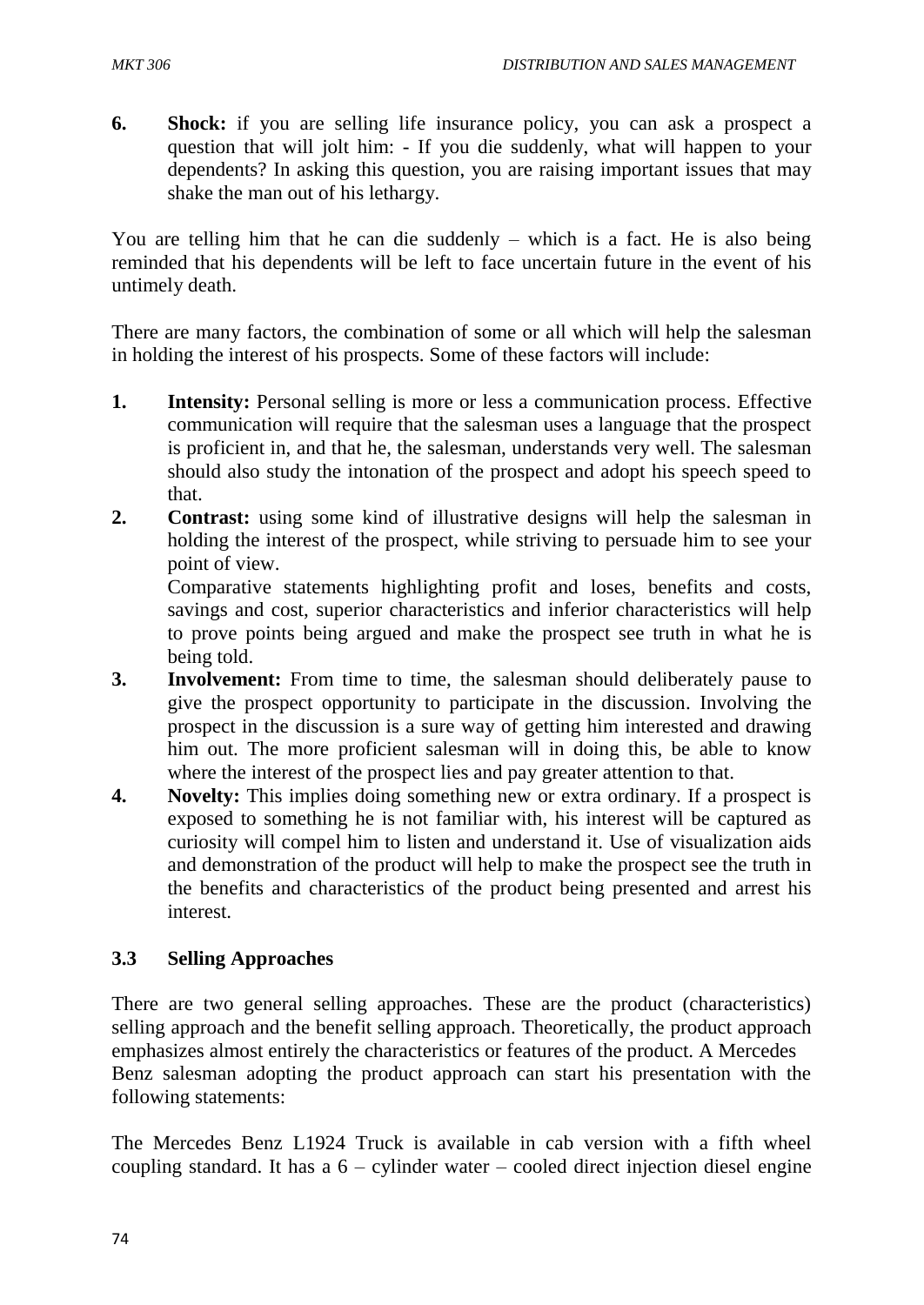with  $ZF 6$  – speed claw – type gear box. While the front suspension has leaf springs with shock absorbers, the rear suspension has leaf springs with auxiliary springs.

The benefit oriented salesman is likely to start his presentation with the following claims:

Mercedes Benz L/LK/LS 1924 offers a maximum degree of safety; safety for the driver, the vehicle, and its cargo. The driver will sit comfortably and anatomically right. The driver is also assured of an excellent clear view that will make driving easy. We promise comfort and safety in the driver's cab. The service life of the vehicle is long and its maintenance inexpensive.

While the first salesman highlighted only the characteristics of the vehicle which the average person will be hard to put to understand, the second salesman made claims that are largely unsubstantiated. In the latter, the prospect will appreciate the benefits he stands to gain if he buys, but has not been told how and why the benefit will come about.

The most suitable selling approach will be the one that tells the prospect the benefits he will enjoy if he buys the product and the characteristics or features of the product that will give rise to the benefits. This approach will combine the basic features of product and benefit selling approach. In this recommended approach, the salesman will tell the prospect the benefit he will derive if he buys and support the claim by discussing the characteristics in the product that will give rise to the benefit.

The salesman is challenged by this approach to do thorough benefit/characteristics analysis of the product with a view to knowing all benefits the product has and the product characteristics supporting the benefits. Product is here used in its broadest sense. In marketing, there is the total product concept. The total product concept, is the entire set of benefits the product provides to the consumer. The elements include quality, credit, warranty, reputation of manufacturer, physical object, after sales service, packaging, information and delivery. From this analysis, we note that benefits can come from the physical or core product, the policies and procedures of the selling company and the salesman. While some benefits are apparent, others may be hidden. The salesman needs to assist the prospect in discovering the hidden benefits, the salesman, obviously, may need the assistance of technical people in discovering all the benefits of the product and accompanying characteristics.

**Sales Aids:** Anything that can assist the salesman in getting the prospects or customers to are the truth or experience the benefit of the sales talk immediately can be referred to as sales aid. Sales aid will include brochures, catalogues, letters (testimonials), demonstration and visualization aids like slides and films.

The salesman, considering the two factors of availability and familiarity of the prospects with the sales aids will have to decide on the one or combination of some or all to use for a given sales call.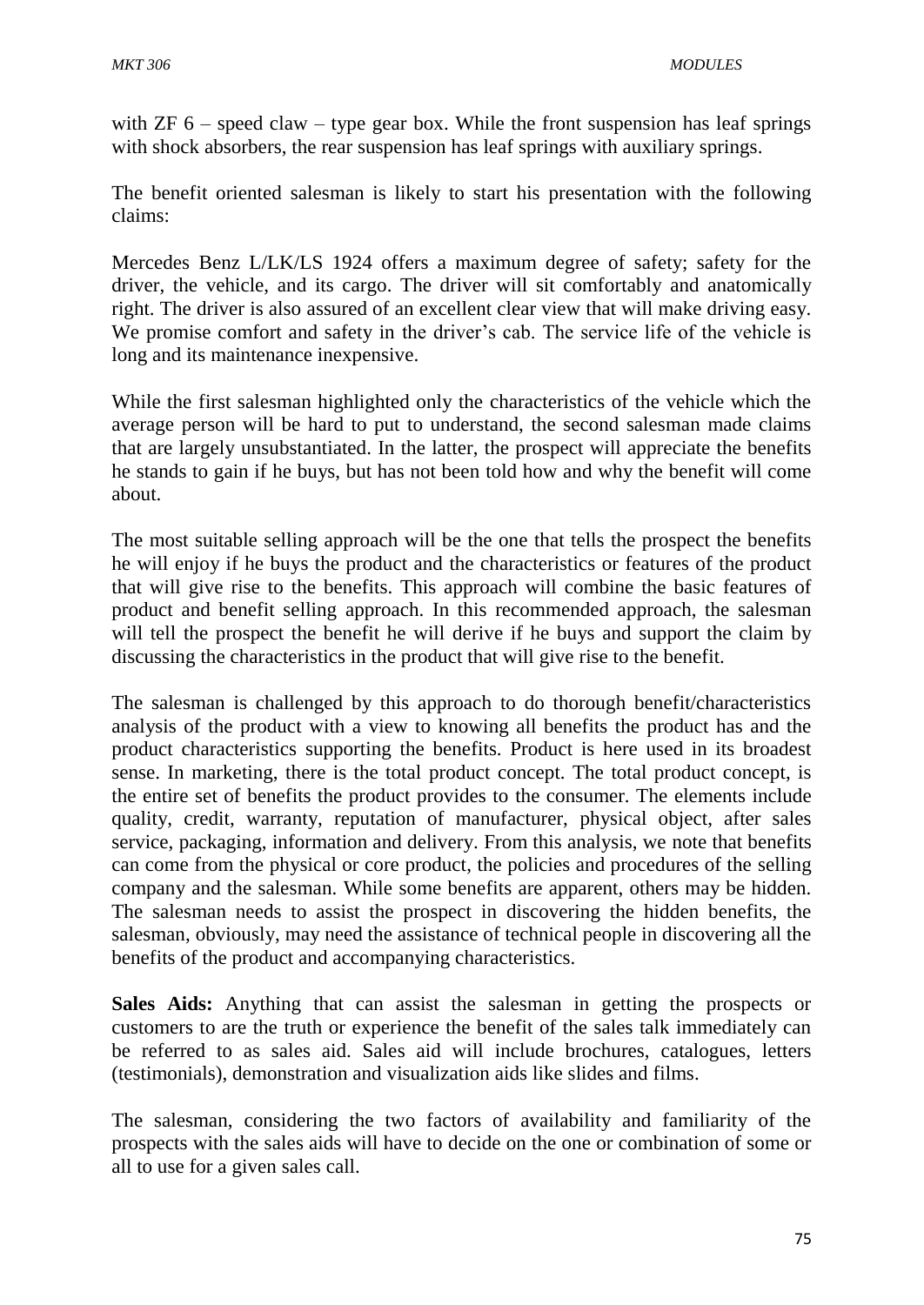**Approach:** this step in the selling process is part of the call planning and also part of the presentation. The planning aspect of it extends to deciding on what to wear (which will depend on the time of the day, the season or general weather condition and the place of the interview) and booking appointment. The presentation aspect of it hinges on the contact that is made and the effort needed to create a conducive atmosphere for fruitful interaction with the prospect.

Often, a sale can be over before it is over, depending on the professionalism displayed by the salesman during the approach. First impression definitely matter a lot. The approach is therefore a critical step in the selling process. Before rushing into the presentation, the salesman should do well to establish a good rapport with the prospect. This does not mean getting the prospect to like or admire you. It is better to aim to get the prospect to accept you and feel that you are not around to waste his precious time. The salesman should not forget to introduce himself. This requires mentioning your name and the company you represent. Your identity card should be represented. In these days of all kinds of business fraud, people cannot be too careful about whom they deal with. Introduction should be followed with non-business discussion if you can find a topic of common interest, otherwise, slip on to the presentation.

**Presentation:** this is the crux of selling process. It is at this stage that the salesman takes the prospect through all the mental processes leading to the acceptance of the message he has and realization of the call objective.

Generally, the salesman has to convert the prospect into a customer by stressing the benefits of the product that will appeal to the prospect and the supporting characteristics of the product. He also has to convince the prospect that the proffered product meets his buying needs more that competing ones, that the benefits of buying needs more than competing ones, that the benefits of buying the product outweigh the cost, and that the loss he will suffer if he buys competing products or fails to buy all is enormous. In achieving this goal, the salesman needs and should use testimonials for proof, visualization aids and demonstration to convince the prospect.

Presentation normally comprises three important statements. These, are opening statement, comparison statement and closing statement.

The salesman is supposed to start his presentation with some form of opening statement. The opening statement simply tells the prospect what the product can do for him (that is the benefits) and the characteristics of the product that will make the benefit claims possible. It is just a combination of benefit(s) and characteristic(s) of the product.

During presentation, the salesman is often required to make a comparison of his product with others, perhaps in reaction to a question from the prospect. The salesman should answer the question in a way to make the prospect see his product in a better light as against the competing one and convince him that his product meets the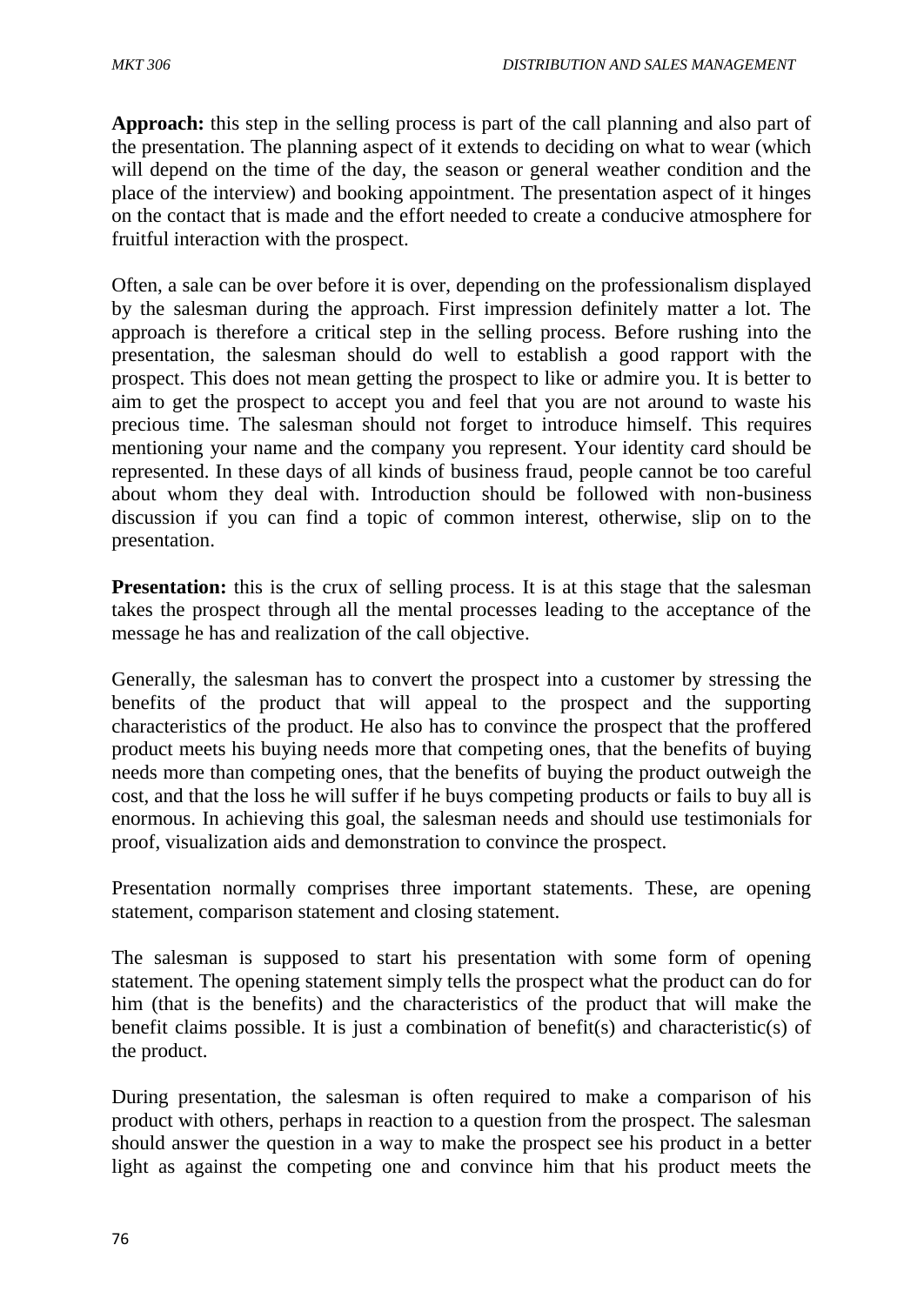prospect's buying needs better than the other. A good comparison statement that will achieve this should be built around the formula B.C.I.L where B is the benefit of the product that will appeal to the prospect, C, is the characteristics of the product giving rise to the claimed benefit, I is the inferior characteristic of the competing product and L is the loss that the prospect will or may experience if he buys the competing product with the inferior characteristic.

Having explained all the benefits the prospect will derive after he has obtained the product and the characteristics in the product supporting the claim he should attempt to close the sale. A strong closing statement will be helpful here. The closing statement should be an extension of the comparison statement. The formula is BCILCB. You will notice that there are two Bs' and Cs' in the formula for closing statement. Products offer more than one benefit and have more than one characteristic. You are therefore at liberty to select any two benefits and characteristics and use them in the closing statement. Care should however be taken in making the choice. Look out for the strongest of the benefit in the product that appeals to the prospect and end the statement with it, of course linking the supporting characteristics to it. Starting a closing statement with a benefit and ending it with the same benefit or another one is intended to emphasize benefits in the presentation bearing in mind the fact that people and organizations buy products for the benefits they will derive.

**Trial Closing:** The closing statement with its strong emphasis on benefits amounts to the salesman's ending of the presentation and a call on the prospect to respond or place an order. The closing statement does not necessarily mean that the salesman has said all he knows or should say about the product. Many salesmen, having started the presentation, are reluctant to end it because of the fear of rejection. This fear, though understandable, is inexcusable. Ending of a presentation is inescapable. Most confident salesmen who have mastered this fear of rejection often attempt to end the interview being convinced that they have marshaled sufficient argument to persuade the prospect after the closing statement. The less daring salesman will not want to take the plunge at this point but will merely conclude the presentation with a strong emphasis on the loss of not buying, and the benefits of buying and give the prospect opportunity to ask questions and be thoroughly persuaded before asking him to place an order. Trial closing is like serving a notice on the prospect. This gives him an opportunity to either decide immediately or seek more information or clarification before doing so. If the prospect has not made up his mind and requires additional information and/or clarification, then the call will slip to uncovering and handling of objections.

**Uncovering Objection:** Some prospects do not need prompting to raise objections. A highly knowledgeable salesman will not have much difficulty dealing with such prospects. For some prospects however, the salesman will need to draw them out before they can come up with questions or clarifications on the product being offered. The drawing out will best be achieved by putting a committal question of suggestion to the prospect such as; Do you agree with me that this product offers the best possible solution to your buying needs or do you require more information before you make up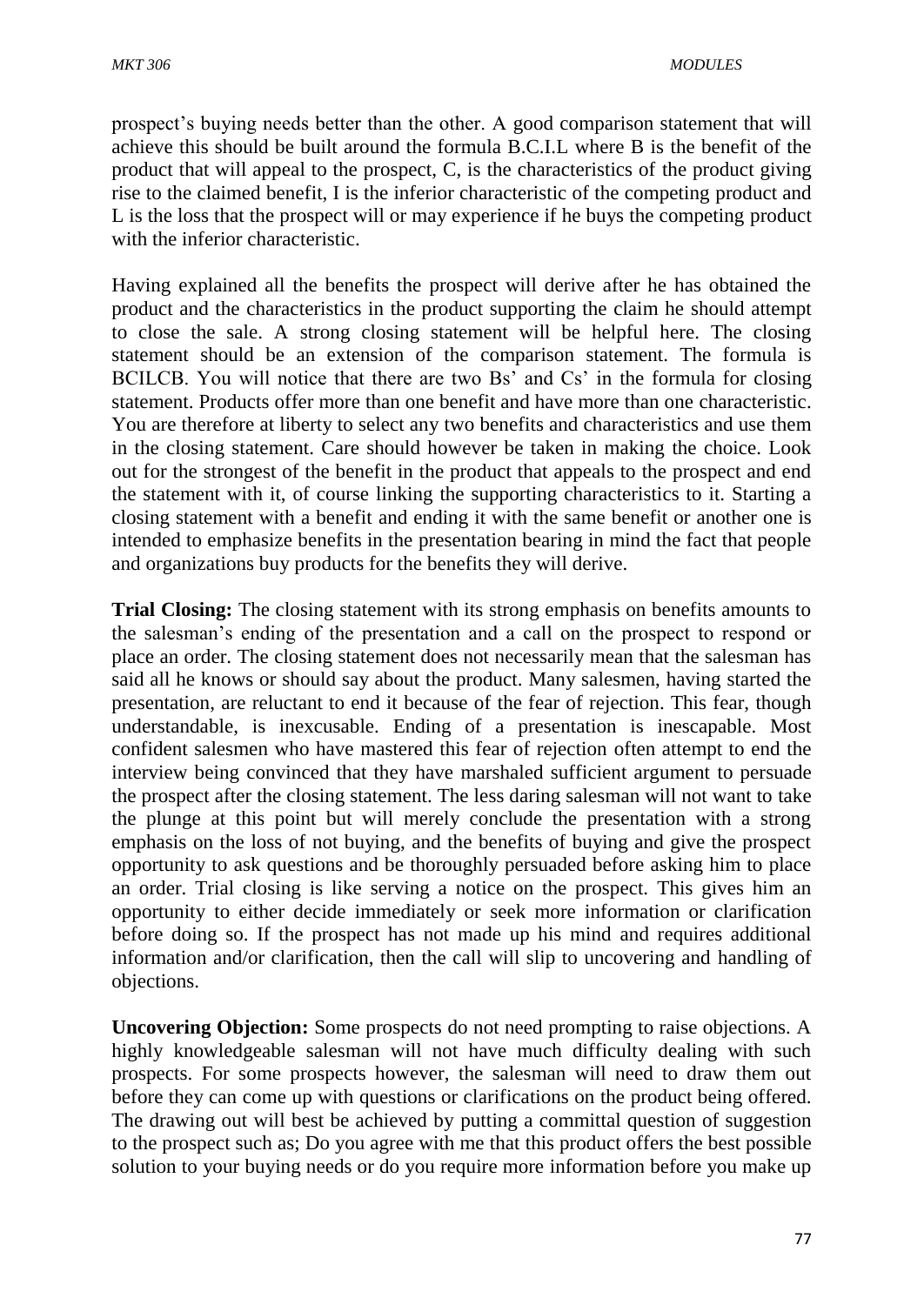your mind? A prospect that agrees with the first part or the question is conceivably ready to buy, while the prospect who needs more information will ask questions for confirmation and/or clarification on some points.

The question may be on issues or claims, raised or made by the salesman during his presentation, or issues considered important by the prospect but not adequately addressed by the salesman. Raising objections does not mean that the prospect is hostile, difficult or uninterested, in the contrary; it shows that he is willing to buy, but wants to avoid making wrong purchase decisions.

**Handling Objections:** the salesman should welcome objection from prospects and see it as an opportunity to provide more information that will help the prospect to make up his mind. In handling objections, the salesman should try to reinforce his earlier claims. He should be careful not to contradict himself. The salesman should also appreciate that the prospect is central to his continued employment, and not somebody he should try to outwit. Arguing with prospects is a sure way of losing possible sales. No salesman has ever won an argument with the prospect or customer. An objection raising prospect is one seeking for information. Provide this information as objectively and persuasively as you can. The truth of your message should be demonstrated incontrovertibly. In asking questions, prospects often compel salesmen to compare their products with competing ones. In responding to such questions, the temptation to dodge or lie out rightly should be resisted. They should be frankly admitted. The principle in comparison statement should however be adopted and used to advantage. This requires admitting the good points in competing products while placing the superior characteristics of your product alongside the inferior characteristics of the competing ones. The prospect is thereafter left to judge the two. Discipline and professionalism anchored on honesty are the crucial factors guiding the salesman to earnestly seek, identify and satisfy genuine prospect or customer needs. Nothing short of this is expected from a modern creative salesman.

**Closing:** Having exhausted the objections raised by the prospect thoroughly, the stage is set for the closing.

A salesman should not beat about the bush when the opportunity to close the sale offers itself. Dilly – dallying at this point can cost the salesman a seemingly nailed down sale.

In closing the sale, the salesman may wish to capture in a nutshell the key selling point in his product, making sure that the prospect understands clearly the terms of sale. This will be followed by a request for the prospect to sign the order form after the quantity, size or colour of the product desired has been ascertained. If the prospect is still hesitating at this stage, the salesman should throw in a threat or a deal or both. A subtle threat to the effect that prices will increase in the near future or that stock will run out can push the prospect over the threshold of indecision. In a deal, the prospect can be promised quantity discount, lower price, cash discount, free deliver, free installation and other product augmenting variables if he buys now.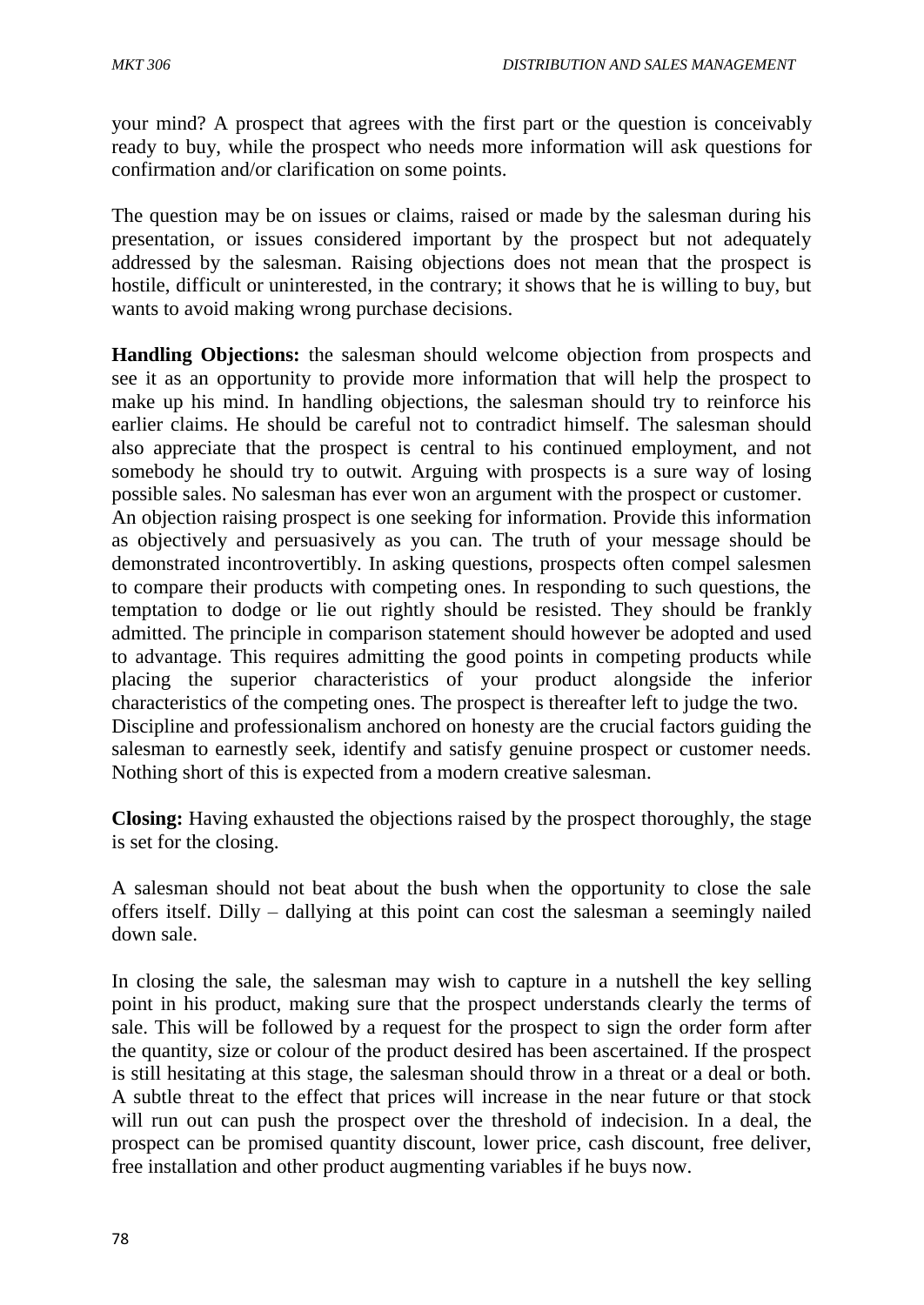If after all these efforts, the prospects still is undecided, the salesman should wither book another employment with him or consider the call unsuccessfully closed.

**Follow – up:** A prospect who agrees to buy a product proffered by the salesman has been converted into a customer. This however should not be the end of the affair. The selling function of salesman extends to converting prospects into customers and ensuring that the customer becomes a regular buyer and possibly a brand loyalist.

The salesman is challenged in achieving this to take a series of measures aimed preventing cognitive (post purchase) dissonance many buyers often experience, and reassuring the customer about the wisdom of his purchase decision. Preventing cognitive dissonance is largely achieved by providing additional information to reinforce the purchase decision originally made. There is also need to provide new information that will facilitate the customer's use or application, and service or maintenance of product. Proper use and maintenance of the product will ultimately ensure that he derives and continues to derive satisfaction of his needs from it. It is only a satisfied customer who can make a repeat purchase, become brand loyal, tell others about the goodness of the product and help the salesman in locating prospects even introducing him to them.

# **4.0 CONCLUSION**

A good salesman appreciates the importance of keeping customers satisfied and shows genuine interest in ensuring their continued satisfaction. You can achieve this to eternal advantage of your company and person by keeping in touch with old and new customers and showing interest in their affairs.

It is said that marketing starts and ends with the customer. In personal selling, we venture to say that a good salesman is one who defines and locates a prospect, converts him into a customer through follow – up activities, ensuring that the product satisfies his buying needs, and through the satisfied customers, generates the list of other prospects to be converted. In this way, the wheel of personal selling is oiled and continually rolling.

## **5.0 SUMMARY**

The major topics covered by this unit include:

- Selling Process
- Methods of Locating Prospects
- Selling Approaches

# **6.0 TUTOR-MARKED ASSIGNMENT**

- Discuss Selling Process.
- List and explain the Methods of Locating Prospects.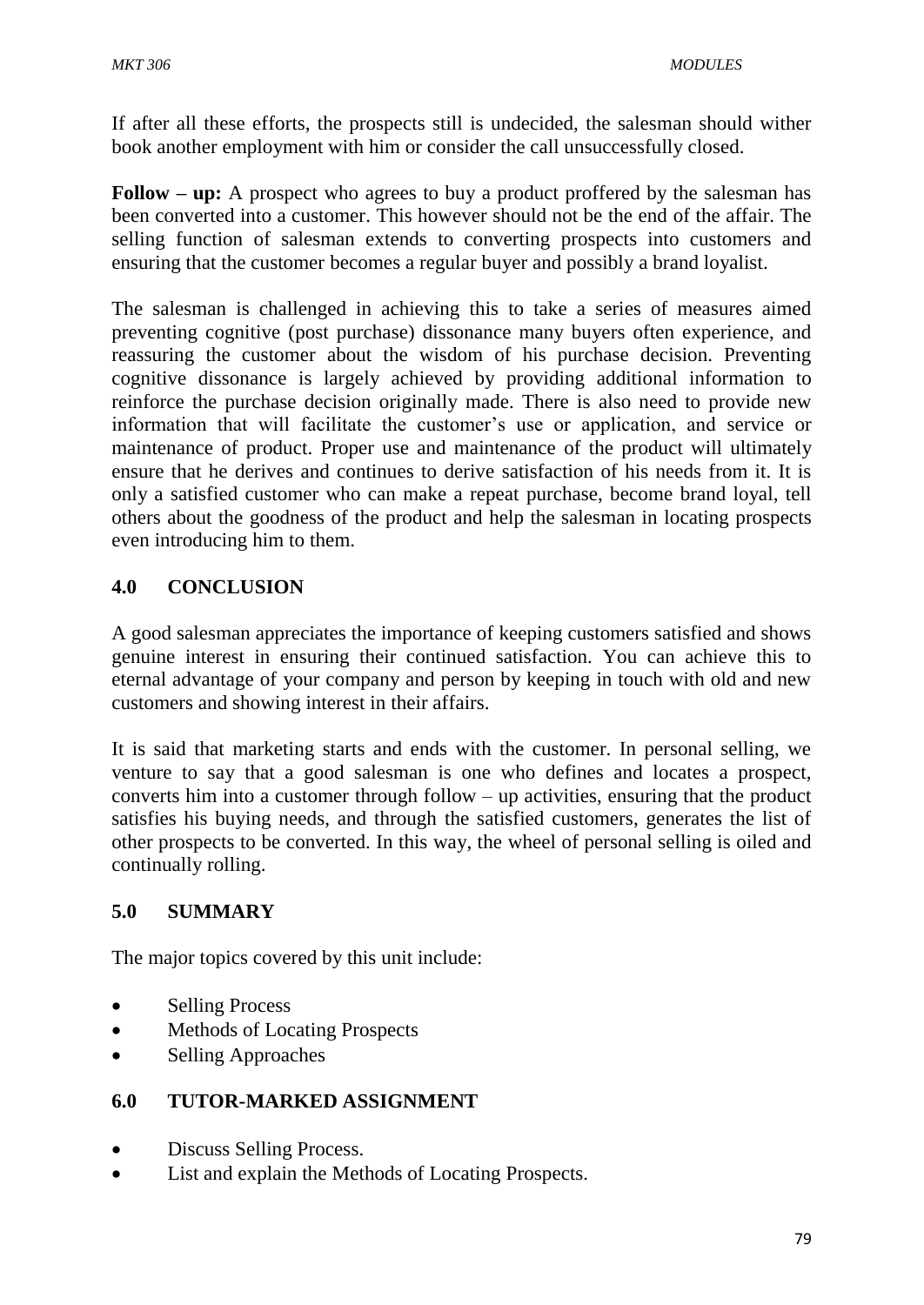• List and describe approaches to selling.

#### **7.0 REFERENCES/FURTHER READINGS**

- Johnston, M.W. and Marshall, G.W. (2011) Churchill/Ford/Walker's Sales Force Management, 10th Edition, McGraw-Hill International Edition.
- Kerin, R.A., Hartley, S.W., Berkowitz, E.N. and Rudelius, W. (2006) Marketing, 8th Edition, Mcgraw-Hill Irwin.
- Kotler, P. and Keller, K.L. (2009) Marketing Management, 13th Edition, Pearson International Edition.
- Okeke, C.I. 1995) Modern Sales Management, Everlead, Books, Lagos.
- Spiro, R.L., Rich, G.A. And Stanton, W.J. (2008) Management of a Sales Force,  $12<sup>th</sup>$ Edition, McGraw-Hill International Edition.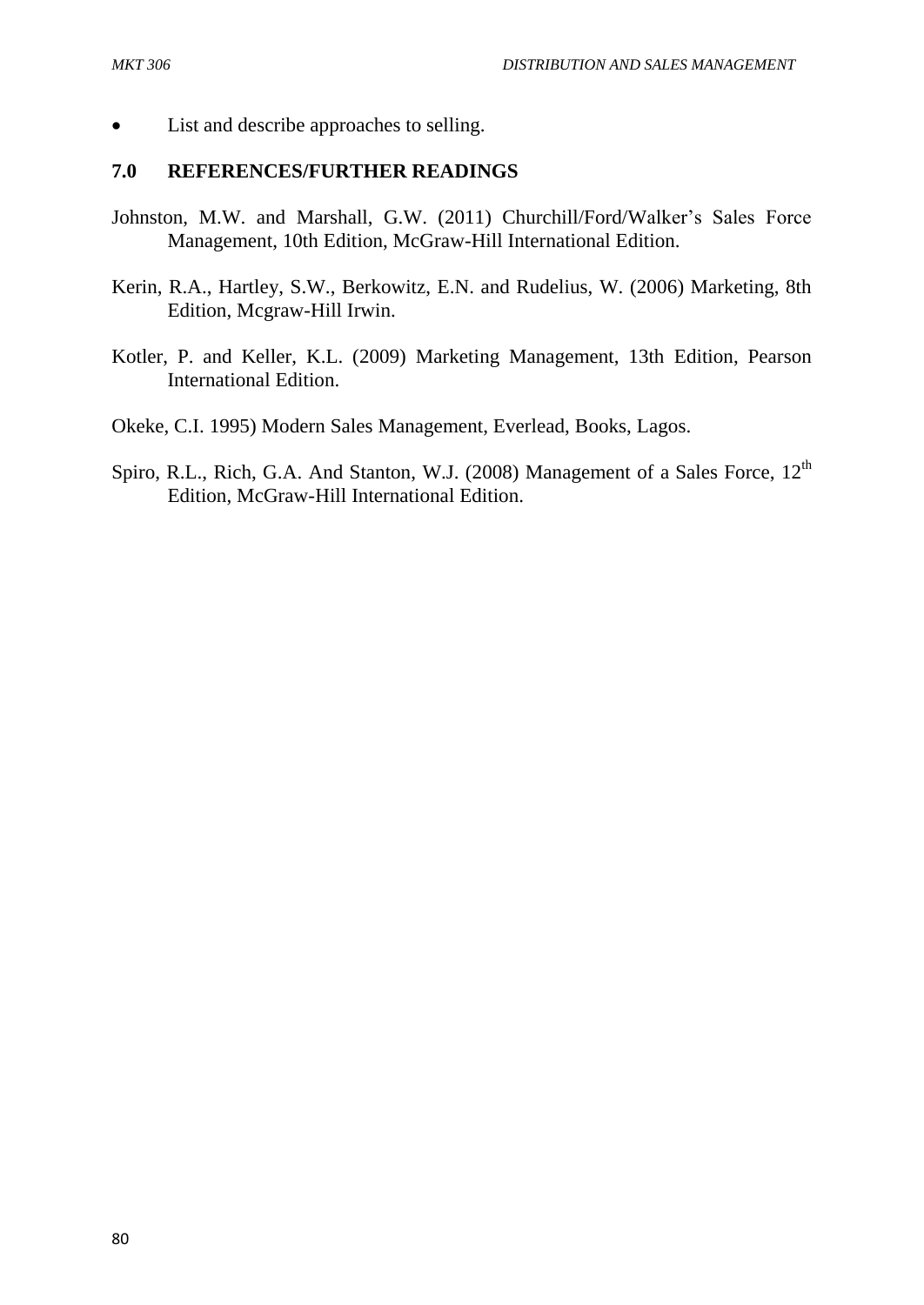# **UNIT 5 MOTIVATING SALES PERSONNEL**

### **CONTENTS**

- 1.0 Introduction
- 2.0 Objectives
- 3.0 Main Content
	- 3.1 Types of Sales Force Motivation
	- 3.2 Sales Force Compensation
	- 3.3 Objectives of Sales Force Compensation
	- 3.4 Requirements of a Good Sales Compensation Plan
	- 3.5 Basic Types of Compensation Plans
- 4.0 Conclusion
- 5.0 Summary
- 6.0 Tutor-Marked Assignment
- 7.0 References/Further Readings

## **1.0 INTRODUCTION**

To get the salesmen to stay in the organization, work for it effectively and contribute their efforts to achieve the organization's goal is a function of how they are motivated. It is the duty of the sales manager to ascertain what motivates his salesmen.

## **2.0 OBJECTIVES**

At the end of this unit, you should be able to:

- discuss the types of sales force motivation;
- explain sales force compensation;
- describe the objectives of sales force compensation;
- discuss the requirements of a good sales compensation plan; and
- explain the Basic Types of Compensation Plans.

#### **3.0 MAIN CONTENT**

#### **3.1 Types of Sales Force Motivation**

- i. Some of the factors that motivate employees of organizations include; by cultural norms and values.
- ii. One's inherited biological capacities mental and physical
- iii. A backlog of personal experience and learning influences, and
- iv. Mobility in the physical and social environment.

To motivate the sales force therefore, the sales manager can choose any or a combination of the following variables.

1. Sound compensation plan.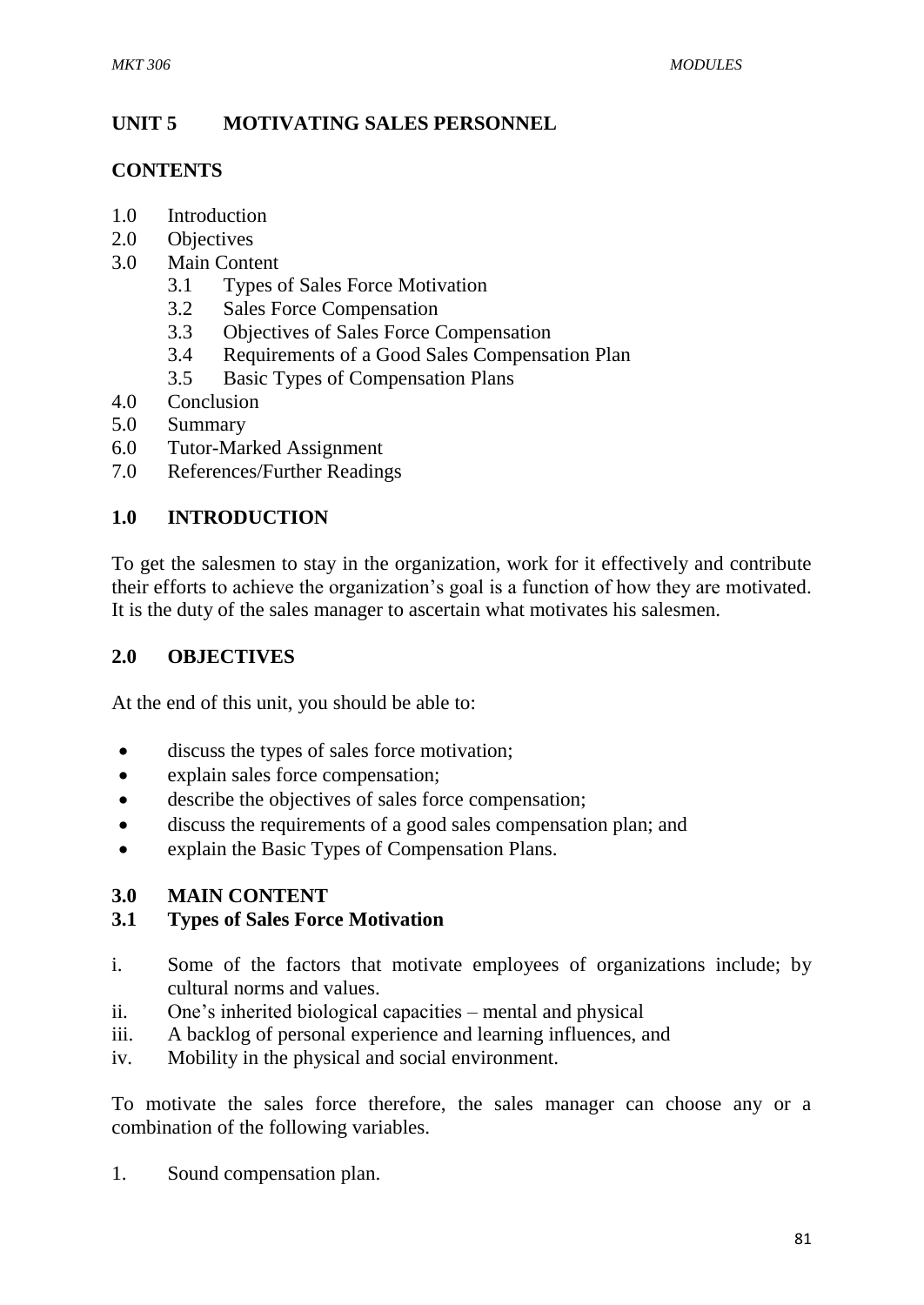- 2. Sound selection, training, field supervision, establishment of equitable quotas and sales territories.
- 3. Sales conventions and meetings.
- 4. Contests and
- 5. Honour awards.

The other variables recognized are:

- 6. Non-financial incentives.
- 7. Work climate structure.
- 8. Goal setting and
- 9. Suggestion system

When a salesman is newly recruited into an organization, his first desire is to achieve the essential things he lacks. These are often, what Maslow in his theory of human motivation called the physiological, safety and social needs, made up of food, shelter and sex; security; and love by associates respectively. What can easily motivate new salesmen will include among others, higher pay, provision of company's car and accommodation as they will tend to reduce their personal problems and uplift them to a higher status in the society.

As the individual salesman stays longer in the organization, contributing his best to achieve the enterprise objectives, the work environment becomes more complex and challenging, he will find that financial incentives are no longer strong and motivating forces that will make him work hard and efficiently in the organization. A good leader should recognize when this salesman starts changing behavior and attitude because of poor motivation and should try to encourage him to be more productive by changing his motivational incentives. This calls for the adoption of any or a combination of the following incentives:

- **i. Sound Compensation Plan:** the type of reward offered to the sales force for the work well done will encourage them either to work more for the firm or less. Salesmen are ordinarily rewarded using any of the available compensation plans. These are straight salary, straight commission and salary plus commission.
- **ii. Sales – force selection, training and supervision programs:** the procedure used by a firm to select its sales force is the first step that will determine how efficient and productive sales force will be. It is motivating and morally boosting when a sales man discovers that he is selected among all other applicants on his personal merit, qualification and what the organization finds that he can contribute to its goals. The merit of having a good sales man in an organization is the better work quality, improved market coverage, superior customer relations, and a lower ratio of selling expenses to sales he contributes to such an organization.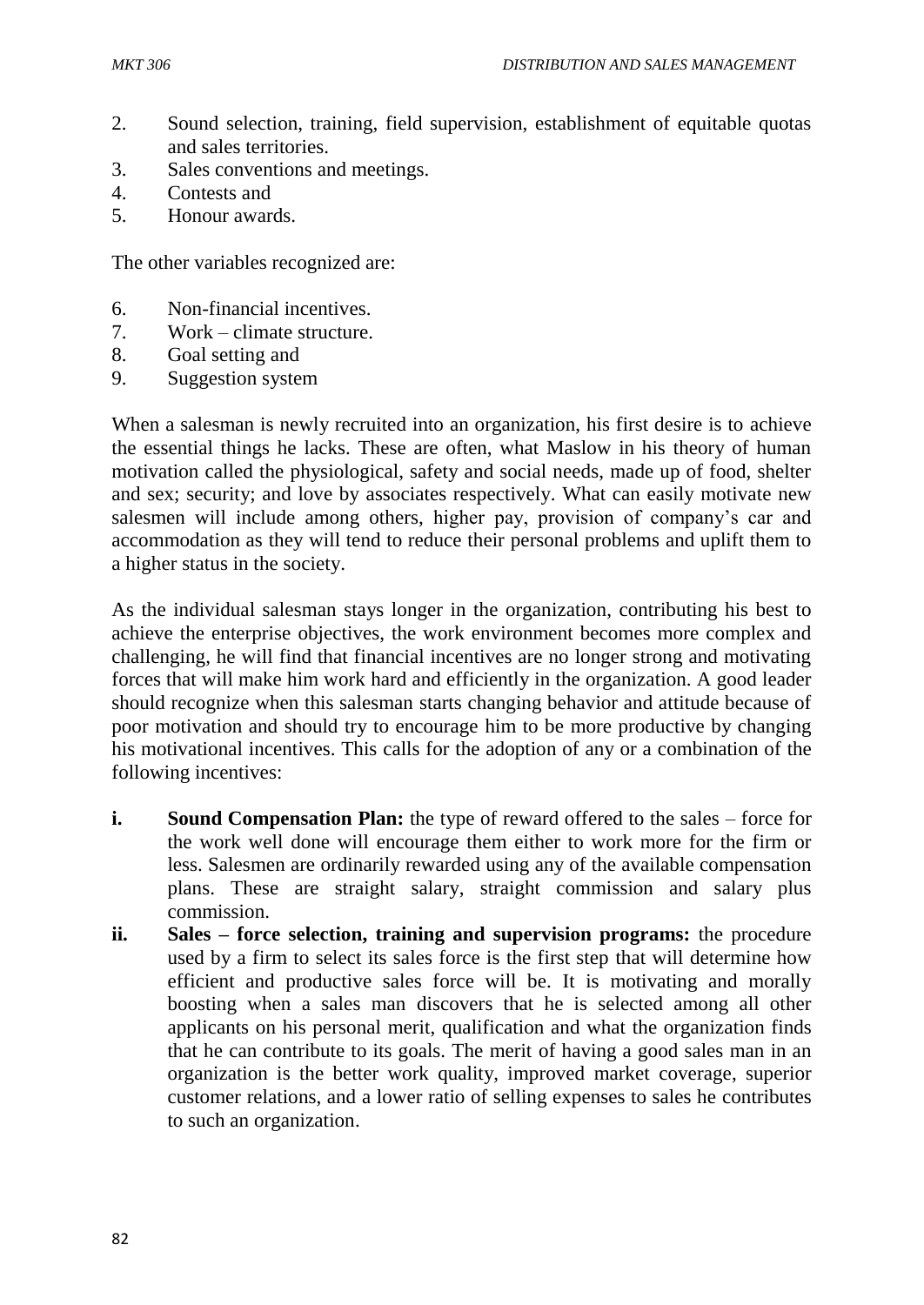In addition to the above advantages, good selection policy makes it possible to put the right person into the right job which increases job satisfaction and reduces cost of personnel turnover. Training costs are reduced because of the possibility of the newly recruited salesmen requiring less formal training and being more capable of absorbing training easily, because of their already in-built experiences and sales skills.

The essence of training is to develop the sill and knowledge of the sales force which in turn increase their sales job efficiently and productivity. Many sales people come into the firm with little or no knowledge of what they will do, and the training received from on – the – job training seminars, workshops and lectures attended by them will automatically improve their work performance. Generally, the morale of the sales force increases as they get additional experience on how to get their job well done.

The sales force, unlike other employees of the organization, work with little or no direct supervision from superiors in the field. It is good and motivating for the sales force to be supervised by superiors and directed on what to do, particularly when the jobs are complex or complicated. However, it is more motivating if the sales force achieves the sales quotas, covers sales territories and meets other sales jobs assigned to them independent of direct supervision from superiors. These independent achievements always get management praises and supports and the more the salesmen are rewarded positively based on this, the more they feel morally high and try to improve their efficiency and productivity all for the benefit of the firm concerned.

# **3.2 Sales Force Compensation**

What should the sales force receive as rewards for the work done is as difficult as the management of the other sales activities in an organization? This is because the rewards of the sales force receive serve as a motivating force or disincentive to do a particular sales job at a particular time and place.

## **3.3 Objectives of Sales Force Compensation**

Whether the compensation programme is direct financial or non – financial type (that include medical insurance, life insurance, sales personnel's expense for travel, lodging, food and entertainment or salary), the objectives of the programmes are similar. The major objectives of a firm's compensation programme are:

- 1. To motivate sales personnel
- 2. To provide security for sales personnel
- 3. To attract qualified sales people
- 4. To reduce the turnover of the sales force
- 5. To obtain control over the sales force's non-selling activities, and
- 6. To maintain selling costs at a desired level.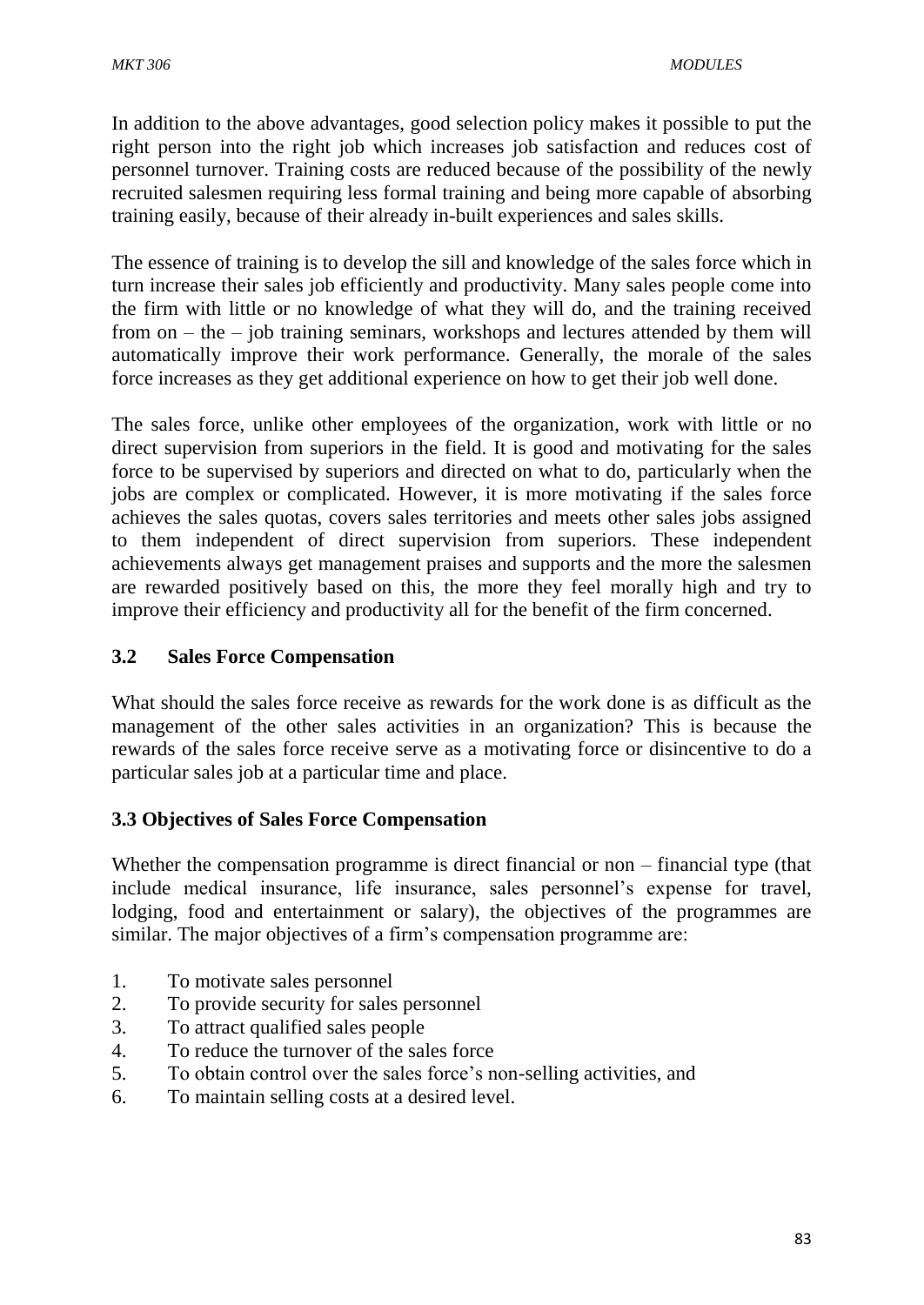Added to these are:

- **i.** To correlate efforts, results and rewards because when a plan is made, its success is determined by how the strategies assist in meeting the goals. A good compensation plan will therefore aid the sales manager to determine whether the sales goals and rewards are commensurate with the efforts exerted to meet them. Any of the sales strategies adopted should be cost-effective; otherwise they are discouraging and disincentives.
- **ii. To control and direct sales activities:** a good pay plan should act as an unseen supervisor of the sales force by enabling management to control and direct their activities. When a salesman is highly compensated, he is capable of performing with zeal his selling activities, like full-time selling, missionary work, marketing intelligence feedback, training junior sales reps or controlling selling expenses.
- **iii. To ensure proper treatment:** customers treatments depend on the mood and situations of the sales persons dealing with them. When a sales person is highly compensated, he is highly motivated and this zeal is transferred to his customers who are treated properly as friends.
- **iii. To attract, keep and develop competent sales people:** as stated earlier, high costs are involved when a firm loses its sales force because of the sunk costs in their training, turnover and loss of competent forces to competition.

#### **3.4 Requirements of a Good Sales Compensation Plan**

A good compensation plan should possess the following features: fairness, simplicity, economy, flexibility, goal attainment, and ability to provide a living wages for the sales-person. These requirements are briefly explained below:

- **1. Fairness:** a good compensation plan should be fair to both the management and sales force of the organization. Fairness in this sense is the degree to which one is treated as others are treated having taken into consideration all the available circumstances that determine or ought to have determined their behavior.
- **2.** Simplicity: simplicity is the degree to which the sales compensation plan is easily understood by both the sales force and the management. Complications and complexities should not arise when these officers and their forces are computing what they expect or should expect for doing a particular job at a particular time and place.
- **3. Economical and Competitive:** it is uneconomical when the costs of computing and administering the compensation rise beyond the benefits to be derived from such a programme. Much paper works, labour, time and other costs are involved in the plan computation and administration and these should be kept to the minimum.
- **4. Flexibility:** administration of the plan should provide for easy adjustments of pay to changes in performance. It is illogical for a firm to insist on adopting the same plan irrespective of changes in the environment in terms of the economy,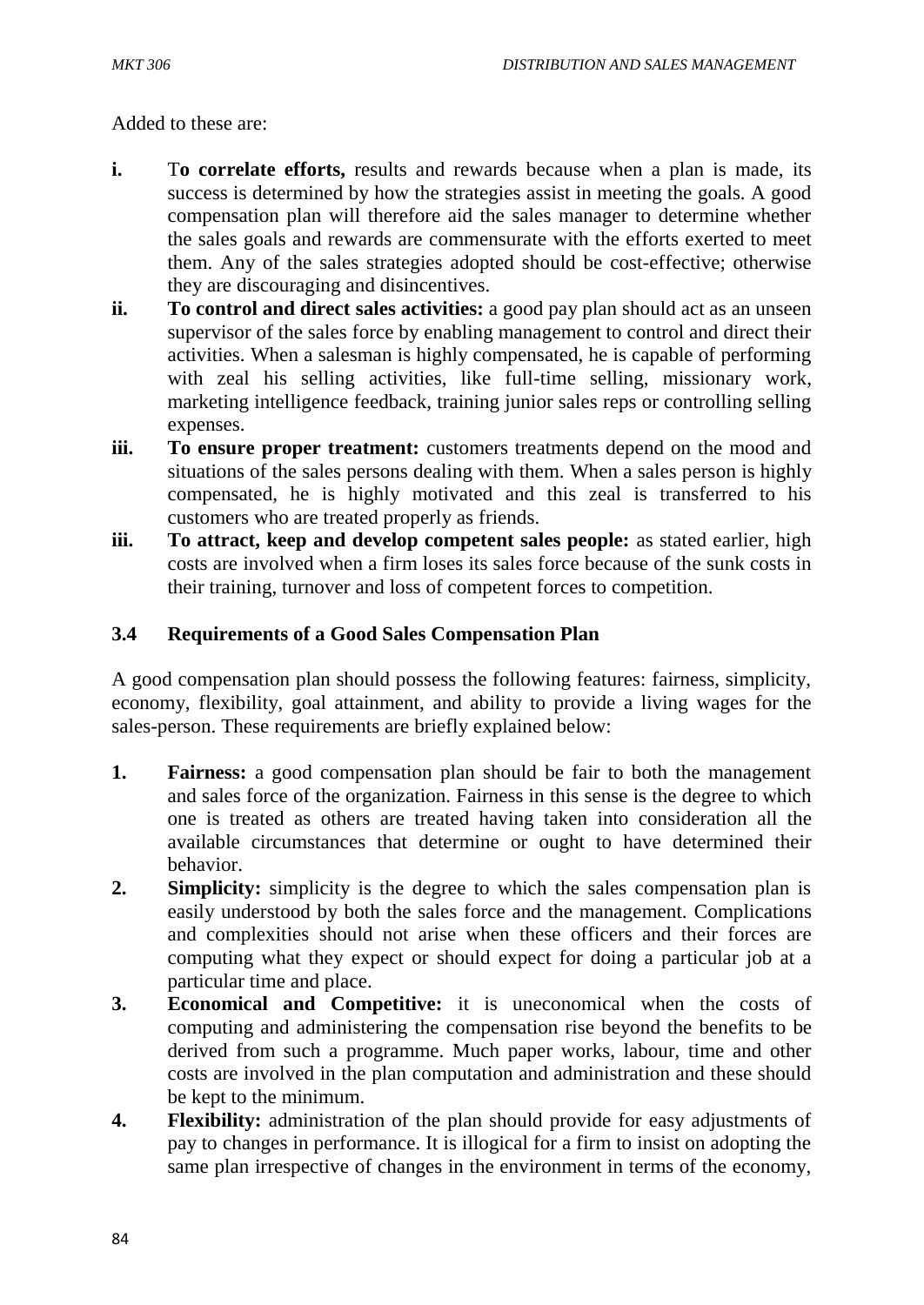territories where sales are made, difficulties in selling the products in particular markets, market acceptability or not of the product and the competitive nature of the product.

- **5. Goal attainment:** a good compensation plan should assist the firm and its subunits to achieve their objectives and goals at ease. At the same time the different goals and needs of the sales force receiving these pays have to be met through these pay-programmes.
- **6. Ability to provide a living wage:** the plan should equally provide a living wage for the sales force. This should come in the form of steady and guaranteed income so that one person doing the sales job should be able to meet his basic needs at least.

In addition to the above, ten factors that an effective sales compensation programme must consider include:

According to him, the plan must:

- 1. Compensate the sales person for all of his required activities.
- 2. Retain high producing sales persons.
- 3. Attract new sales personnel.
- 4. Motivate the sales person to serve the customer's best interest.
- 5. Distinguish between high and low profit products, services and markets.
- 6. Allow the sales person to attain career path objectives.
- 7. Remain consistent with the company's ability to pay.
- 8. Ensure that the sales people understand how the plan works.
- 9. Provide incentive for selling, and
- 10. Offer enough flexibility to adapt to changing market conditions.

All these factors are important and will enable the compensation plan to benefit the company, its sales force and the customers or markets.

#### **3.5 Basic Types of Compensation Plans**

Every firm is at liberty to select and adopt any sales compensation plan. Any plan chosen meet, to a reasonable degree, some of the criteria or conditions stated above for an effective compensation plan. In addition, the plan should be one that enables the firm to meet its specified (marketing, sales unit and corporate) objectives, meet the desired objectives of the sales force to a reasonable extent and meet the requirements of the customers.

The specific elements of compensation plans are salaries, commissions, bonuses, freedom to spend the firm's money, involvement in sharing the profits earned, special drawing accounts and other indirect financial benefits such as pensions, children's scholarships, vacations, housing allowances and vacations for specified periods. The major types of compensation plan are discussed below, with their advantages, disadvantages and conditions of best application.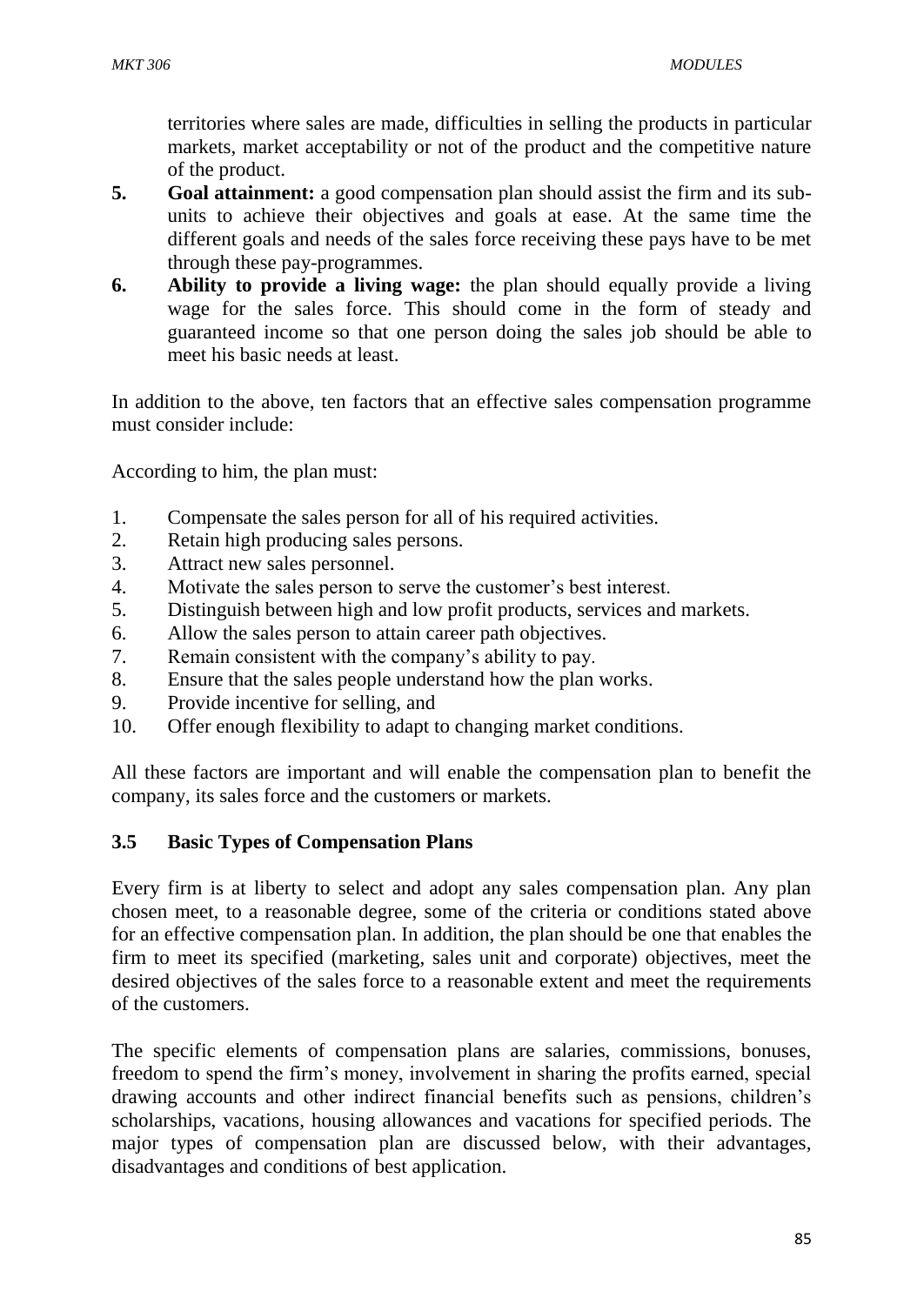**1. Straight – Salary Plan:** a straight salary plan means that the sales person is paid a fixed salary regardless of the volume of sales made, missionary efforts, or other measures of productivity at a particular period and environment. These salaries are usually received at the end of the selling period recognized by the firm and the sales person. Usually they are received at the end of each month but some firms may adopt end of the week or two weeks. This plan is the simplest method a firm can adopt because the sales person is paid his salary whether he makes sales or not or whether he sells beyond a certain quantity at a particular market place or not.

#### **Advantages**

Among the merits of the straight salary plan are:

- 1. Provision of strong financial control over sales personnel by the firm and the maximum power the management has in directing their activities along lines that are potentially the most productive.
- 2. It provides the sales person job security and stability in earnings because he is sure of his income at the end of the sales job, irrespective of the sales turnover made.
- 3. It encourages the sales people to be concerned with more than immediate sales as they feel that they are part of the firm, contributing to meeting its objectives and that the success of the firm depends on them.
- 4. It encourages service, technical assistance, feed back and maintenance selling services to the customers by the sales people without extra charge because these sales people feel that these jobs are part of their terms of employment and added into their salary.
- 5. It is easy to budget and administer, and provides incentive for sales trainees who are still young to work effectively.

#### **Disadvantages**

- 1. The major demerit of the straight salary plan is its disincentive to the sales force to make any additional sales effort because whatever increase in productivity is recognized by the management but not properly and financially rewarded s in the case of the commission plan. This disincentive may reduce the morale of the sales force, who may decide to adjust their sales efforts to the salary received or reduce them beyond the productivity and profitability level.
- 2. It is difficult to determine performance of the sales force because the focus of every person is on what salary the sales person should receive on completing the sales job.
- 3. As a field cost, the firm may still be spending the same amount of money on the sales person's selling activities irrespective of fall in sales efforts and contributions.
- 4. It is difficult for the firm to adjust to changing business environment that is promising or the sales person to pursue more attractive sales opportunities or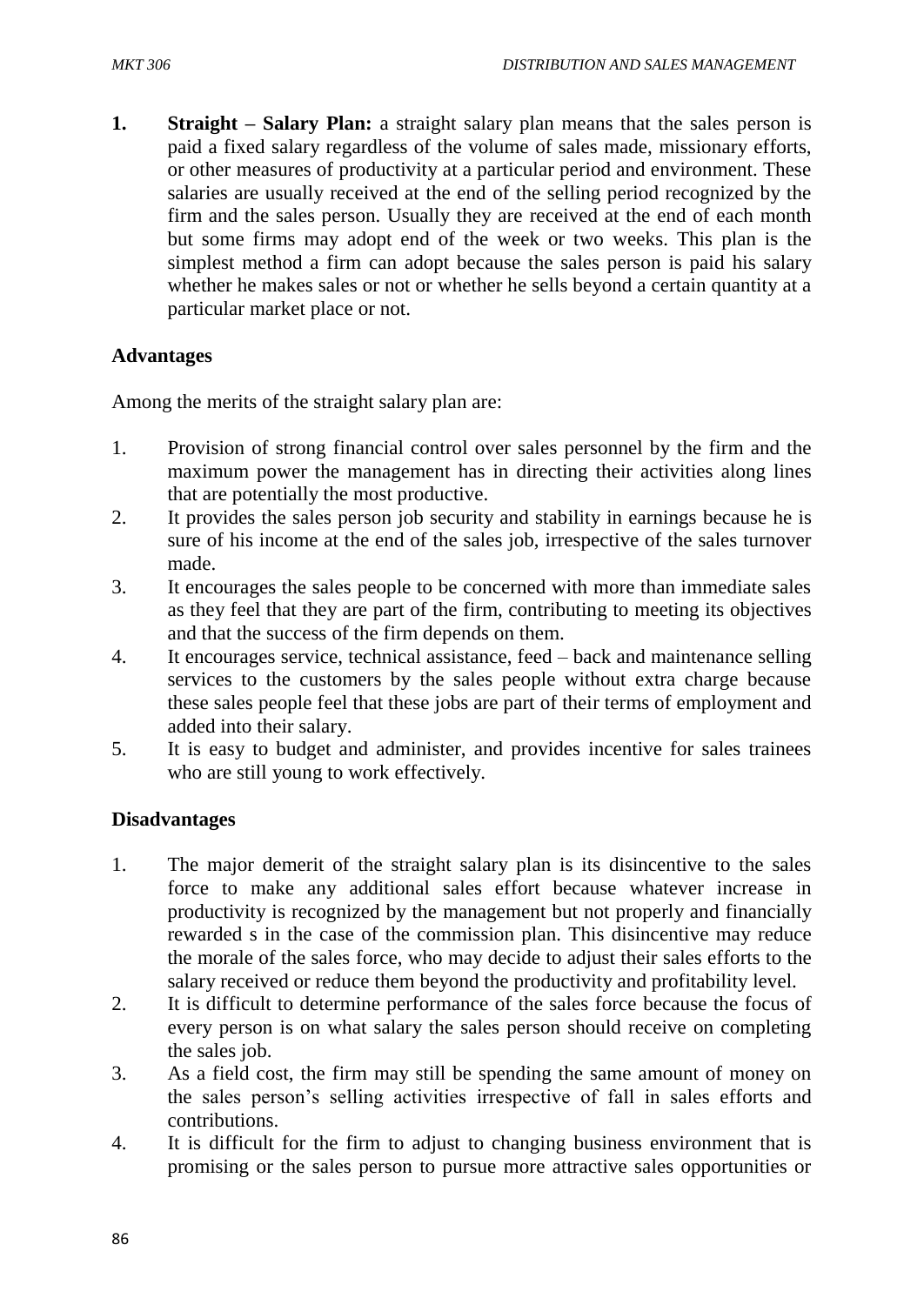take extra risks for the firm since they are not compensated for. These discouragements in morale are passed to the customers of the firm who reciprocate by low patronage of the firm's products.

- 5. The possibility of paying the low productive sales force more and the high productive ones less through the straight salary structure quickens the labour turnover in the firm as these productive sales force easily leave the organization for more profitable ventures or high paying firms. The costs involved in recruiting, training and developing new sales force are more than what could have been spent in motivating and encouraging these salesmen to stay in the organization through good incentive provisions.
- **1. Situations of most effective application:** the situations where the straight salary compensation plans are applied are:
- 1. Sales recruits are in training are in training or are still so new on the job that they cannot sell enough under a commission to make a decent income.
- 2. The company wants to enter a new geographical territory or sell a new line or products.
- 3. Several salesmen must work together for long periods in order to sell one account.
- 4. Sales involve a technical product which requires lengthy presale and post-sale service and negotiations.
- 5. The selling job requires extensive missionary or educational work.
- 6. Where feedback by sales personnel is important, maintenance selling is needed and sales take a long time to complete.
- **2. Straight Commission Plan:** in a straight commission plan, the sales person is paid a commission on sales made but can draw against future commissions to be earned. The theory behind this concept is that sales people are paid based on their productivity which is measured by the sales volume, the higher the commission received by the sales force, and vice-versa.

To apply the commission plan type, the firm should consider the market acceptability of the product, the position of the product in its life-cycle, the complexity or not of the market, degree of competition in the environment, the general nature of the territory and categories of customers in that territory. These factors are to be evaluated before a particular commission is given to any sales person as any mishandling of the commission can create sales force demoralize.

The firm and its sales force have the option of adopting either straight commission based on gross or net rate. A firm using the gross or inclusive rate makes no defrayment of expenses by the employer, thereby allowing the sales force to make their own selling expenses wit advances made or not against earnings. In the net rate plan, the employer pays the travel expenses with or without advances against commission earnings.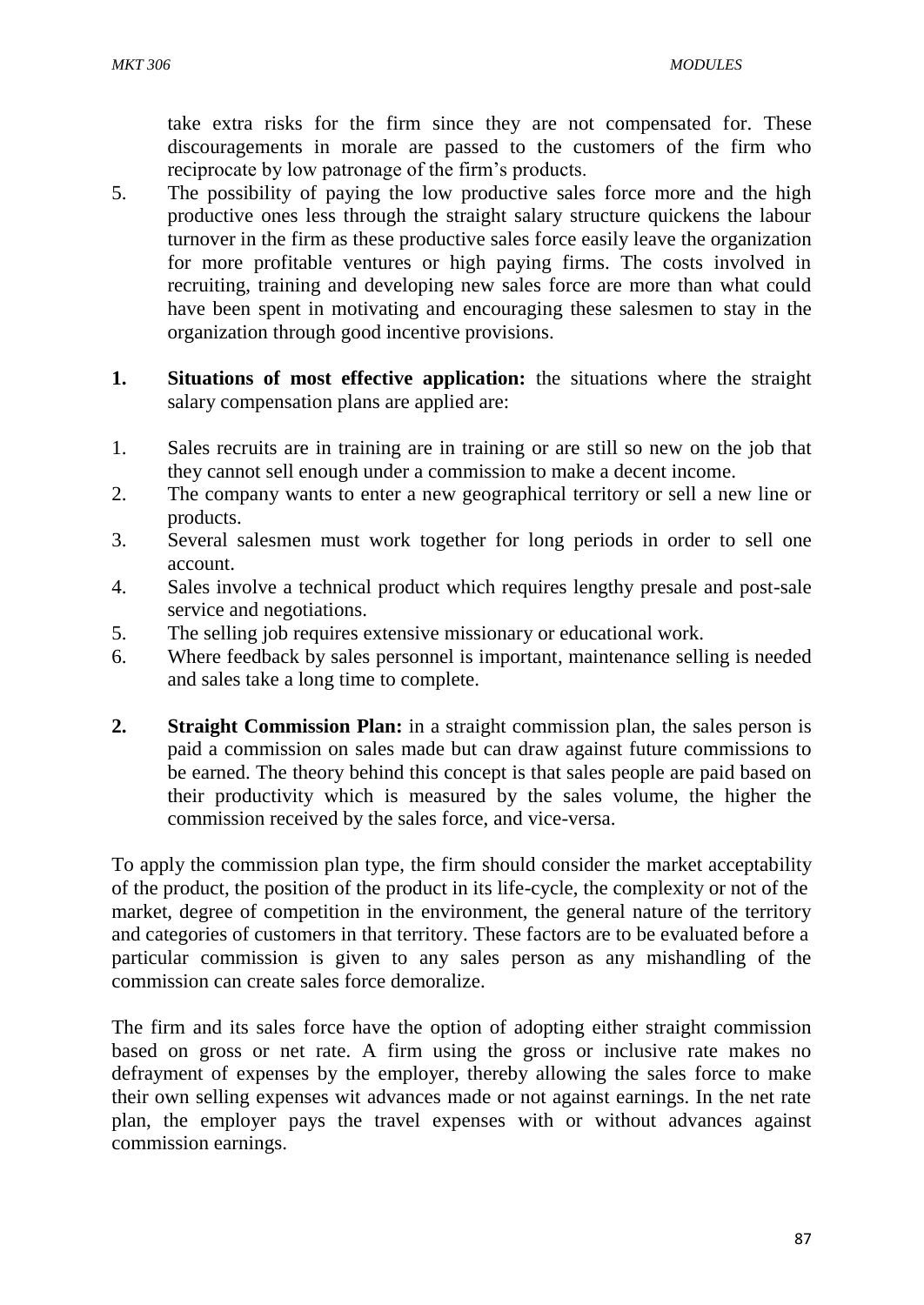## **Advantages**

- 1. The maximum direct monetary incentive it offers the sales force.
- 2. It provides the firm's management with a means for cost and other control.
- 3. It is characterized by great flexibility which makes it possible to be easily adjusted to the environment, the sales force selling efforts and the resources available to the firm.
- 4. It gives the sales representatives more freedom to operate in the way and manner they like.
- 5. The plan equally provides high income, potential for the experienced sales personnel, and motivation for enhanced selling efforts on the part of salesmen generally.

## **Disadvantages**

- 1. It provides little financial security for the sales people because their rewards depend on the sales volume made which attracts different degrees of commissions.
- 2. The more products you sell the more rewards (commission) you receive philosophy makes some sales force to go into the easy to sell products with lower margins, and territories, at the expense of the hard to sell products and at difficult sales territories.
- 3. It gives no incentive to provide service, technical assistance or feedback by the sales representatives because they feel that they are in the business of their own and not under the control of the firm whose products they are selling.
- 4. Products that are seasonal in nature are difficult to stock by these sales people because of fluctuating demand and supply.
- 5. Many costs are involved which en not properly controlled and coordinated become more than the benefits expected or make the entire plan more complex.

## **Situation of best application**

- 1. Technical assistance, service, or feedback is not required by the firm and its markets.
- 2. The firm is financially weak and cannot afford the extra costs and expenses of engaging other commission sales agents whose rewards/ income are not assured.
- 3. Great incentives, other than the salaries given to the firm's employees on straight salaries, are needed to make higher sales and increase the salesmen's productivity and efficiency.
- 4. The firm is not purely interested in supervising and controlling the activities and performance of its sales force, but pays attention mostly on sales volume made.
- 5. The business environment can favour only commissioned sales force because salaried sales employees are hard to get or the law of the society favours the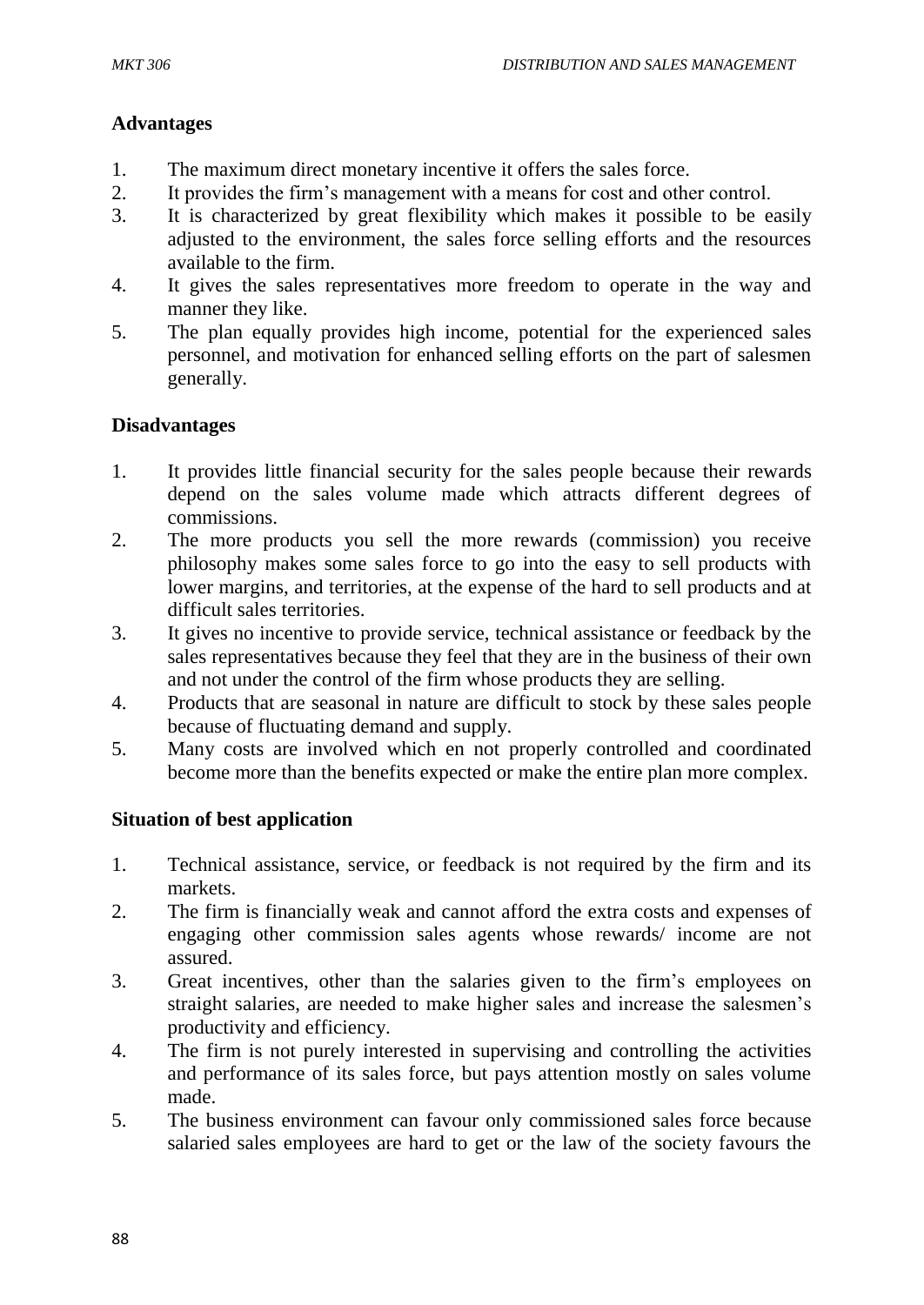plan, or, the requirement is that the sales force must be experienced, but could not be found easily in the territory.

- 6. There is the desire to fix definite cost ratios for personal selling so that accounting statements and price estimates can be made more accurate or to reduce fixed salary or other fixed selling expenses to a minimum.
- **3. Combination Plans:** some firms that wish to inherit all the merits of the straight and commission plans but reject their weakness usually combine them in a number of ways.

Among these combination plans are:

- a. Salary plus commission
- b. Salary plus individual bonus
- c. Salary plus group bonus
- d. Salary plus commission plus individual or group bonus, and
- e. Commission and bonus and guaranteed drawing account.

All these methods have their merits, demerits and situations of best applications.

### **4.0 CONCLUSION**

Leadership means recognizing the things your followers need and striving hard to provide them satisfactory to those that need them. These need satisfiers will help in achieving the individual goals of the sales – force as well as the corporate goal of the enterprise. Among the sales motivating incentives is the compensation or reward given to the sales people and the more these rewards the more productive and efficient the sales force will be. Several conditions determine what motivates each person and the type of compensation a firm should adopt. The firm should not lose sight of these conditions.

## **5.0 SUMMARY**

This unit covered the following topics within sales force motivation:

- Types of Sales Force Motivation
- Sales Force Compensation
- Objectives of Sales Force Compensation
- Requirements of a Good Sales Compensation Plan
- Basic Types of Compensation Plans.

## **6.0 TUTOR-MARKED ASSIGNMENT**

- 1. Discuss the types of sales force motivation
- 2. Explain Sales Force Compensation
- 3. Describe the Objectives of Sales Force Compensation
- 4. Discuss the Requirements of a Good Sales Compensation Plan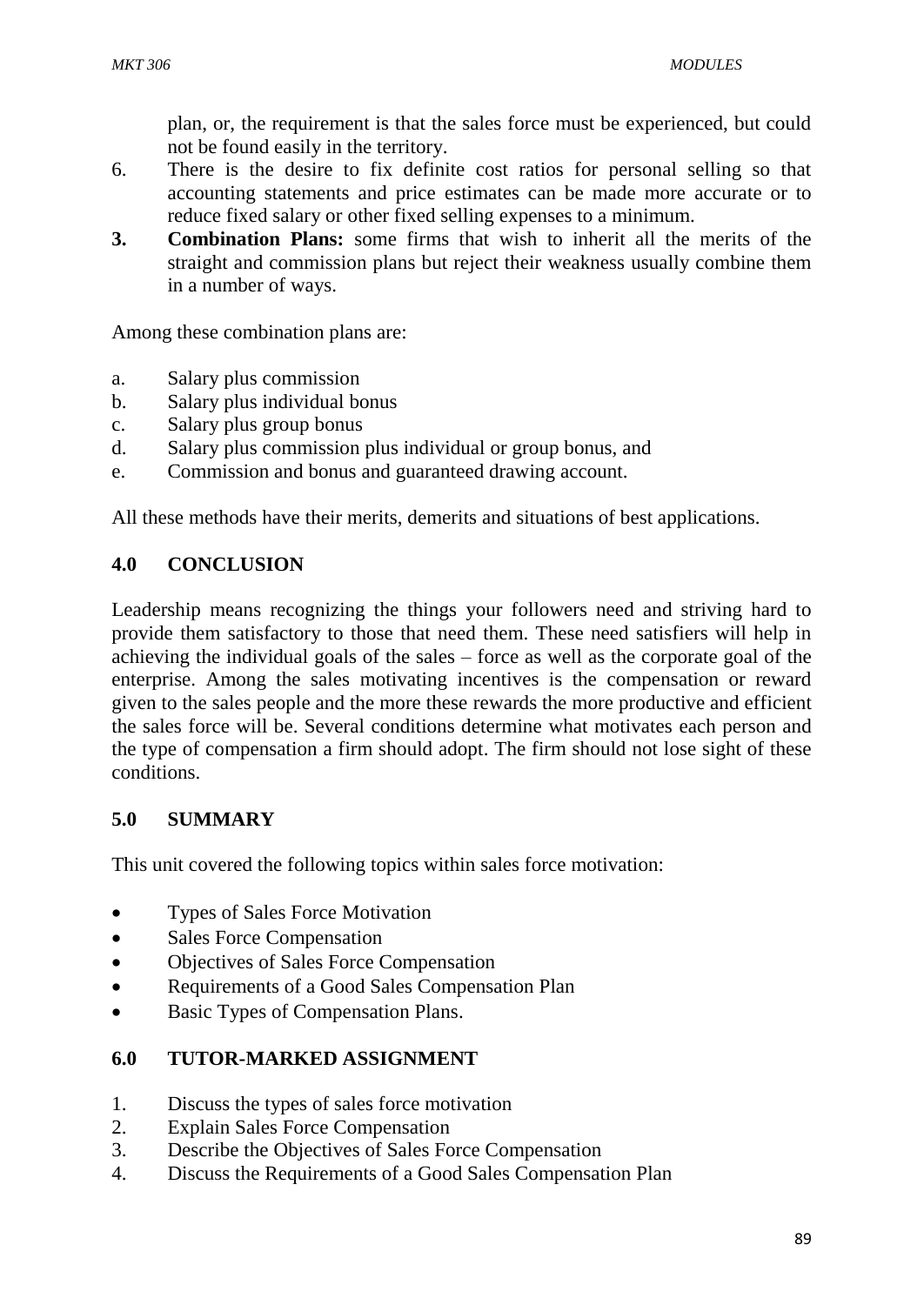5. Explain the Basic Types of Compensation Plans.

#### **7.0 REFERENCES/FURTHER READINGS**

- Johnston, M.W. and Marshall, G.W. (2011) Churchill/Ford/Walker's Sales Force Management, 10th Edition, McGraw-Hill International Edition.
- Kerin, R.A., Hartley, S.W., Berkowitz, E.N. and Rudelius, W. (2006) Marketing, 8th Edition, Mcgraw-Hill Irwin.
- Kotler, P. and Keller, K.L. (2009) Marketing Management, 13th Edition, Pearson International Edition.
- Okeke, C.I. 1995) Modern Sales Management, Everlead, Books, Lagos.
- Spiro, R.L., Rich, G.A. And Stanton, W.J. (2008) Management of a Sales Force, 12th Edition, McGraw-Hill International Edition.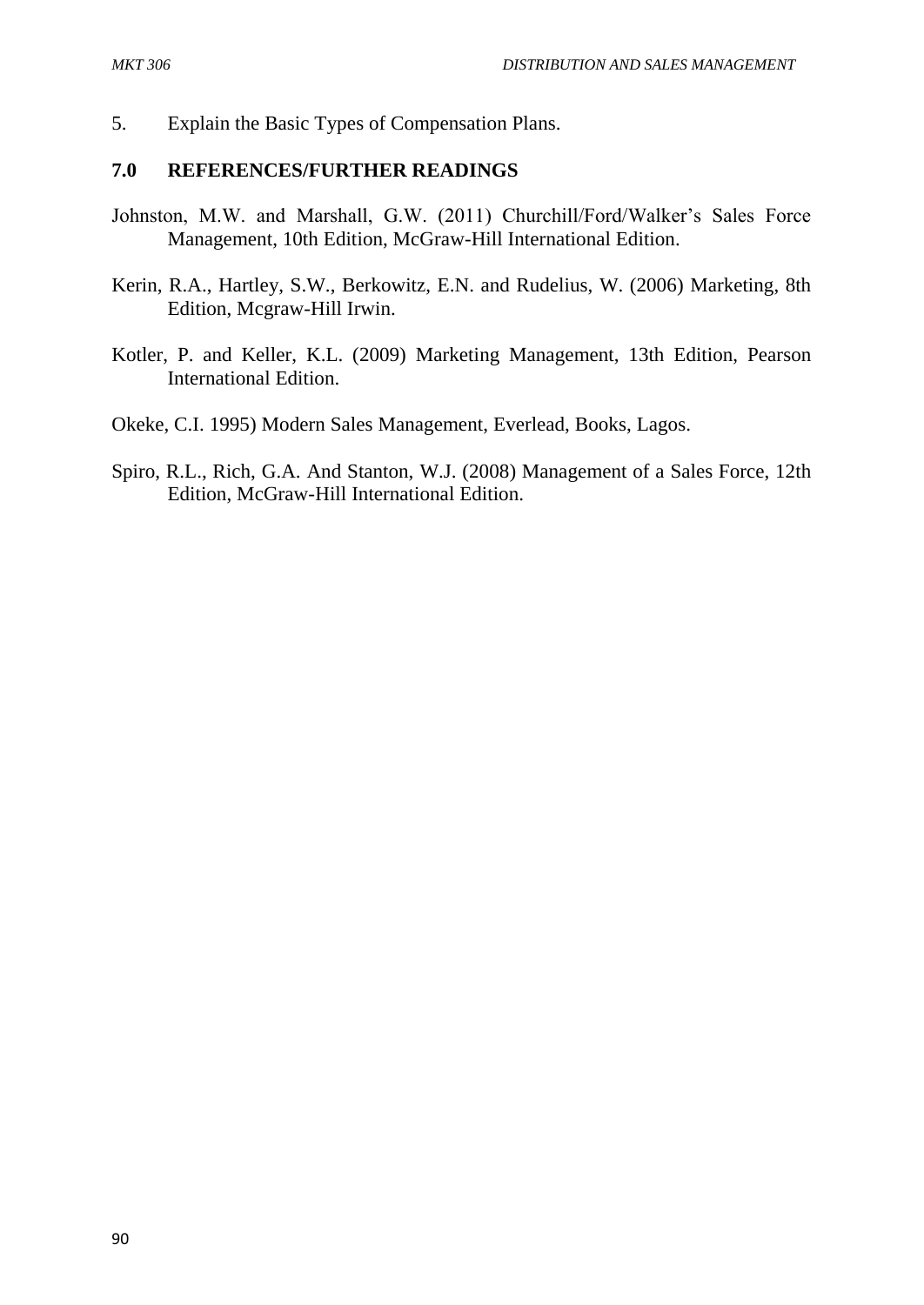## **MODULE 3**

- Unit 1 Sales Meetings and Sales Contests
- Unit 2 Assigning Sales Personnel to Sales Territories
- Unit 3 Controlling Sales Effort
- Unit 4 Sales Budget
- Unit 5 Sales Quotas

## **UNIT 1 SALES MEETINGS AND SALES CONTESTS**

#### **CONTENTS**

- 1.0 Introduction
- 2.0 Objectives
- 3.0 Main Content
	- 3.1 Sales Conventions and Meetings
- 4.0 Conclusion
- 5.0 Summary
- 6.0 Tutor-Marked Assignment
- 7.0 References/Further Readings

#### **1.0 INTRODUCTION**

Communication between the sales force, markets, and the firm is an essential form of motivating the sales force. This is because the sales force activities and how to improve on them are made known to them through the constant and continuous meetings and conventions between the organization and its sales force.

#### **2.0 OBJECTIVES**

At the end of this unit, you should be able to:

- explain the importance of sales meetings; and
- discuss the purposes of a convention; and
- discuss the major reasons of sales contests.

#### **3.0 MAIN CONTENT**

#### **3.1 Sales Conventions and Meetings**

Sales meetings are necessary both for purposes of communication and motivation. This is because when sales personnel work on the road away from their employer's premises without the day-to-day opportunity for employer communication and supervision, periodic group meetings provide important occasions for exchanging information and ideas. These meetings provide appropriate occasions for motivating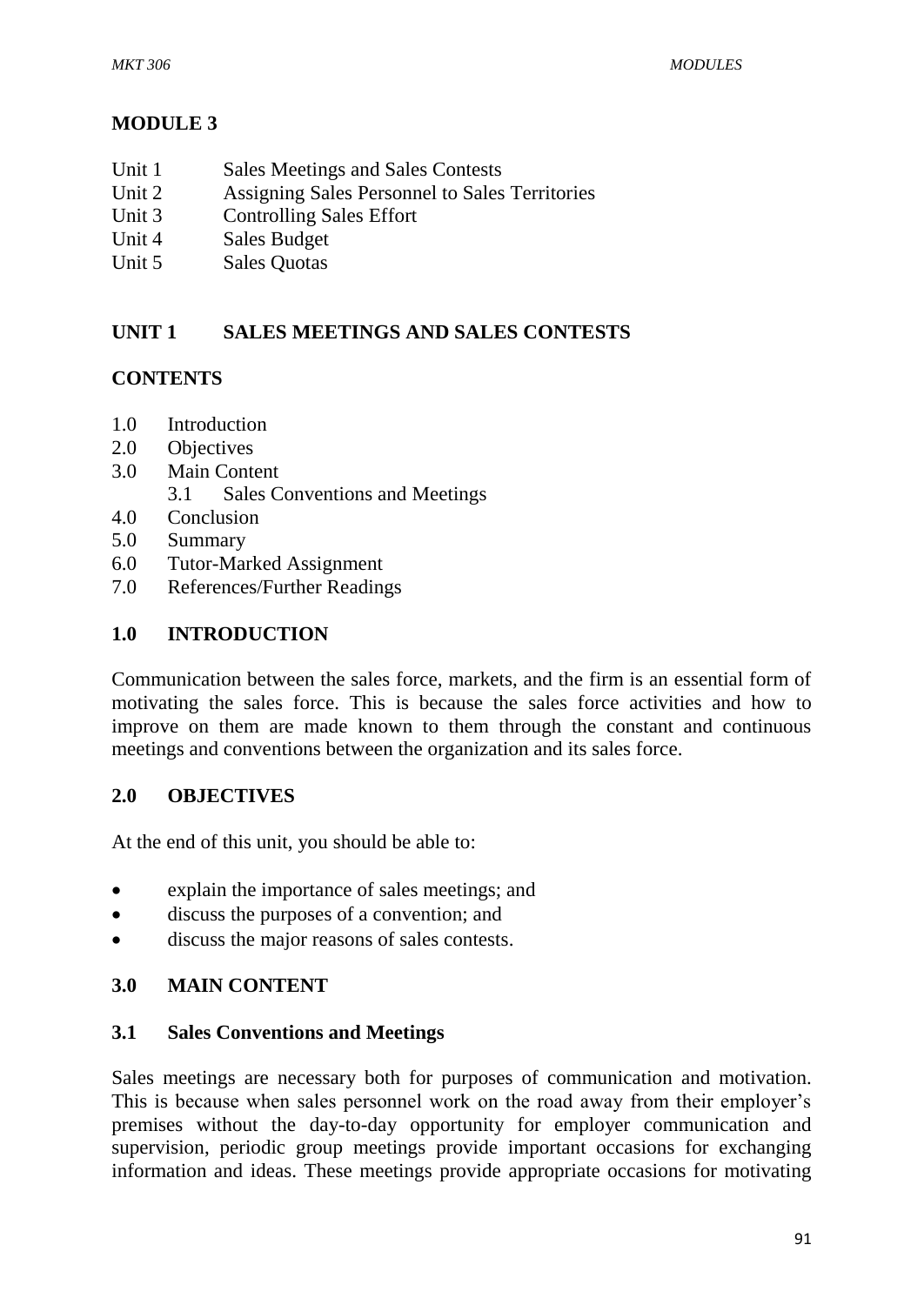individual sales persons through the exertion of group pressures to achieve certain minimal levels of performance acceptable to the group. These sales meetings may be national, regional, local or by telephone, which help in sharing of ideas of what has been done, what is going on and what is to be done in the future – all the preconditions for productivity and efficiency improvements that motivate the sales person.

The three purposes of a convention as inspiration, training and communicating with the sales force. The purposes are broadly stated as:

- i. To introduce new products or product modifications.
- ii. To explain a forthcoming advertising campaign.
- iii. To provide training in selling techniques.
- iv. To make announcements of company policies on pricing, channels of distribution, organization, and personnel, and
- v. To gain rapport between the sales force and management.
- vi. All these meetings and conventions are to stimulate the sales force to work harder and do a better job in the current market situation.

Ordinarily sales persons work towards the achievement of the firm's goals because of the rewards received or expected but work harder and more efficiently if additional incentives such as contests are provided. This is a way of setting competition race among the sales – force in such a way that he who performs better gets more rewards. A sales contest is a special selling campaign offering sales personnel incentives in the

form of prices or awards above and beyond those regularly provided by the compensation plan. Among the major reasons for contests are:

- 1. They provide a mechanism for developing team spirit among sales people or distributors who generally have little direct contact with each other,
- 2. They assist in boosting morale, counteracting the tendency of some sales people to become apathetic, bored with their jobs, and depressed;
- 3. They are capable of stimulating sales people to strive harder to better their usual performances, and
- 4. By pointing sales efforts toward accomplishment of important tasks, they assist in reaching predetermined sales and profit goals.

Sales contests offer a mechanism for providing sales personnel with incentives to stimulate efforts toward increasing profitable sales volume and for achieving more specific objectives. The other objectives of sales contests include assisting the sales – person to:

- i. find new customers,
- ii. get better territory coverage
- iii. obtain greater volume per call, and
- iv. Promote special items, etc.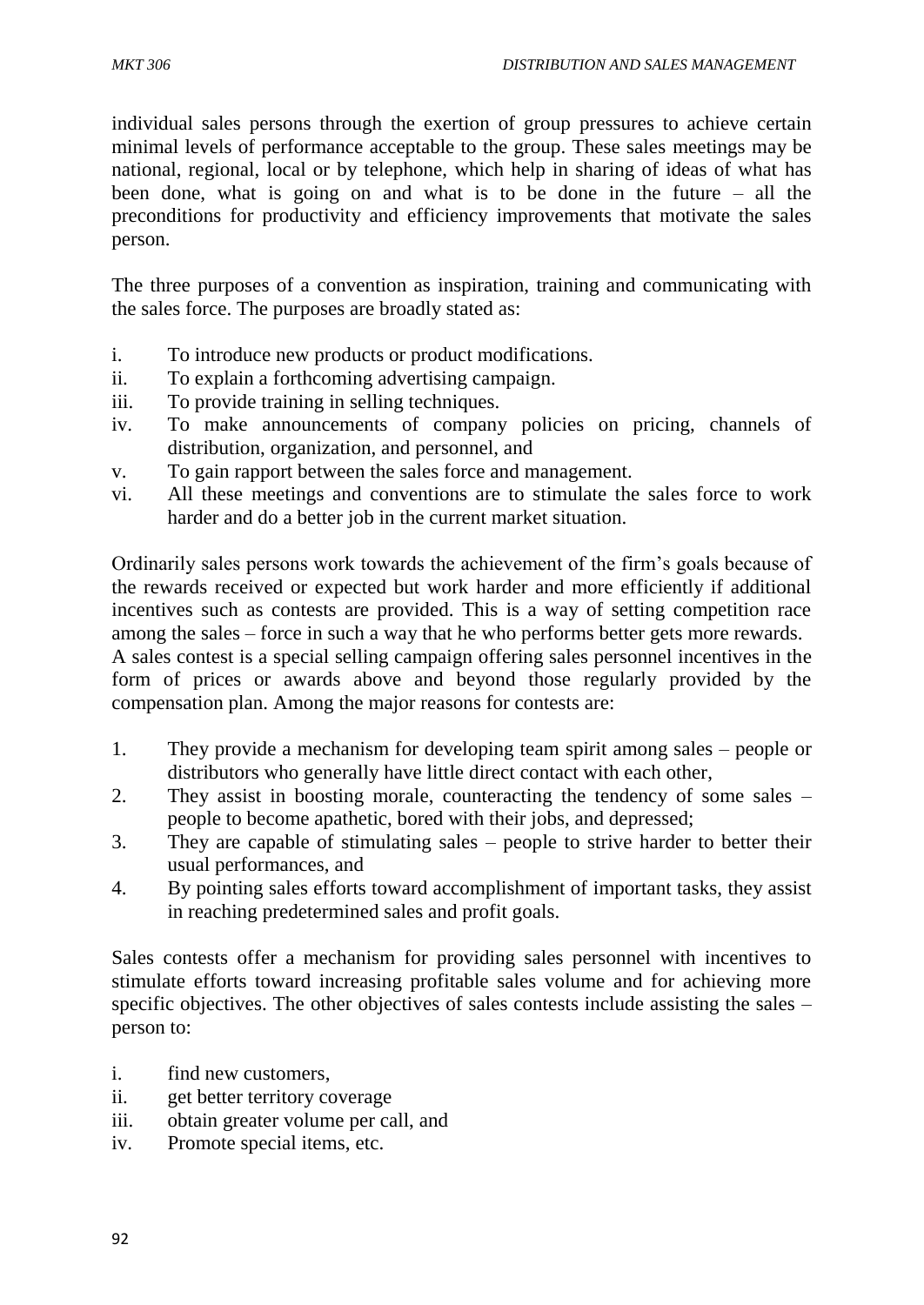All these objectives are aimed at motivating sales people to tap more of the untouched market potential, upgrading selling performance with present customers and motivating them to exert greater effort in pushing slow-moving items, high-margin goods, or new products.

Among the contest prizes offered to these sales people are physical cash more than what they usually/normally receive at the end of the contest for winners, merchandise awards whereby special quantities of particular products are given to the winners to sell and take the money as personal property, travel allowances to luxury resort or exotic lands at the company's expense or special honors or privileges such as letters of congratulations from the top executives, wrist watches, living in special company's quarters or car allowances, etc.

- v. Recognition and Honour Awards: there is nothing as motivating as when one is recognized by his superiors for a work well done and this recognition is accompanied by public honour awards. All these are incentives that can increase one's morale and encourage him to work harder. Determining the relationship between productivity and morale (motivation), Herzberg found that recognition, achievement, challenging work, responsibility, and advancement in the organization, what he called satisfiers or growth, are what motivate one to improve his productivity and efficiency in the firm.
- vi. Work-Climate Structure: among the things that make a sales person to do a better job are the nature of the work itself, the work environment and the relationship among the staff of the organization themselves. The job enrichment and content, and possibility of one meeting the targeted object, the opportunity of one being on his own and achieving what is desired, planning his own wok and seeing the direct relationship between the efforts put and the rewards for such efforts are motivating factors.
- vii. Goal setting and suggestion systems: sales goals that are reasonable and objective, obtainable and fair, and cost effective are also motivating forces for the sales force. These goals should equally be perceived as incentives to enable one realize his personal goals in the firm. The reasonability and objectivity of the sales goals are motivating if they are beneficial to both the firm and its sales force.

#### **4.0 CONCLUSION**

Communication is a very useful tool in achieving the motivation of salesmen and getting them to perform effectively and efficiently. The major tools for achieving this are sales meetings, sales convention and sales contests. All were discussed in this unit.

## **5.0 SUMMARY**

In this unit, you have been exposed to the following:

- Importance of sales meetings
- Purposes of a convention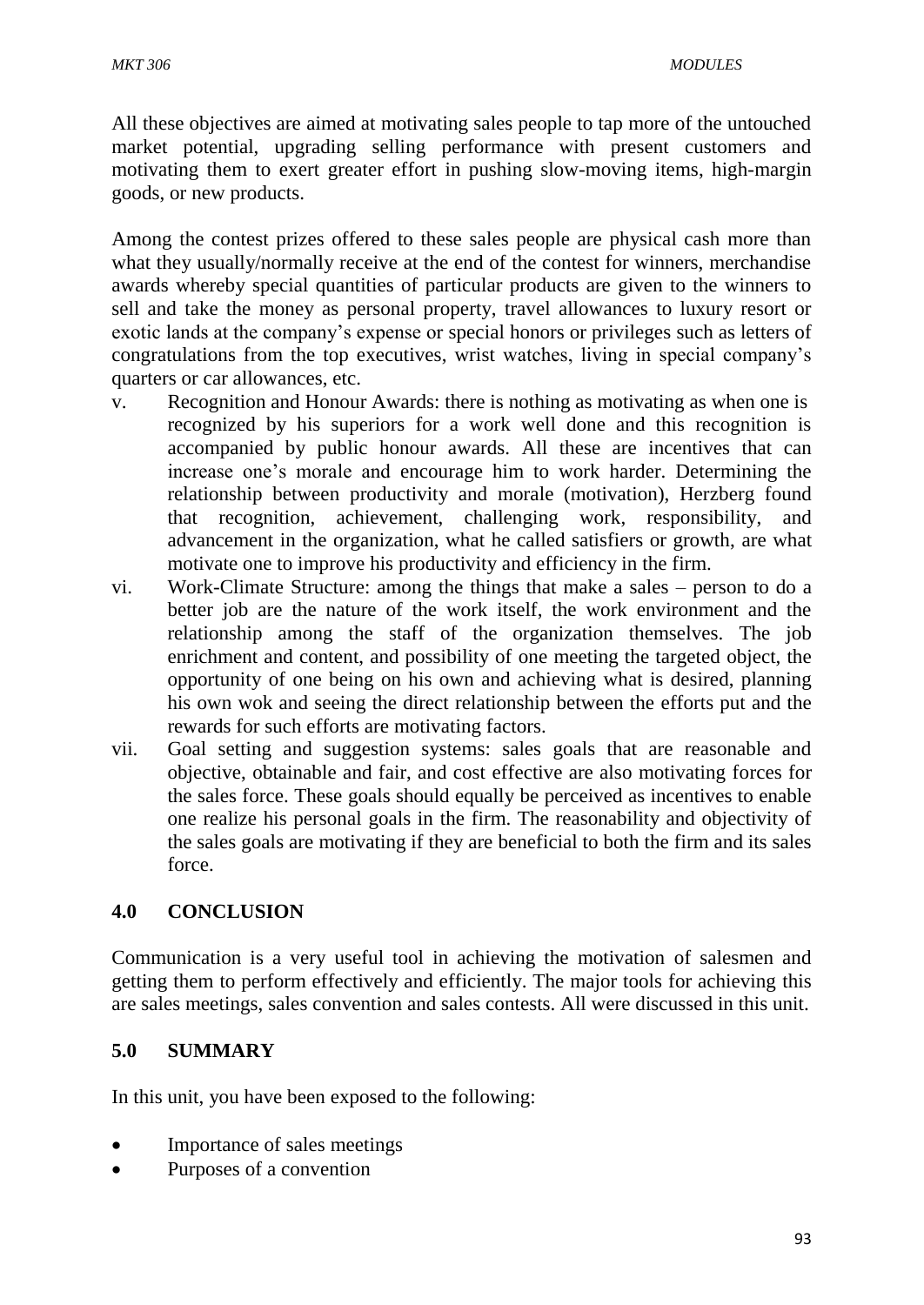• Major reasons of sales contests

#### **6.0 TUTOR-MARKED ASSIGNMENT**

- 1. Explain the importance of sales meetings
- 2. Discuss the purposes of a convention
- 3. Discuss the major reasons of sales contests

### **7.0 REFERENCES/FURTHER READINGS**

- Johnston, M.W. and Marshall, G.W. (2011) Churchill/Ford/Walker's Sales Force Management, 10th Edition, McGraw-Hill International Edition.
- Kerin, R.A., Hartley, S.W., Berkowitz, E.N. and Rudelius, W. (2006) Marketing, 8th Edition, Mcgraw-Hill Irwin.
- Kotler, P. and Keller, K.L. (2009) Marketing Management, 13th Edition, Pearson International Edition.
- Okeke, C.I. 1995) Modern Sales Management, Everlead, Books, Lagos.
- Spiro, R.L., Rich, G.A. And Stanton, W.J. (2008) Management of a Sales Force, 12<sup>th</sup> Edition, McGraw-Hill International Edition.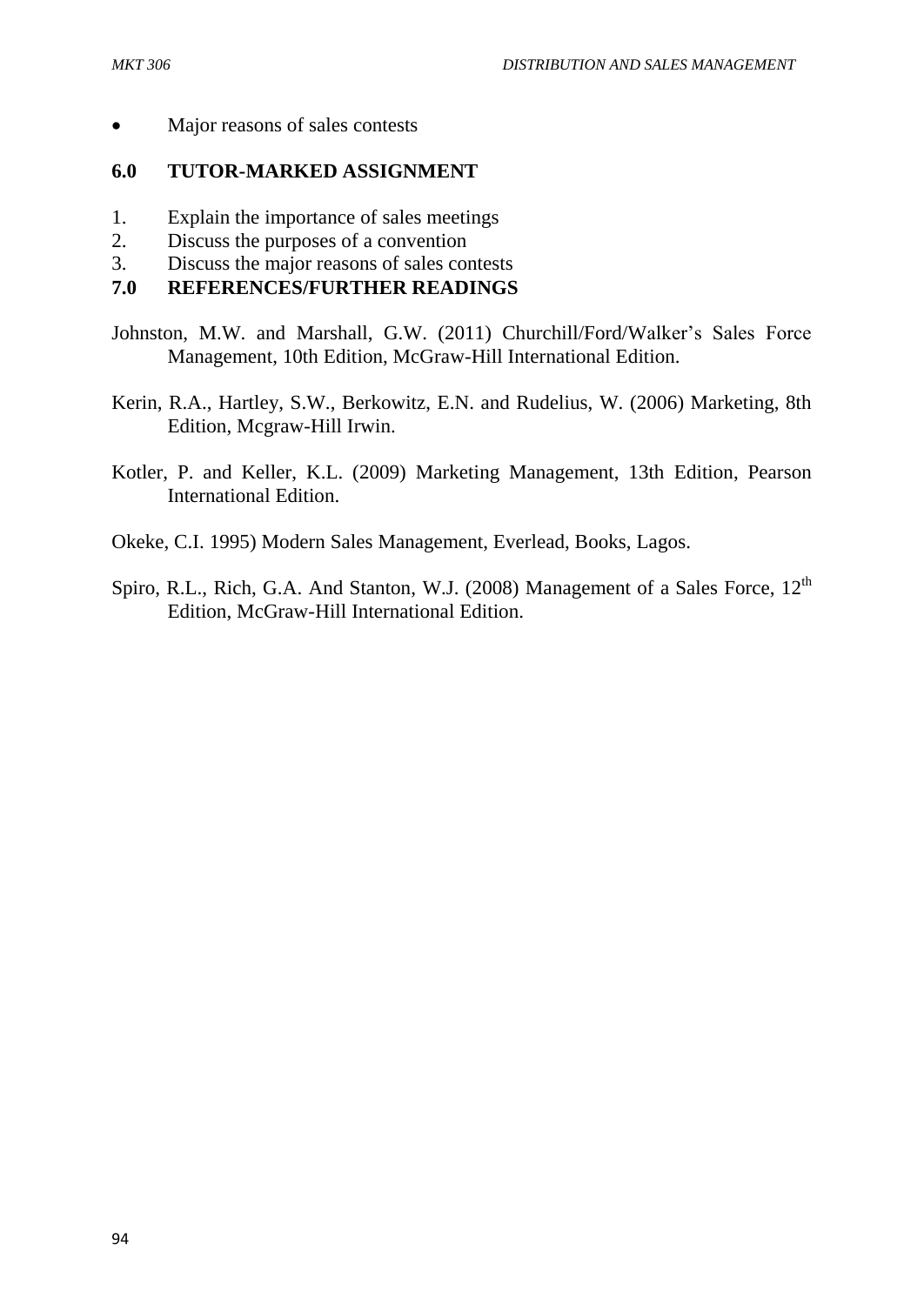## **UNIT 2 ASSIGNING SALES PERSONNEL TO SALES TERRITORIES**

#### **CONTENTS**

- 1.0 Introduction
- 2.0 Objectives
- 3.0 Main Content
	- 3.1 Size of Territory
	- 3.2 Management of a Sales Territory
	- 3.3 The Need to Establish Sales Territory
	- 3.4 Revision of Sales Territories
	- 3.5 Benefits of a Well Managed Sales Territory
- 4.0 Conclusion
- 5.0 Summary
- 6.0 Tutor-Marked Assignment
- 7.0 References/Further Readings

### **1.0 INTRODUCTION**

The survival of every business organization is often anchored around the ability of the sales force to sell to the consumers or buyers what the company has for sales. Nonetheless, no salesman can sell what he has no knowledge of or what he hasn't in his organizations product kit. It is often not wholly possible to reach all the current and potential consumers without adequately splitting the market into territories. Each sales territory is then assigned a salesman.

A sales territory is the specific portion of a firm's total physical market that is assigned to a certain salesman. Therefore the creation of a sales territory is a managerial function. A sales territory can be either:

- a. A geographical area in which a salesman works (e.g. In Nigeria, Eastern sales territory comprising Abia, Anambra, Ebonyi, Enugu and Imo States). OR
- b. A group of buyers assigned to a salesman.

The creation of definite sales territories for individual salesmen offers a greater incentive to cultivate the territory with an eye for future business than the policy of permitting salesmen for the same firm to compete for business in the same territory. Where salesmen are competing with one another once a prospect is secured by any of the competing salesmen, the others will withdraw.

#### **2.0 OBJECTIVES**

At the end of this unit, you should be able to:

- determine the size of a sales territory;
- discuss the management of a sales territory;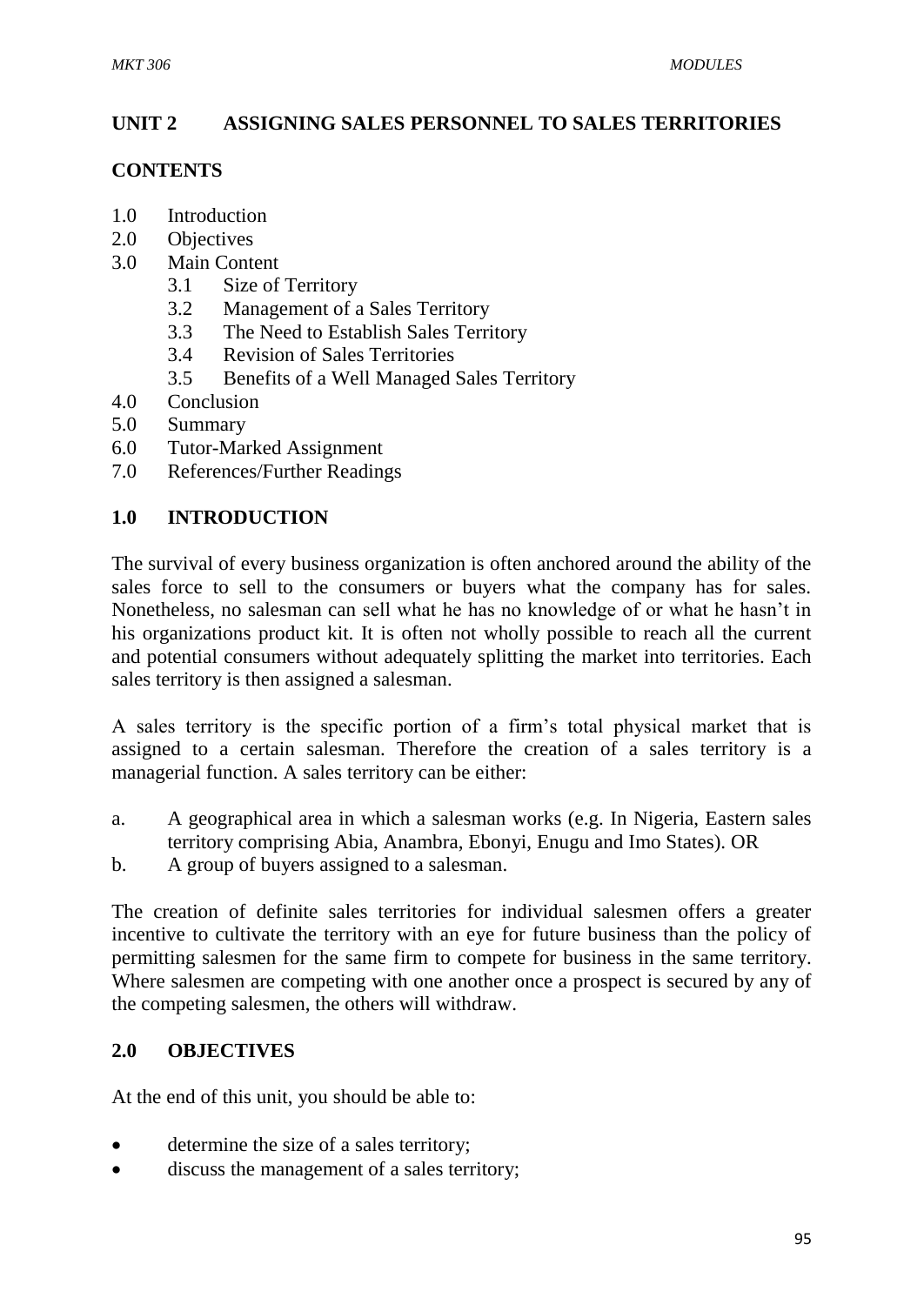- explain the need to establish sales territory;
- highlight issues in revision of sales territories; and
- describe the benefits of a well-managed sales territory.

## **3.0 MAIN CONTENT**

### **3.1 Size of Territory**

The size of a sales territory is often a function of (a) Number of customers and prospects (b) The frequency of the salesman's calls on old customers (c) The number of calls that he can make in a day (d) Customer classification.

**a. Number of Customers and Prospects:** it is not always easy to determine the prospects available in a particular territory. Often times, both the sales men and their managers are faced with this problem. This needs a thorough analysis in order to avoid the error of misjudgment.

There are the possibilities that very small territories encapsulate more customers than the very large territories. Where more prospects exist in smaller territories, more sales are possible due to the reduction in time consumed in travelling from one prospect to the next.

- **b.** Frequency of salesman's calls: This is only necessary when sales are being made to old customers. A typical example is the Nigerian Bottling Company NBC, which produces Coca Cola etc. As emphasis is on rate of turnover, it is necessary for the salesmen to make as many calls as possible. Many a time, orders are by phone or by mail. In case of specialized products which need personal selling efforts to create demand, the salesman must call often enough to hold the business and keep competitors from breaking in.
- **c. Number of Daily calls:** every salesman needs to plan his daily routine and ensure that he minimizes drastically needless crisscrossing of territory and poorly timed calls sales managers need to establish some incentives to motivate salesmen to make enough calls. This could be in terms of setting quota of calls which when exceeded attracts some financial benefits.
- **d. Customer Classification:** it is possible to classify customers according to their needs while one salesman is assigned to the hospitals, another is assigned to the department stores, and yet another to the main markets. Companies that indulge in this type of arrangement are those that have various products to sell which serve different purposes.

In addition to the above considerations for determining the size of sales territory, one also needs to give thought to:

- The basic nature of the product and its prices.
- The sales volume necessary to support a salesman
- Identity of the competitors
- Transportation facilities
- The salesman's ability, and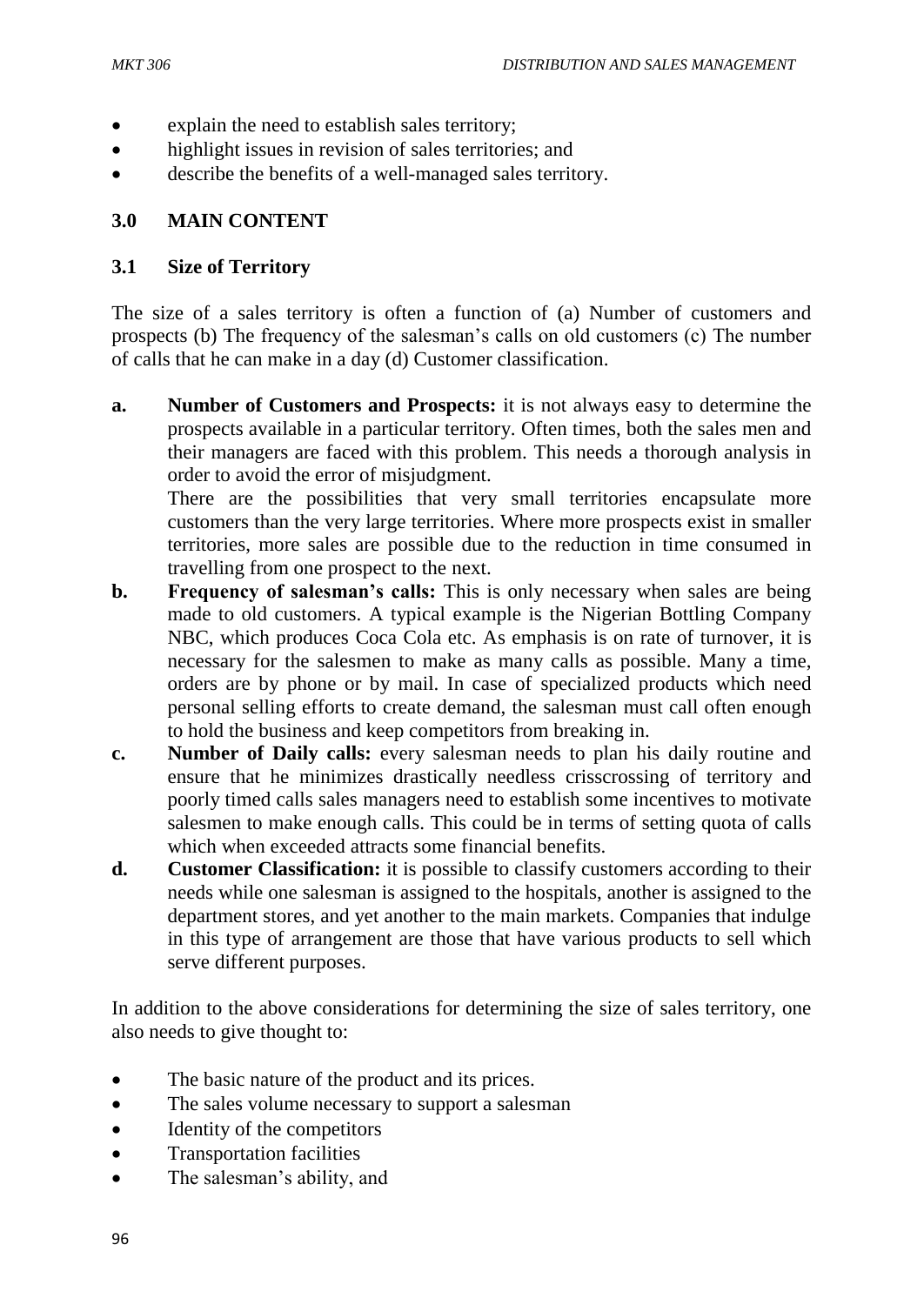Sales trends.

For the firm to cultivate the benefits derivable from properly classified sales territories there is need for the territories to be well managed.

# **3.2 Management of a Sales Territory**

Management usually refers to process used by managers and defines that mangers do, their techniques in coordinating the activities of other people. Management therefore enhances the achievement of corporate goals through the cooperative efforts of the working group.

To manage a sales territory involves a correlative synthesis of group responsibilities which objectives are achievement of corporate success and should follow the following format:-

**Firstly,** formulate the structure of the sales force that will obtain when the growth plan has been affected completely. If the structure will be such that will shorten the salesman's territory, this will make him value every one of his customers. By so doing, a more persuasive, more persistent and more hardworking sales force will be bred; resulting to the generating of more sales.

Secondly, in order to ensure that every outlet is adequately covered, there is need to specify channel allocations to the salesmen; thereby shortening the scope of their individual calls. The eventual outcome of this exercise will be maximum penetration of a market and maximum exploitation of the potentials in each territory. Furthermore, increase sales by directing the sales force into different market segments.

## **3.3 The Need to Establish Sales Territory**

Seven main reasons why most companies establish territories as follows:

- 1. To gain through coverage of the market. Territories permit identification of existing the prospective customers in a given area this reducing the possibility of missing business or duplicating calls which can create excessive travelling time.
- 2. To define the salespersons responsibilities more accurately and specifically, is possible, by account name, number and call frequency.
- 3. As a means of performance evaluation. This is done by relating actual performance to set targets.
- 4. To improve customer relations. Salesmen's closeness to their customers makes it possible for them to appreciate their problems and relay their complaints to the management. This creates a situation of mutual understanding; and reduces time wasting drastically.
- 5. To reduce selling expenses
- 6. To match selling efforts to fit customer's needs.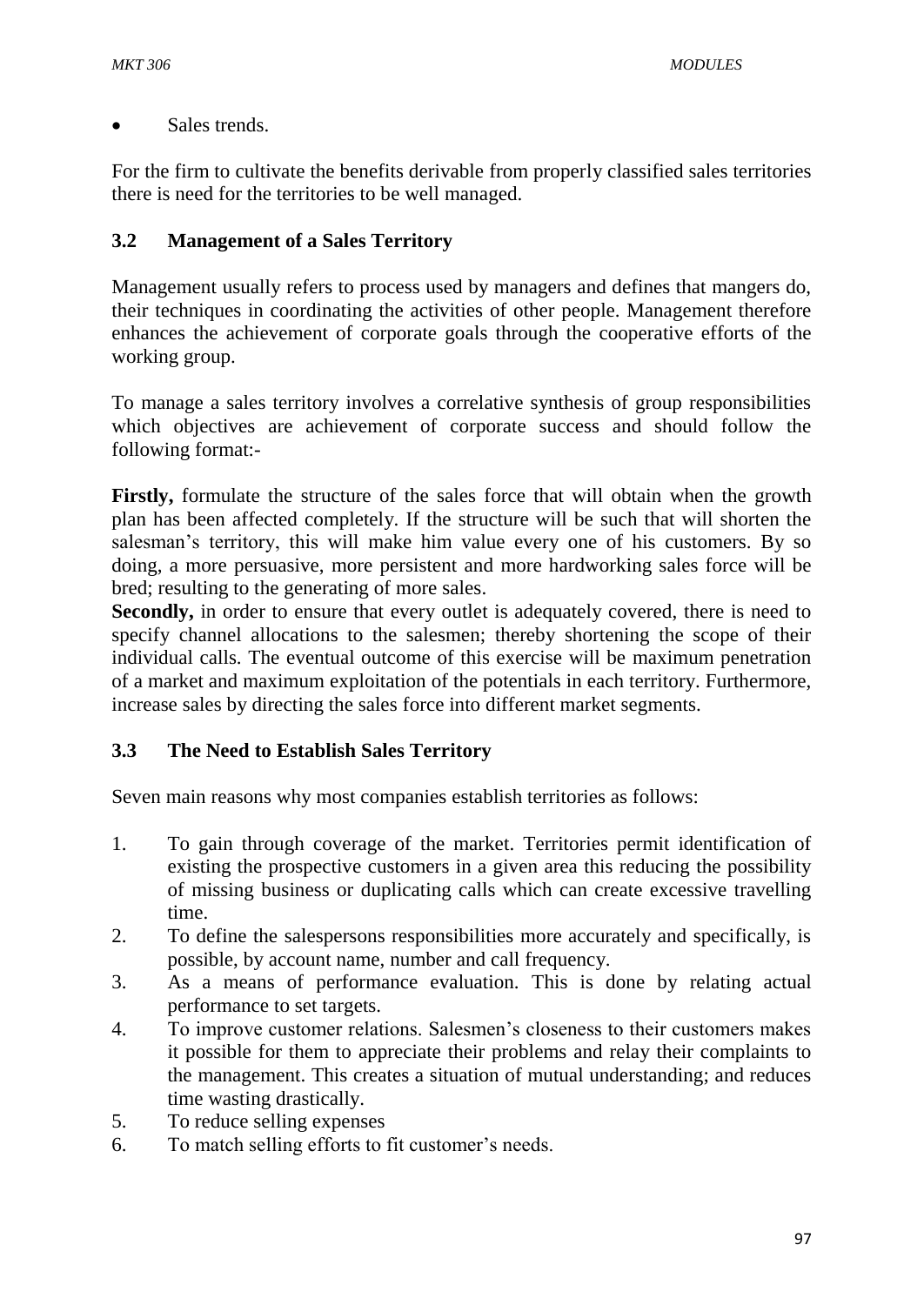7. To help the salesperson. This facilitates coordination with the other functions of the business (such as accounting, production, personnel etc.) with specific marketing and publicity effort while contributing in a positive way to the morale and motivation of sales people whose job is enhanced by being the managers of a territory.

With the above points in mind, one then is better placed to appraise the fact that territories facilitate implementing the marketing concept by contributing to better identification of customer needs, and permitting more suitable actions to satisfy those needs.

#### **3.4 Revision of Sales Territories**

Situations often change efforts at territory creation. These situational differences can be in terms of:

- Changes in consumer preference
- Competition intrusion or, if present already, becomes more effective.
- Diminishing usefulness of chosen distributive channels or cost of covering territories.

It is necessary to reappraise the market potentials before revising the sales territories. In doing this, the suitability of chosen distributors should be investigated. Perhaps, the enthusiasm with which some of them accepted the firm, its product and policies might have given way to difference.

Depending on the availability of the required information about the consumer's royalty, a limited market survey might be necessary prior to territory revision.

Also current activities of competitors have to be updated.

As the reappraisal jobs are being completed, thereby giving room for territory revision, close contact should be maintained with the workers by keeping them adequately informed about the changes being contemplated. The revision efforts should be relative to the problems to be addressed. It could take either of the following forms:

- 1. Larger territories to be reduced or
- 2. The boundaries of the smaller ones extended, whichever is the more appropriate way to increase coverage, reduce costs or increase sales.

The sales manager should ensure that he enlists the assistance of his supervisors and salesmen in revising sales territories. This will afford him the opportunity of sharing their view points and synchronizing them with his for a more congenial decision.

One basic thing to bear in mind is the empirical benefit that accrues to the organization when the staff (salesmen and supervisors alike) participates in setting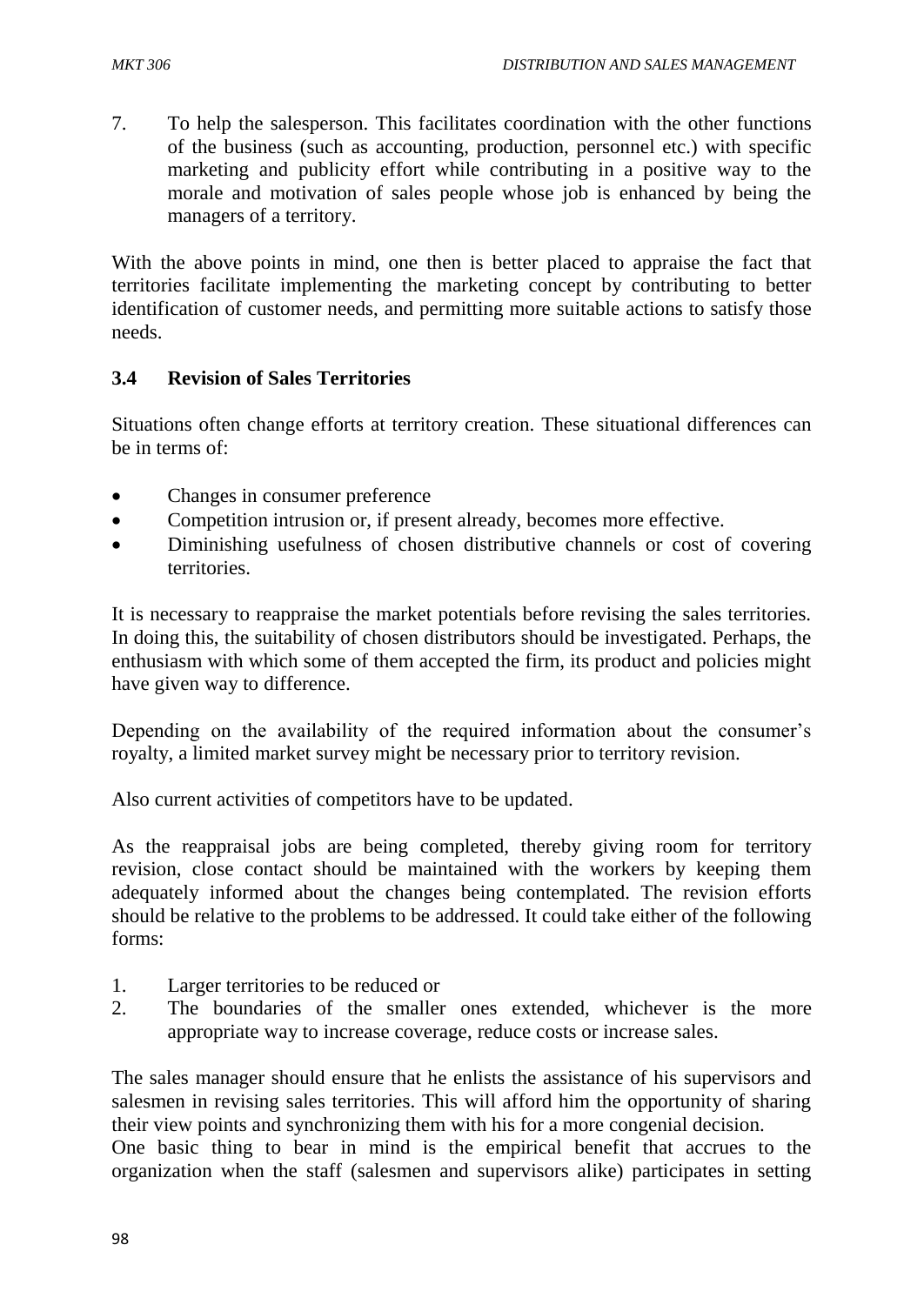objectives. Sales targets are considered with the aim of achieving the sales budget level which in turn is based on the sales forecast. Some of these objectives are quantitative and definite, other qualitative and value – based mainly on management assessment. To achieve an optimum result, a scheme of Management by Objective (MOB) is often advocated. Hence the salesmen in charge of the territories and their supervisors will sit together to assess the performance of their territories relative to set goals, to dissect the problems, and think together for corrective actions to be taken. When these actions are agreed upon, they become targets for the territories. They then become achievable objectives. Hence the sales manager is thereby invoking the principle of management by objective to set goals and objectives.

The problem that often confronts management is how to:

- (a) Make the salespeople understand how selling activities affect other operations in the company and largely determine the failure or success of the enterprise.
- (b) Get the maximum from individuals and welding them into common purpose.

This is not often given positive consideration due mainly to the fact that:-

- i. The ethos or mission of the business is not shared by the employees who see work as a means to an end earning a living.
- ii. Organizations split work which tends to be separatist and decisive.
- iii. Jobs tend to be more specialized separating planners from doers, line from staff, and management from workers.

It is basically obvious that these lapses affect the success of the MOB scheme in territory management adversely because of the perceived differences between conceptualized goals and operating environmental dynamics.

## **3.5 Benefits of Well Managed Sales Territory**

It is generally emphasized that proper organization of the territory can help you get the greatest number of interviews from your territory, and this can be done by the use of forms, the setting up of files, and the arrangement of data that can help give you a clear picture at a glance of the conditions that exist, and how to make the most of them so as to build your sales.

Enable you, using the prospect file manage your territory with greatest efficiency and for greatest productivity. Here you keep and maintain all the information you need regarding your specific prospect, customer, or suspect helpful to you in building your sales volume.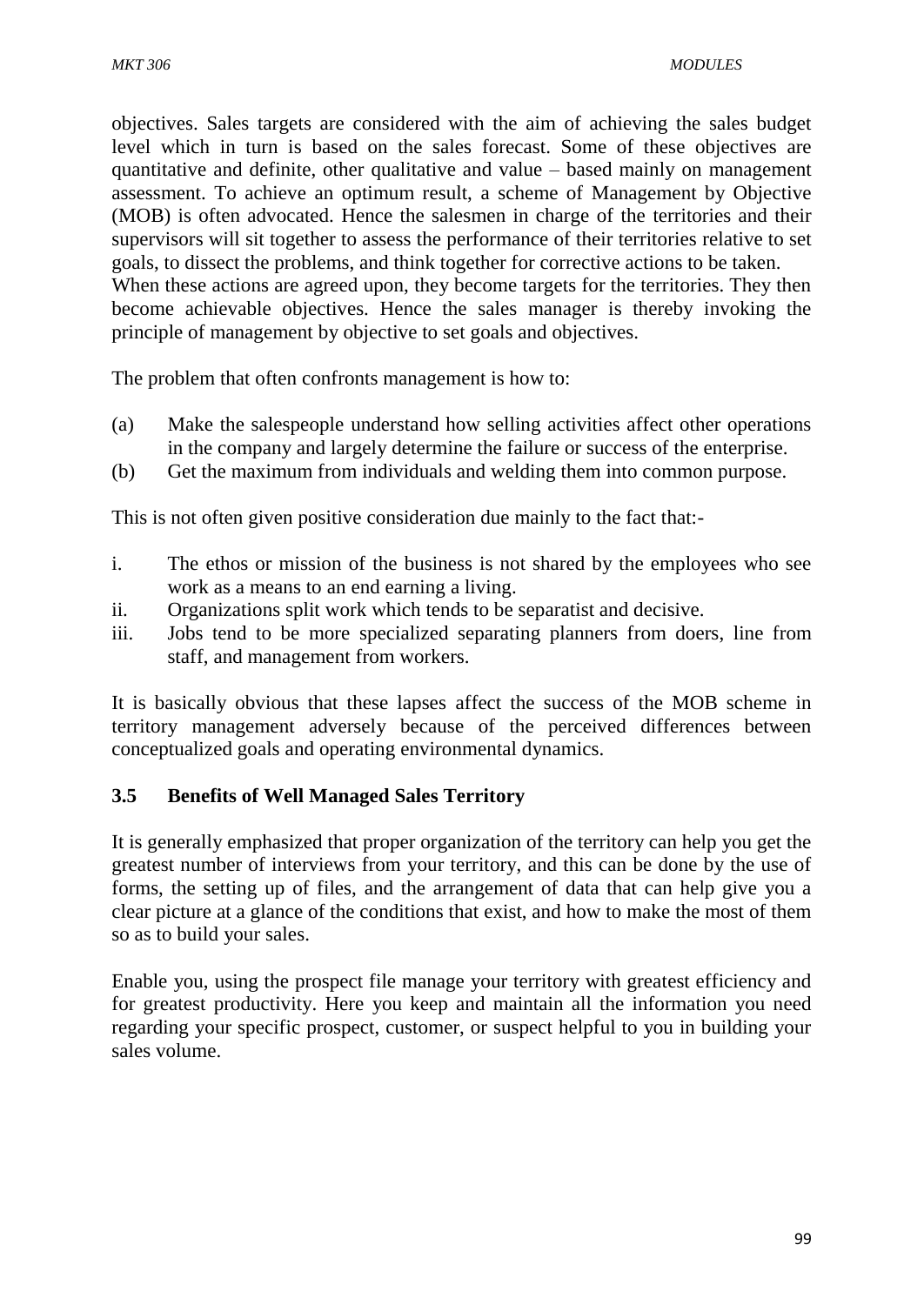### **4.0 CONCLUSION**

Sales territories need to be created, revised when necessary and adequate number of salesmen deployed in effectively covering all the segments of the product market. It ensures that no segment of the market is neglected and that all generate the revenue commensurate with their potentials.

#### **5.0 SUMMARY**

In this unit, you have been introduced to the following topics in discussing sales territories and assigning sales force to them:

- Size of Territory
- Management of a Sales Territory
- The Need to Establish Sales Territory
- Revision of Sales Territories
- Benefits of a Well Managed Sales Territory

#### **6.0 TUTOR-MARKED ASSIGNMENT**

- 1. How should the size of a sales territory be determined?
- 2. Discuss the major issues in the management of a sales territory
- 3. What are the imperatives for revision of sales territories?
- 4. List and discuss the benefits of a well-managed sales territory

#### **7.0 REFERENCES/FURTHER READINGS**

- Johnston, M.W. and Marshall, G.W. (2011) Churchill/Ford/Walker's Sales Force Management, 10th Edition, McGraw-Hill International Edition.
- Kerin, R.A., Hartley, S.W., Berkowitz, E.N. and Rudelius, W. (2006) Marketing, 8th Edition, Mcgraw-Hill Irwin.
- Kotler, P. and Keller, K.L. (2009) Marketing Management, 13th Edition, Pearson International Edition.
- Okeke, C.I. 1995) Modern Sales Management, Everlead, Books, Lagos.
- Spiro, R.L., Rich, G.A. And Stanton, W.J. (2008) Management of a Sales Force, 12th Edition, McGraw-Hill International Edition.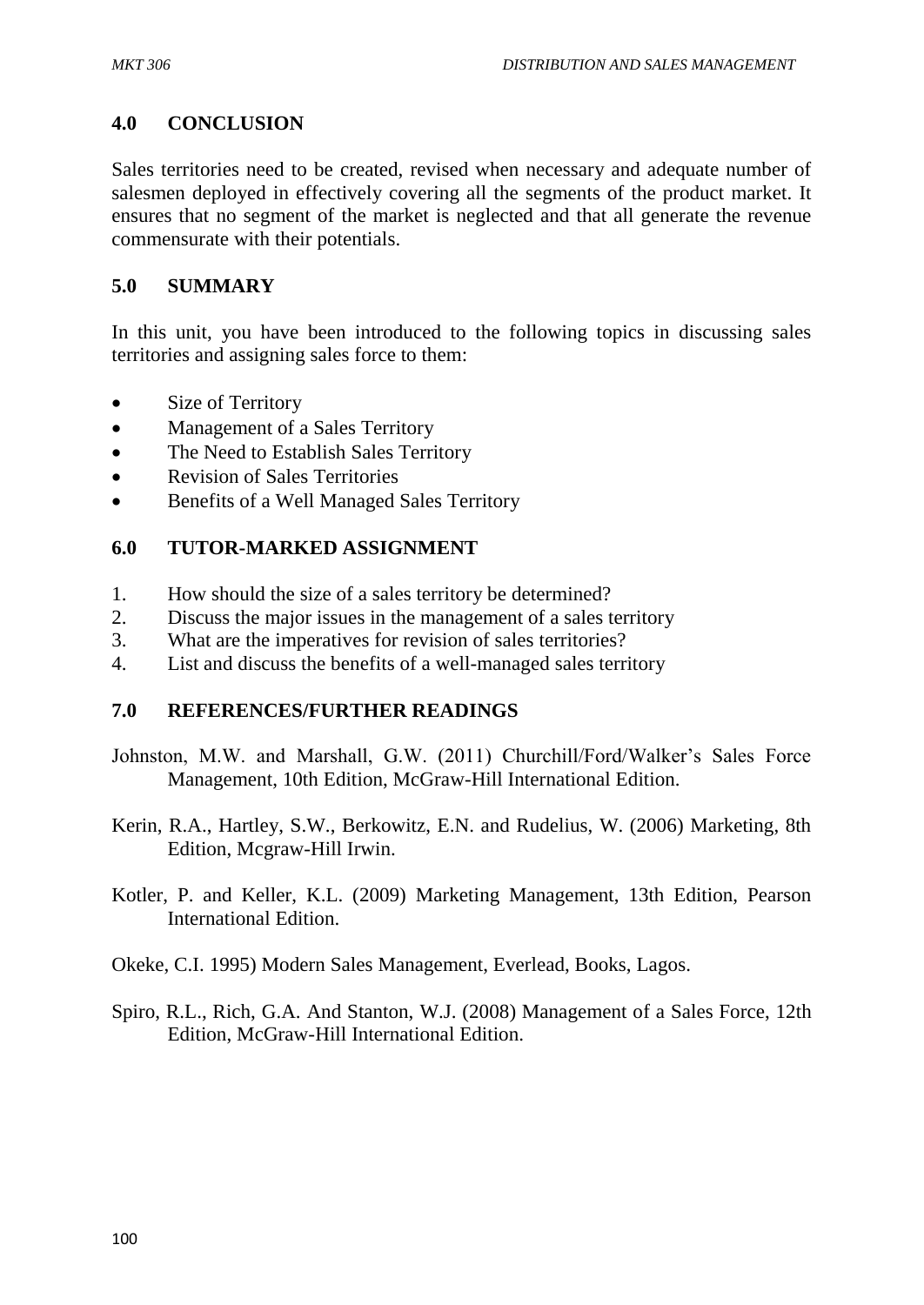# **UNIT 3 CONTROLLING SALES EFFORT**

#### **CONTENTS**

- 1.0 Introduction
- 2.0 Objectives
- 3.0 Main Content
	- 3.1 Control of Salesmen
	- 3.2 Establishment of performance standards
	- 3.3 Supervision/monitoring
	- 3.4 Performance Evaluation
	- 3.5 Corrective Action
- 4.0 Conclusion
- 5.0 Summary
- 6.0 Tutor-Marked Assignment
- 7.0 References/Further Readings

# **1.0 INTRODUCTION**

Control of the sales force seeks to ensure that the individual and collective performance of the sales-force is guided so as to ensure that sales objectives are realized.

### **2.0 OBJECTIVES**

At the end of this unit, you should be able to:

- explain the rationale for control of salesmen;
- discuss the establishment of performance standards;
- describe supervision/monitoring;
- discuss performance evaluation; and
- explain corrective action.

# **3.0 MAIN CONTENT**

#### **3.1 Control of Salesmen**

The problem of control reduces to four related processes. The processes are:

#### **3.2 Establishment of Performance Standards**

A performance standard specifies the level of activity which can be expressed in terms of sales volume in units/naira, or contribution to profit, expected from the sales-force over a given time period, for a particular product item/group of items, in a given territory/territories of the market or for defined customer group/groups.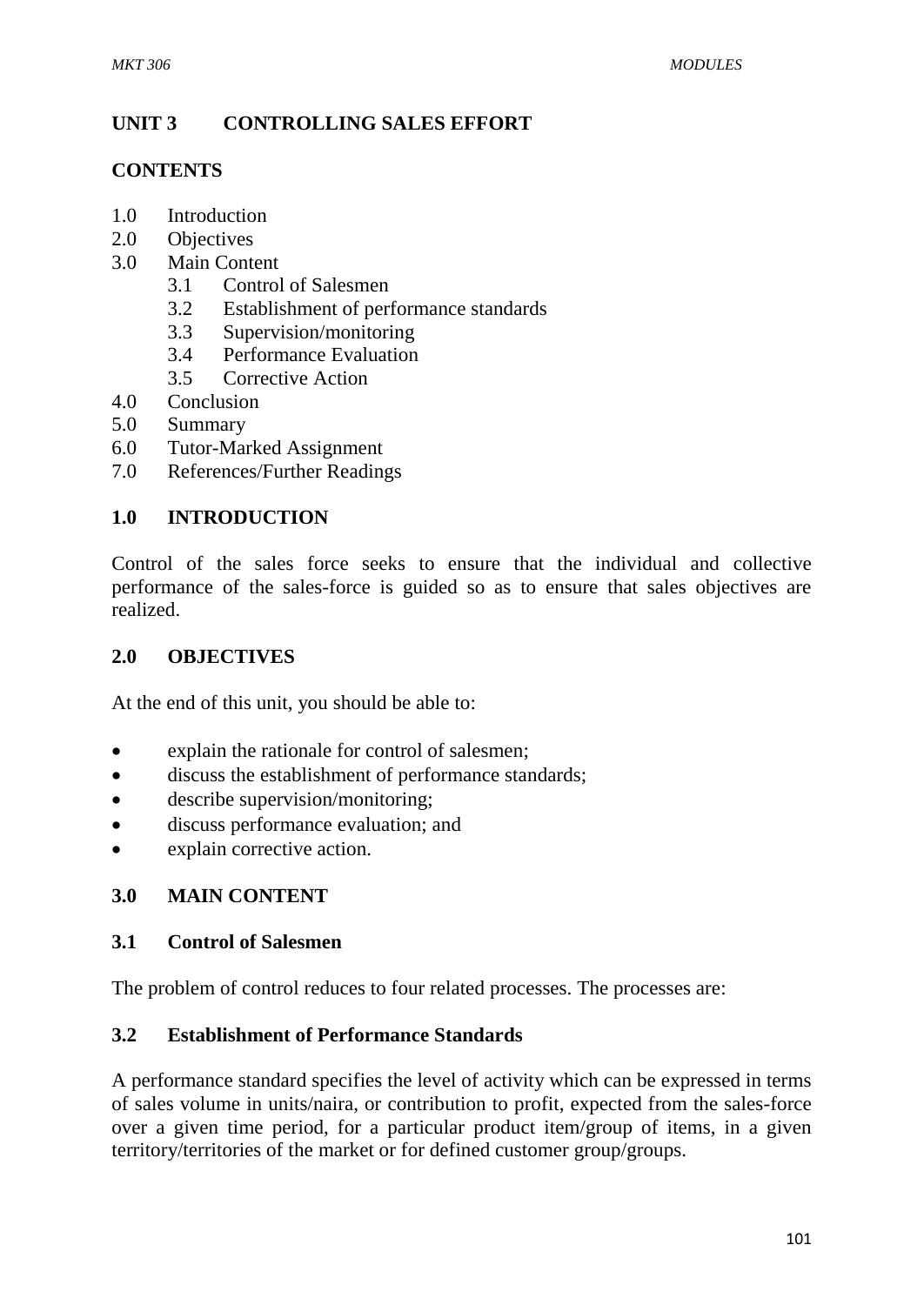# **3.3 Supervision/Monitoring**

Once performance standards have been established, the next control task of the sales manager is to effectively guide the efforts made by the sales force in the ordinary performance of their duties to ensure from the onset that they do not miss the targets set for them. Supervision clearly involves observing the performance of the salesmen either directly, by often going to the field with them, or indirectly, through sales reports made by them, and correcting them or telling them a better way of doing their duties where and wherever they are considered deficient.

While supervision is necessary in ensuring the salesmen work as they should, the form and extent of it are very important. They are important because, while some salesmen welcome and indeed need it, some feel that they do not need it and react negatively when they perceive that they are being unduly checked.

The challenge of supervision is therefore reduced to the extent, to which it will be applied, and the way and manner it will be conducted. Another aspect of the challenge is the identification of the salesmen who need and welcome supervision, and measures to be taken to minimize or contain the negative reaction of some salesmen who object to it, but who must be effectively supervised in the overall interest of the organization.

### **3.4 Performance Evaluation**

While supervision attempts to ensure that salesmen do their work as they should, performance evaluation seeks to measure the actual performance of the salesmen against predetermined standards. When actual performance is place against expected performance, the outcome will be one of three things. The outcome can show a variance which can be favorable, unfavorable or balanced. A favorable outcome will emerge where actual performance exceeds the expected. This will indicate wither that the salesman was exceptionally good, overshooting his target, or that the expected performance was grossly underestimated. An unfavorable outcome will emerge where actual performance is below expected performance. Two things can be responsible for this. First, the salesman may have been lousy or downrightly incompetent. Secondly, it could be that the size of the market was overestimated, and the expected performance consequently overblown.

A balanced variance outcome will emerge in a situation where the actual performance is equal to the expected performance. This is a seemingly ideal situation, indicative of proper setting of a performance standard; a challenging but nonetheless realizable target, that the salesman through maximum and efficient application of his selling efforts will be just able to achieve. There is however no way of knowing whether or not the salesman truly exerted himself to achieve the expected r\target. He may have simply achieved a cheap target and gone to bed.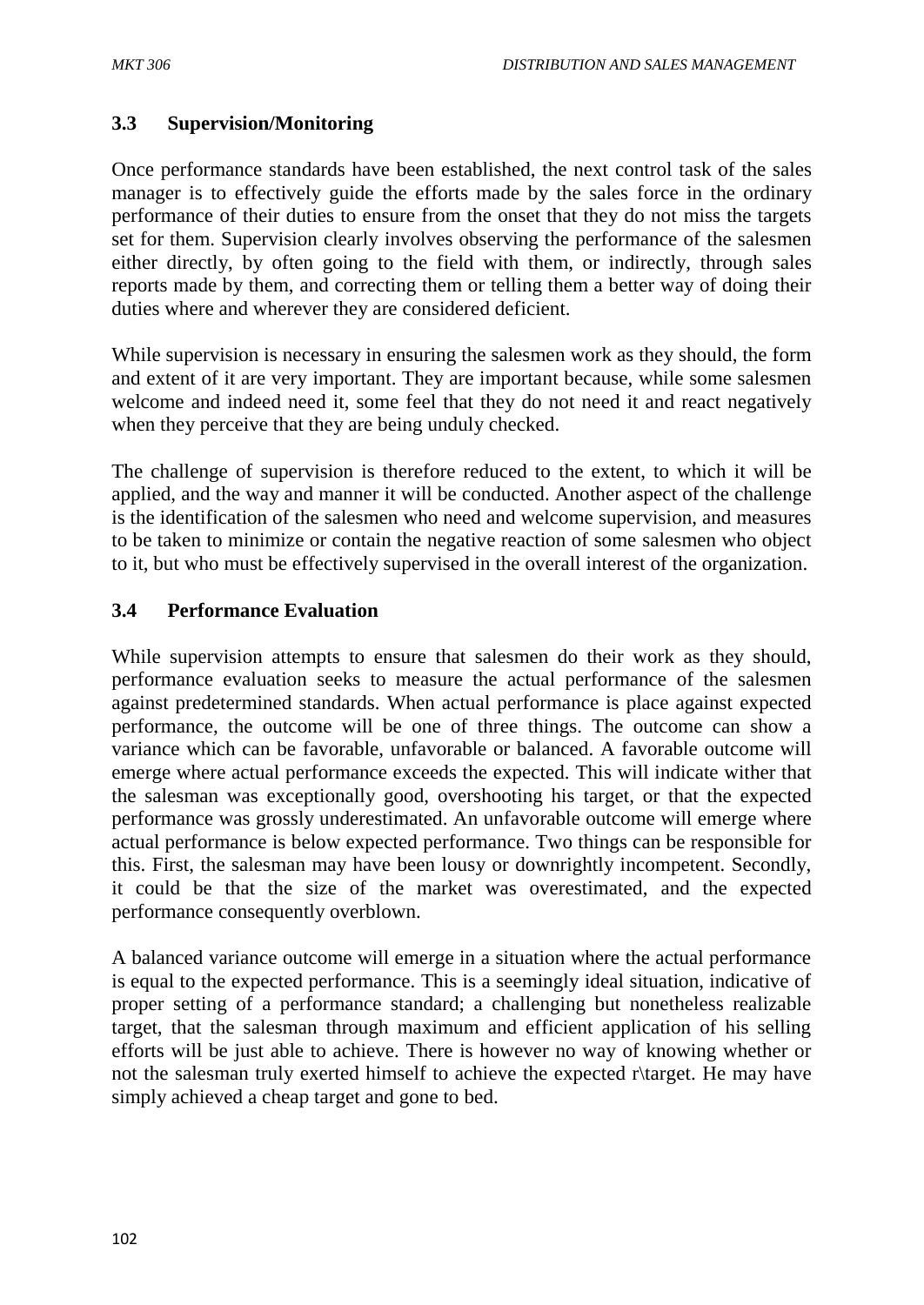### **3.5 Corrective Action**

Whatever the outcome of performance evaluation, corrective action is almost always necessary. Even where targets or objectives are achieved a case can be made for need to improve on the performance at least in the future. In management situations, there should always be room for improvement. The mechanism for setting performance standards can always be improved upon, to achieve targets that are challenging even while being realizable. The frontiers of performance and achievement in selling situations should forever be expanding. The methods of supervision and performance evaluation should continually be reappraised with a view to changing or modifying them for enhanced operational effectiveness and efficiency.

### **4.0 CONCLUSION**

The performance of individual salesmen needs to be managed for the ultimate purpose of ensuring that organizational objectives are achieved. This is achieved through the establishment of performance standards, supervision and monitoring of salesmen, evaluation of their performance and adoption of remedial measures as appropriate.

### **5.0 SUMMARY**

In this unit, you have been exposed to the following:

- Rationale for control of salesmen
- Establishment of performance standards
- Supervision/monitoring
- Performance evaluation
- Corrective action.

#### **6.0 TUTOR-MARKED ASSIGNMENT**

- Explain the rationale for control of salesmen.
- Discuss the establishment of performance standards.
- Describe supervision/monitoring.
- Discuss performance evaluation.
- Explain corrective action.

#### **7.0 REFERENCES/FURTHER READINGS**

Johnston, M.W. and Marshall, G.W. (2011) Churchill/Ford/Walker's Sales Force Management, 10th Edition, McGraw-Hill International Edition.

Kerin, R.A., Hartley, S.W., Berkowitz, E.N. and Rudelius, W. (2006) Marketing, 8th Edition, Mcgraw-Hill Irwin.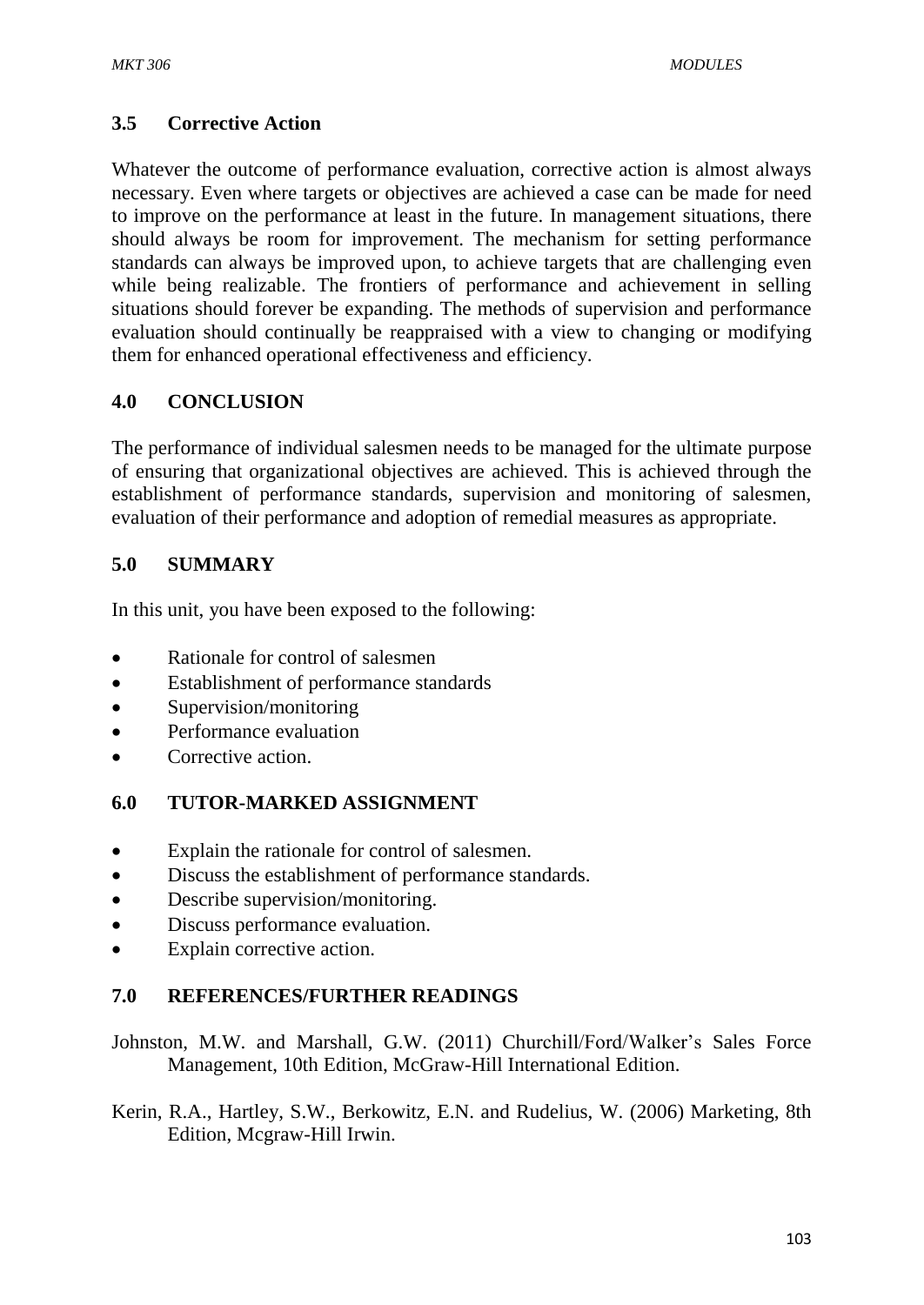- Kotler, P. and Keller, K.L. (2009) Marketing Management, 13th Edition, Pearson International Edition.
- Okeke, C.I. 1995) Modern Sales Management, Everlead, Books, Lagos.
- Spiro, R.L., Rich, G.A. And Stanton, W.J. (2008) Management of a Sales Force, 12th Edition, McGraw-Hill International Edition.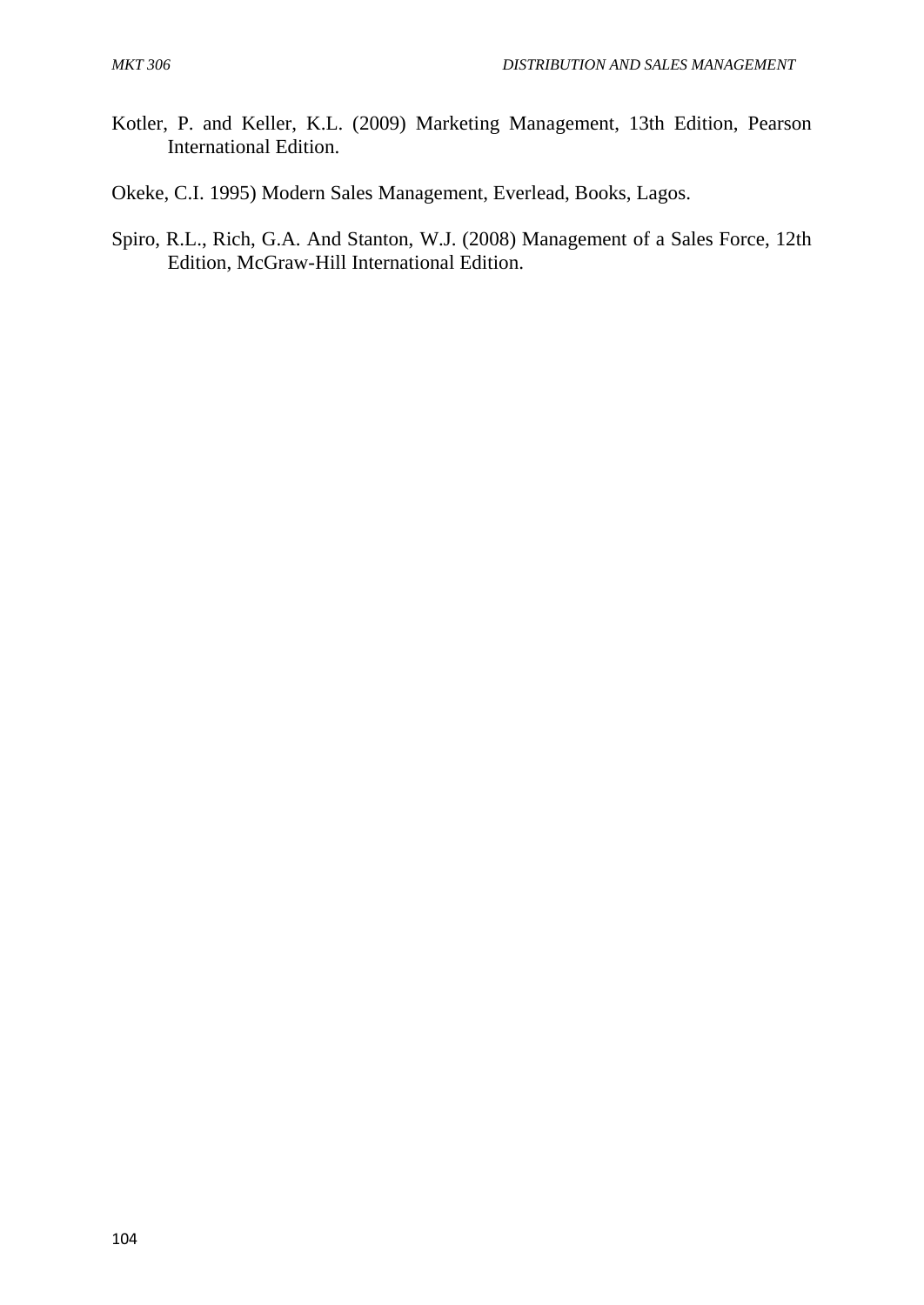# **UNIT 4 SALES BUDGET**

#### **CONTENTS**

- 1.0 Introduction
- 2.0 Objectives
- 3.0 Main Content
	- 3.1 Discuss the purposes of sales budgeting;
	- 3.2 List and explain the methods for determining sales budget; and
	- 3.3 Describe the budgets for sales department activities.
- 4.0 Conclusion
- 5.0 Summary
- 6.0 Tutor-Marked Assignment
- 7.0 References/Further Readings

# **1.0 INTRODUCTION**

Sales' budgeting is a process that produces the sales budget. Sales budget is at the core of organizational planning and control. A typical sales budget will contain the revenue and expenditure sides. While the revenue component will be based on sales forecasting which is largely done with inputs from sales force, the expenditure component will detail all the expenditure items needed for the realization of the projected sales by the sales force.

#### **2.0 OBJECTIVES**

At the end of this unit, you will be able to:

- discuss the purposes of sales budgeting;
- list and explain the methods for determining sales budget; and
- describe the budgets for sales department activities.

# **3.0 MAIN CONTENT**

#### **3.1 Purposes of Sales Budgeting**

The purposes of a budget are many, including planning, coordination and evaluation. In the aspect of planning, organizations formulate marketing and sales objectives to assist them in focusing their operations. Based on formulated marketing and sales objectives, a budget is drawn to guide the operations and consequently the achievement of marketing and sales objectives. The budget will specify what should be done at the level of budgets, sales territories and customers.

In the area of coordination, there is need to maintain the desired relationship between the expenditure and revenue components of sales activities, so that organizational objectives are achieved at the end. This coordination purpose will guarantee that more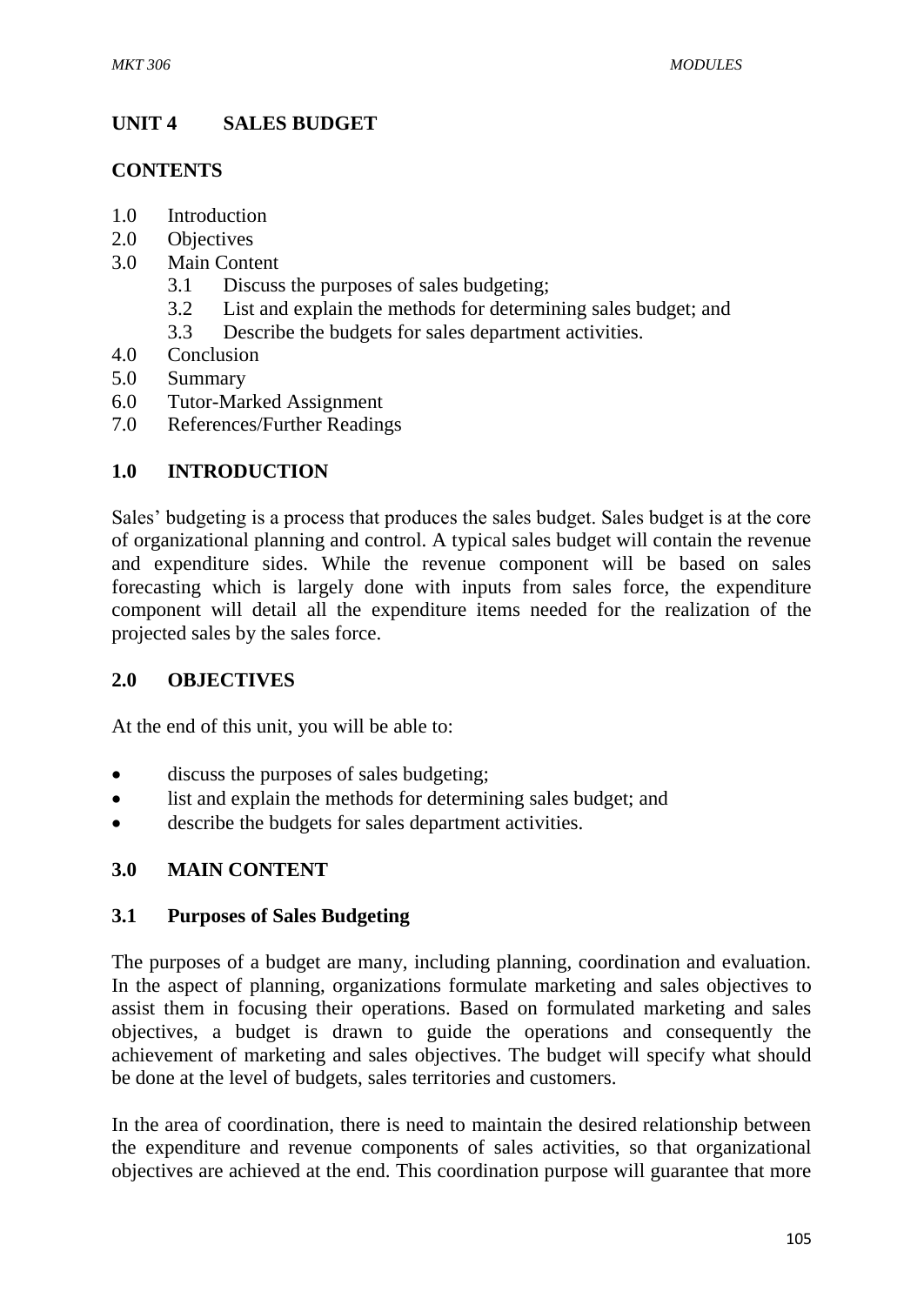money is not spent in realizing a given level of revenue. It helps to keep a hold on expenditure and ensure efficient utilization of resources in the bid to realize specified revenue targets.

The establishment of revenue and expenditure targets will provide a framework for the evaluation of performance at the end of the budget period. Achievement of projected revenue and expenditure targets will give an indication of successful performance. Non achievement of the targets is also an evidence of poor performance. The rate at which revenue and expenditure targets are achieved will give an indication of the level of performance efficiency. It is not enough that targets are achieved, the efficiency level of such achievement is important.

### **3.2 Methods for Determining Sales Budget**

The two methods for determining sales budget levels are the percentage of sales and objective and task methods.

**Percentage of Sales Method**: the percentage might be determined by the organization based on past experience, perception of what it should be or based on established industry averages. However they are derived, the agreed percentages are used as in determining and controlling sales and the costs of associated activities.

The expense allocations based on this method can go up or down depending on the volume of sales. As sales volume increases, the absolute amount budgeted for the activities will also increase and vice versa. So the effectiveness of this method is dependent on the accuracy of sales forecast. The good point of this method is that if management is able to keep expenses components within the percentage brackets, then final outcome of the operations will be as planned.

**Objective and Task Method:** using this method, the manager starts with setting sales objectives based on sales forecast. Having established the sales objectives, the manager determines the tasks that will be necessary in achieving the sales objective. He then estimates the cost of performing the tasks. These costs will be reviewed to ensure that expenditure does not exceed revenue: the expenditure level should never exceed the revenue that will be realized.

# **3.3 Budgets for Sales Department Activities**

The sales force has the responsibility of formulating and managing three types of budget, namely, sales budget, selling expense budget and sales department administrative budget.

The sales budget covers the revenue or unit volume the organization expects to make from the sales of its products. This is the foundation of all organizational budgets. It determines and affects every other budget. Hence any error in it will affect every other organizational budget. Production, finance, personnel budgets are all dependent on the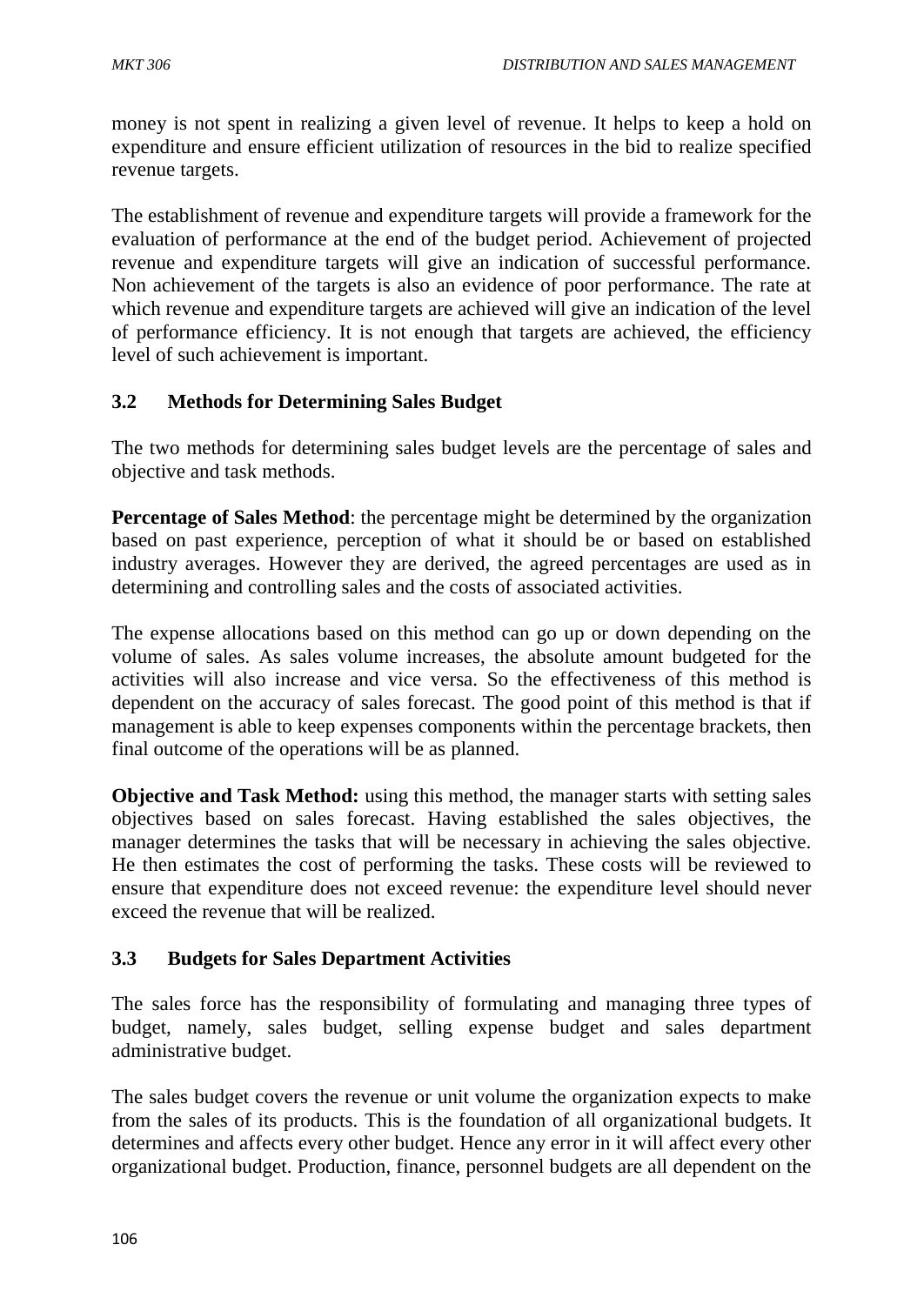sales budget. If projected sales figure is high, then the budget figure for these other organizational functions will be high.

The selling expense budget profiles the various expenditures for personal selling activities. It covers salaries, commissions and other personal selling expenses like transport, training etc. The administrative budget covers expenses for running the sales office-secretaries, office workers, sales supervisors etc.

# **4.0 CONCLUSION**

In sales budgeting, it is important that the sales forecast is accurately done. Thereafter, all activities needed in achieving the projected sales figure must be identified and fully costed.

### **5.0 SUMMARY**

In this unit, you have been introduced to the following issues in sales budgeting:

- The purposes of sales budgeting
- The methods for determining sales budget
- The budgets for sales department activities

### **6.0 TUTOR-MARKED ASSIGNMENT**

- 1. Discuss the purposes of sales budgeting
- 2. List and explain the methods for determining sales budget
- 3. Describe the budgets for sales department activities

#### **7.0 REFERENCES/FURTHER READINGS**

- Johnston, M.W. and Marshall, G.W. (2011) Churchill/Ford/Walker's Sales Force Management, 10th Edition, McGraw-Hill International Edition.
- Kerin, R.A., Hartley, S.W., Berkowitz, E.N. and Rudelius, W. (2006) Marketing, 8th Edition, Mcgraw-Hill Irwin.
- Kotler, P. and Keller, K.L. (2009) Marketing Management, 13th Edition, Pearson International Edition.
- Okeke, C.I. 1995) Modern Sales Management, Everlead, Books, Lagos.
- Spiro, R.L., Rich, G.A. And Stanton, W.J. (2008) Management of a Sales Force, 12th Edition, McGraw-Hill International Edition.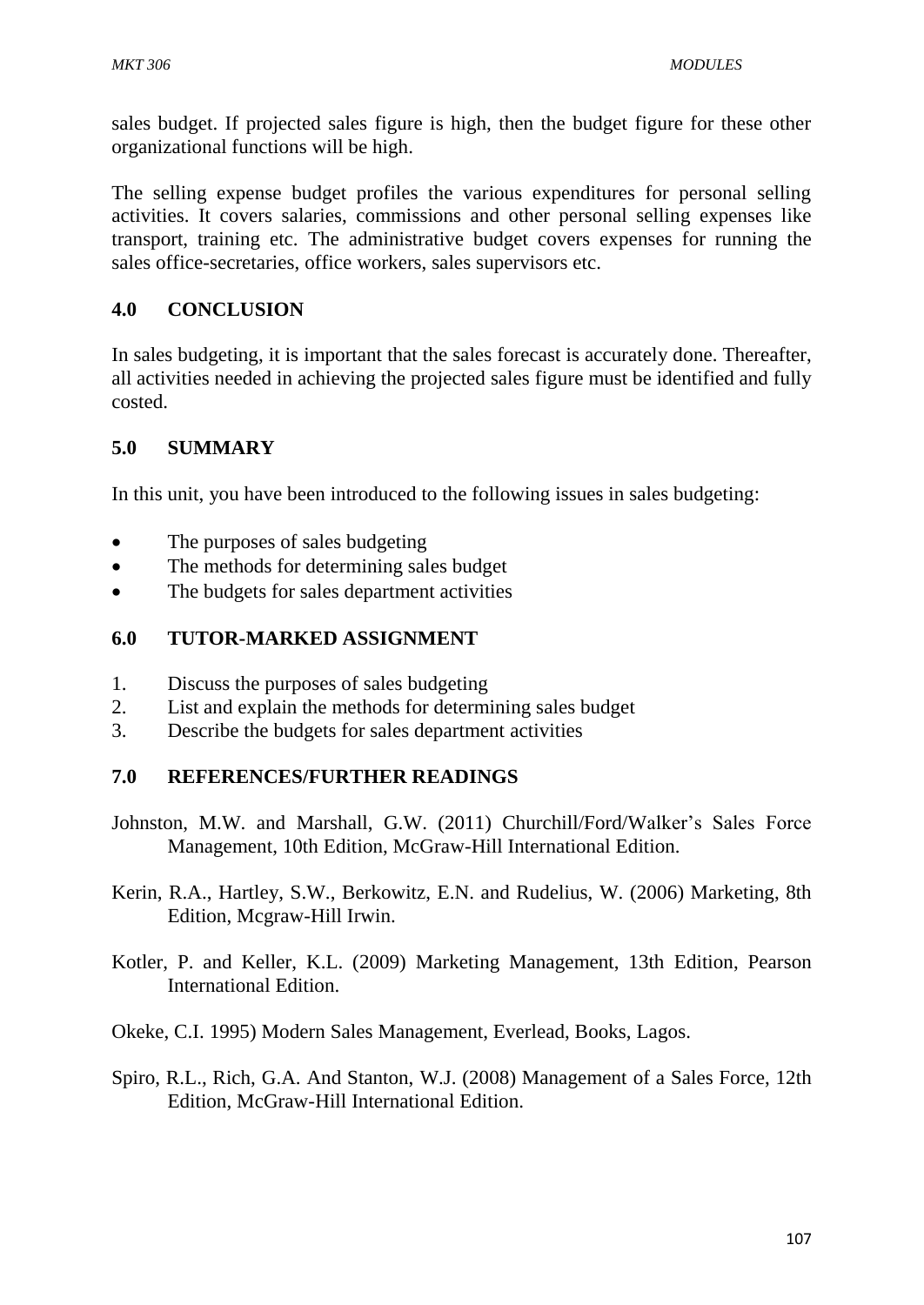# **UNIT 5 SALES QUOTAS**

#### **CONTENTS**

- 1.0 Introduction
- 2.0 Objectives
- 3.0 Main Content
	- 3.1 Sales Quotas: Meaning and Applications
	- 3.2 The Purpose and Benefits of a Sales Quota to an Organization
	- 3.2 Types of Quotas
	- 3.4 Approaches Used in Setting Quotas
- 4.0 Conclusion
- 5.0 Summary
- 6.0 Tutor-Marked Assignment
- 7.0 References/Further Readings

### **1.0 INTRODUCTION**

The success of any firm in today's turbulent, complex and uncertain business environment depends on how scientific the marketing man of the organization approaches his marketing functions. As a result of this, it is required that the marketing/sales executive should be objective with some specified goals and missions as targets to where he is going. With a target in mind, the executive can plan his resources, integrate the marketing and non-marketing variables to reach the set out target and evaluate his performance at the end of the marketing activities. This therefore means that until a sales executive knows where he is going, any road will lead him to nowhere. It is demarketing for a sales executive to wander in the business desert with nothing in mind. Setting sales quotas is therefore as important to the sales officer as all other sales tasks. Unfortunately some sales executives see nothing good and important about planning and setting the firm's sales quotas for any particular period, particularly if much sales turnover and revenue are coming. Often executives may regard quota setting as unnecessary because of the uncertainty of the business world, lack of available data to rely on as benchmark and lack of enough time in the hands of the executives to plan for quota setting. These reasons may sound proper to a casual sales manager but they are illogical because one has to determine what one wishes to achieve in terms of sales volume and revenue at a particular time and territory than opening his territorial gate too wide to receive any inflow of revenue as a result of the sales made in the total undivided markets.

#### **2.0 OBJECTIVES**

At the end of this unit, you should be able to:

- explain what sales quotas are, their applications and
- importance in the organization and how they aid the sales unit/sales force to
- achieve the marketing and corporate goals of the organization.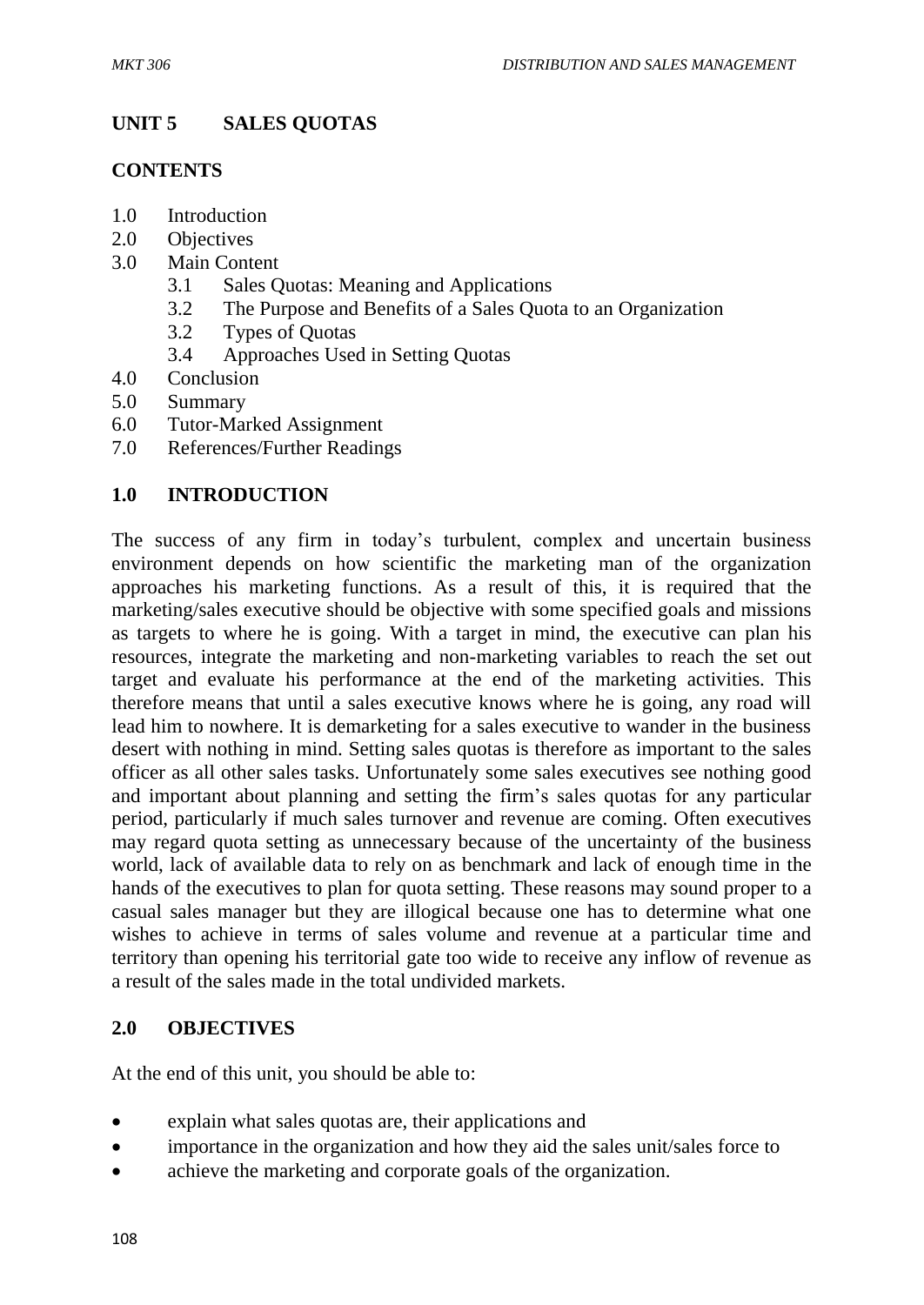- discuss the different types of quotas an organization
- can establish and the factors that determine the use of each form;
- list the different approaches a firm can use in setting
- its sales quotas; and
- describe how sales quotas are administered in a firm.

#### **3.0 MAIN CONTENT**

#### **3.1 Sales Quotas: Meaning and Applications**

A sales quota, according to Still *et al.,* (1976; 1976; 479 – 499) is a quantitative objective assigned to specific marketing units, individual sales people, for instance – for use in the management of sales efforts. In a similar view, Stanton and Buskirk (1978: 511 – 525) define a sales quota as a sales performance goal assigned to a marketing unit, a sales person, branch middleman, or customer that aids in the planning, control and evaluation of sales activities.

These goals are established in sales volume, goals margin, expenses, or other marketing activities. In the opinion of Jolson (1978: 569 – 570), quotas are motivational targets expressed in quantity or monetary values that are assigned to field units such as regions, districts, or salesman's territories that assist management in producing incentives for salesmen, in controlling salesman's efforts, and in evaluating their performance.

It is not the intention of this exercise to state among the different views which is the best description of a sales quota. However, implicit in the various opinions is that in setting a sales quota, the sales unit of organization should determine a time frame so that the results of such a decision could be easily determined within the specified period. This means that it is not enough for management to say that X or Y is our sales quota but the decision should have a time dimension such as our sales quota for the year, month or week within a sales territory, where they could be got, is X or Y.

As a means of appraising the effectiveness or otherwise of the sales force, sales quota is a planning and controlling device for management because it is used to determine the amount of human and financial resources spent or be spent at a particular territory and period, the expected returns the organization will achieve within a particular period and a device for rationing the organization's products to its customers. It is unnecessary, therefore, that an effective and workable sales quota should be backed by enough quantitative data derived from a thorough marketing research information and knowledge than to be based on mere intuition and guess work of the top management of the firm.

A successful sales quota should equally be integrated into the firm's sales planning, forecasts and budgets. It is immaterial which among these three variables comes first in their positions or hierarchy depending on the choice of the company in question. For instance, company A may decide on its sales forecast first, make the budgets and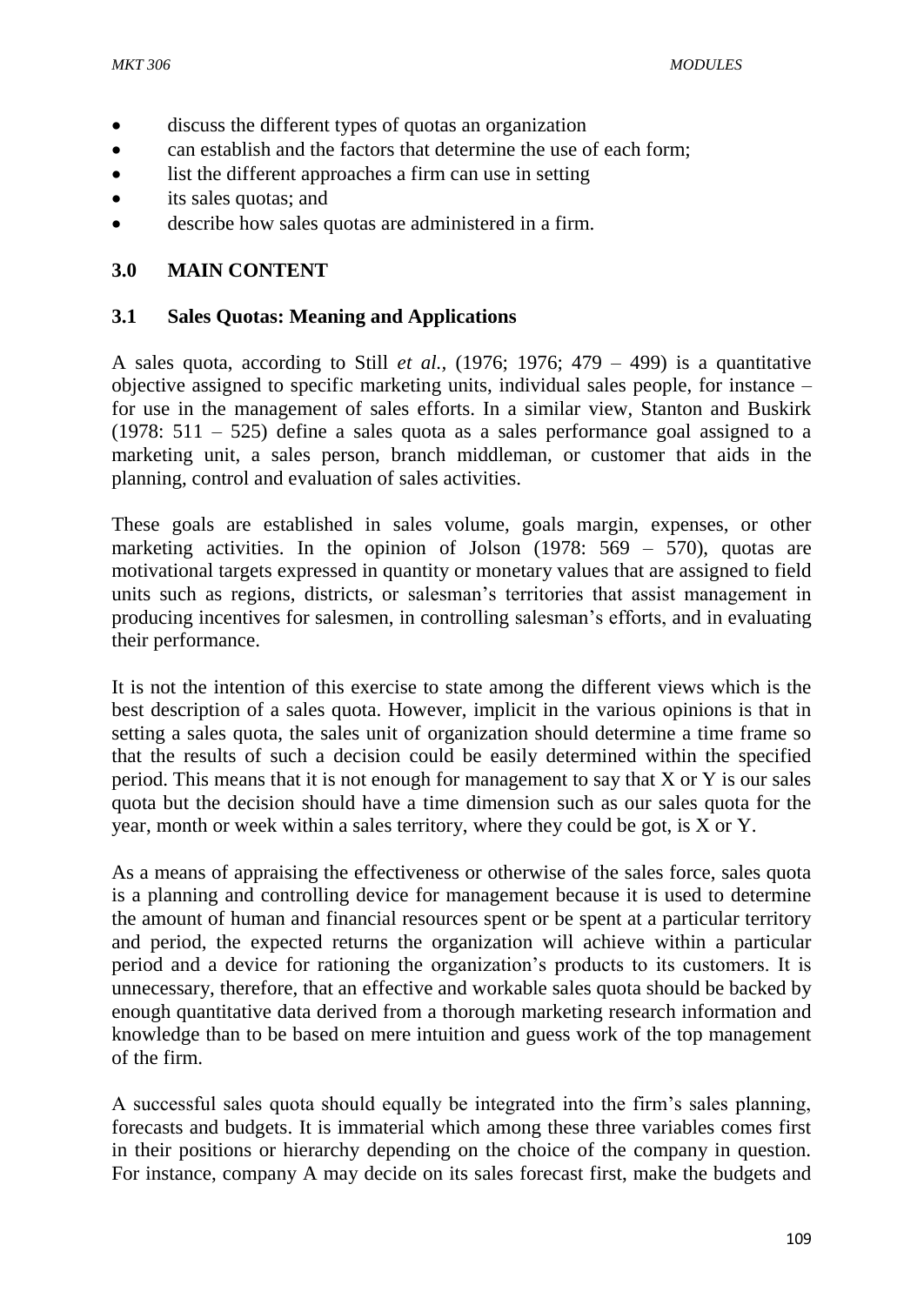then set the quotas based on the results of these two tasks while other companies can rearrange these tasks to suit their different marketing and either business objectives and functions. The procedure should begin with a management decision on sales forecast that is reasonably achievable which serves as basis for production planning, work-force size, and financial requirements and quotas are then set on either the territories or region for a specific period. These quotas should also be greater than the forecasts as it is an incentive to drag the management and sales persons further than their best efforts.

What comes first or last notwithstanding, it should be understood that sales forecasts should be a strong integral part of the firm's marketing task with specific objectives which should be met where and when necessary.

# **3.2 The Purpose and Benefits of a Sales Quota to an Organization**

No rational business executive does anything for the fun of it but for what he will achieve out of such a decision. This happens to sales quota setting in a sales oriented organization. As a result of this view, the major objectives why firms establish sales quotas are to facilitate and improve their sales operations, control the sales performance of the sales force and aid in a rapid growth of the firm and its sales turnovers in quantities and revenues. Managers should set up sales quotas to serve as in incentive, a measure of performance, and a basis for bonuses or commissions.

The purposes and benefits of a sales quota to an organization are summarized in an "Eight Objective Agenda". These objectives are:

- 1. to motivate the performance of sales operations
- 2. to provide quantitative performance yardsticks.
- 3. to determine the compensation plans for the sales force.
- 4. to serve as instrument for controlling and reducing sales expenditure.
- 5. to use in connection within sales contests.
- 6. to allocate other marketing expenditures
- 7. to determine the sales force productivity, and
- 8. to determine the strength of territorial development in the market place. These reasons for quota setting are briefly explained below:
- **1. To motivate the performance of sales operators:** sales quotas serve as inspirational force for the sales force, middlemen and others engaged in personal selling in their sales territories. This is because it is a thing of joy and pride that one meets the quota set for him at the specified time. To be a motivational force, the quota has to be realistic and attainable within the resources, knowledge, skill and capability of the sales force. And each salesman needs to be strongly convinced, that the attainment of such a quota or more than the expected will guarantee his further recognition and promotions by the firm's management.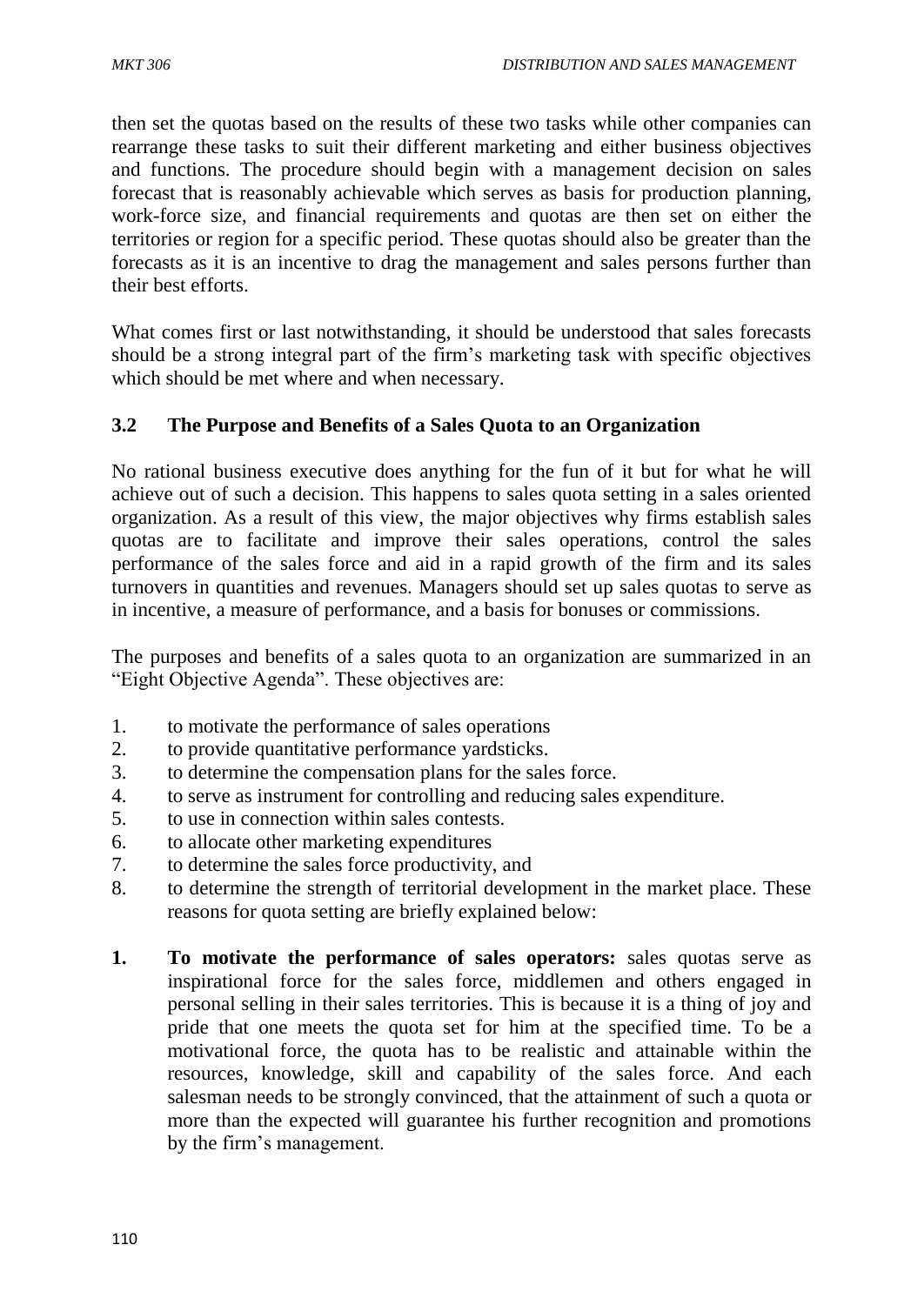- **2. To provide quantitative performance yardsticks:** one job of management is to give the sales force a sales task but more important is a task that is measureable. The measurability of the job will help both the management and the sales operators to know whether the sales people, middlemen or all others engaged in personal selling are performing below, exactly or above average. Quotas also help to compare the performance variations and abilities of all the sales people in the various territories, taking into considerations some peculiarities of each territory.
- **3. To determine the compensation plans for the sales force:** there are many ways of compensating the sales force. Among these are the straight salaries, commissions, salaries and commissions, special drawing accounts allowed the salesman, bonuses, express allowances, profit sharing and indirect monetary benefits. Each of these plans has its merits and areas of best fit but especially they are attached to the possibility of the salesman meeting his targeted sales quota, though with an exception of the straight salary structure. Everything being equal, the salesman that meets or achieves more than his sales quota will enjoy more commissions, bonuses and other benefits from the company than his counterpart that is a none-achiever. This same achiever will be the one the firm will like to retain, promote, integrate and rely on in most of its sales decisions than his dormant counterpart.
- **4. To serve as an instrument for controlling and reducing sales expenses:**  some organizations attach their compensations, promotions and other incentives on the possibility of the sales force meeting a particular sales quota at very minimum costs in terms of time, finance and other organizational resources. This means that the higher the sales force is able to meet the quota at a reduced cost, when compared with other sales people in similar territories, recognizing other external conditions, the higher he is paid and recognized in the company. To use this as a measure of control and sales expenses reduction formula, management should be assured that the quotas are objectively set, and the sales force is capable enough to realize them while the environment is at his favour to achieve the target at reduced costs.
- **5. To serve as instrument for sales contests promotions:** one of the ways of determining the sales force efforts and performance abilities is to expose them to sales contests and competition. Using this instrument for promotion and compensation, management may relate performance against quotas and the more sales quotas (in revenue and or quantities) the sales force is able to achieve the more he is paid for his efforts against his sales in similar sales territories. The realization of this idea is on the condition that some adjustments are made and some contingencies and unforeseen circumstances taken care of in the various and different territories and efforts of the different sales people recognized. Also the different sales people should have the equal chances of gaining in the contest as may be provided by management.
- **6. To serve as marketing resources and expenditure allocator:** to ease the allocation of a firm's marketing resources such as advertising, personal selling routing activities and other promotional jobs, the management of the firm can rely on quotas as an aid in their budgets allocation. This occurs in a situation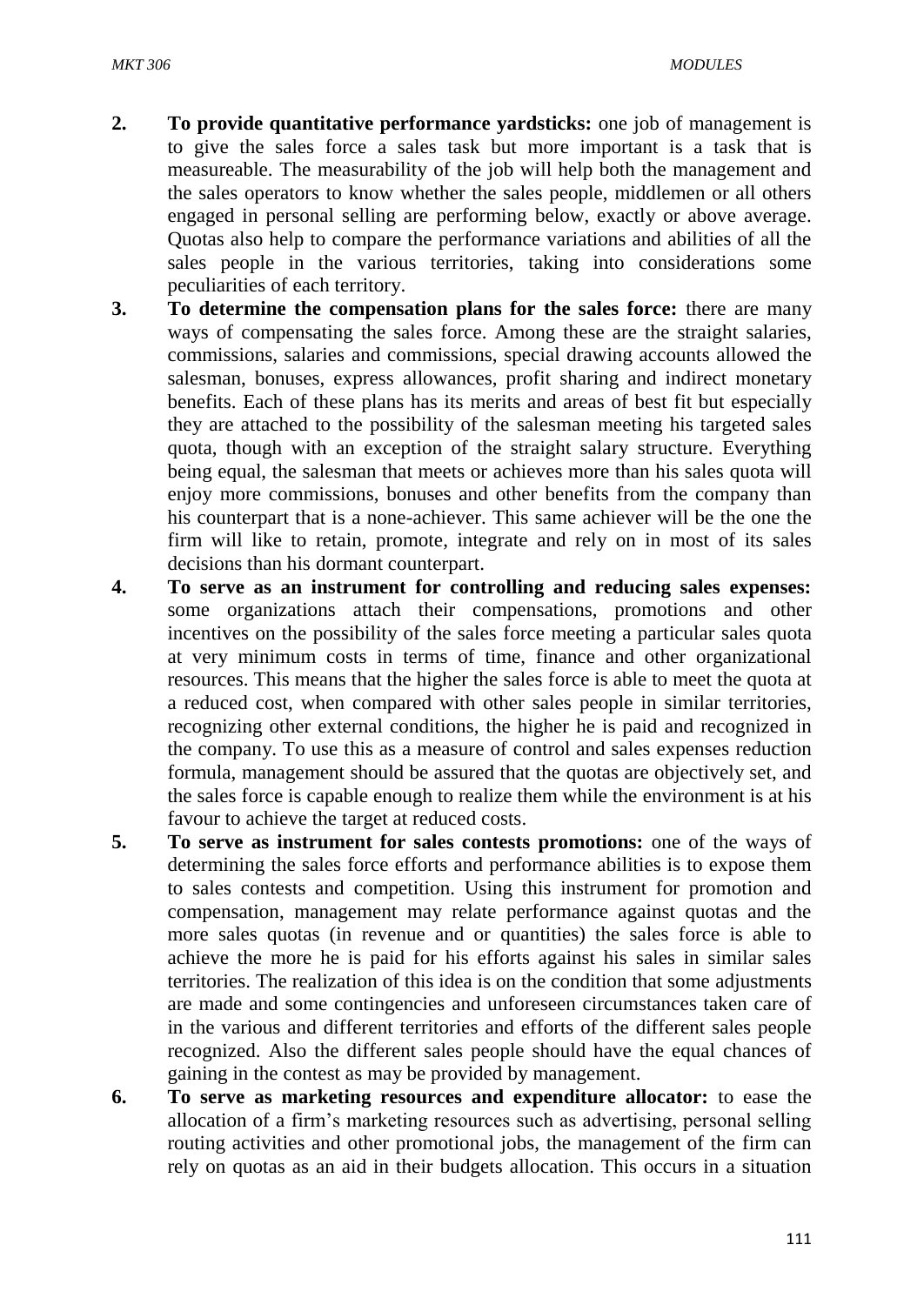where the firm's management correlates these marketing activities, say advertising to increase in sales quotas achievement at a particular route, market place and time. If this assertion and method is correct, it would then mean that if Territory A gives the firm, say 10% of the total sales quota, 10% of the firm's advertising related expenses should be allocated to it. This means a system of fluctuating (increasing or decreasing) the firm's advertising and other marketing resources to the territories that provide the higher or lower sales quotas realization respectively. This is only attainable if only some conditions in the territories, organizations, environments and sales force efforts are kept constant.

- **7. To serve as a determinant of sales force productivity:** in the measurement of the general productivity and effectiveness or not of a sales force, the use of a sales quota becomes a very good marketing strategy and determining instrument. This is because, having specified sales quota for the sales force, at a particular time, territory and with a favourable environment to meet the quota, the sales force compensation now depends on his output or productivity in the enabling environment.
- **8. To determine the strength of territorial development in the market place:**  in marketing analysis, the marketing man is concerned with the determination of what is happening in the market place, why it is happening and how to map out strategies to reduce these happenings (if negative to the organization) and strengthen them (if they contribute positively to it). One of the instruments for the marketing analysis is the sales quota position of the firm because its movement determines how fair or not the organization is going. However, it may not actually dictate what is happening to the firm at the market place because the presence and degree of competition in the market and industry, the firm's product quality, middlemen activities and general business environment may be some constraints and or opportunities to watch.

#### **3.3 Types of Quotas**

Different firms use different quotas to meet their corporate and marketing goals and objectives. The differences in applications of quota types could be attributed to the differences in the various forecasting and budgeting procedures, top management philosophies and policies, selling problems, executive judgments, resources availabilities and quota – setting procedures. However, the major types of quotas for any marketing organization are shown in the figure below: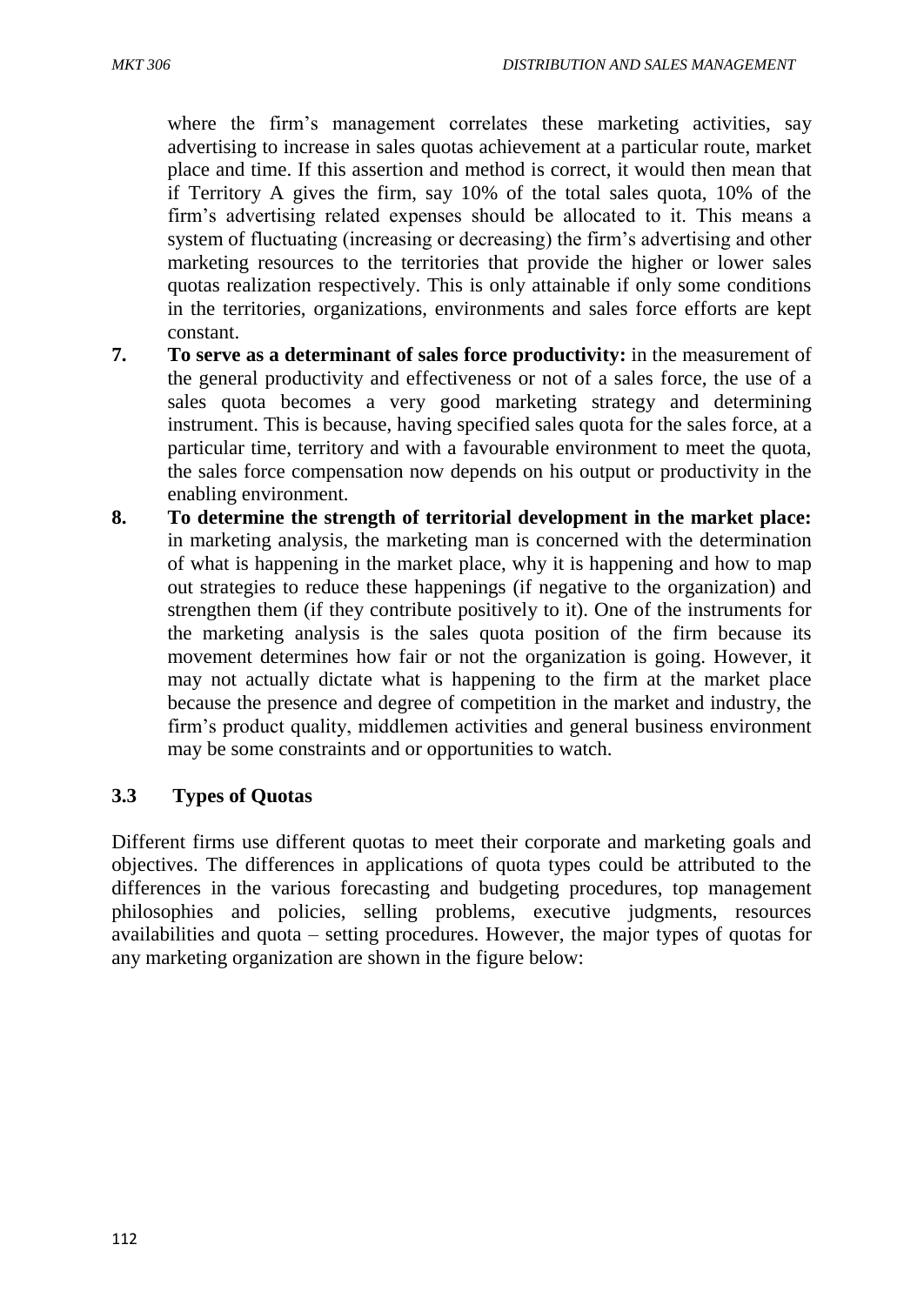

*Figure:* A typological representation of Quotas of a Sales/ Marketing Organization

From the figure above, it can be observed and noted that a firm is at liberty to apply any or more than one type of quota in reaching its sales goals as the use of one does not preclude the use of the other by the organization at the same time. Each of the types has its merits and conditions of best application that a firm that wishes to achieve any sales synergism is advised to combine the types, where and when necessary, than concentrating on only one type.

**a. Sales – Volume Quotas:** the sales – volume quota seems to be the oldest, most commonly and widely used off all the types of quotas a firm can use. Organizations that use this type do so purely to determine the productivity and individual performance of their sales people concerned with personal selling tasks of the firms concerned. It is a strategy of how much is sold (in terms of naira value or physical quantity) for what period and territory through what marketing channel, and to what customer. It is therefore not enough to state what is sold as a sum without breaking them into product lines, time periods customers, territories and channels. This breakdown analysis makes for easier appraisal of the sales people selling activities and make necessary corrections where and when necessary. However, the shorter the period, the better for the firm than using a very long selling period.

Like the time frame for quota setting, it is illogical for any organization to widen its territories too large. It is more advisable to properly define a particular sales territory for each sales force than assigning him to a very mass and un-segmented market. This will depend on the products sold, the product's features, the market opportunities in each territory and the top management's policy on territorial coverage. Sales volume should equally be set based on product lines because of resources management, control of sales force activities and determination of the firm's general business and marketing activities. As stated above, the two basic methods of setting sales volume for an organization are the monetary value (Naira sales revenue or volume made out of the sales) and the physical quantity or unit of products sold. The monetary value involves the total sales revenue realized from the customers under certain conditions, environments and territories. This system makes it easier to equate the performance and productivity of the sales force in terms of the financial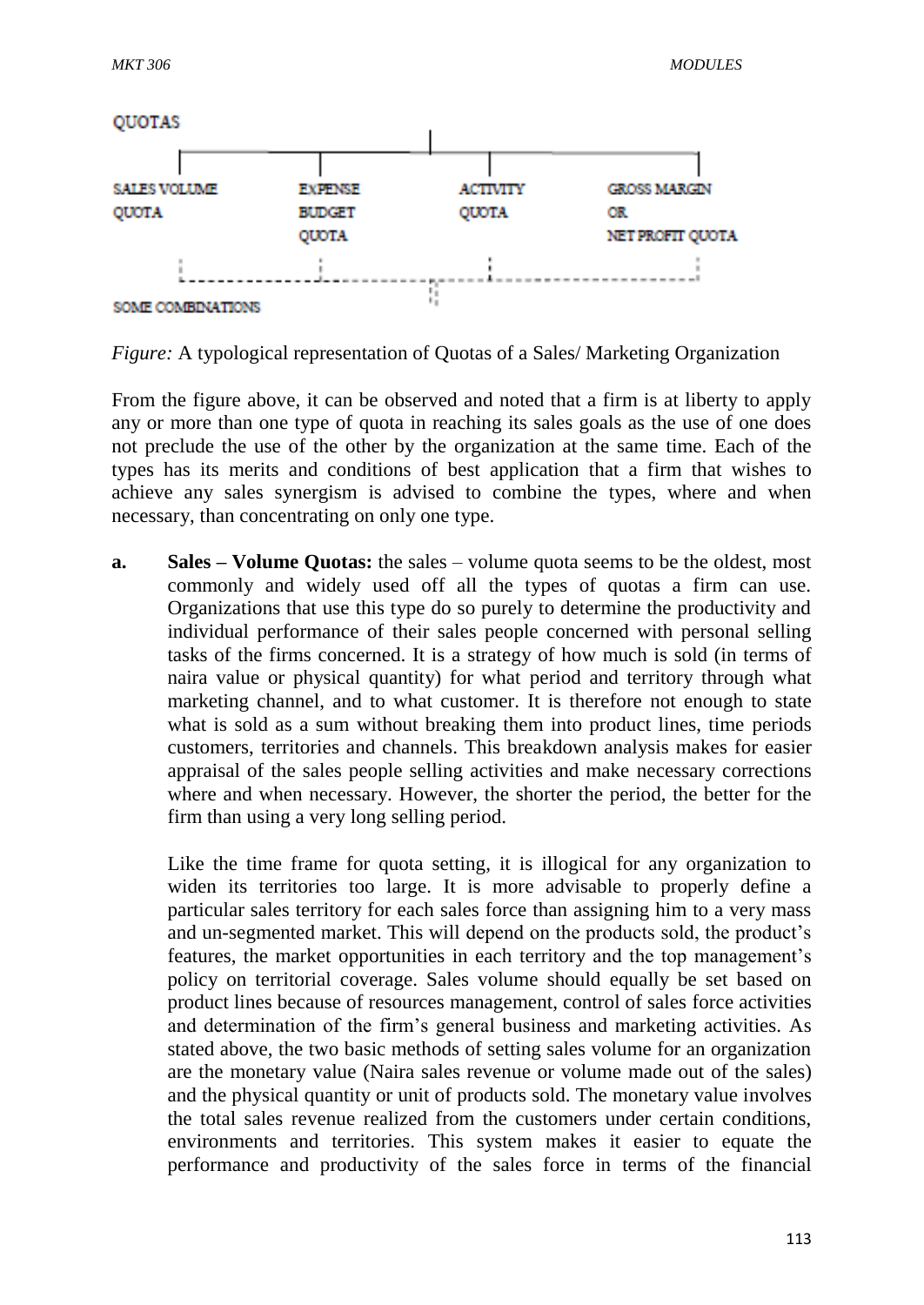revenue he is able to contribute to the organization's purse. Thus, the more sales volume he realizes the more productivity he is assumed to be by the firm. It equally enables the firm to relate and compare its expenses made in an effort to meet a particular sales activity with the sales revenue, and then, profits made of such a marketing task.

A firm using the unit of product sales volume method can do it under two specific conditions; when the selling prices of the products are expected to fluctuate significantly during the quota period and when the company has narrow product lines sold at prices that do not fluctuate significantly during the quota periods. In the first case, the company has a determined sales volume to achieve during the period and can reduce or increase the price of its products to meet the sales target. For instance, if a firm's product is sold to N40.00 a unit, 600 units have to be sold to get N24, 000.00 in sales but if the price falls to N30.00 a unit, 800 units should be sold to get the same sales revenue. The second condition assures the firm of its expected sales volume if all marketing efforts necessary to affect a better performance are put into proper position. In general, the unit of product sales volume is mainly used when the firm has product lines with relatively few items and high unit prices.

**b. Activity Quotas:** In an attempt to make any sales, the sales force performs some activities which range from total sales call, calls on particular class of customers, visits on prospects to opening of new accounts. The other sales jobs include missionary calls, products demonstrations, placement or erection of displays and making of collections. Some of these selling activities are more difficult to accomplish than others in terms of time, efforts, and monetary expenditures involved and the more difficult the tasks, the sales force ought to be compensated.

A firm that is adopting the activity quotas as a quota strategy should first identify these various selling activities and assign some frequencies to form a basis for quota assignment and performance evaluation and control of the force. How the salesmen spend and allocate their time and other selling efforts should equally be identified by management for easier measurability and productivity appraisal.

Activity quotas are usually used most when the salesman is performing a sales job of non – routine in nature and where he is expected to develop new contacts as in insurance and missionary selling. Others are searching for customers that purchase infrequently but in bulk that each purchase takes care of the costs involved in getting him and making him to buy.

The major problem of the activity quota method is to determine whether the assigned sales job is actually done and how effectively it is performed. This is because of the tendency of rewarding some salesmen highly for quality jobs done or otherwise. This problem could be solved by using other methods of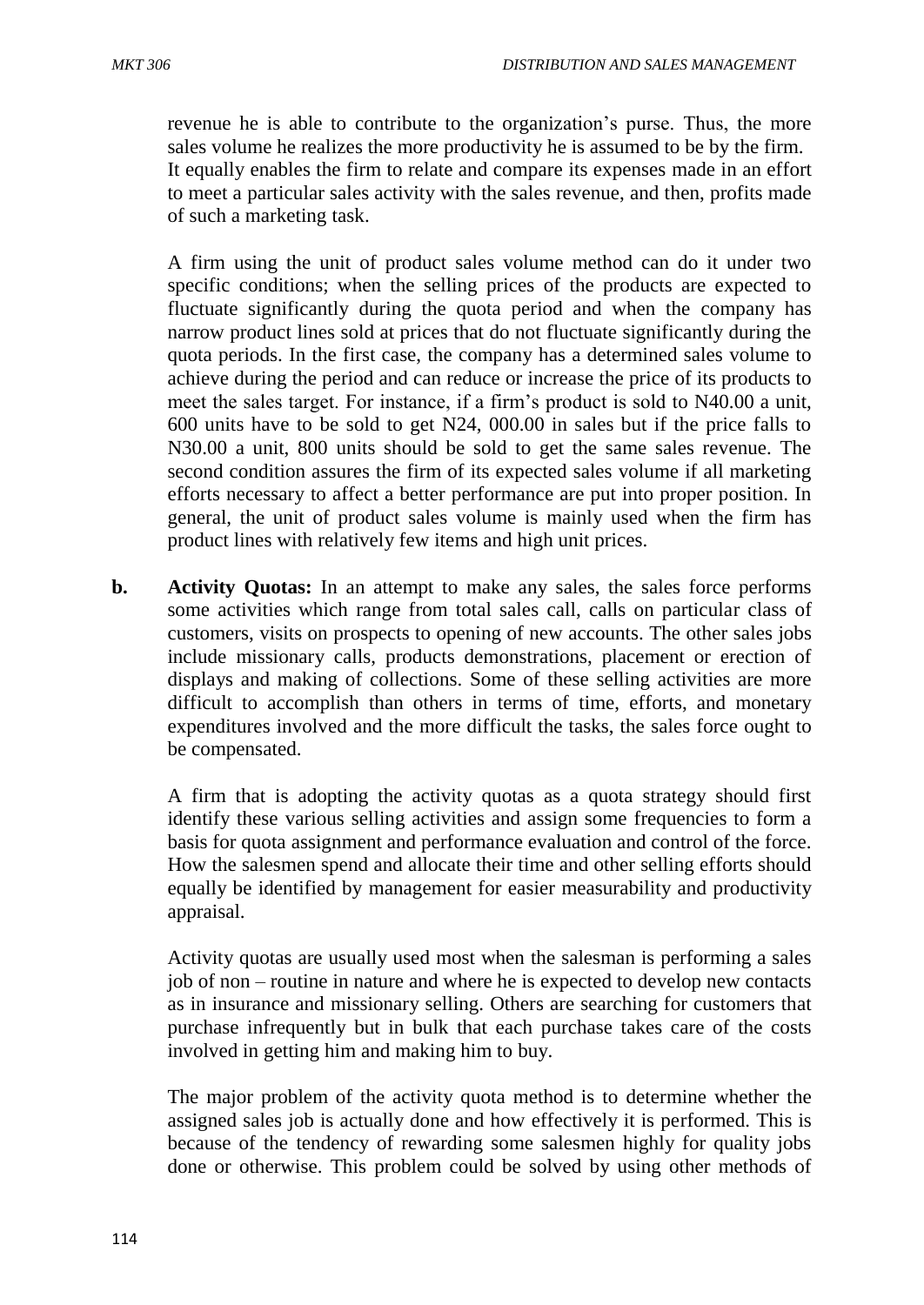setting quotas such as well-designed sales volume and or expense quota with adequate and close supervision of the sales men by their immediate higher authorities.

**c. Profit Quotas:** another method of establishing quotas involves setting quotas based on either gross – margin or net profit quotas. This method is used by firms that want to deemphasize more sales volume but concentrate on sales force activities contributions to profits – whether gross or net margins. The general philosophy underlying these quotas is that sales personnel will operate more efficiently if they are made to recognize that sales increases, expense reductions, or both, are important only if increased margins or profits result and they are particularly appropriate when the product line contains both high and low margin items.

This method has to be used with carefulness because of how the profits are realized, who made them and the environmental circumstances where they are made. This is because risk averting sales force may prefer selling products or low margins at non difficult sales territories or markets and still come out with high sales volume and profits. Some risk – taking salesmen may equally prefer difficult to sell products to complex markets and territories with huge financial and other resources expenditures which may not bring easier and faster sales revenue and profit to the organization as the first case. The second category of salesmen will adopt the latter strategy if only they are assured of management's support in terms of their promotion, compensation and other rewards taking into considerations the sales difficulties involves rather than rewarding them poorly for failure to make higher and quicker sales volume and profits as in the case of the risk averter.

Certain problems are involved in establishing quotas based on profits (grossmargin or net profit quotas). These problems are the increased clerical and administrative expenses involved, the possibility of friction arising between management and the sales reps because of the inability or failure of the force to understand the derivation formula for their quotas, and the goal being based on too many factors these reps have no complete control of. These problems could be resolved by the reduction of some administrative flaws involved by management, basing quotas on the conditions the force have control over by deducting the expenses from the gross margin to arrive at the net profit and setting quotas on individual products and making adjustments where and when necessary to get the expected contributions.

**d. Expense Budget Quotas:** sales people spend a lot of revenue through travelling, entertainment, food, and lodging in their efforts to sell the organization's products. Because of the financial expenditure involved in this activity, management of most institutions consider it a waste and always look for alternative cost reduction formula yet thinking of realizing as much sales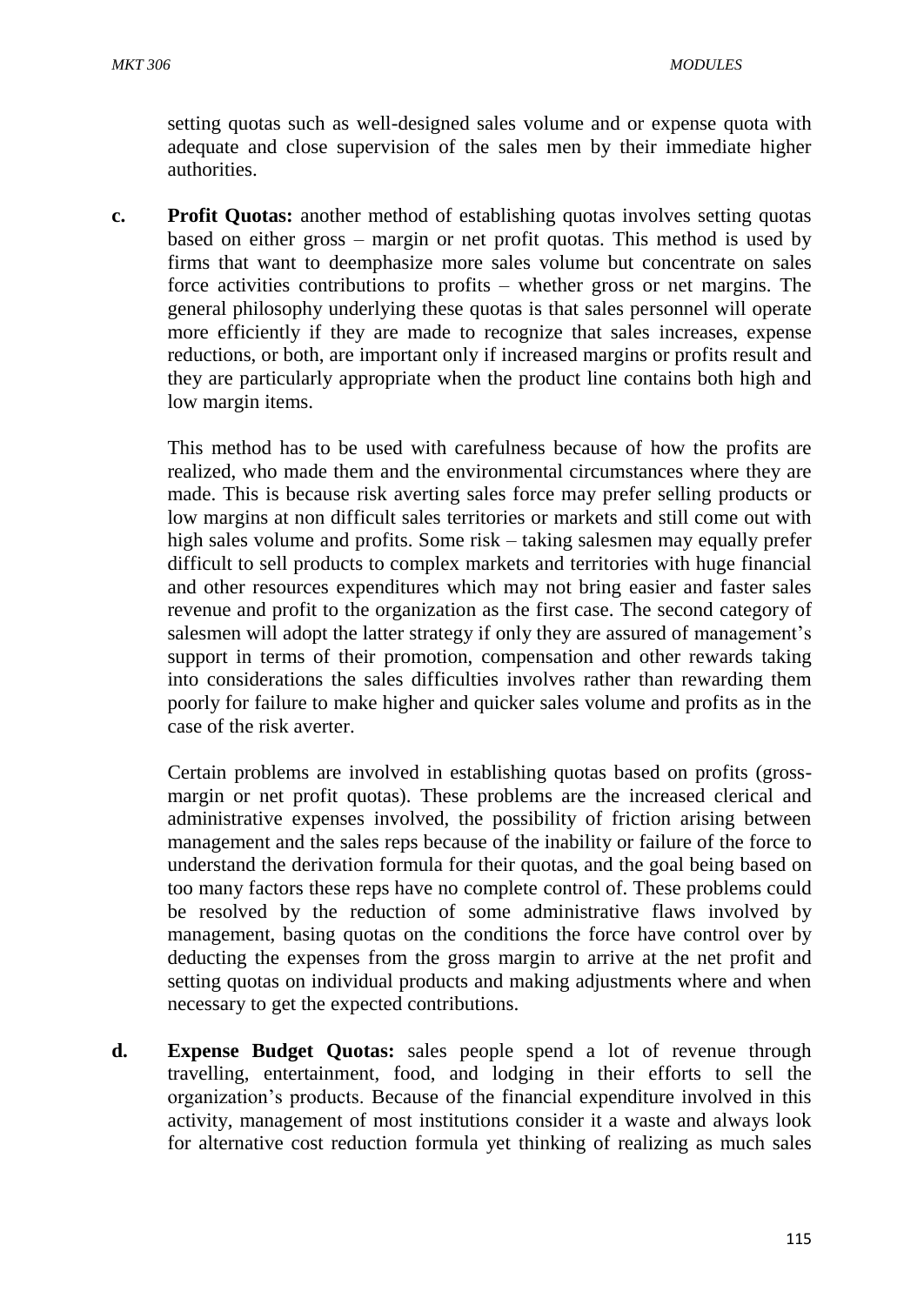revenue and profits as expected. In most cases, this is an irreconcilable position that brings conflicts between the two parties involved.

In order to achieve their sales goal at reduced costs, some firms establish a quota based on the representative's expenses and relate them to sales volume and or compensation plans thereby rewarding efforts that do not cut across the budgeted expense to get a particular target achieved while the opposite is unrewarded. This method is an attempt to create much costs and profit consciousness and awareness to the sales people unlike in other quota setting methods.

The fault of this method is that it makes the organization so conscious that good opportunities of higher expenditures are missed because of the already drawn expenditure budget. The sales force equally loses profitable and rewarding marketing areas and avoids some promotional incentives, demonstrations and offers or benefit to the organization in order to avoid punishment. Equally expenditure reduction seems t be the goal of the force and management than profit and sales increase contributions to the organization.

The avoidance of this ugly situation involves management setting objective and realizable quota with the expected expense and making provisions for contingent expenditure by the sales force. The required considerable efforts to put in analyzing differences in the various territories to determine the market and customers' buying behavior, products in question and the general business environment will be offset by the rewards to realize if properly managed. This calls for flexibility in the administrative strategy of the top management policy. It is a good guiding principle to use in quota setting because it acts as a check on the reckless behaviours of some salesmen who assume the firm's finances under their care for sales activities to be their own share of the organization's cake and therefore the opportunity to grab as much as they are able.

However, this does not suggest that sales men should stop spending on food, travelling entertainment or lodging in order to make greater sales and revenue from profitable sales territories and markets, rather they should be done with the realization of the cost benefit relationship involved.

**e. Combination Quotas:** the use of the combination quotas by a firm is to derive as much as possible the various benefits of the other quota types and avoid their inherent problems, particularly when the enterprise is not satisfied with the use of any single method in isolation. Combination quotas equally assist management to control the sales representatives' performance in their selling and other non-selling activities by finding the average of what they do and how they do them. The method tries to avoid the use of different measuring units to appraise different aspects of sales force performance such as using the monetary returns made by the force to measure sales volume or number of calls on prospects to measure attention given to developing new business or using a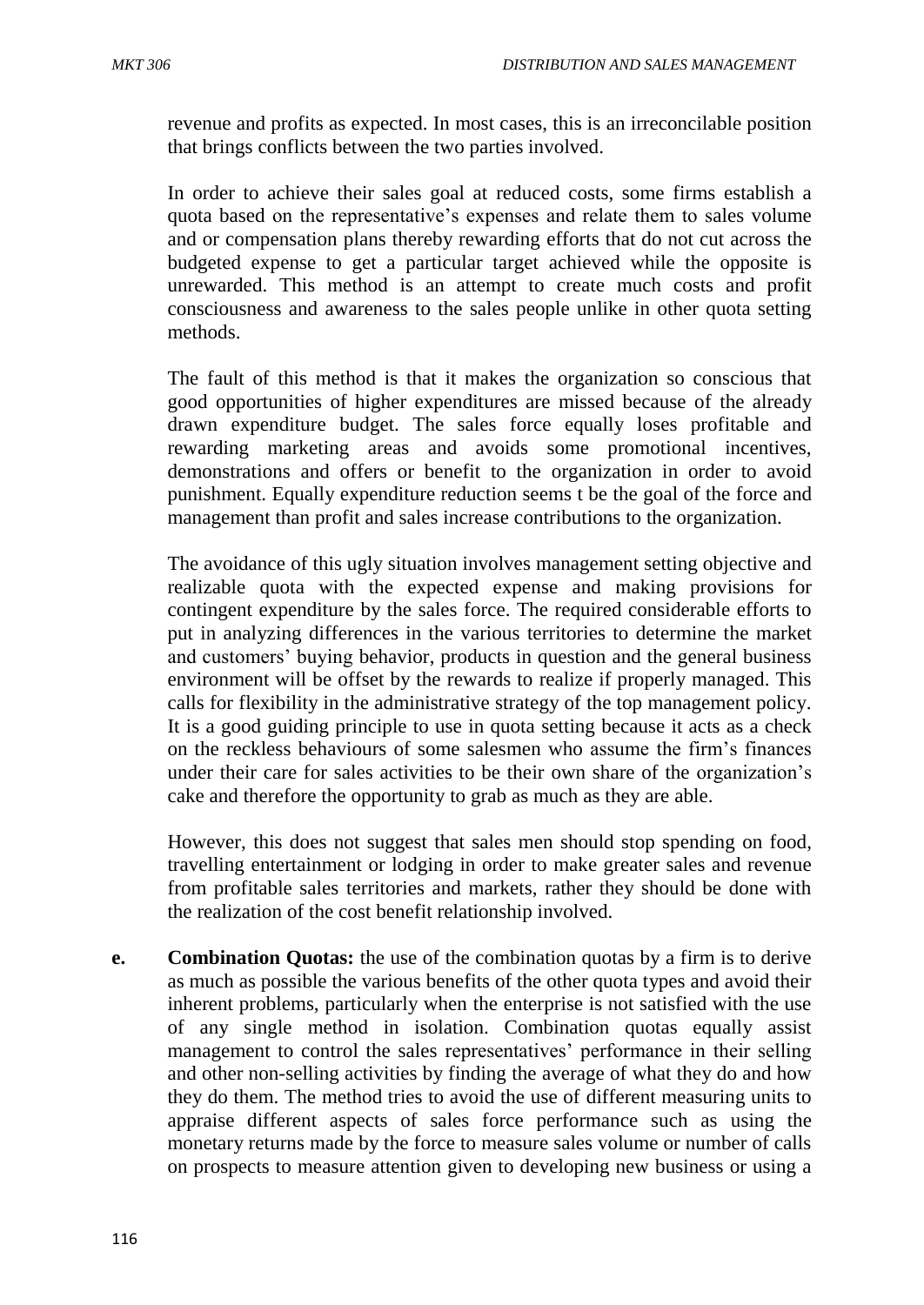single unit to measure the different sales force activities. The combination quotas make use of averages of the sales force activities and percentages of quota obtained and in some cases the weight assigned to the quotas. The draw backs of the method are their complexities as much sales force may find it difficult to understand how it is used to appraise their standards. It has the problem of emphasizing one component activity more at the expense of the others. However, it is a better method of cross-checking the other methods in addition to siphoning their benefits jointly.

### **3.4 Approaches Used in Setting Quotas**

The typologies in quotas not withstanding almost the same procedures are used in setting the sales quotas of many organizations. For illustrative purposes mainly and for the fact that the sales – volume quota is the most widely used, it is used here as an example. The general approaches used in deriving the sales volume quotas (just as other quotas) are:

- 1. Total Market Estimates
- 2. Past experience alone
- 3. Based on executive judgment alone
- 4. Relating quotas to compensation plan, and
- 5. Sales people setting their open quotas

These derivation procedures are briefly explained below.

- **1. Total market estimates:** in situations where management finds it difficult to gather as much data as possible on territorial sales potentials or the sales force is incapable of making any reasonable and reliable estimates for quota setting, management may resort to deriving its quota from total market estimation through breakdown analysis. This it can do by either breaking down the total company sales volume, taking into consideration some relative sales opportunities in each territory with adjustments to arrive at a territorial sales volume quota or adjusting the company's sales estimates into a company – wide sales quota, recognizing the changes in the company's for marketing variables and policies and then breakdown the result (company volume quotas) after considering the relative indexes in each sales territory.
- **2. Past sales experience alone:** a firm can equally derive its sales volume quota based on its past sales performance alone. This is done by analyzing its past years sales according to territories and adding an arbitrary percentage to get next period's sales volume quota or it can add the past years on moving averages and the results become those of the future periods. In any way it is derived, this method sounds crude, unscientific and unreliable because the determinants of the firm's past year's sales might change.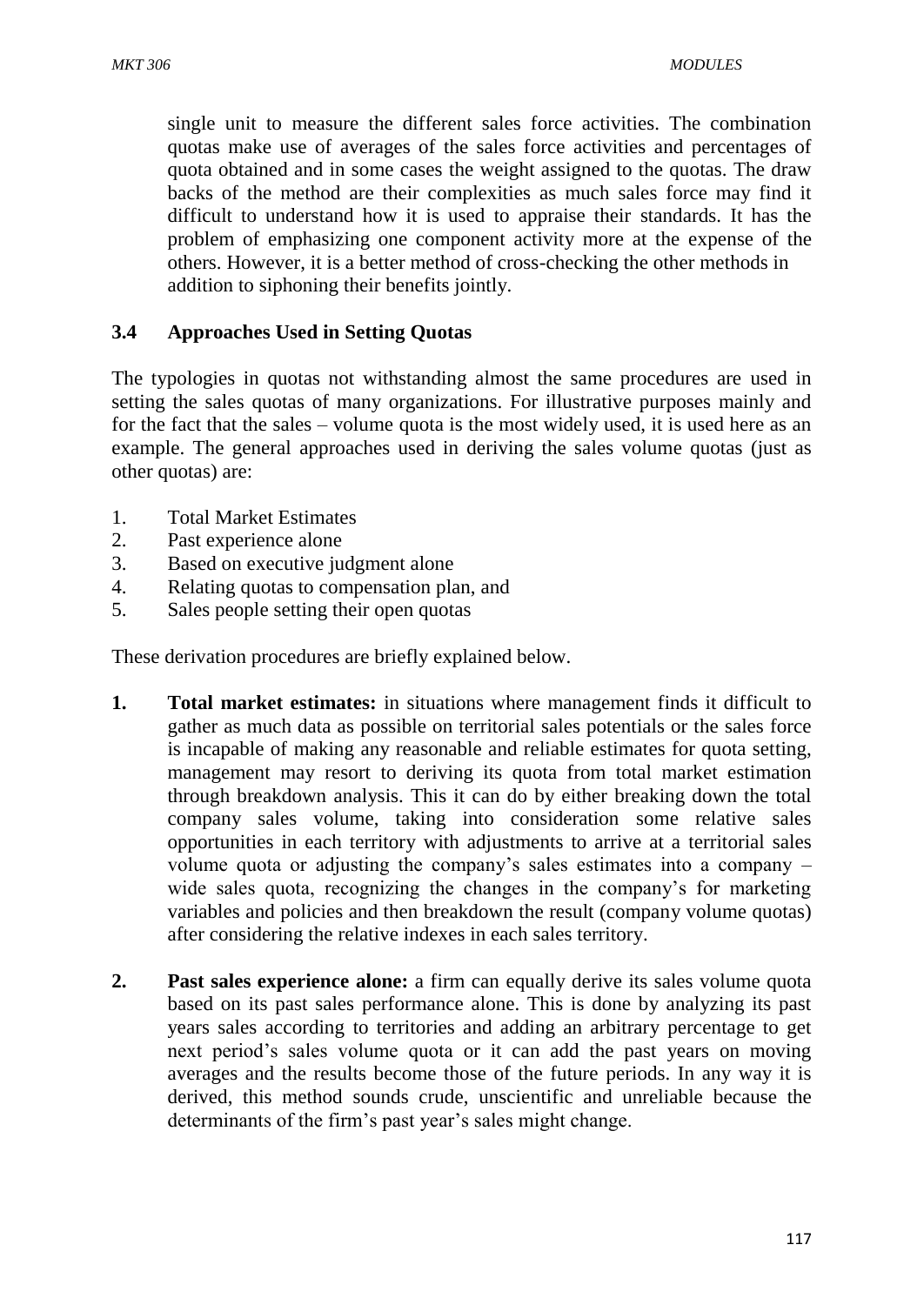This method assumes that both the past and future determinants of sales are related and that the past has proved satisfactory and reliable which is a wrong assertion. It should be realized that sales volume is a function of both variable within and outside the organization, those it can control and those it cannot control such as its marketing variable in one hand and the external environments of competition, technology, changes in demand, trends, and cyclical changes. It is difficult to use this method as a performance standard particularly when the reasons for the sales force ad entire management past sales efforts and results are not fully known.

**3. Based on executive judgment alone:** like the above case, the absence of reliable statistics as yardsticks for quota derivation may bring the judgment of the firm's executives into action. This method may be equally justified on the assumption that there is no sales forecast, no practical way to determine territorial sales potentials, the product is new with market acceptance rate difficult to determine and or a new territory is opened with a new sales person assigned to it.

This method as in the case of sales forecast based on executive opinion, is based on the view that the executives are in the best position to know, taking into cognizance their past experiences. However, this method is still rudimentary because these executives may know little or nothing may be too busy to make good quotas, may support the realization of the quotas they set for the organization whether or not these results are poor outputs of the executives' inputs and decisions.

**4. Relating quotas to compensation plans:** using it as an instrument for compensation and motivation of the sales force, a firm may determine an expected sales volume quota for each sales force within a particular territory and period with a compensation incentive either in commission or bonus or both in addition to straight salary attached. Under this arrangement, if the sales person crosses the targeted quota, he is compensated higher while less achievement attracts less reward.

Though this strategy may sound logical, reasonable and motivational, if the firm fails to recognize the external constraints in the entire market (and business) and territorial environment, the differences in skills training and efforts of the sales force, and the market opportunities of each sales territory.

# **4.0 CONCLUSION**

Sales quotas are determined for the markets and sales territories of an organization. It gives an indication of the level of sales that a given market should generate. It also serves as the basis for the evaluation of the performance of individual or group of salesmen operating in defined market areas.

# **5.0 SUMMARY**

In this unit, you have been introduced to the following issues in sales quotas: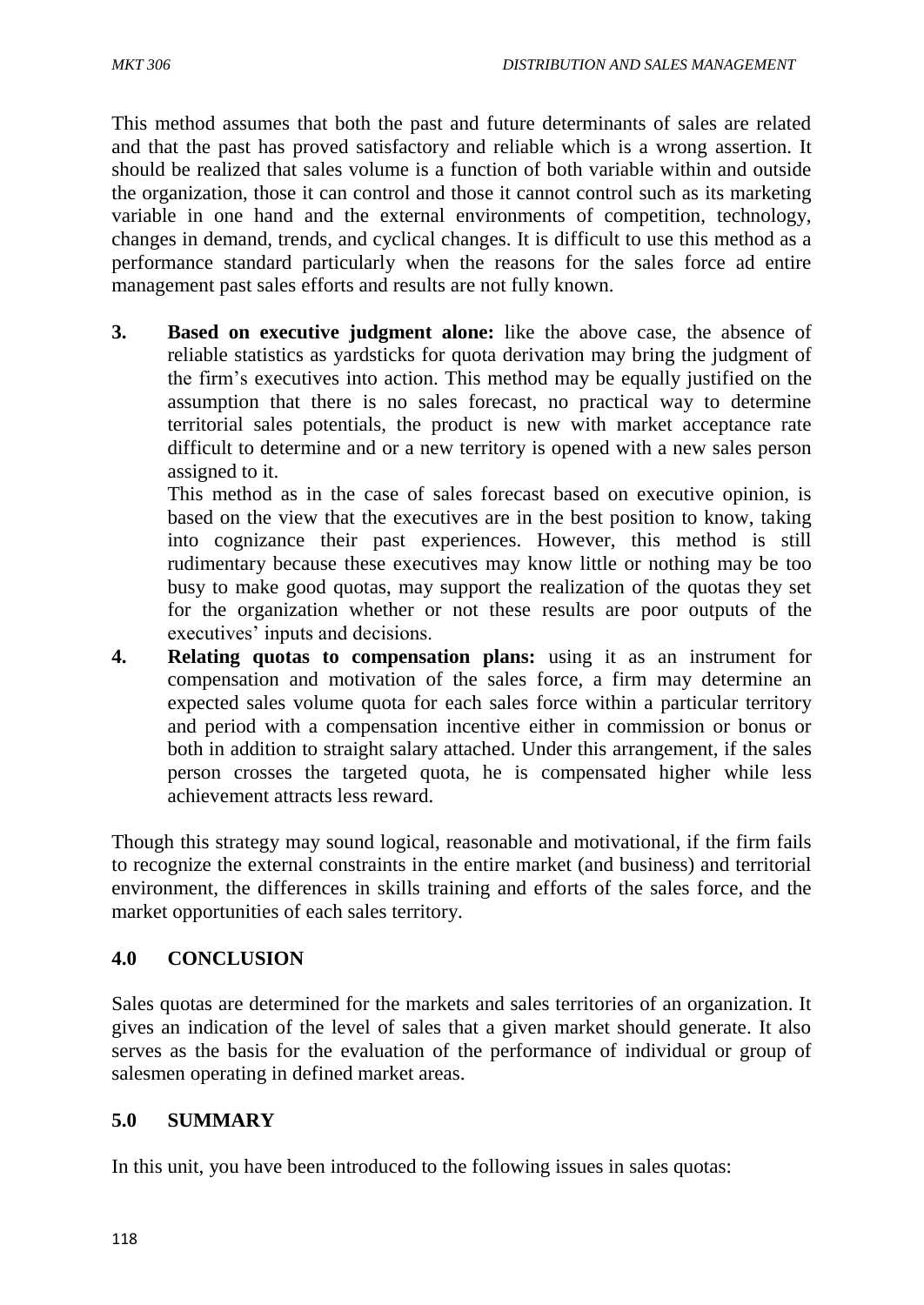- Meaning and Applications
- The Purpose and Benefits of a Sales Quota to an Organization
- Types of Quotas
- Approaches Used in Setting Quotas.

### **6.0 TUTOR-MARKED ASSIGNMENT**

- Explain what sales quotas are, their applications and importance in the organization.
- Discuss the different types of quotas an organization can establish and the factors that determine the use of each form.
- List and discuss the different approaches a firm can use
- in setting its sales quotas.
- Describe how sales quotas are administered in a firm.

### **7.0 REFERENCES/FURTHER READINGS**

- Johnston, M.W. and Marshall, G.W. (2011) Churchill/Ford/Walker's Sales Force Management, 10th Edition, McGraw-Hill International Edition.
- Kerin, R.A., Hartley, S.W., Berkowitz, E.N. and Rudelius, W. (2006) Marketing, 8th Edition, Mcgraw-Hill Irwin.
- Kotler, P. and Keller, K.L. (2009) Marketing Management, 13th Edition, Pearson International Edition.
- Okeke, C.I. 1995) Modern Sales Management, Everlead, Books, Lagos.
- Spiro, R.L., Rich, G.A. And Stanton, W.J. (2008) Management of a Sales Force, 12th Edition, McGraw-Hill International Edition.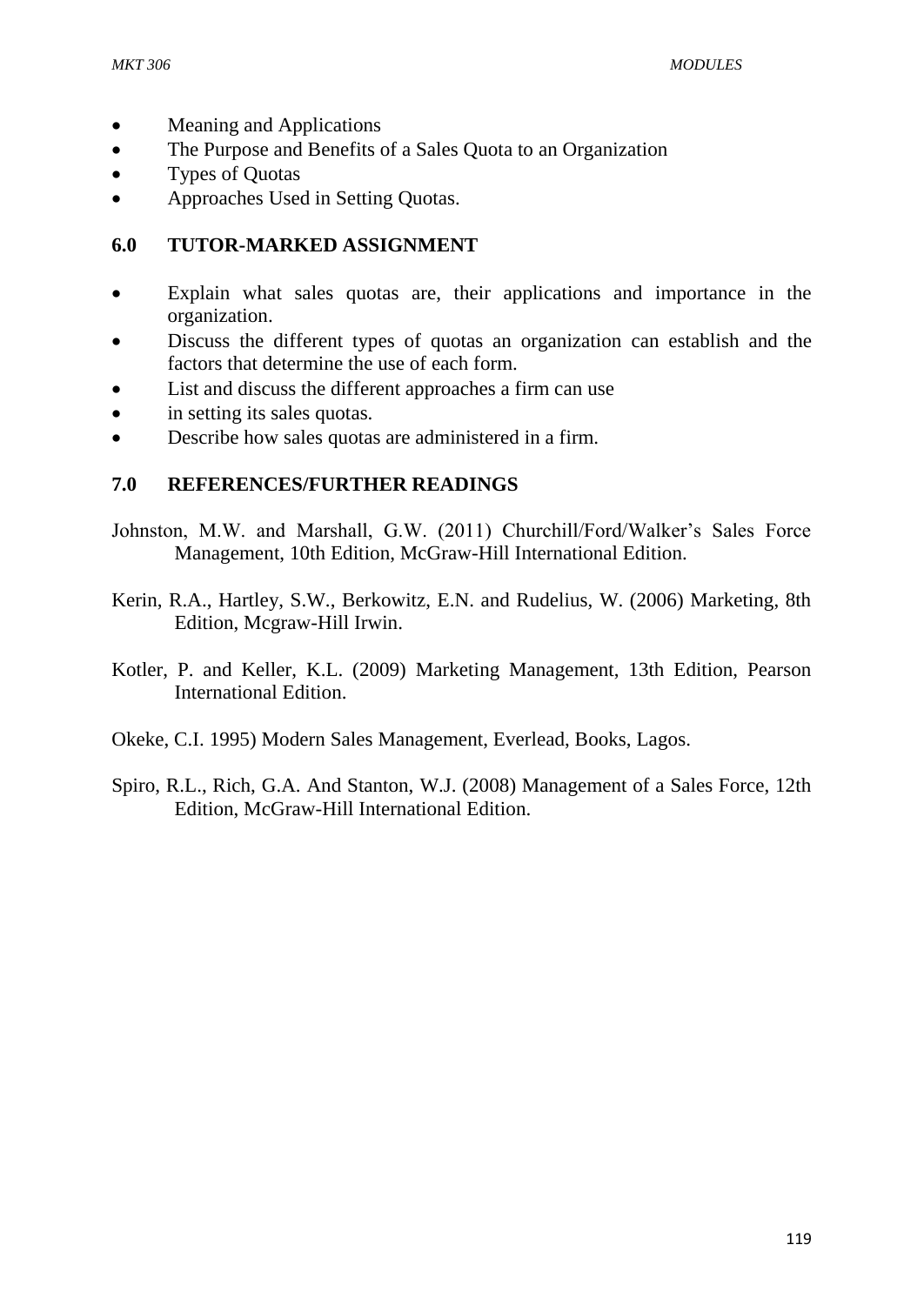# **MODULE 4**

- Unit 1 Sales Analysis and Control Unit 2 Quantitative Methods for Sales Management Decisions-Sales Forecasting
- Unit 3 Ethical and Social Responsibilities of Salesmen and Sales Managers

# **UNIT 1 SALES ANALYSIS AND CONTROL**

# **CONTENTS**

- 1.0 Introduction
- 2.0 Objectives
- 3.0 Main Content
	- 3.1 Relationship between Sales Planning and Evaluation
	- 3.2 The Evaluation Process
	- 3.3 Components of Performance Evaluation
	- 3.4 Bases for Analyzing Sales Volume
- 4.0 Conclusion
- 5.0 Summary
- 6.0 Tutor-Marked Assignment
- 7.0 References/Further Readings

# **1.0 INTRODUCTION**

Effective management of the sales force and the entire marketing effort of the organization demands that proper sales planning and evaluation be done from time to time. In this unit, you will be introduced to the sales evaluation process, components of performance evaluation and the bases for analyzing sales volume.

# **2.0 OBJECTIVES**

At the end of this unit, you should be able to:

- explain the relationship between sales planning and evaluation;
- discuss the evaluation process;
- list and describe the components of performance evaluation; and
- identify the Bases for Analyzing Sales Volume.

# **3.0 MAIN CONTENT**

# **3.1 Relationship between Sales Planning and Evaluation**

While sales planning determine what should be done, sales evaluation reveals what really was done. The two activities are related and only useful when taken together.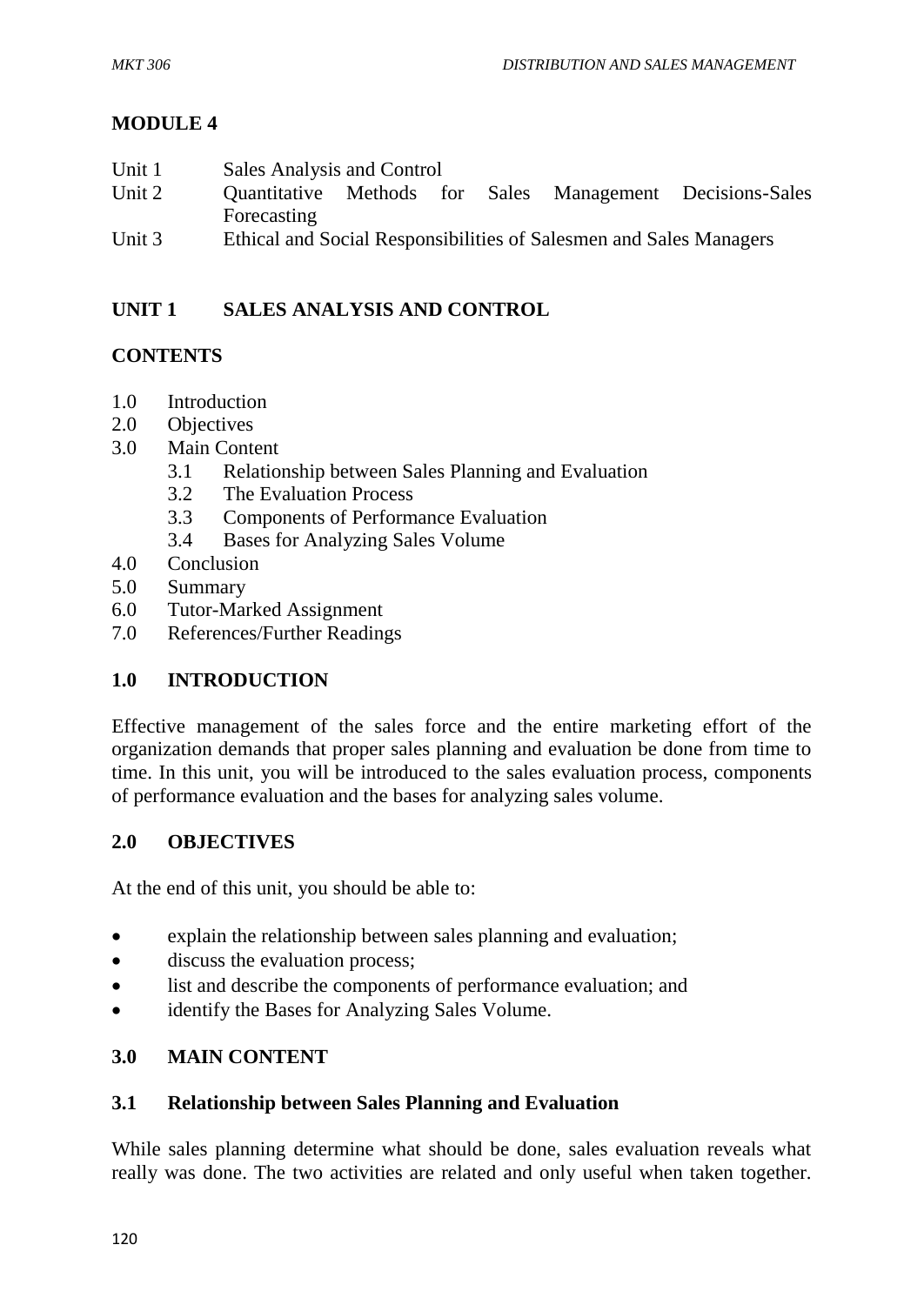During sales planning, goals are set and strategies and tactics are determined. During implementation, management will organize staff and operate selling activities. During sales evaluation, management will compare goals and results, and explain variances and take remedial measures to ensure improvement.

# **3.2 The Evaluation Process**

This involves a three stage task:

Find out what happened-compare actual results with budgeted goals and determine possible variations.

Find out why what happened, happened-ascertain the factors responsible for the variation in performance.

Decide what to do about it-identify unsatisfactory conditions and plan to improve in the next period's activities. Sustain favourable conditions.

### **3.3 Components of Performance Evaluation**

The components of field selling efforts can involve the following: sales volume results, related marketing expenses and the performance of individual salespeople.

A sales volume analysis is a detailed study of the naira/volume by products/product line, territories, key accounts and general classes of customers.

A marketing cost analysis is the study of the marketing expenses to determine the profitability or otherwise of the various market segments.

Performance of individual salespeople will look into sales and associated costs of each sales person. Based on this analysis, decisions can be reached as to who are the high and the low performing salespeople.

#### **3.2 Bases for Analyzing Sales Volume**

The bases for analyzing sales are total sales volume, sales by territory, sales by products, and sales by customer classification.

**Total Sales Volume**: this is the combined sales of all products in all territories and for all customers by the organization in a given time frame. This figure on its own is not very significant. It becomes very important when figures for more than one period are available and compared to establish a trend. Two trends are important in sales analysis- the trend of the company's sales over years and the trend of the company's share of the total industry market market-share trend.

**Sales by Territories**: this is done with a view to establishing the territories that are weak and the ones that are strong. After determining the weak territories, management should go on to find out why the weak territories are weak. The simple procedure for analyzing sales volume by territories involves the following steps: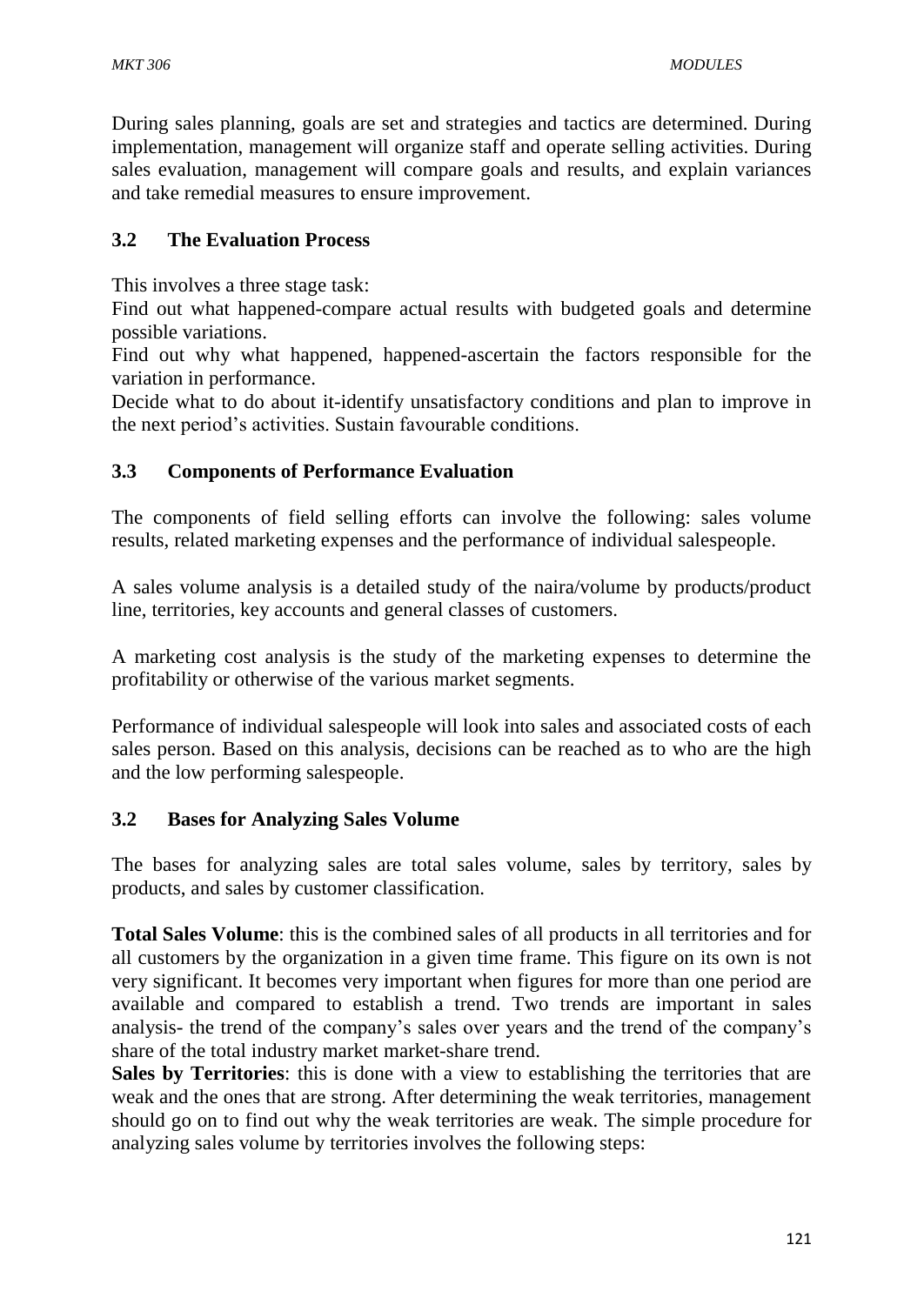- 1) Select a market index (retail sales) that indicates what percentage of total sales should be obtained from each sales territory.
- 2) Determine the company's actual total sales in naira/units during the analysis period.
- 3) Multiply the territorial index by the total sales figure to determine the goal in each territory.
- 4) Compare actual territorial sales with the regional goals to see how much variation has occurred.

**Sales by Products**: the 80-20 principle can be applied to products and territories. While many of the products a company is carrying can account for a small percentage of total sales volume/profit, few of the products will account for most of the volume/profit.

Several types of volume analysis by product can be helpful. First is a summary of present and past total divided into individual products or groups of products. The second is where industry figures are available. This analysis will help the organization to better appreciate the circumstances of each product in the market. For instance, a company experiencing declining sales in a particular product will be encouraged if it is established that the industry sales figure has also been declining. What will be important here is the rate of decline for the company and the industry. Third, is the study of the sales of each product in each territory? This will establish the geographical market in which the each product is strong or weak.

**Sales by Customer Classification**: analysis of sales by customer groups will also benefit from the 80-20 principle. It is possible that a small proportion of customers may be accounting for a large proportion of sales volume.

# **4.0 CONCLUSION**

There is a close relationship between sales planning and evaluation in the context of sales analysis and control. The evaluation of sales must derive from the targets set at the planning stage. It is also important to note that sales analysis can be done using different bases. Whatever basis is to be used by the organization must be made known to the sales force.

# **5.0 SUMMARY**

In this unit, you have been exposed to:

- Relationship between Sales Planning and Evaluation
- The Evaluation Process
- Components of Performance Evaluation
- Bases for Analyzing Sales Volume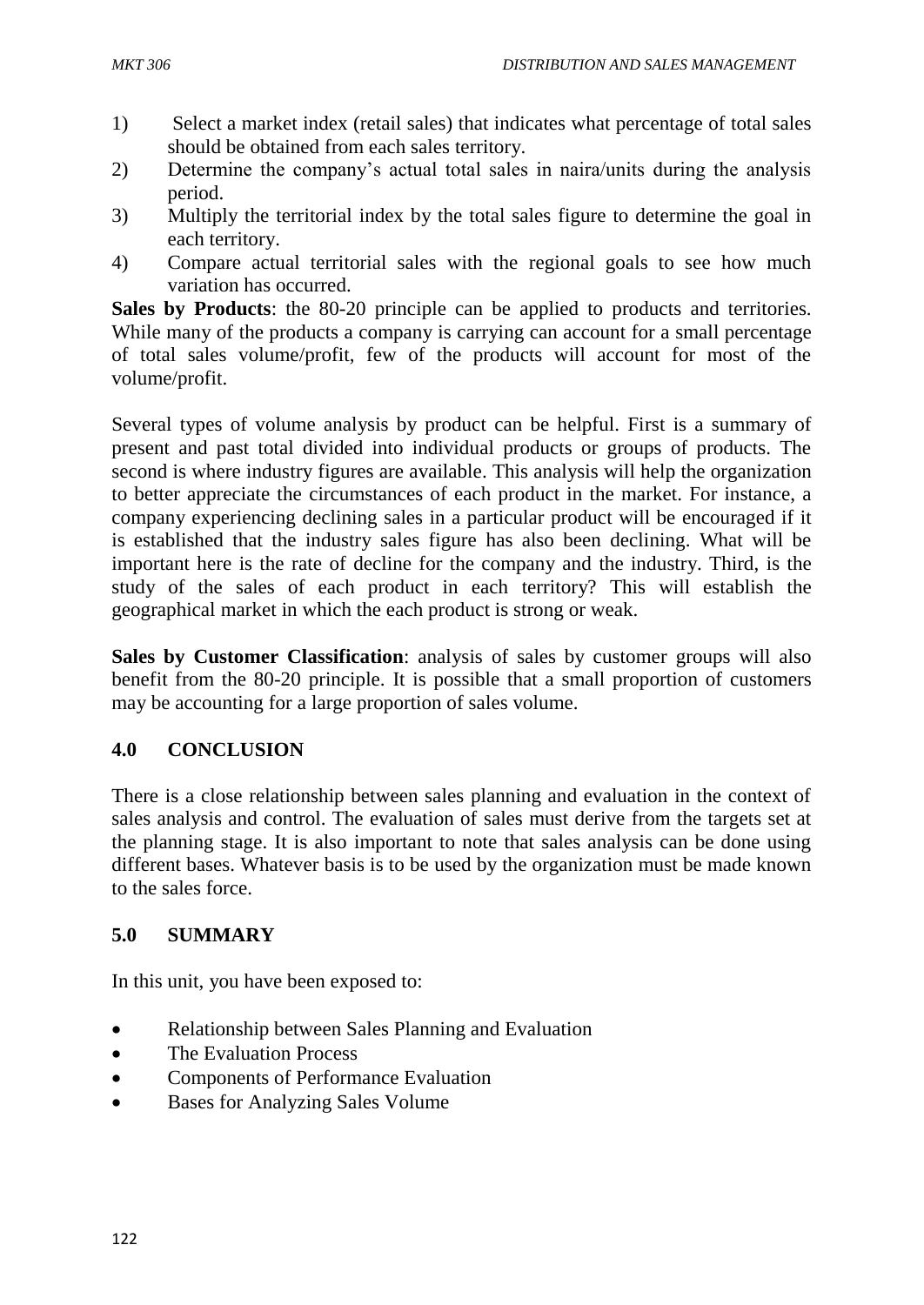#### **6.0 TUTOR-MARKED ASSIGNMENT**

- 1. Explain the Relationship between Sales Planning and Evaluation;
- 2. Discuss the Evaluation Process;
- 3. List and describe the Components of Performance Evaluation; and
- 4. Identify the Bases for Analyzing Sales Volume.

#### **7.0 REFERENCES/FURTHER READINGS**

Johnston, M.W. and Marshall, G.W. (2011) Churchill/Ford/Walker's Sales Force Management, 10th Edition, McGraw-Hill International Edition.

Kerin, R.A., Hartley, S.W., Berkowitz, E.N. and Rudelius, W. (2006) Marketing, 8th Edition, Mcgraw-Hill Irwin.

Kotler, P. and Keller, K.L. (2009) Marketing Management, 13th Edition, Pearson International Edition.

Okeke, C.I. 1995) Modern Sales Management, Everlead, Books, Lagos.

Spiro, R.L., Rich, G.A. And Stanton, W.J. (2008) Management of a Sales Force, 12<sup>th</sup> Edition, McGraw-Hill International Edition.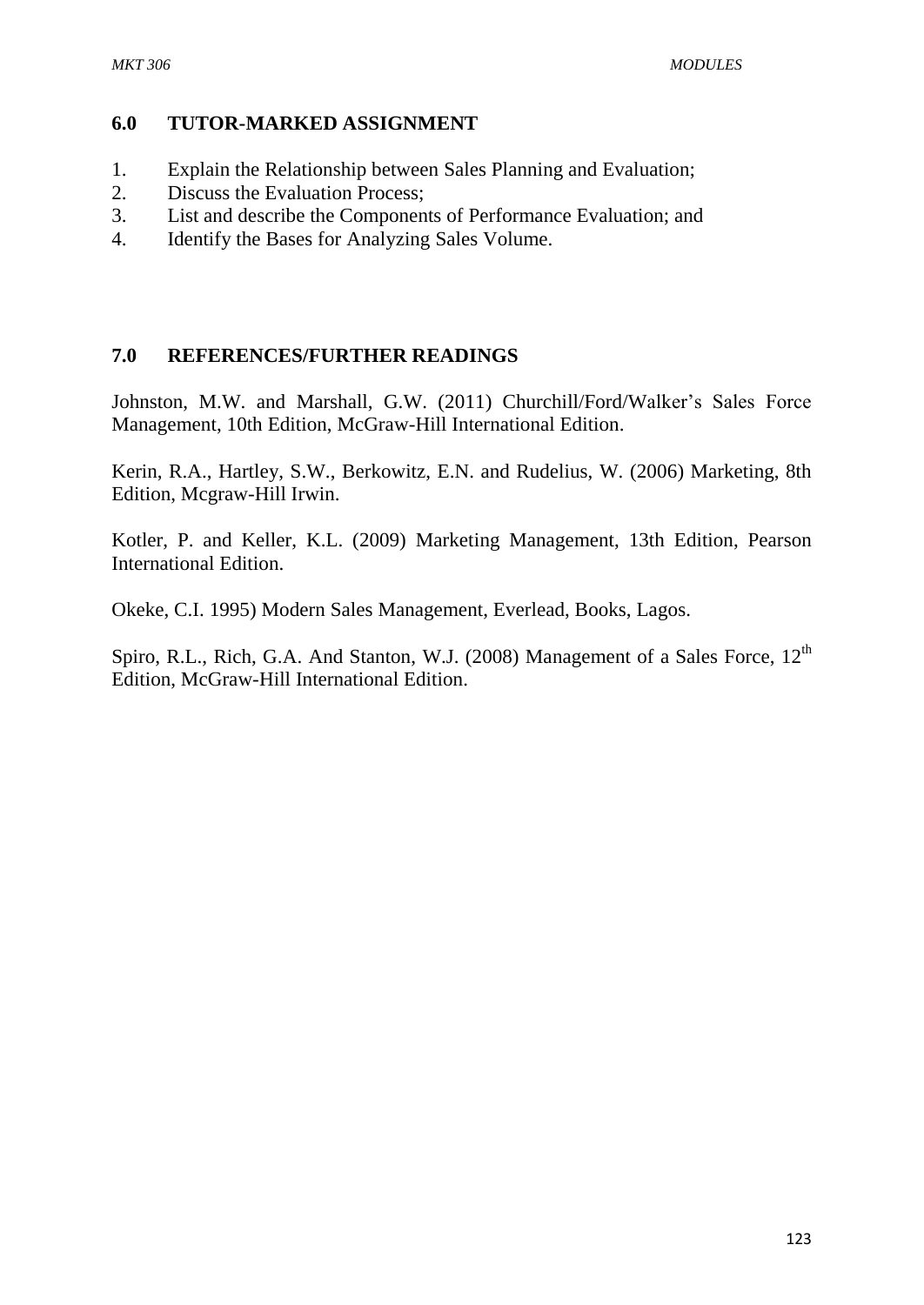### **UNIT 2 QUANTITATIVE METHODS FOR SALES MANAGEMENT DECISIONSSALES FORECASTING**

# **CONTENTS**

- 1.0 Introduction
- 2.0 Objectives
- 3.0 Main Content
	- 3.1 Meaning and Scope
	- 3.2 Importance of Sales-Forecast in Business
	- 3.3 Information Basis for Building a Sales Forecast
	- 3.4 Using Sales Men to Forecast Sales
	- 3.5 Advantages and Disadvantages of Using Salesmen to Forecast Sales
- 4.0 Conclusion
- 5.0 Summary
- 6.0 Tutor-Marked Assignment
- 7.0 References/Further Readings

### **1.0 INTRODUCTION**

A very important aspect of market analysis is to make quantitative estimates of buyers demand for the company's product and/or services. For the purpose of this unit, we shall treat sales forecast as the first and most important tool for analyzing markets. Sales forecast is an estimate of the monetary or unit sales of a product or service that an individual marketer expects in a specified time or period under a given marketing plan.

#### **2.0 OBJECTIVES**

At the end of this unit, you will be able to:

- explain the meaning and scope of sales forecast;
- discuss the importance of sales-forecast in business;
- determine the information basis for building a sales forecast;
- describe the process of using salesmen to forecast sales; and
- explain the Advantages and Disadvantages of Using Salesmen to Forecast Sales.

# **3.0 MAIN CONTENT**

#### **3.1 Meaning and Scope**

Sales forecast can be seen as the systematic projection of likely sales given certain defined criteria and making defined assumptions. Hence we can talk of forecast within a specified time period and under a given marketing plan. Two important points to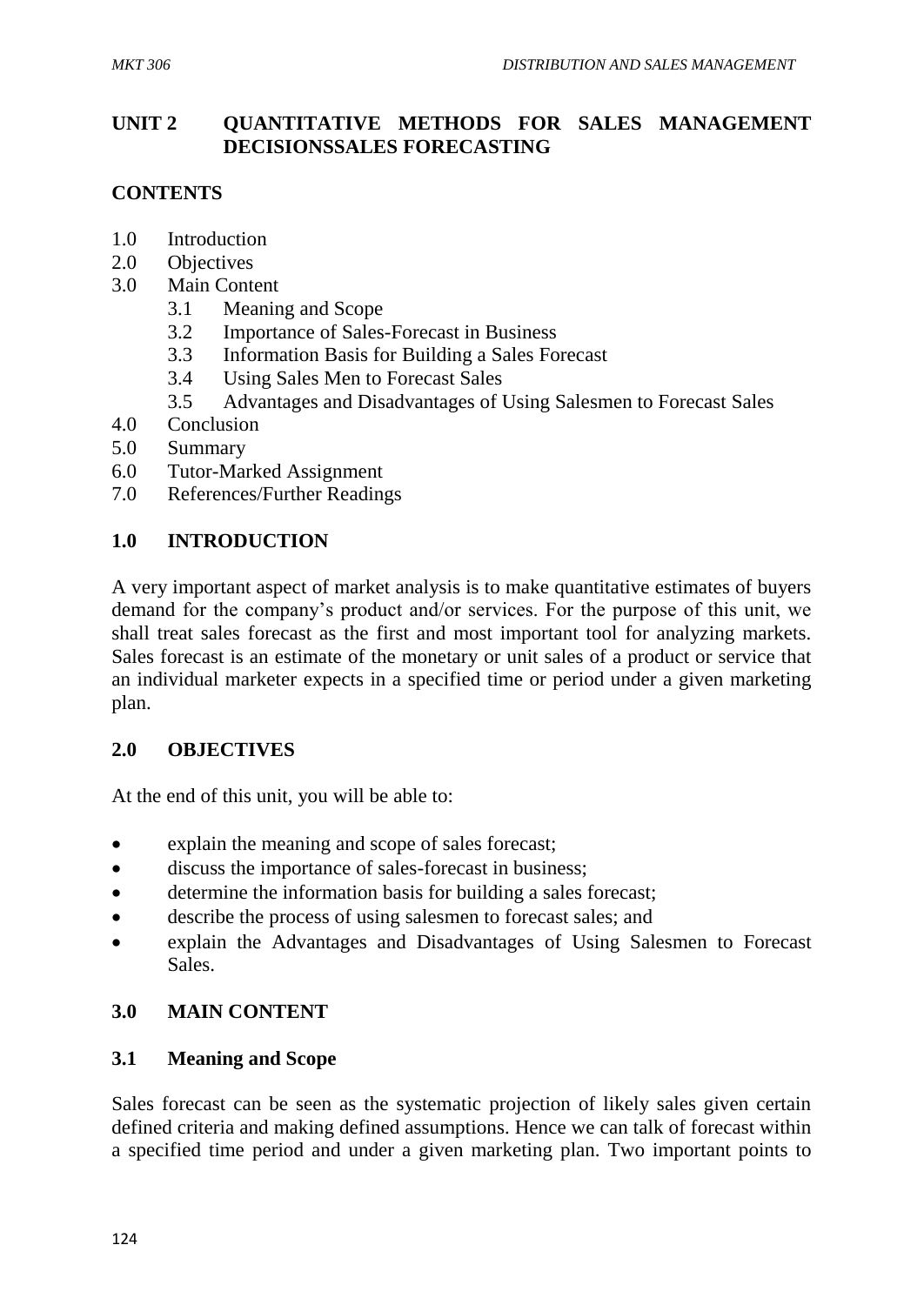note in this definition are that the forecast has to be (1) Systematic or should follow a defined criteria and (2) made under clearly defined assumptions.

In analyzing sales potential, due consideration is given to possible sales levels under given marketing programs having in mind the existence of certain environmental conditions. The objectives and resources of the company, stability of the market, and the use of the forecast determine to a large extent the time lapse of a sales forecast. The most important point to note here is that a sales-forecast must be in time specific. Sales estimate can be short, medium or long range. Short range forecast is usually for one year or less, medium for one to five years, and long for periods longer than five years.

An accurate sales-forecast serves as useful information piece to a Marketing Manager since most company's plan and activities are influenced by estimates of market opportunities.

# **3.2 Importance of Sales-Forecast in Business**

Using sales-forecast, a company can make long lasting and reliable decision on key matters. In fact, it is the starting point of good company management. The accuracy of the sale-forecast is of utmost importance since almost all important management decisions are based on it. A company whatever business it does, markets either goods or services.

Some of the uses and importance of sales forecast in business include:

# **1. Purchasing of raw materials**

It is only when a company knows the estimate of what it can sell within a specified time period that it can plan effectively the raw materials to purchase, quantity, the time to purchase and how to purchase. Appropriate purchasing plan cannot be made if the quantity of the different products to be produced is not known. Therefore a good sale forecast will ensure correct raw material purchase decision.

# **2. Scheduling Production**

Having known the estimate of the quantity of each product that can be sold; the management can now schedule production towards meeting up with the forecast.

# **3. Securing financial resources**

Management can now estimate the financial resources it needs since it has known what to produce, and the capital at its disposal, it can now work out the additional financial resources it requires.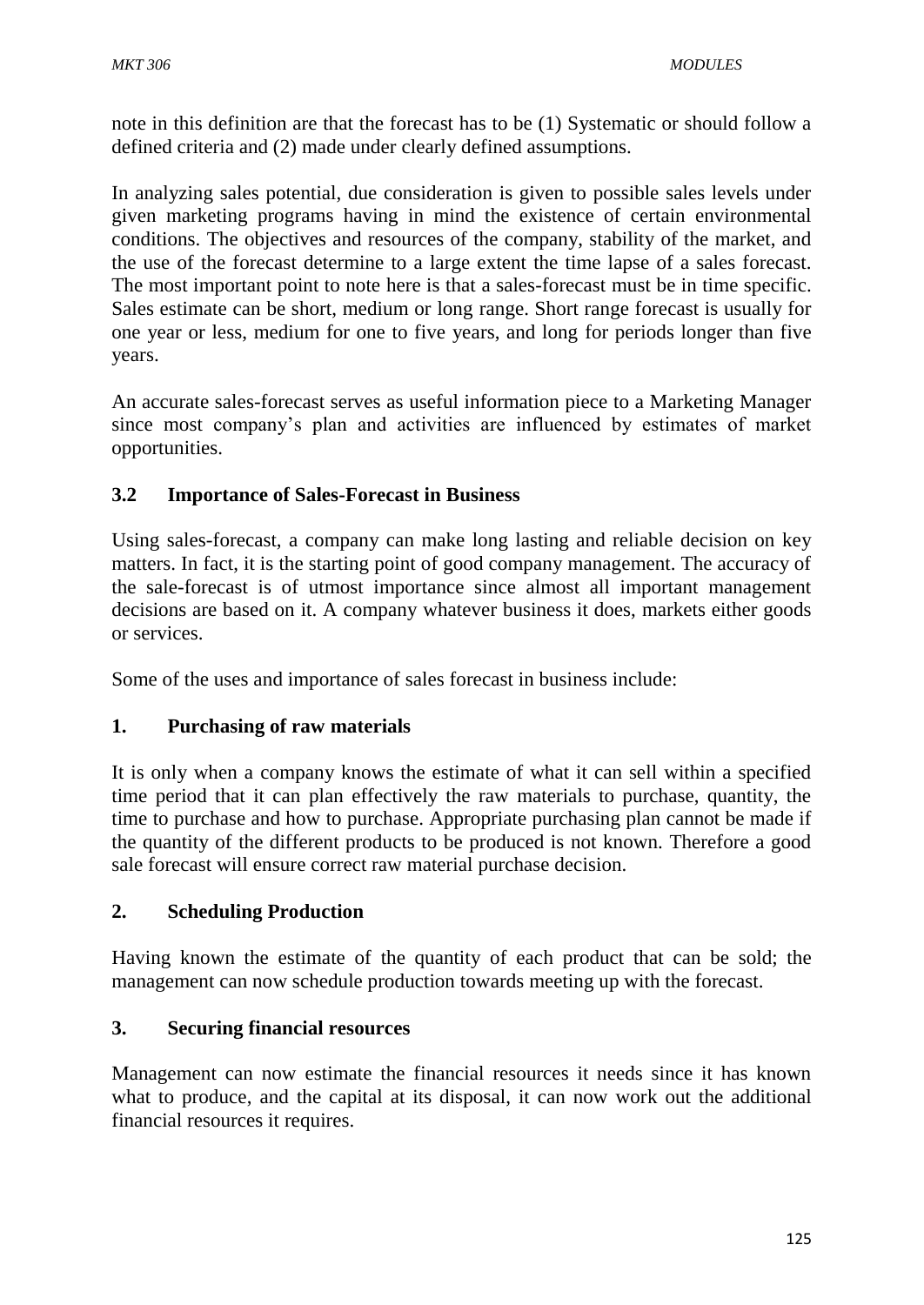### **4. Channeling promotional activities**

The sales forecast enables the company to know whether or not it is progressing. This knowledge helps the company to know the type of promotional activity to employ in other to improve on performance and to draw up its promotional budget.

### **5. Setting sales quotas and managing sales effort**

Sales forecast enables the marketing personnel to set quotas for the salesman. It also gives them an insight on the efforts required for a particular sales territory that enables distribute the sales men to territories they are required most.

# **6. Hiring Personnel and Planning Inventory levels**

Knowledge on the estimates of a company's product that can be sold within a specified time period will tell the company the number of personnel it requires within a fixed time period all things being equal. Sales forecast also helps the management to know the inventory level it should maintain at all times.

### **7. Budgeting and controlling expenses**:

Since the company now knows the forecast for the particular period in question, it can now budget for expenses properly. This budget of expenses will go a long way towards reducing the unimportant expenses because control can now be made after comparing actual and budgeted expenses and measures taken to ensure a more appropriate and reduced expense.

#### **3.3 Information Basis for Building a Sales Forecast**

There are three information bases for building a forecast. These are Information based on:

- 1. what people say
- 2. What people do
- 3. What people have done

Each of the three bases has methods for obtaining the required information.

**What people say**: This involves systematic determination of the opinions of the buyers or of those close to them such as salesmen or outside experts. It consists of 3 methods:

- (a) Survey of buyer intentions
- (b) Composites of sales-force opinions
- (c) Expert opinion.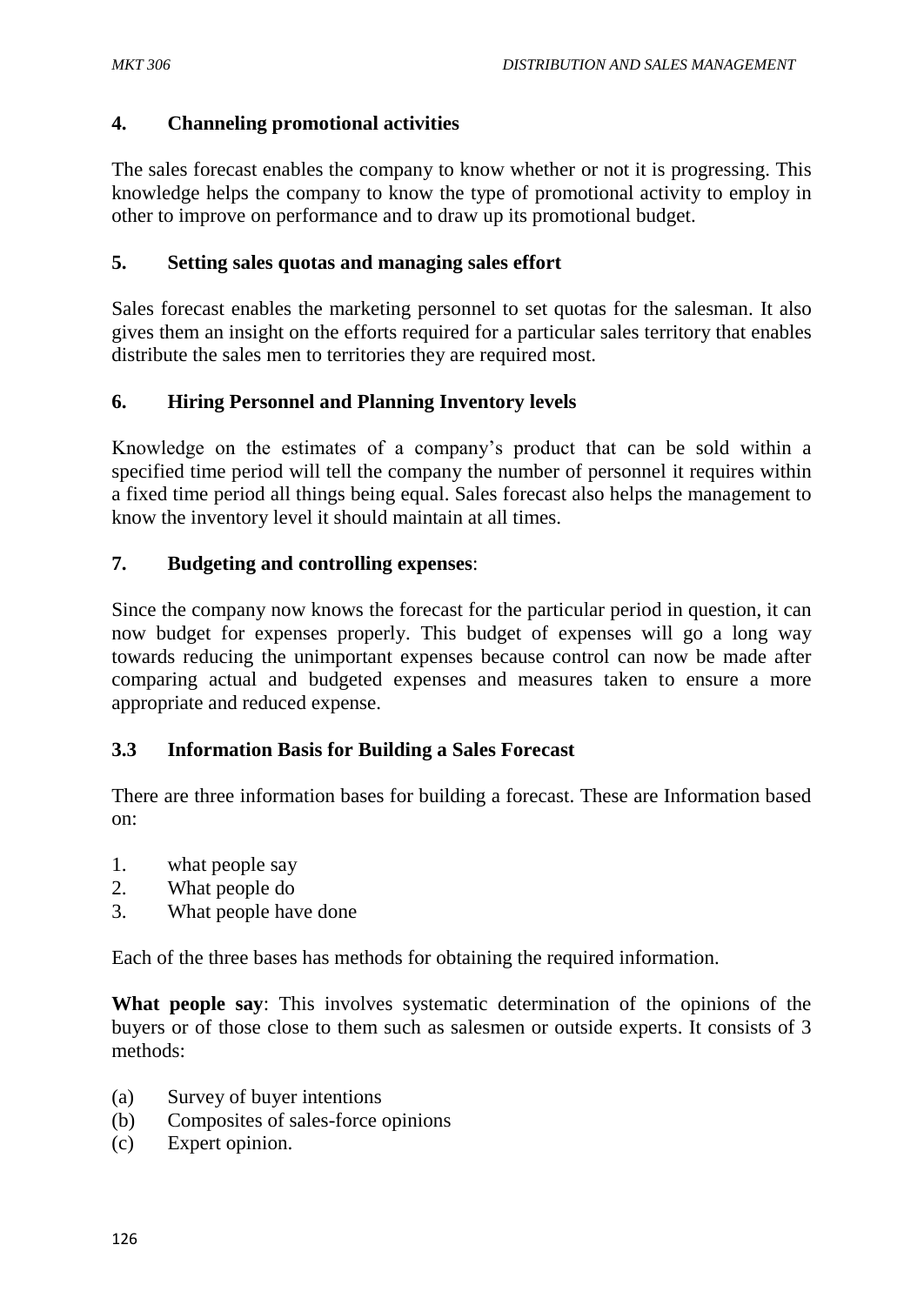- **(a) Survey of buyer intentions**: Forecasting is essentially the art of anticipating what buyers are likely to do under a given set of conditions. This immediately suggests that a most useful source of information would be the buyers themselves. A list of potential buyer is drawn: each buyer is approached, preferably on a face-to-face basis, and asked how much of the company's products he will buy in the defined future time period under stated conditions. The buyers would also be asked to state the proportion of the total requirement they would buy from the firm in question. With this information, the firm would have an ideal basis for forecasting its sales. The value of this method would depend ultimately on the extent to which the buyers have clearly formulated intentions and then carried them out.
- **(b) Composites of Sales force Opinions**: Here, members of the company's saleforce are asked to estimate the anticipated sales in their territories for a specific period of time. These territorial estimates are combined to arrive at a tentative forecast. The details of how this system works, its usefulness and importance, and conditions under which it works perfectly are discussed in details in the later part of this unit.
- **(c) Expert Opinion**: This involves tapping the opinion of well-informed persons, such as distributors or outside experts. A firm may use or buy general economic forecast or special industry forecast prepared outside of the firm. Or a firm may invite a group of experts to estimate the probability of a development, such as a new technology or a change in business conditions. The judgment of these experts can be gathered in three ways:
- **1.** Group discussion method: They may meet as a committee and come up with a group estimate.
- **2. Pooled individual estimates method:** They may supply individual estimates and assumptions that are reviewed by the project leader, revised and followed by a second, third rounds of individual estimation.
- **3. Delphi method:** This involves the questioning of experts in successive stages through the use of anonymous questionnaires to make the unique knowledge of each expert available to the entire group.
- **2. What people do**: This information base has only one method namely, Market test method: This method is usually used where it is difficult to use other methods mentioned earlier. It is also mostly desirable in forecasting the sales of a new product or the likely sales of an established product in a new channel or territory.
- **3. What people have done**: It involves analyzing with mathematical and statistical tools, record of past buying behavior using either (a) time series analysis, or (b) statistical demand analysis. (a) Time series analysis: the time series techniques all rely on known, quantitative measures of past sales over a series of points in time. Each technique projects sales to a future point based on past sales. The techniques vary in their statistical treatment of historical patterns of sales. They are of three kinds:
- I. Trend fitting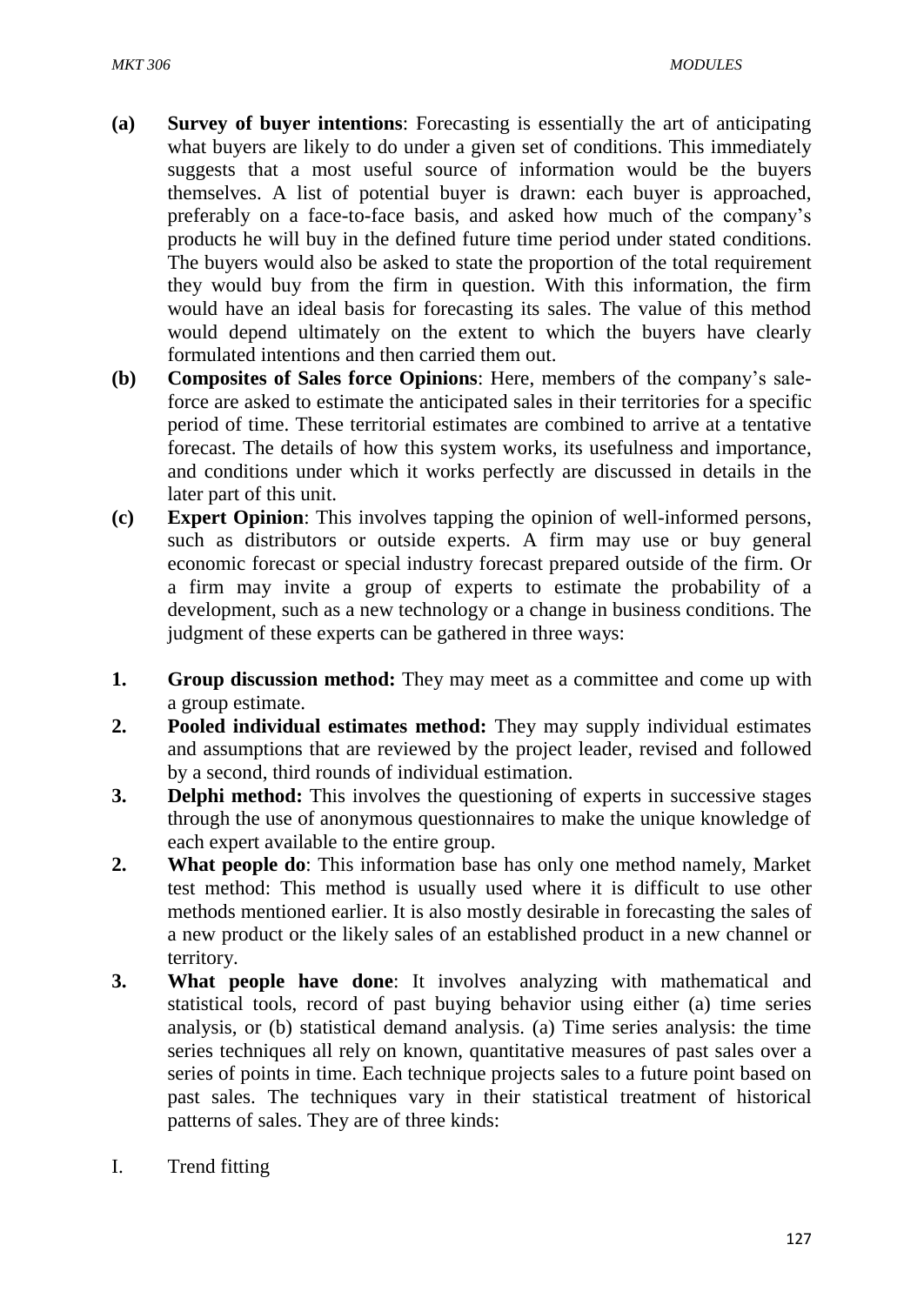- II. Moving averages
- III. Exponential Smoothing
- **I. Trend Fitting:** This is the simplest form of time-series analysis that fits a trend line to a series of sales data. Forecasting occurs by the simple extension of the fitted line to the time period for which the sales are being estimated. For a more accurate figure, the trend fitting requires a large number of past sales figures to which the trade line will be fitted. This method is not without limitations.
- **II. Moving averages:** A forecast is determined by averaging the actual sales figures for the most recent set of time periods on which the forecast is based. If a six year moving average is used, then sales forecast for 2015 would be the average of actual annual sales realized for 2009-2014.
- **III.** Exponential Smoothing: It is logically sound to state that the most recent sales figure contains the most vital information about the future. This method gives a forecast that averages past sales, while giving more weight to the more recent sales level; Exponential smoothing needs only three pieces of data namely, (a) the current period's sales, (b) (QT) the current periods forecast or smoothed sales/QT and a smoothening constant (c) Statistical demand analysis: This method attempts to derive not complete but rather the most important factors in the hope that they will explain a significant amount of variations in sales. The most commonly analyzed factors are prices, income, population and promotion. A lot of problems increase the validity of this method.

# **3.4 Using Sales Men to Forecast Sales**

This involves the use of salesmen in estimating future sales. Using this method, each sales person is asked to estimate how much sales he/she expects during the time for which the forecast is being made. This he does most often by asking his prospects and customers, the quantity of the company's product they expect to buy during the next period under specified conditions. The sales persons are usually given enough time to do the forecast so that they can arrive at a meaningful and moderately accurate sales forecast figure for each of their territories, and for each company's products. In gathering this information, the most likely question to be asked the buyer by the sales person is I've got to produce a forecast of what business will come from my territory next year. Could you give me any idea of what your requirements are likely to be between January and December?

The company should only expect to get an accurate forecast if it allows the sale men enough time to do the forecast. Where the company gives the salesmen very limited time to work, it should expect an overall guess work based on last year's sales. This of course will be of little or no use to the company.

As the salespersons submit their estimates, reviews and adjustments are being made at various levels of marketing management.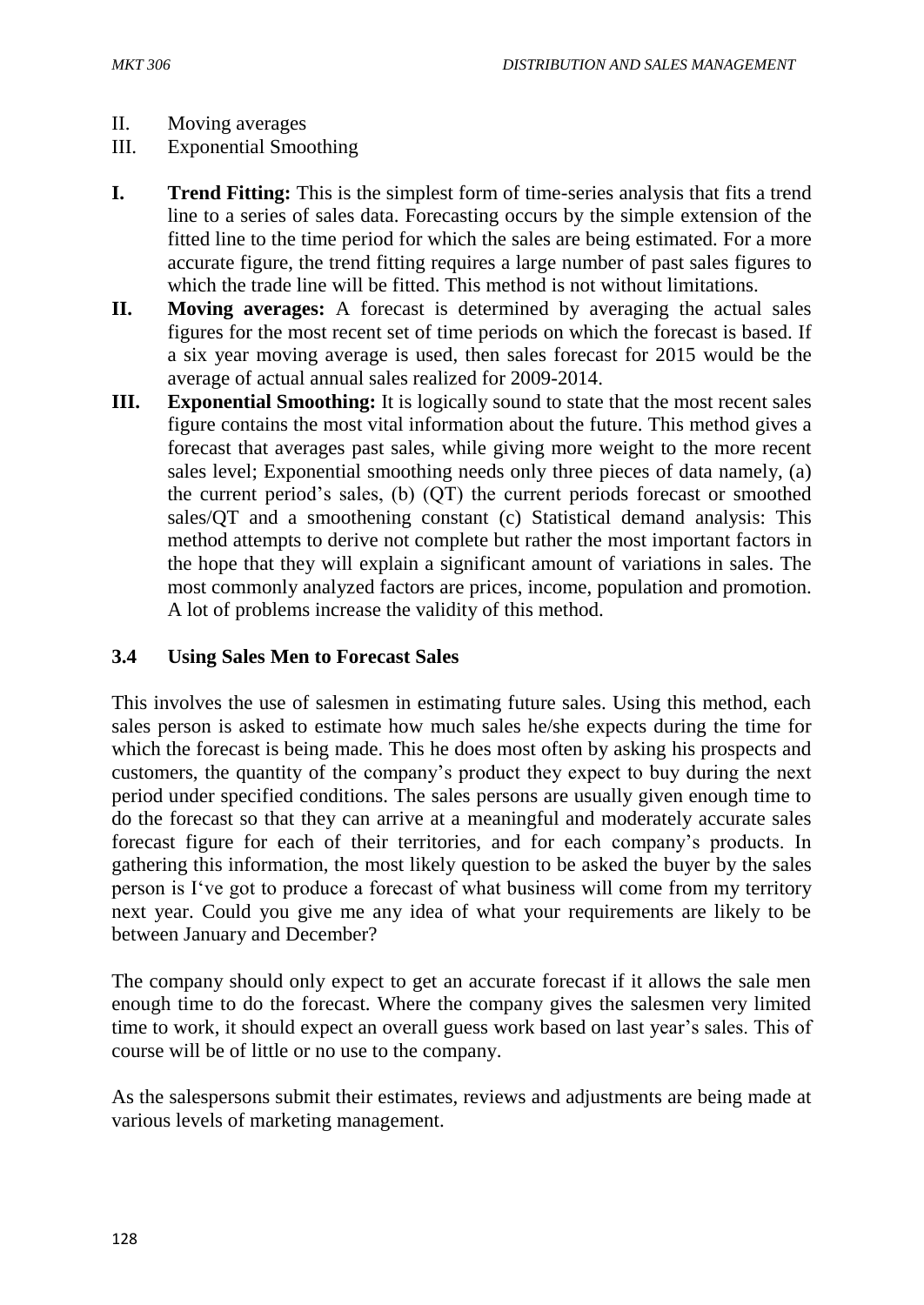When each salesperson submits his sales forecast, it is forwarded to the manager heading that sales person's zone or territory. A combination of these forecasts got from different zones is made to arrive at a fairly tentative forecast. The zonal managers in turn after making their reviews and adjustments, send same to the headquarters where thorough comparison of the later is made with the forecast developed by the marketing staff as the headquarter. The forecast is lastly passed to the marketing vice president who does the final screening. A firm can have as many zones as possible and as many salesmen as it requires.

# **3.5 Advantages and Disadvantages of Using Salesmen to Forecast Sales**

There are several benefits enjoyed by firms using salesmen to forecast sales. These include:

- **1. Familiarity with customers**: The salesperson is closer to customers on a daily basis than other company personnel. They therefore know more about customers' future product or service needs. Moreover, they have more knowledge or better insight into developing trends than any other group.
- **2. Tools for motivating salesmen:** The fact that salesmen are allowed to participate in the forecasting process boosts their ego. This motivates them to work harder towards achieving their sales quota since these quotas are often set based on the forecast made by them.
- **3. Makes provision for adjustments:** This method makes provision for review and adjustments. During this period, most errors and salesmen biases are removed, thus is a relatively accurate forecast is arrived at.
- **4. It is cheap relative to some of the other methods of sales forecasting:** The salesmen are already employed by the firm, no other person is needed to be employed for this job. The company doesn't also pay the salesman additional salary or allowance for doing the additional job.

This method is also time saving and convenient.

The disadvantages of using salesmen for forecast sales will include the following:

- **1. Salesmen's bias:** salesmen may deliberately underestimate the sales potential of their territories so that low sales quotas will be set for them. They may also overestimate the sales potential of their territories so that their supervisors may feel that they are really working hard. This most often leads to unattainable goals which are not in the best interest of the company.
- **2. False optimism and pessimism:** Salespersons may be overly optimistic when sales have been good. They tend to assume that since sale are good this period, that the trend will continue in the next period. But if sales have been bad, they tend to be overly pessimistic.
- **3. Unawareness:** Salespersons are often unaware of larger economic developments and of marketing plans of their company that will influence future sales in their territory. Thus these variables supposed to be considered in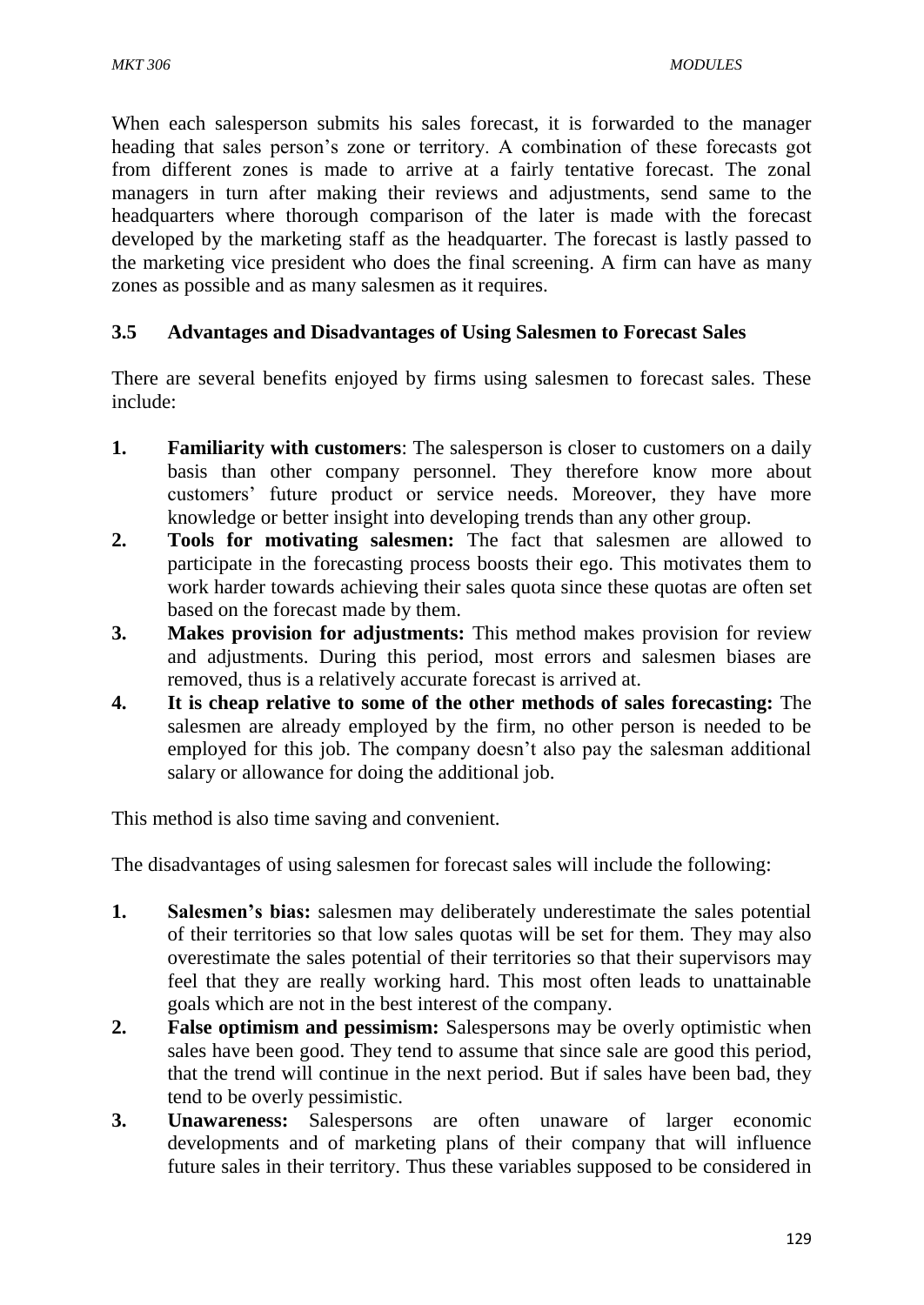forecasting sales are ignored since the salesmen do not know about them. Moreso, since the salesmen are not trained forecasters, they tend not to have and so do not apply expertise knowledge in making their forecast.

**4. Dislike for paper job:** sales people usually dislike paper work because it consumes the time they expect that could otherwise be used in selling. Because of this dislike, they usually do not do the job appropriately especially if it is time consuming.

### **4.0 CONCLUSION**

Companies producing fairly technical products that are subject to a changing technology will do well to employ the services of their salesmen in forecasting sales. The salesmen are very familiar with their customers and are also the ears and eyes of the company in the market place. By this, they are in a very good position to tell the companies more about the customers. This piece of information will help the company to plan and control its overall activities. Worthy of note is the fact that this method of forecasting sales is most desirable when the product is an existing one.

### **5.0 SUMMARY**

This unit has discussed the following:

- Explain the meaning and scope of sales forecast;
- Discuss the importance of sales-forecast in business;
- Determine the Information Basis for Building a Sales Forecast;
- Describe the process of Using Salesmen to Forecast Sales; and
- Explain the Advantages and Disadvantages of Using Salesmen to Forecast Sales.

#### **6.0 TUTOR-MARKED ASSIGNMENT**

- 1. Explain the meaning and scope of sales forecast
- 2. Discuss the importance of sales-forecast in business
- 3. Determine the Information Basis for Building a Sales Forecast
- 4. Describe the process of Using Salesmen to Forecast Sales
- 5. Explain the Advantages and Disadvantages of Using Salesmen to Forecast Sales.

# **7.0 REFERENCES/FURTHER READINGS**

Johnston, M.W. and Marshall, G.W. (2011) Churchill/Ford/Walker's Sales Force Management, 10th Edition, McGraw-Hill International Edition.

Kerin, R.A., Hartley, S.W., Berkowitz, E.N. and Rudelius, W. (2006) Marketing, 8th Edition, Mcgraw-Hill Irwin.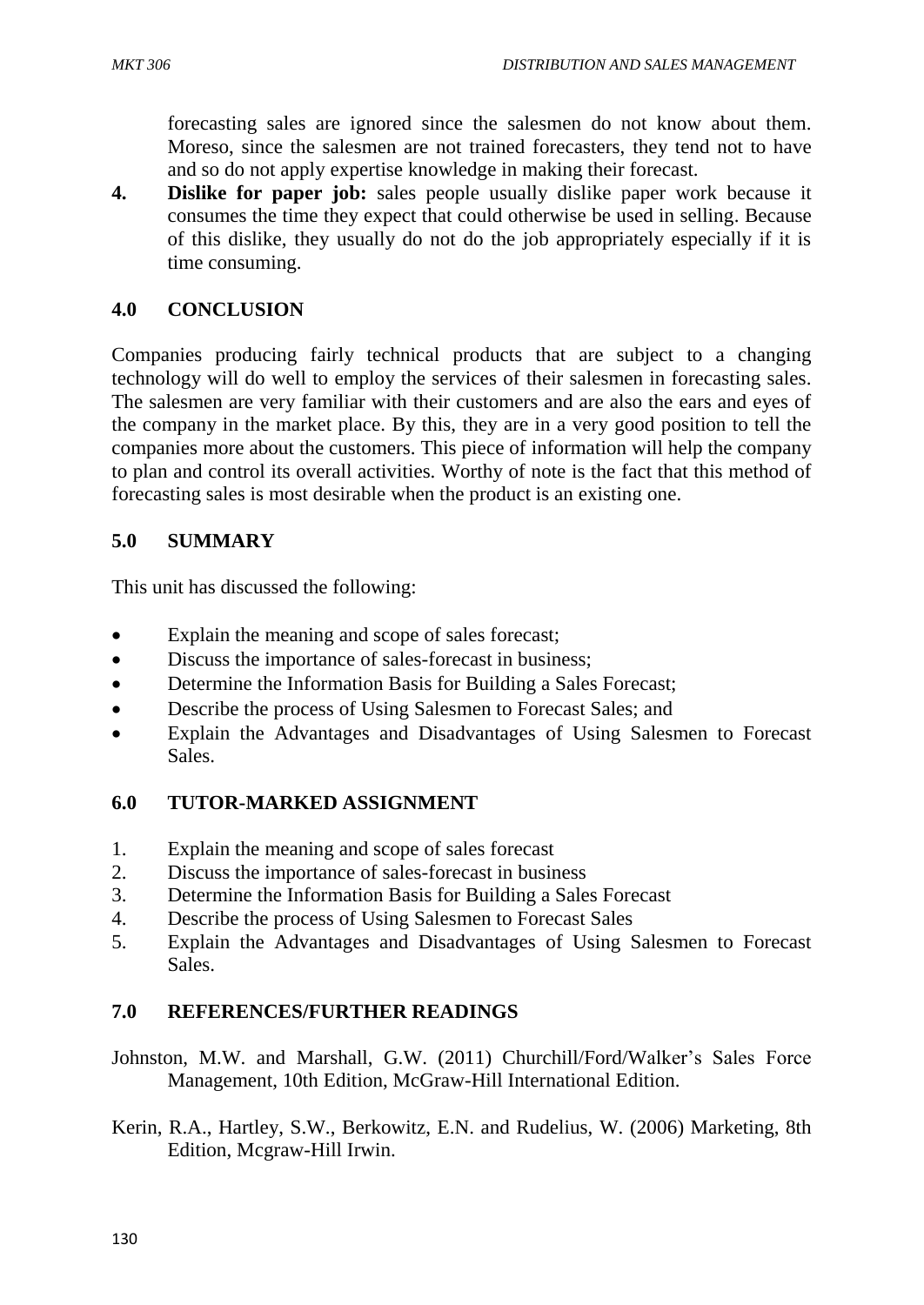- Kotler, P. and Keller, K.L. (2009) Marketing Management, 13th Edition, Pearson International Edition.
- Okeke, C.I. 1995) Modern Sales Management, Everlead, Books, Lagos.
- Spiro, R.L., Rich, G.A. And Stanton, W.J. (2008) Management of a Sales Force, 12th Edition, McGraw-Hill International Edition.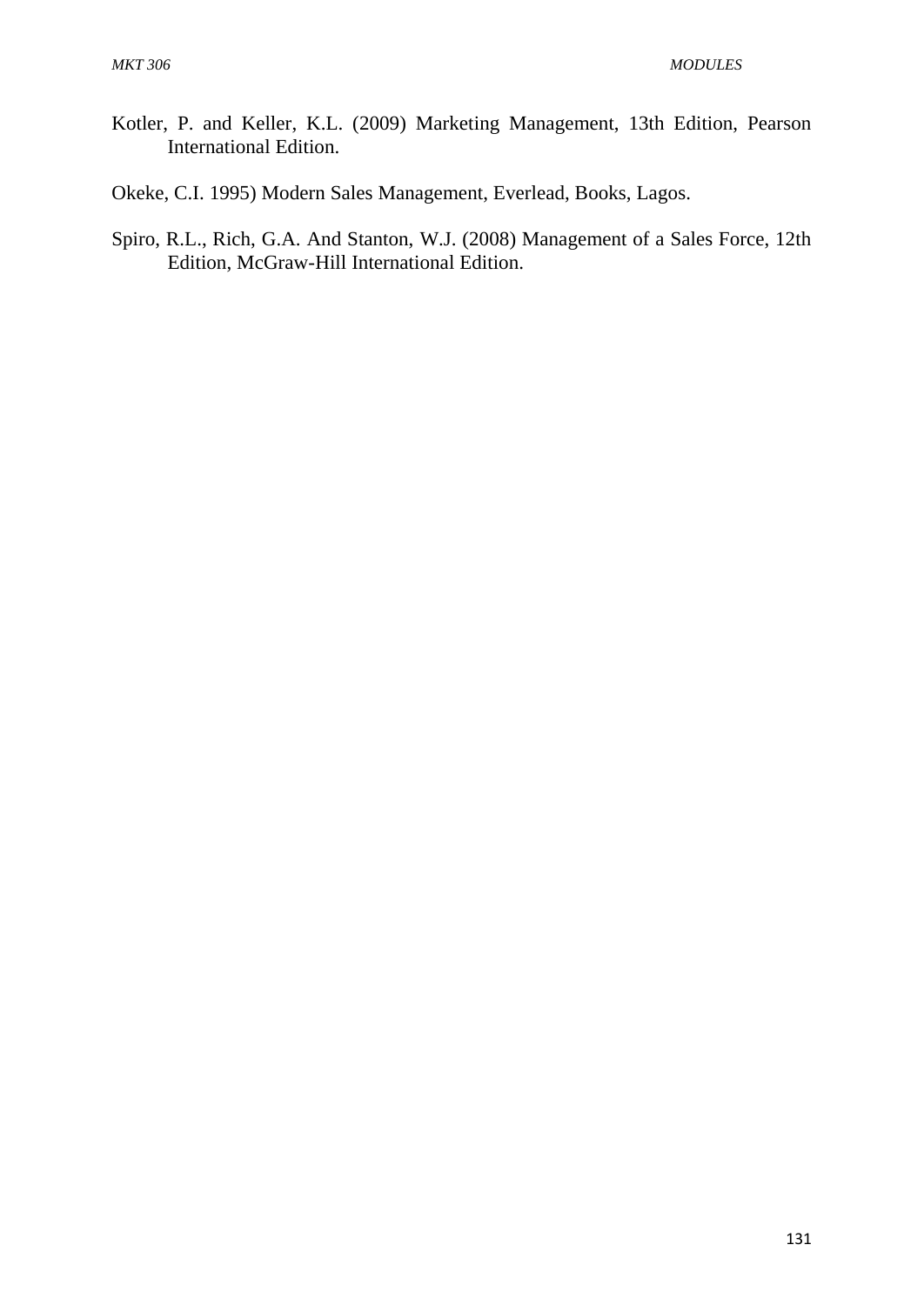### **UNIT 3 ETHICAL AND SOCIAL RESPONSIBILITIES OF SALESMEN AND SALES MANAGERS**

# **CONTENTS**

- 1.0 Introduction
- 2.0 Objectives
- 3.0 Main Content
	- 3.1 Ethical and Social Responsibilities of Salesmen and Sales Managers
	- 3.2 Emergence of Ethical and Social Responsibilities
	- 3.3 Extension of the Marketing Concept
	- 3.4 Ethical Behavior of Salesmen and Sales Managers
	- 3.5 Social Responsibility of Salesmen and Sales Managers
	- 3.6 Cross Roads in Ethical and Social Responsibility
- 4.0 Conclusion
- 5.0 Summary
- 6.0 Tutor-Marked Assignment
- 7.0 References/Further Readings

### **1.0 INTRODUCTION**

In the eyes of many people in the society, the practice of marketing is associated with unethical practices and social responsibilities. Salesmen are seen as people who are consumed with the zeal of mere satisfaction of produces' sales revenue needs. As a result of this, salesmen and sales managers have over the years been variously branded as narrow – minded, exploiters, opportunists and profiteers who have no genuine interest in the welfare of consumers and little regard for social values. Though these views are held by many in the society today, they, nevertheless, hold more for the bygone traditional traders and merchants and a few others who are still clinging to the views of the selling philosophy than for modern salesmen and sales managers who practice the extended marketing concept.

Our purpose in this chapter is to examine the ethical and social responsibilities of salesmen and sales managers, highlighting some unethical practices and social irresponsibility found among some salesmen and sales managers, and their consequences on the society and business. Efforts to curb these unorthodox practices and what can be done to ensure that erring salesmen and sales managers live up to expectation will also be looked into. It is our view that the more salesmen and sales managers adopt the modern marketing concept, the more ethical and socially responsible they will become.

#### **2.0 OBJECTIVES**

At the end of this unit, you should be able to:

discuss the ethical and social responsibilities of salesmen and sales managers;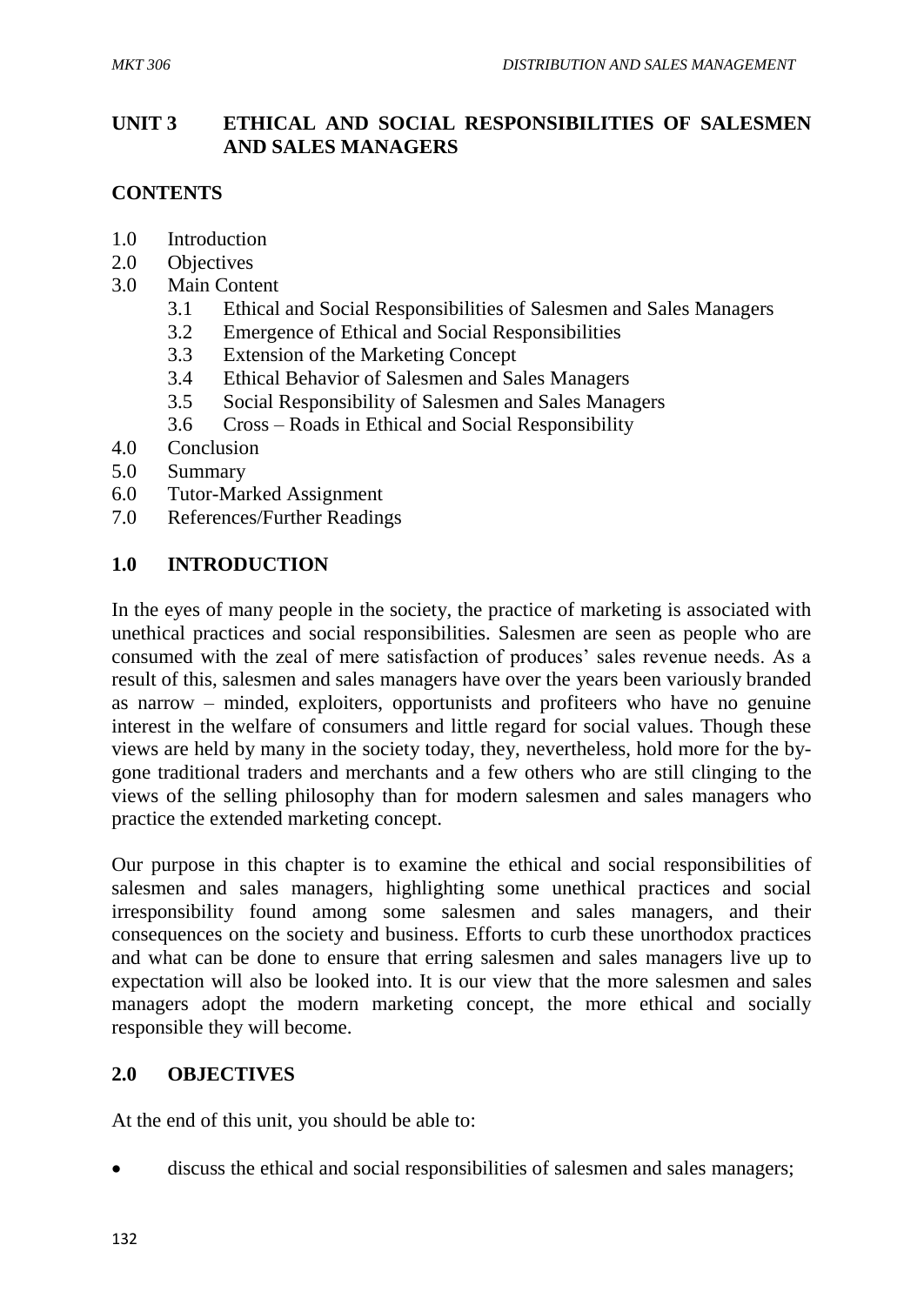- explain the emergence of ethical and social responsibilities; and
- describe the ethical behavior of salesmen and sales managers.

### **3.0 MAIN CONTENT**

#### **3.1 Emergence of Ethical and Social Responsibilities**

Ethical and social responsibilities are modern concepts in business. The two concepts are usually considered together because they both emerged at the same time and focus on the same issue – the moral conscience of business. The concept of ethical responsibility has to do with the issues that border on business people's loyalty to their organization on the one hand, and their customers, on the other hand. Social responsibility, as a concept, has to do with business' responsiveness to the problems and interests of the society. It is carrying the moral obligation of business to the society. In other words, while ethical responsibility has to do with business people's obligation to be true to their customers as wells as organizations, social responsibility has to do with their being good to the society as well as their customers. Both concepts therefore are appeals to the conscience of business people, to the intent that they might meet the expectations of those who are affected by their actions.

The emergence of ethical and social responsibilities as important concepts in marketing can be traced to the time when marketing people became preoccupied with adjusting to consumer behavior, the modern marketing concept, quantitative methods, and marketing management. This has been zeroed down to the early 1950s. However, according to him, significant expression of concern for social responsibility in marketing did not occur until the mid – 1960s, going by the increased number of published articles on the issue from that period onwards.

Ethical issues became serious in marketing only after salesmen and sales managers (then generally referred to as traders and merchants) had their image seriously tarnished by bad practices. With the coming of the age of affluence, rise in production, and the emergence of many competing brands in the market after the Second World War in 1945, the modern marketing concept was adopted. This led marketers to believe that their role was limited to the satisfaction of consumers and the consequent generation of profits for their organizations. Until the 1960s, environmental resources, such as air, water, energy, and paper, were considered limitless, and responsibility to the general public was rarely considered. Serious indictments and criticisms were made by the affluent and educated society against business organization for bad practices and lack of responsibility to the society in which they operate. Business launched a counter – attack and denied all the allegations against it at first. But a few executives that listened changed their minds and started preaching to their colleagues. Soon, ethical and social responsibilities were added to the ideological stockpile of capitalism.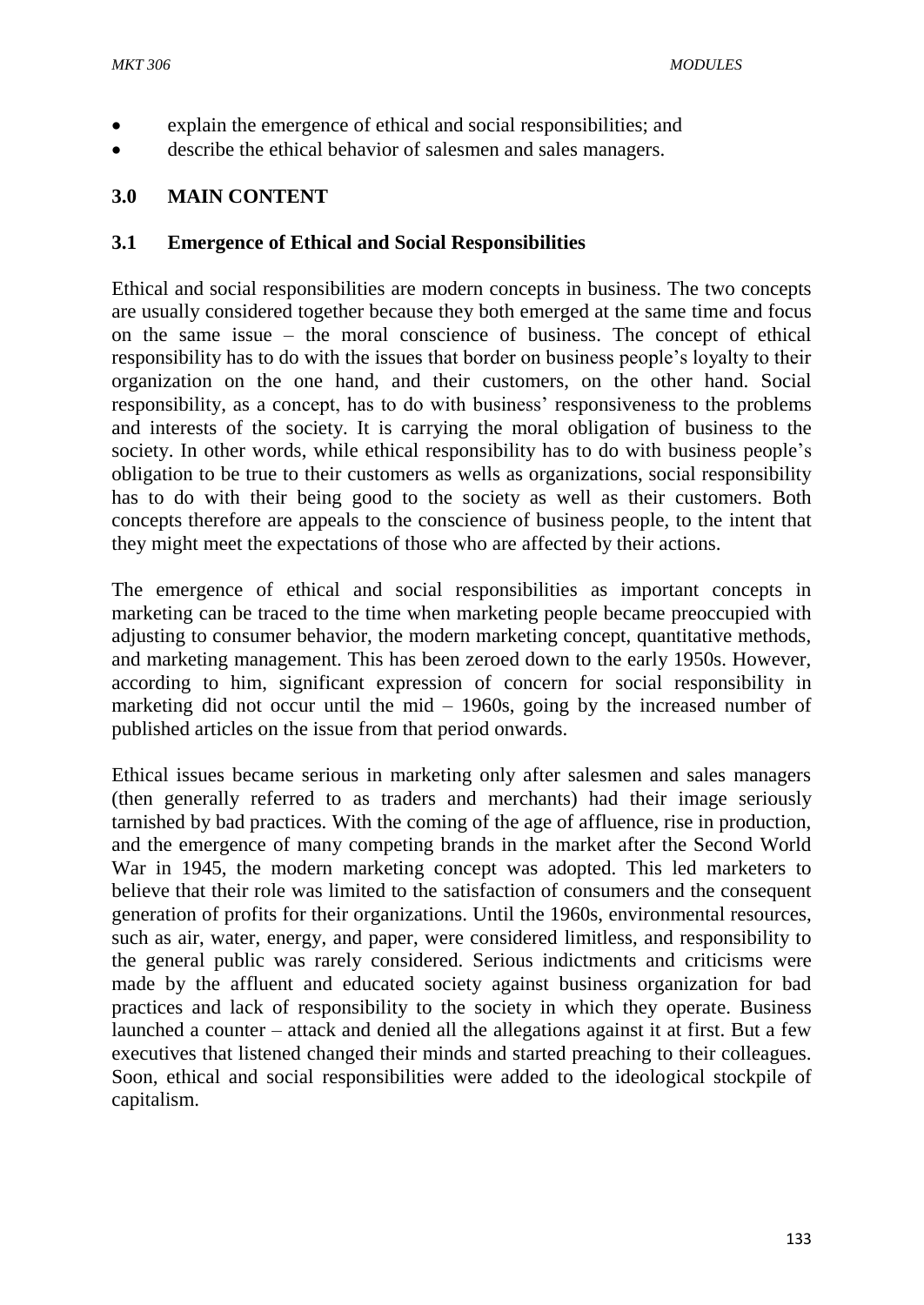The practical reasons for the emergence and pursuance of ethical and social responsibilities in business (and marketing) are many. But these can be summarized into four:

- 1. To reverse the declining public confidence in business. Bad an unorthodox practices and lack of regard for the welfare of the society has tarnished the image of business in the eyes of many people, leading to a spate of criticism of business and the pursuance of consumerism.
- 2. To pay the price of economic freedom and flexibility. Social problems affect both the firm and its customers, and it is in the interest of business if these problems are attended to.
- 3. To balance the power responsibility equation. Marketers exert a great deal of influence on consumers and the economic policy of a nation. Lack of social responsibility on the part of marketers may lead to the erosion of their social power, since.
- 4. To enable the marketing department represent the company very well, and so present a good corporate image before the customers and the public at large.

# **3.3 Extension of the Marketing Concept**

Since the early 1950s, the most popular orientation or philosophy that has pervaded thought and motivated decisions and actions among marketing people is the marketing concept. This managerial focus is of the view that the major task of business people is the identification of consumer needs and wants and the development or adaptation of products that will help to satisfy the needs effectively and efficiently. Simply put, according to this concept, the satisfaction of the consumer is the over-riding goal of business. This puts the consumer on a new pedestal – that of a king, the center – piece of all marketing activities. The marketing concept led to the adoption of the concept of sales morality in sales management. Sales morality focuses on the consumer's interests, rather than those of the salesman or organization. A sale that does not benefit the customer will end up being a "one – time business" because a customer who has once been deceived, or cheated or left dissatisfied will be more careful next time the salesman is around.

The major problem with the marketing or sales morality concept is its narrowness as a basis for organizational decision – making. Though marketing concept tries to satisfy the present needs of the consumer, it does not consider the long-run effect of this satisfaction on his (total) welfare as well as the welfare of the public at large. The promotion of the consumption of some products such as tobacco and hard drugs will satisfy some consumers and, so, is in line with the marketing concept. But the impact of these "need satisfiers" on the future health of their consumers, their families and the public being forced to inhale the smoke of the tobacco or put up with the social misbehavior of such consumers can be devastating. In the same vein, consumers may prefer imported ostentatious products to locally – manufactured ones. The satisfaction of these consumers may lead to a serious drain of the nation's scarce foreign exchange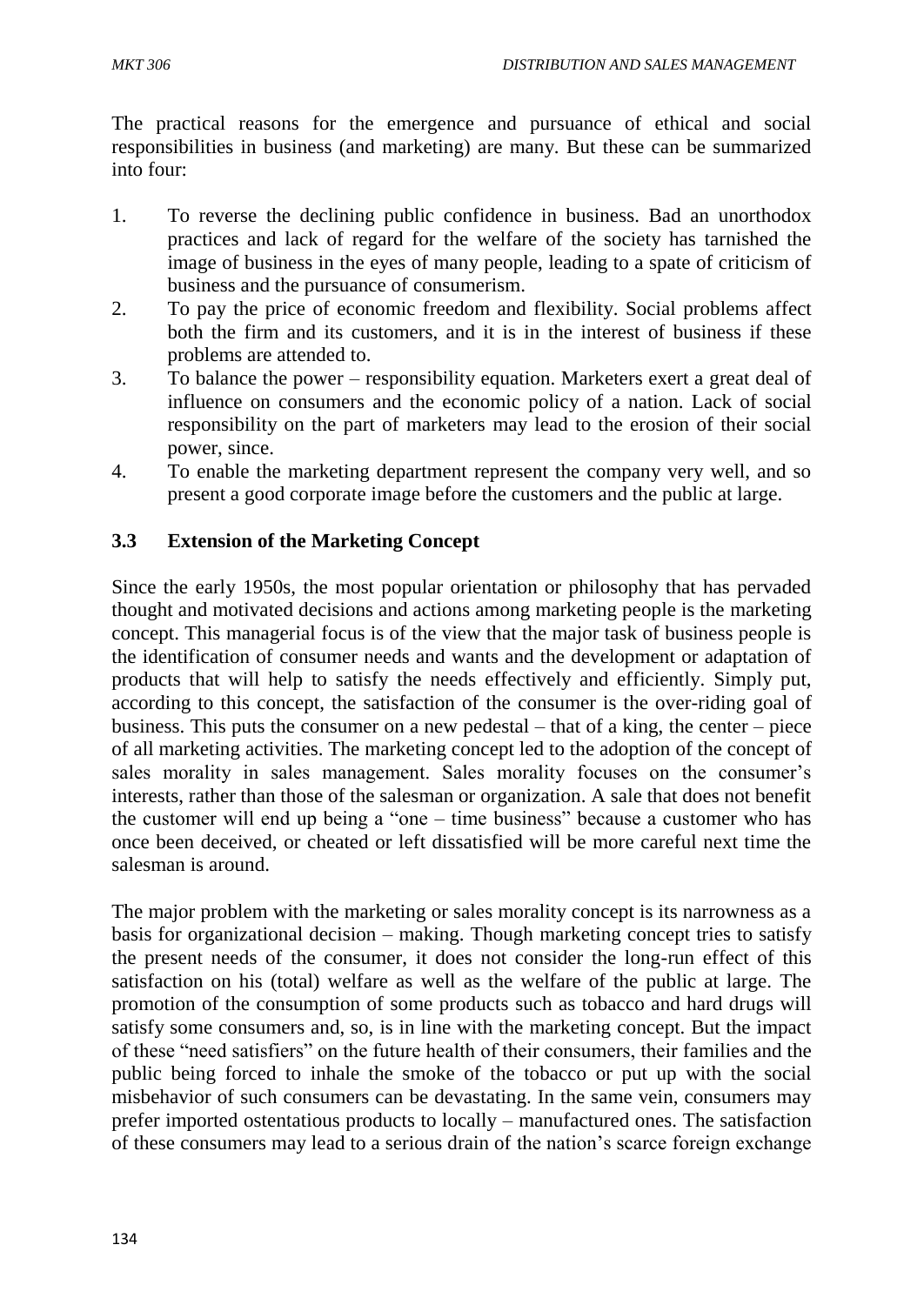thereby constraining the importation of highly essential products such as drugs, among other consequences.

The inadequacies of the marketing orientation point to the need for marketers to broaden their views. The aim of marketing has to go beyond the satisfaction of the consumer and encompass the social costs and post – consumption effects of products. In other words, marketing has to be true and to satisfy consumers in a holistic manner as well as ensure the welfare of the society.

Where marketing fails to live up to its responsibilities to consumers and the society, the resources are consumerism and laws. Consumers entail the actions of consumers to get themselves protected against perceived injustices of marketers. Government can also formulate policies or make laws to curtail or channel the actions of business as desired in order to make it socially – responsible. These are usually not the best for business.

In order to make the marketing concept and social responsibility compatible, what is suggested is the extension of the breadth and time dimensions in the definition of the marketing concept. In extending the breadth of the marketing concept, the manufacturer of diesel electric power generator will have to see its market as not only the users of diesel electric power generators, but also any other people directly affected by the firm and its products' operations. This broader definition of the company's customers can regard the following as the customer groups that it needs to satisfy: (1) the users of diesel electric power generators, (2) the users of the air that contains the impurities given off by the diesel generators, (3) the neighbors whose right to quietness the noise of the generators will affect, (4) the users of the nation's foreign exchange that will be affected by the importation of some or all the parts of the generators, and (5) the community affected by the company's employee traffic driving from work.

In extending the time dimension of the marketing concept, the company tries to operate in such a way that it can prosper in the long-run. To achieve this, the company will have to operate in such a way that it can (1) satisfy the wants of actual and prospective consumers, (2) satisfy the societal wants affected by the firm's activities, and (3) make a satisfactory level of profit. In this way, the marketing concept and the company's social responsibility are ensured.

The extension of the marketing concept has been given different terminologies: these include:

"the human concept", "the intelligent consumption concept", and the ecological imperative concept". The societal marketing concept is a management orientation that believes that the major task of business is to determine the needs and wants of target consumers or markets and to adapt efforts towards delivering the desired satisfactions more effectively and efficiently than one's competitors in a way that preserves or enhances the consumers' and society's well – being.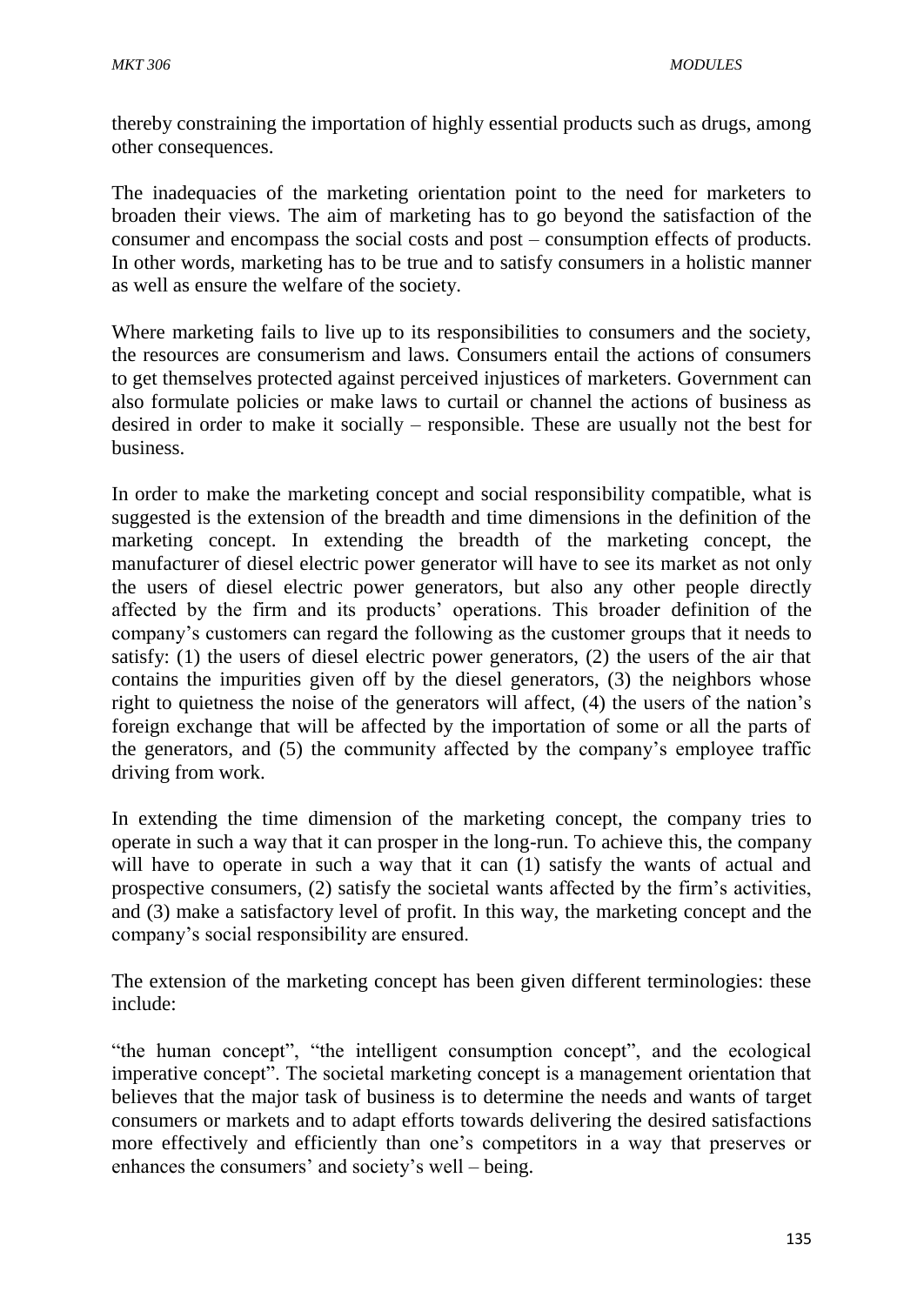The adoption of the extended marketing or societal marketing concept by salesmen and sales managers will make them to live up to the expectations of both their customers and the society at large. The marketing concept or sales morality will ensure that they are ethical in their activities while orientation to the society will ensure that they are socially responsible in their decisions and actions. In the next two sections we shall examine what really constitute ethical and social responsibilities of salesmen and sales managers.

# **3.4 Ethical Behavior of Salesmen and Sales Managers**

Ethics is the science that deals with morals or the standards of behavior. It concerns the principles of right and wrong in human behavior. Every profession has its own ethics which constitutes the rules or codes of conduct guiding its members. Whether written or unwritten, these rules are known to the members. To be ethical is to abide by these rules in one's dealings with others, while unethical behavior is that which falls below the standard or expectations. Sanctions are usually imposed on those who err in order to bring them back in line. Over the years a number of principles of behavior have developed in order to guide salesmen and sales managers in their dealings with customers and their organizations. Then salesmen and sales managers go contrary to these principles, the consequences are usually dismal for them and one or a combination of the interested publics.

**Ethical Behavior –** A good salesman or sales manager is like a match maker. He seeks to enhance the interests of both his customers and employer at the same time. It is of utmost importance therefore that he strives to be honest in all his dealings. Most salesmen do not seem to have any problem in accepting that they need to be true and loyal to their firms. This is because they are constantly been watched and reminded of this and any act of dishonesty may lead to loss of job, position, commission or even incarceration. Salesmen and sales managers are not expected to raise price arbitrarily, cheat their firm, or collude with any party to do so. The codes of conduct which relate to the honesty and loyalty of salesmen and sales managers to their organizations, employers, or principals are usually contained in the employment terms or agreements entered into at the commencement of relationship.

The tenets of the marketing concept or sales morality dictate that all the efforts of the marketer should be geared towards the satisfaction of the needs of consumers more effectively and efficiently than competitors. The pursuance of the goal of consumer satisfaction will make a salesman or sales manager to seek only the best advantage of consumers at all times. This will divorce him from every dishonest practice that may injure or lead to the sub-optimal satisfaction of consumers. In order to attain this overriding goal of consumer satisfaction, the salesman or sales manager will have to abide by those codes of behavior that will enable him to deliver the benefits that attract and retain the confidence and patronage of consumers. These codes of behavior are the assumptions and expectations which underlay every purchase made by consumers. They may or may not be enshrined in a nation's consumer protection laws. A number of them will be considered hereunder: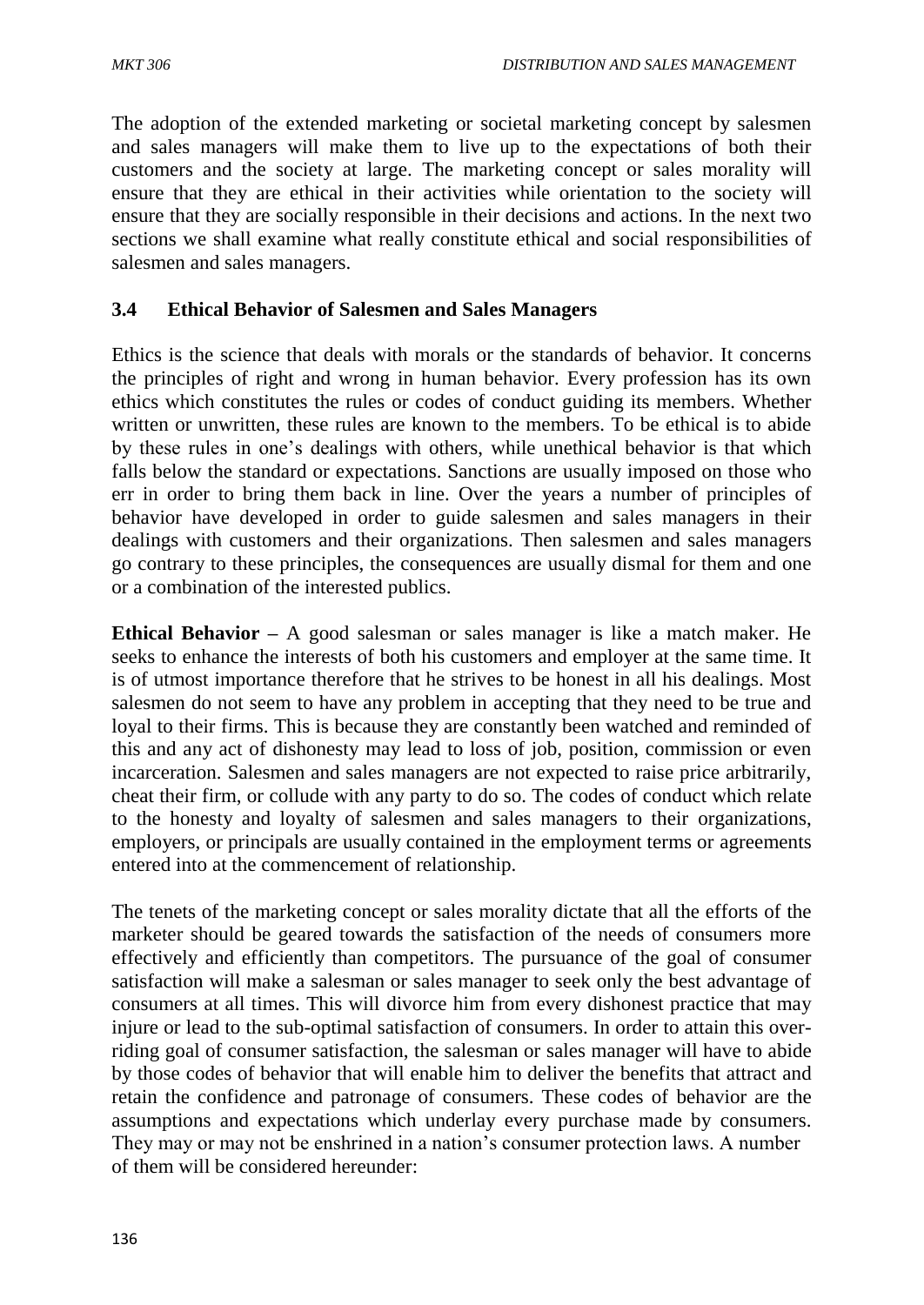- A salesman or sales manager is expected to sell only safe and god quality products to his customers. This means that he should not sell defective, dangerous or adulterated products, as this may injure his customers and others. Where scraps, defective or low standard products are sold, the prospective buyers should be notified of this before purchase.
- The disadvantages or side effects (if any) of using a product should be made known to consumers before sale. Dangers or precautions associated with the product or its misuse should also be made known to prospective buyers. The shortcomings of the product should be admitted when they exist.
- Prospective buyers should not be pressurized, forced, or begged to buy any item.
- Salesmen or sales managers should not take undue advantage of the ignorance, mistakes, weakness or circumstances surrounding the consumer.
- Salesmen or sales managers should never destroy competitors or their products.
- Arbitrary or frequent price increase should not be embarked upon, even if the product is unique or scarce. Adequate notice should be given before price increase.
- Salesmen and sales managers should do their utmost to meet obligations and fulfill
- promises and guarantee arrangements entered into with customers.

**Unethical behavior –** Unethical behavior can be described as anything on the part of salesmen or sales managers that betrays the confidence that their employers and consumers repose on them or injures the welfare of rights of their employers and consumers. Unethical acts run counter to the objective of sales morality and give bad names to salesmen and sales managers. Generally speaking, unethical behavior is failure on the part of salesmen and sales managers to abide by the codes of conduct discussed in the last section. Unethical behavior is otherwise known as bad and unorthodox practices. It is probably the major single drawback in the development of marketing as a profession. Unethical practices come in different forms and shades. We shall discuss a few of these below.

**High Pressure Selling –** This characterizes the selling concept that assumes that consumers will generally resist buying a product. Based on this belief, the ideal salesman is the one who can break down any resistance, overcome any buyer, and sell anything to anybody. If necessary, the salesman could use extreme methods, by hook or by crook, to obtain orders. The end justifies the means for such a salesman. This method of selling is unethical. It does not consider the customer's welfare. Rather, it focuses only on the need of the salesman. Customers who fall prey to such a salesman lose confidence in salesmen and build a stronger wall of resistance next time.

**Exaggeration of product benefits –** Some salesmen and sales managers exaggerate the benefits to be derived from buying and using their products. They make claims that have not been proved. This happens more where consumers are not well – educated and the government is relaxed. Many of the peddlers of drugs in buses, trains, markets, motor parks, and street corners in the country are guilty of this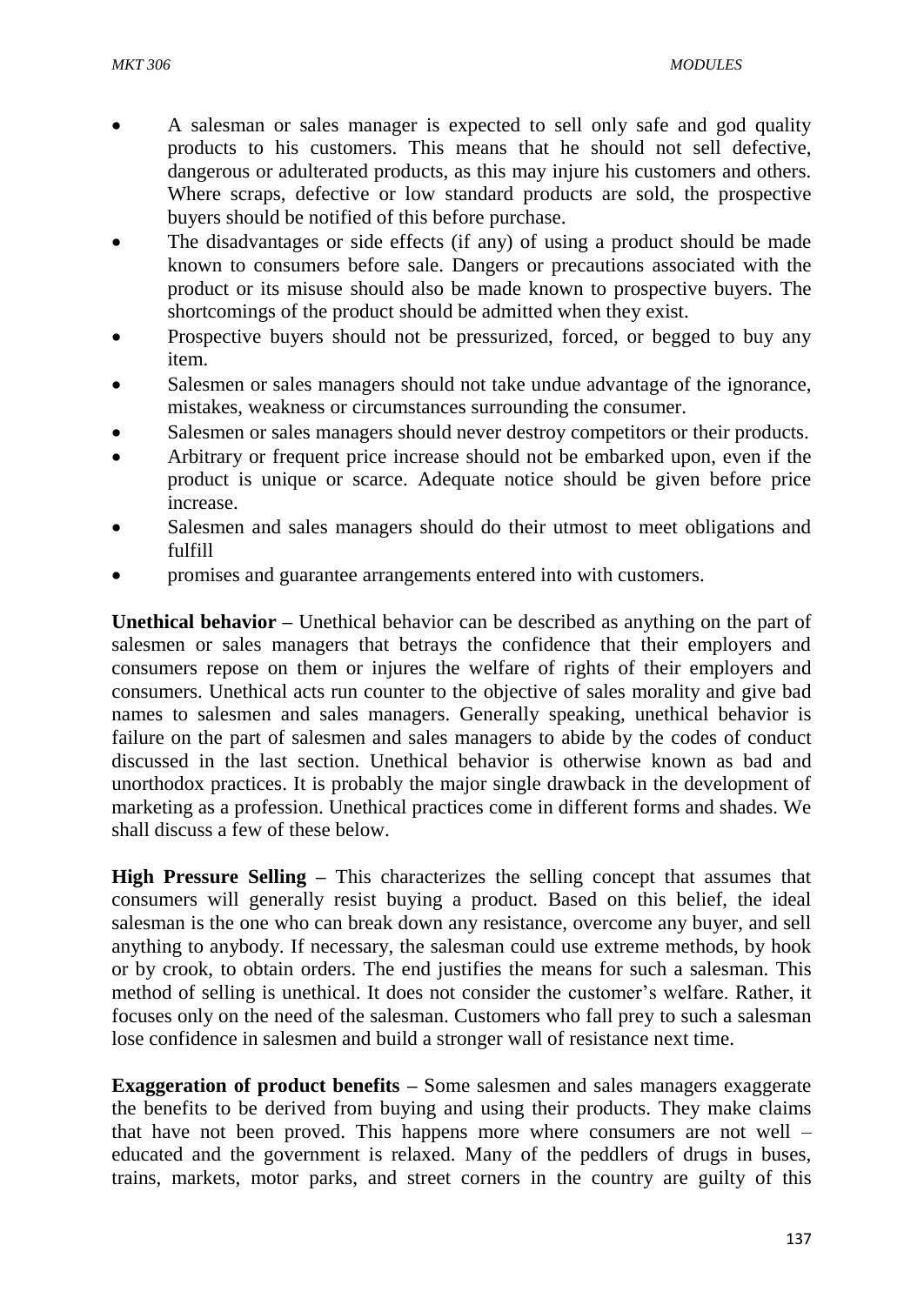unethical practice. They often claim that a single drug or medicated soap can cure one thousand and one diseases. Many of the advertisements on products in our mass media also do the same. This pains customers when they discover the contrary. The discovery of a false claim may make them to disbelieve genuine claims, and some may even campaign against the product.

**Selling of Harmful and Expired Products –** Some salesmen sell harmful and expired products to customers who are ignorant. Though the Federal Ministry of Health and Human Resources has banned the sale of many medicated soaps because of the monetary substance in them, yet these products can still be seen on the shelves of many supermarkets and other stores all over the country. Some other dubious salesmen and sales managers remove or change the labels which could show that their products have expired in order to be able to sell them. Many of the government hospitals and clinics all over the country have knowingly or unknowingly received the supply or harmful and expired drugs from salesmen on different occasions. This unorthodox practice has led to the loss of many lives and is principally responsible for the refusal of many (most especially the educated ones) to patronize government hospitals in the country.

**Adulteration of Products** – In an attempt to make more money, some salesmen and sales managers adulterate their products. For example, it is a common knowledge that the perpetrators of the adulteration of petroleum products in the country today are mainly the tanker drivers, dealers, and attendants at the service stations. Huge loss of lives and property has been sustained as a result of this evil practice.

**Commercial Bribery –** Some organizational purchasing officers demand bribes, gifts or kickbacks from salesmen and sales managers before they agree to buy products. Many morally weak salesmen and sales managers consent to this in order to defeat competitors who are not willing to condescend. The gratified purchasing officer may reveal some classified information to the salesman who has "played ball" so that his tender can be successful. He can, on the other hand, if he has the power, close his eyes to others and choose the products of the salesman who has gratified him. Such a choice may end up not being in the best interest of his employer. Such an undue influence on the part of salesmen and sales managers is unethical to their profession.

**Over – Invoicing –** This unorthodox practice is similar to commercial bribery. Here, a purchasing officer asks a salesman or sales manager to inflate the invoice value of the products sold his (purchasing officer's) organization. The balance between the actual and invoice value or price of the product is taken or pocketed by the purchasing officer, or shared between him and the salesman or sales manager. The extremity of this evil practice is obtaining invoice from salesmen for products not at all supplied in order to present this and claim the money from an organizational buyer. Many hotels are said to practice this with organizational personnel who makes fictitious tours and claims on their employers.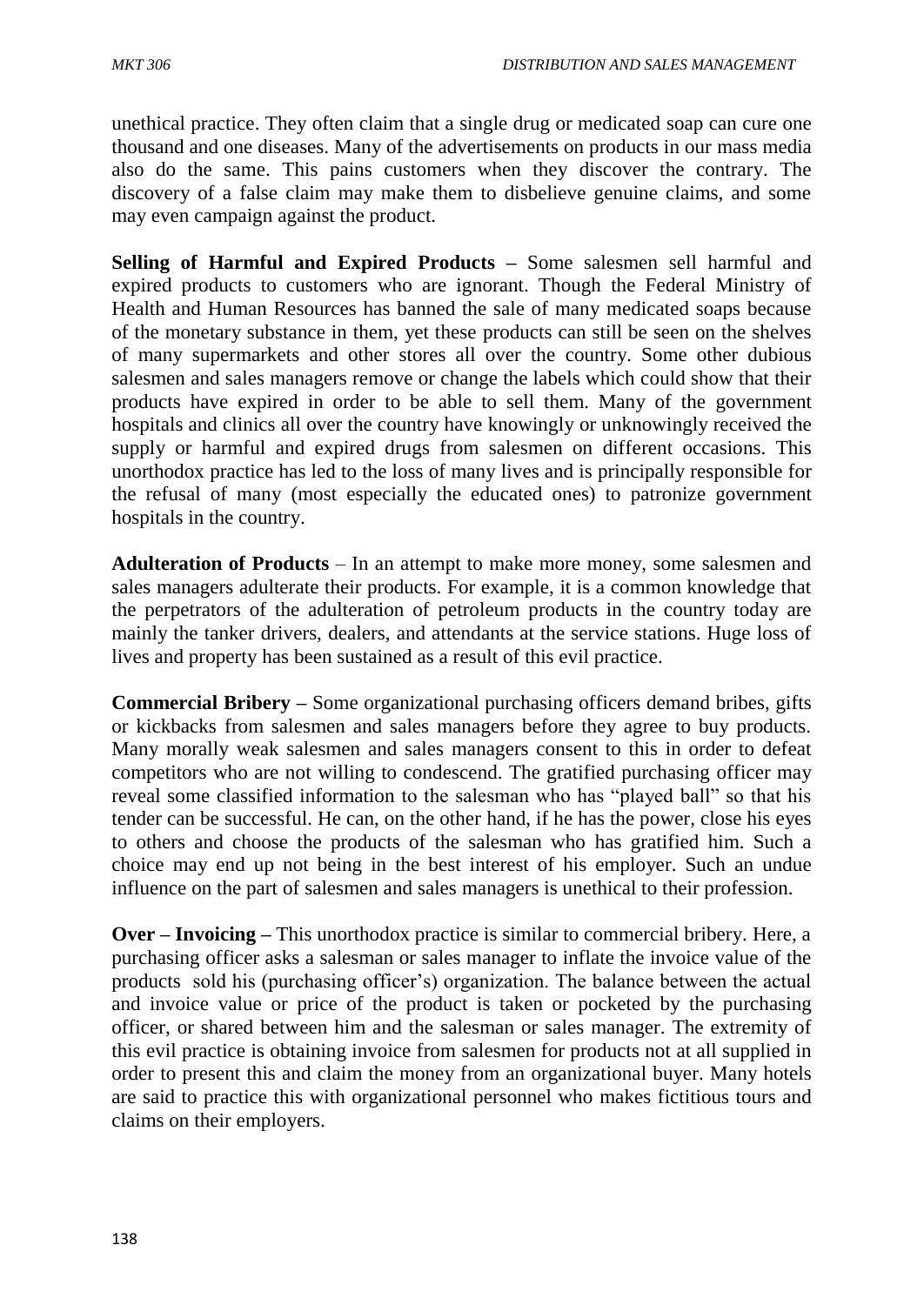**Predatory Pricing** – This is a form of price cutting by the salesmen or sales managers of large organizations in order to force small competitors out of the market. The lowered price may even be less than the cost of production. Some salesmen and sales managers even go to the extent of buying and destroying the empty bottles or spare parts of their competitors in order to force them out of the market. Such a practice is immoral and goes against the welfare of the society.

**Planned Obsolescence** – This is a policy which accelerates the ageing of a product or makes it to get out – of – date quickly so that the consumer will have to change it or buy another one soon. The manufacturer could use cardboard instead of plastic, even though the cost differential may be negligible. Salesmen and sales managers can also make consumers to feel discontented with the products they are already using, claiming that they are out of fashion, even though they were bought only recently and are still rendering good services. This is a very common practice among automobile manufacturers and dealers on clothes, foot wears and fashion products. This practice is unethical because it encourages wastefulness of resources and engenders dissatisfaction in consumers.

# **3.5 Social Responsibility of Salesmen and Sales Managers**

The social responsibility of salesmen, sales managers or organizations defines their activities aimed at contributing to the welfare of the society at large. These activities are either aimed at eliminating or reducing the problems created for the larger society by business activities or the consumption of its products or the improvement of the society. Social responsibility enables a firm to gain and retain the favor of the consuming public. Failure to perform social responsibility will put a firm in the disfavor of the society, and the government as an umpire may have to enact legislations to ensure that firms shoulder social responsibility in specific areas. Different lists of what constitute social responsibility have been presented by social scientists. The following is a list of activities which can actively perform in the society:

- Increasing the productivity or efficiency of the distribution system;
- Making competition more workable;
- Elimination of malpractices in the market place;
- Improving innovation and performance in marketing;
- Cooperating with government in its efforts to increase consumer well being through
- better information, products etc.;
- Reducing the marketing problems of low income consumers;
- Removing the discrimination against women, old people, and minority groups;
- Supporting consumer education;
- Contributing to education and the arts;
- Urban renewal;
- Reducing environmental pollution;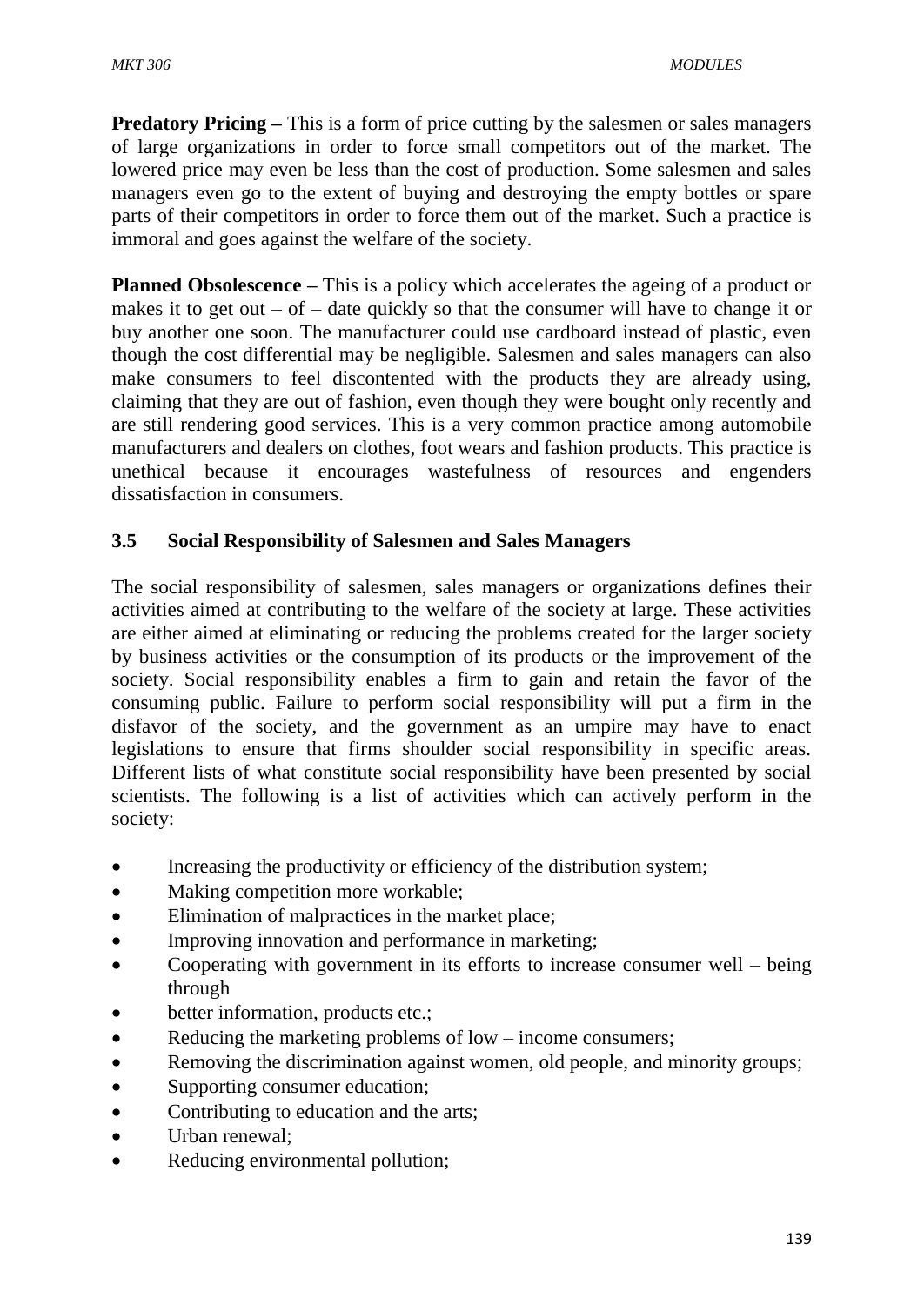- Hiring and training disadvantaged people in marketing;
- Supporting the cause of social justice;
- Enhancing the quality of life;
- Extending marketing technology to low 0 income housing, new town in town  $$ planning,
- mass transit, etc.;
- Expanding conservation and recreational facilities;
- Orienting marketing policies towards societal and survival needs; Discouraging the consumption of products that injure the society;
- Encouraging the use of local materials and technologies for the production of goods; and

Economic utilization of natural resources.

Social responsibility has cost and benefits effects. It costs a lot (financially and otherwise) to be socially responsible. Some of the benefits arising from the performance of socially responsibly activities are improved consumers and public safety, as reflected in fewer and less severe accidents; longer life spans, less disease, cleaner air, more efficient use of resources growth in the economy, a better image for business, government cooperation, an attractive and safe environment, and self satisfaction for a firm and its employees. For most organizations, in most places, and most of the time, the benefits of social responsibility far outweigh the costs.

Wherever business seriously fails to be socially responsible, public outcry, government and consumers' negative actions will force it into compliance. Hence, the increase in the quantity and quality of socially responsible actions being performed by business over the years.

#### **3.6 Cross – Roads in Ethical and Social Responsibility**

Salesmen and sales managers sometimes face difficult moral dilemmas in their day – to – day business activities. They could find it difficult to know what to do when they are faced with some moral questions in business. At such times when a major business interest seems to run counter to the welfare or right of consumers or the public, they may find it difficult making decisions. Some classic questions about the social responsibilities of marketers which a typical marketer today will still have to battle with.

Should he conduct selling in ways that intrude on the privacy of people, for example, by door – to – door selling? ... Should he use methods involving ballyhoo, chances, prices, hawking and other tactics which are at least of doubtful good taste?

Should he employ "high pressure" tactics in persuading people to buy? Should he try to hasten the obsolescence of goods by bringing out an endless succession of new methods and new styles?

Should he appeal to and attempt to strengthen the motives of materialism, invidious consumption, and "keeping up with the Joneses?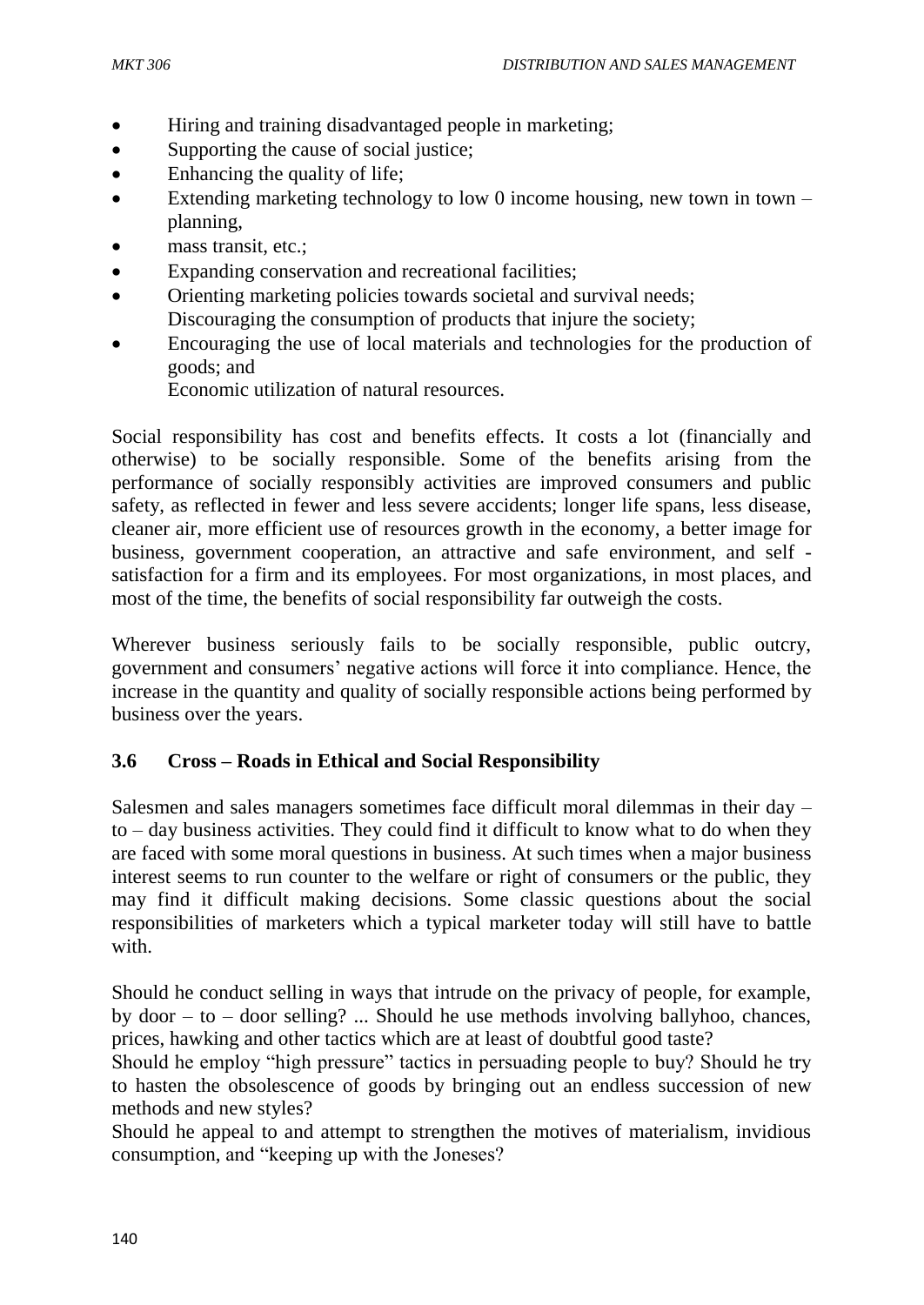A list of fourteen ethically difficult situations that may confront a typical salesman and sales manager today:

- 1. You work for a cigarette company and up to now have not been convinced that cigarette causes cancer. A recent report has come across desk that clearly establishes the connection between cigarette smoking and cancer. What would you do?
- 2. Your R & D department has modernized one of your products. It is not really "new and improved", but you know that putting this statement on the package and in the advertising will increase sales. What would you do?
- 3. You are interviewing a former product manager who has just left a competitor's company. You are thinking of hiring him. He would be more than happy to tell you all the competitor's plans for the coming year. What would you do?
- 4. One of your dealers in an important territory has had family troubles recently and is not producing the sales he used to. He was one of the company's top producers in the past. It is not clear how long it will take before his family trouble straightens out. In the meantime many sales are being lost. There is a legal way to terminate the dealer's franchise and replace him. What would you do?
- 5. You have a chance to win a big account that will mean a lot to your company. The purchasing agent hinted that he would be influenced by a "gift". Your assistant recommends sending a fine color television set to his bone. What would you do?
- 6. You are eager to win a big contract, and during sales negotiations you learn that the buyer is looking for a better job. You have no intentions of hiring him, but if you hinted that you might, he would probably give you the order. What would you do?
- 7. You have heard that a competitor has a new product feature that will make a big difference in sales. He will have a hospitality suite at the annual trade show and unveil his feature at a party thrown for his dealers. You can easily send a snooper to this meeting to learn what the new feature is. What would you do?
- 8. You want to interview a sample of customers about their reactions to a competitive product. It has been suggested that you invent an innocuous name like the Marketing Research Institute and interview people. What would you do?
- 9. You produce an antidandruff shampoo that is effective with one application. Your assistant says that the product would turn over faster if the instructions on the label recommended two applications. What would you do?
- 10. You are interviewing a capable woman applicant for a job as sales representative. She is better qualified than the men just interviewed. At the same time, you suspect that some of your current salesmen will react negatively to her hiring, and you also know that some important customers may be ruffled. What would you do?